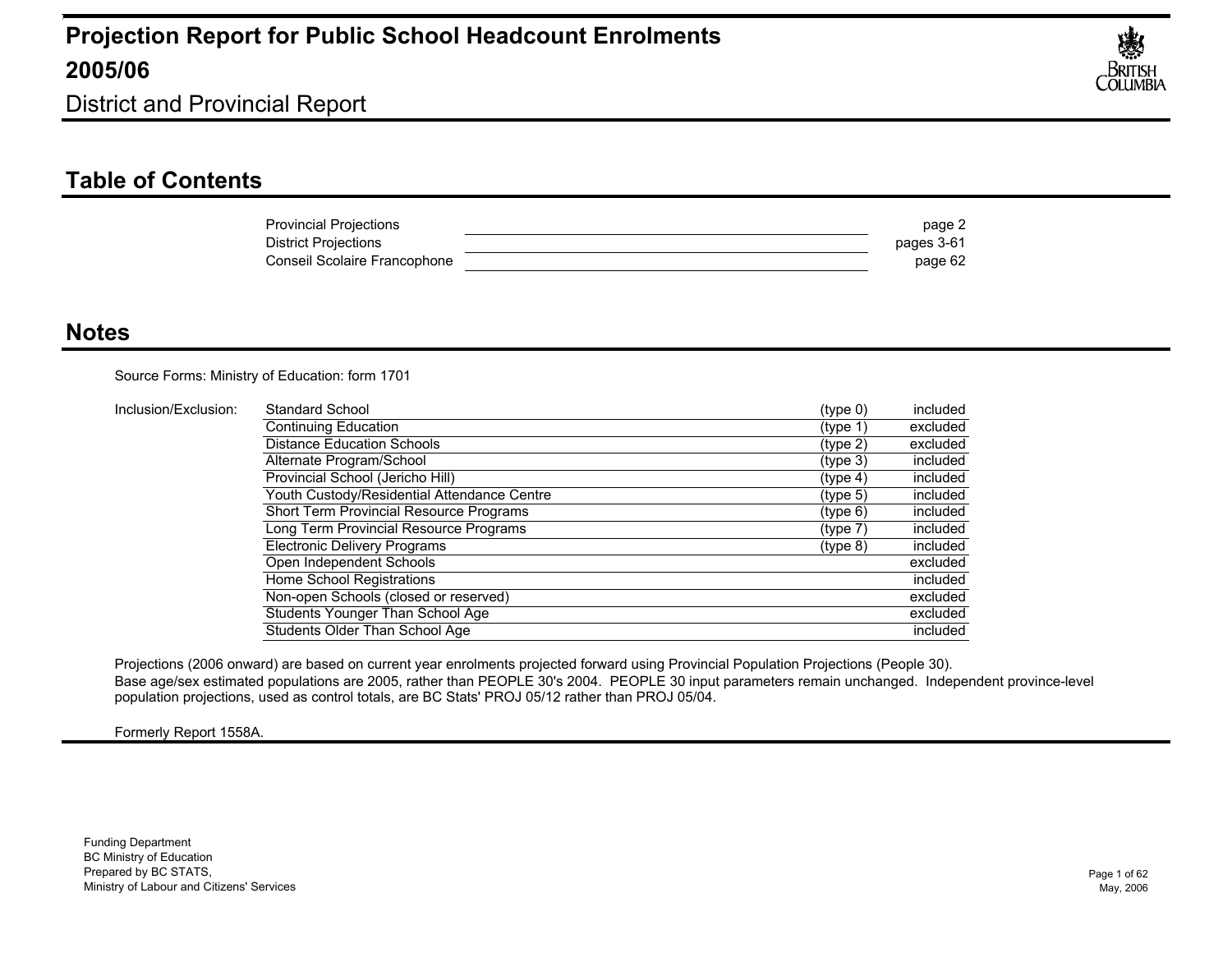

### District and Provincial Report

#### **Provincial Totals**

|      | Kinder- |        |        |        | Grade  |        |        |        | Elem. | Elem.    |        |        | Grade  |        |        | Sec.  | Sec.    | All<br>Grades             | Home   | Grand   | Yearly<br>%   |
|------|---------|--------|--------|--------|--------|--------|--------|--------|-------|----------|--------|--------|--------|--------|--------|-------|---------|---------------------------|--------|---------|---------------|
| Year | garten  |        |        | 3      |        | 5      | 6      |        | Unar. | Subtotal | 8      | 9      | 10     | 11     | 12     | Unar. |         | <b>SubtotallSubtotall</b> | School | Total   | <b>Change</b> |
| 2000 | 40.445  | 42,273 | 42,592 | 44,242 | 44,698 | 45,918 | 45,478 | 46,299 | 481   | 352.426  | 47,354 | 47.097 | 52,748 | 56,934 | 50,226 | 4.066 | 258.425 | 610.851                   | 366    | 611.217 |               |
| 2001 | 39.058  | 41.522 | 42,540 | 43,081 | 44,551 | 45,214 | 46,478 | 46,212 | 526   | 349.182  | 48,421 | 48,400 | 49,591 | 57.196 | 50,829 | 3,818 | 258.255 | 607.437                   | 300    | 607.737 | $-0.57%$      |
| 2002 | 37.554  | 39.951 | 41.449 | 42,689 | 43,163 | 44.691 | 45.457 | 46,984 | 515   | 342.453  | 48,221 | 49,304 | 50.699 | 53.922 | 50,941 | 3.974 | 257.061 | 599.514                   | 353    | 599.867 | $-1.29%$      |
| 2003 | 36.552  | 38.715 | 40,426 | 41,930 | 43,210 | 43.673 | 45,313 | 46,143 | 486   | 336.448  | 49,179 | 49,500 | 51.758 | 55.012 | 49,181 | 3.475 | 258.105 | 594.553                   | 284    | 594.837 | $-0.84%$      |
| 2004 | 35,939  | 37,619 | 38,865 | 40,861 | 42,279 | 43,787 | 44,233 | 45,904 | 482   | 329,969  | 48,387 | 50,091 | 50,934 | 56,576 | 50,102 | 3,047 | 259,137 | 589,106                   | 258    | 589,364 | $-0.92%$      |
| 2005 | 35,316  | 36,961 | 37,957 | 39,397 | 41,471 | 42,920 | 44,551 | 44,941 | 406   | 323,920  | 48,092 | 49,423 | 52,691 | 54,424 | 51,596 | 3,110 | 259.336 | 583,256                   | 214    | 583,470 | $-1.00%$      |
| 2006 | 34,822  | 36,425 | 37,460 | 38,459 | 40,075 | 42,008 | 44,283 | 44,656 | 411   | 318,599  | 47,606 | 48,947 | 52,199 | 54,422 | 51,927 | 3,117 | 258,218 | 576.817                   | 214    | 577,031 | $-1.10%$      |
| 2007 | 34,817  | 35,949 | 36,949 | 38,002 | 39,156 | 40,652 | 43,371 | 44,409 | 411   | 313,716  | 47,316 | 48,401 | 51,696 | 53,926 | 51,928 | 3,124 | 256,391 | 570.107                   | 211    | 570,318 | $-1.16%$      |
| 2008 | 35,229  | 35,991 | 36,518 | 37,530 | 38,723 | 39,766 | 42,030 | 43,528 | 409   | 309,724  | 47,034 | 48,090 | 51,162 | 53,458 | 51,486 | 3.113 | 254.343 | 564.067                   | 212    | 564,279 | $-1.06%$      |
| 2009 | 35,191  | 36,461 | 36,609 | 37.140 | 38,297 | 39,402 | 41,170 | 42,240 | 407   | 306,917  | 46,053 | 47,750 | 50,830 | 52,901 | 50,989 | 3,095 | 251.618 | 558.535                   | 209    | 558.744 | $-0.98%$      |
| 2010 | 35,401  | 36,422 | 37,064 | 37,221 | 37,909 | 38,981 | 40.791 | 41,383 | 404   | 305,576  | 44,633 | 46,821 | 50,569 | 52,605 | 50,529 | 3,071 | 248.228 | 553.804                   | 206    | 554.010 | $-0.85%$      |
| 2011 | 35.633  | 36,623 | 36,999 | 37,673 | 37,963 | 38,578 | 40,352 | 40,990 | 403   | 305,214  | 43,718 | 45,488 | 49,764 | 52,439 | 50,351 | 3,049 | 244.809 | 550.023                   | 203    | 550,226 | $-0.68%$      |
| 2012 | 36,210  | 36,871 | 37,207 | 37,608 | 38,415 | 38,626 | 39,938 | 40,538 | 402   | 305,815  | 43,305 | 44,565 | 48,439 | 51.685 | 50,190 | 3.014 | 241.198 | 547.013                   | 203    | 547,216 | $-0.55%$      |
| 2013 | 36,811  | 37,460 | 37.460 | 37,827 | 38,365 | 39,072 | 39,994 | 40,138 | 401   | 307,528  | 42,889 | 44,158 | 47,506 | 50.456 | 49,527 | 2,979 | 237.515 | 545.043                   | 201    | 545.244 | $-0.36%$      |
| 2014 | 37,506  | 38,098 | 38,075 | 38,093 | 38,596 | 39,037 | 40,460 | 40,207 | 399   | 310.47   | 42,508 | 43,729 | 47,050 | 49,491 | 48,356 | 2.940 | 234.074 | 544.545                   | 202    | 544.747 | $-0.09%$      |
| 2015 | 37.995  | 38,801 | 38.707 | 38.698 | 38,839 | 39.235 | 40.425 | 40,661 | 397   | 313.758  | 42,553 | 43,303 | 46,595 | 48.961 | 47.410 | 2.900 | 231.722 | 545.480                   | 202    | 545.682 | 0.17%         |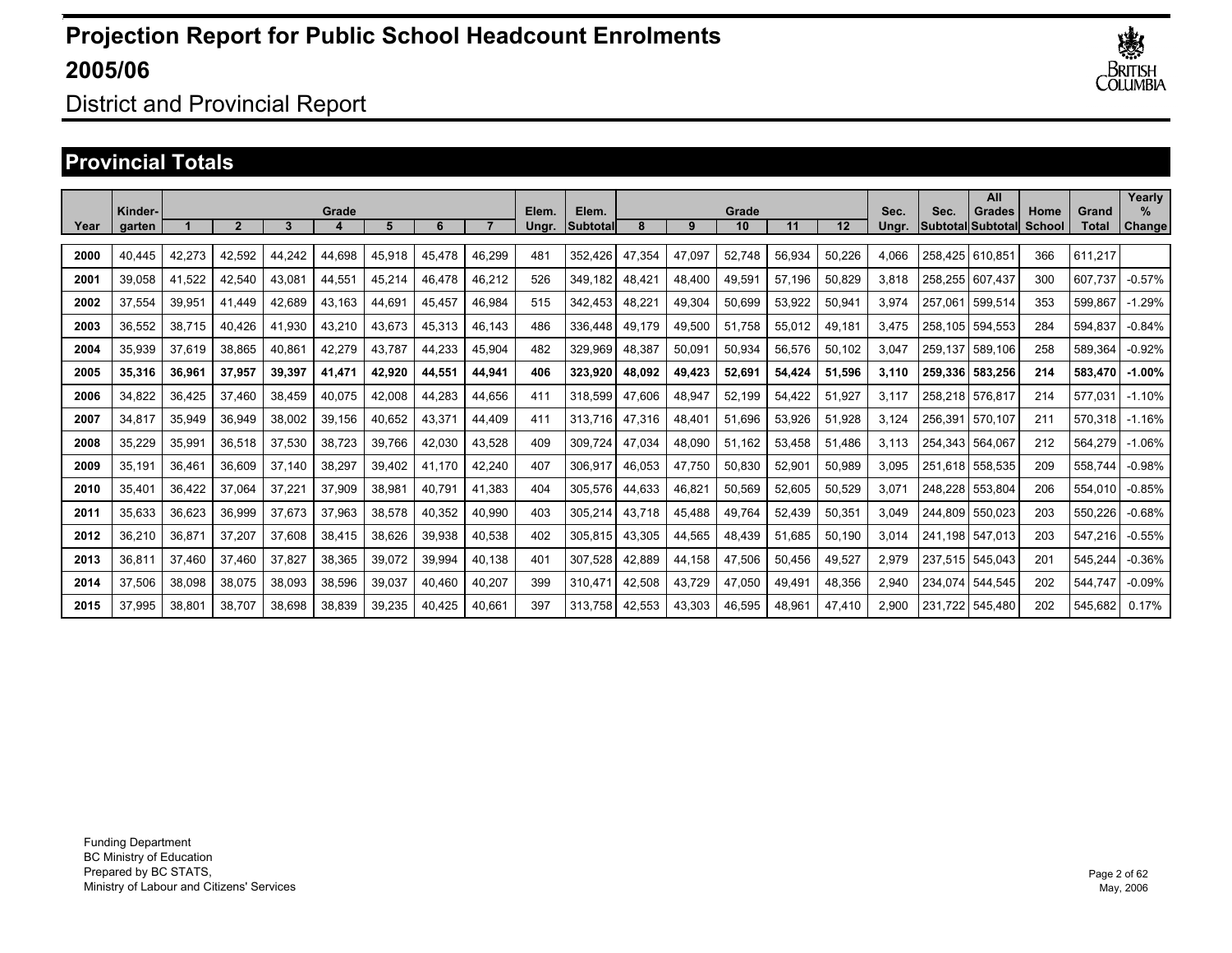

District and Provincial Report

## **5 Southeast Kootenay**

|      |                   |     |                |     |       |     |     |     |                |                   |     |     |             |     |     |               |       | All                                       |                |                | Yearly      |
|------|-------------------|-----|----------------|-----|-------|-----|-----|-----|----------------|-------------------|-----|-----|-------------|-----|-----|---------------|-------|-------------------------------------------|----------------|----------------|-------------|
| Year | Kinder-<br>garten |     | $\overline{2}$ | 3   | Grade | 5   | 6   |     | Elem.<br>Ungr. | Elem.<br>Subtotal | 8   | 9   | Grade<br>10 | 11  | 12  | Sec.<br>Unar. | Sec.  | <b>Grades</b><br><b>Subtotal Subtotal</b> | Home<br>School | Grand<br>Total | ℅<br>Change |
|      |                   |     |                |     |       |     |     |     |                |                   |     |     |             |     |     |               |       |                                           |                |                |             |
| 2000 | 394               | 451 | 441            | 485 | 508   | 478 | 519 | 504 | $\Omega$       | 3,780             | 591 | 616 | 634         | 667 | 574 | 34            | 3,116 | 6,896                                     | $\overline{7}$ | 6,903          |             |
| 2001 | 395               | 406 | 451            | 430 | 473   | 503 | 491 | 522 | $\Omega$       | 3,671             | 570 | 596 | 614         | 649 | 588 | 26            | 3,043 | 6.714                                     | 3              | 6,717          | $-2.69%$    |
| 2002 | 389               | 404 | 391            | 449 | 434   | 457 | 506 | 500 | $\Omega$       | 3.530             | 570 | 577 | 607         | 612 | 603 | 28            | 2,997 | 6.527                                     | -1             | 6.528          | $-2.81%$    |
| 2003 | 368               | 389 | 391            | 394 | 433   | 420 | 471 | 498 | $\Omega$       | 3.364             | 531 | 582 | 551         | 597 | 534 | 45            | 2,840 | 6.204                                     | -1             | 6.205          | $-4.95%$    |
| 2004 | 335               | 365 | 375            | 379 | 383   | 417 | 412 | 474 | $\Omega$       | 3.140             | 548 | 530 | 527         | 552 | 558 | 47            | 2,762 | 5,902                                     | -1             | 5,903          | $-4.87%$    |
| 2005 | 332               | 355 | 375            | 387 | 386   | 388 | 431 | 454 | 0              | 3,108             | 514 | 558 | 515         | 540 | 567 | 37            | 2,731 | 5,839                                     | 0              | 5,839          | $-1.08%$    |
| 2006 | 325               | 336 | 356            | 366 | 356   | 363 | 433 | 438 | $\mathbf 0$    | 2,973             | 492 | 543 | 489         | 543 | 580 | 37            | 2,684 | 5.657                                     | 0              | 5,657          | $-3.12%$    |
| 2007 | 318               | 329 | 338            | 348 | 337   | 335 | 405 | 440 | 0              | 2,850             | 474 | 520 | 476         | 519 | 583 | 36            | 2,608 | 5.458                                     | 0              | 5,458          | $-3.52%$    |
| 2008 | 308               | 322 | 331            | 331 | 321   | 317 | 374 | 411 | 0              | 2,715             | 476 | 501 | 456         | 505 | 558 | 36            | 2,532 | 5,247                                     | 0              | 5,247          | $-3.87%$    |
| 2009 | 309               | 312 | 324            | 324 | 306   | 302 | 355 | 381 | $\Omega$       | 2,613             | 446 | 502 | 440         | 484 | 542 | 35            | 2,449 | 5,062                                     | 0              | 5,062          | $-3.53%$    |
| 2010 | 312               | 313 | 313            | 318 | 299   | 287 | 338 | 360 | $\Omega$       | 2,540             | 413 | 472 | 440         | 467 | 520 | 34            | 2,346 | 4,886                                     | 0              | 4,886          | $-3.48%$    |
| 2011 | 346               | 316 | 314            | 307 | 293   | 281 | 321 | 343 | 0              | 2,521             | 391 | 437 | 414         | 465 | 501 | 33            | 2,241 | 4,762                                     | 0              | 4,762          | $-2.54%$    |
| 2012 | 353               | 350 | 318            | 309 | 283   | 275 | 314 | 327 | 0              | 2,529             | 372 | 413 | 384         | 440 | 499 | 32            | 2,140 | 4,669                                     | 0              | 4,669          | $-1.95%$    |
| 2013 | 361               | 357 | 351            | 312 | 285   | 266 | 308 | 319 | 0              | 2,559             | 354 | 393 | 363         | 409 | 472 | 31            | 2,022 | 4,581                                     | 0              | 4,581          | $-1.88%$    |
| 2014 | 370               | 365 | 358            | 344 | 288   | 268 | 298 | 313 | $\Omega$       | 2.604             | 346 | 374 | 345         | 387 | 440 | 29            | 1,921 | 4,525                                     | 0              | 4,525          | $-1.22%$    |
| 2015 | 375               | 374 | 367            | 351 | 317   | 271 | 299 | 303 | $\Omega$       | 2.657             | 339 | 365 | 329         | 368 | 415 | 28            | 1.844 | 4.501                                     | 0              | 4.501          | $-0.53%$    |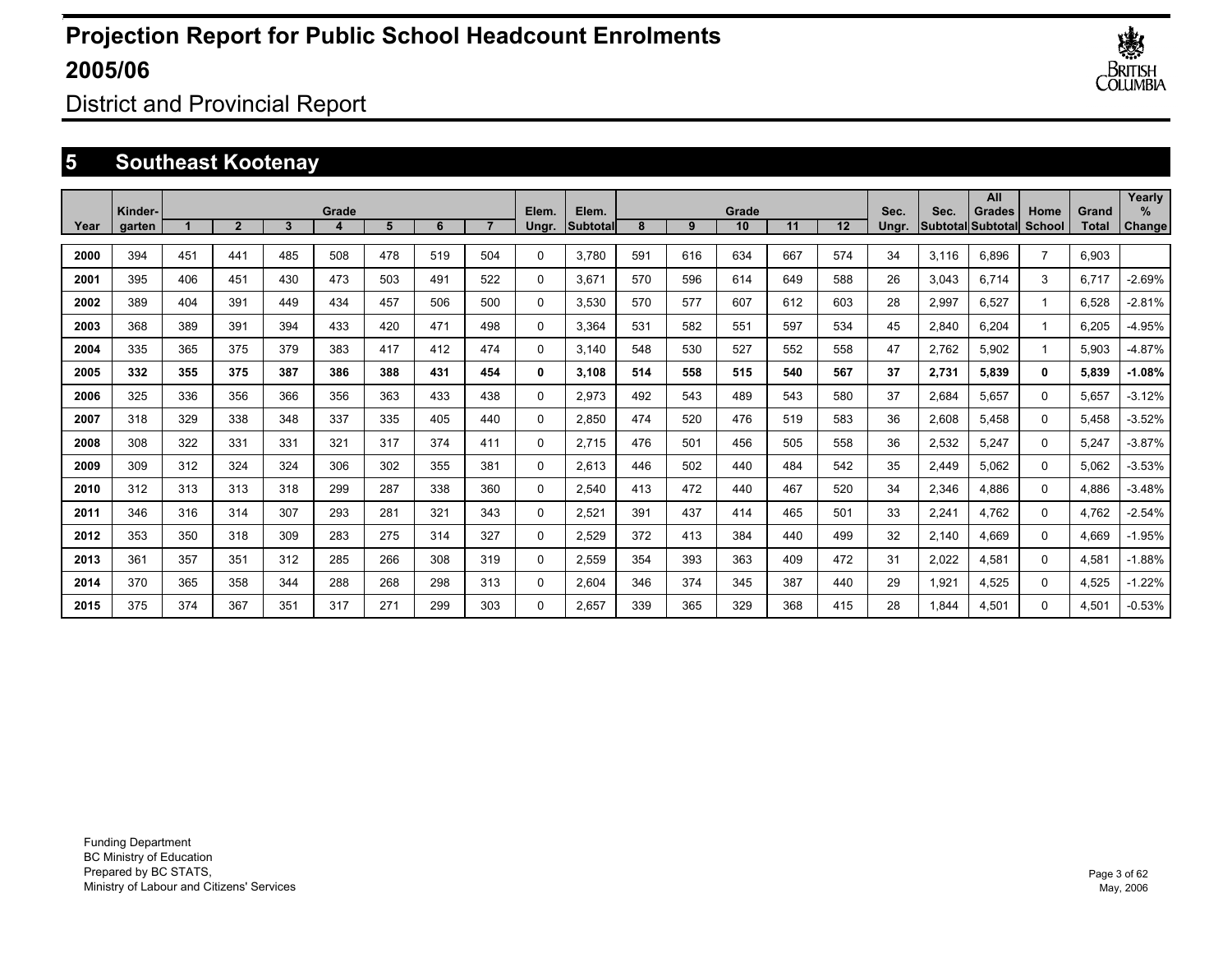

District and Provincial Report

## **6 Rocky Mountain**

|      |                   |     |                |     |       |     |     |     |                |                    |     |     |             |     |     |               |       | All                                |                |                       | Yearly         |
|------|-------------------|-----|----------------|-----|-------|-----|-----|-----|----------------|--------------------|-----|-----|-------------|-----|-----|---------------|-------|------------------------------------|----------------|-----------------------|----------------|
| Year | Kinder-<br>garten |     | $\overline{2}$ | 3   | Grade | 5   | 6   |     | Elem.<br>Ungr. | Elem.<br>Subtotall | 8   | 9   | Grade<br>10 | 11  | 12  | Sec.<br>Ungr. | Sec.  | Grades<br><b>SubtotallSubtotal</b> | Home<br>School | Grand<br><b>Total</b> | $\%$<br>Change |
|      |                   |     |                |     |       |     |     |     |                |                    |     |     |             |     |     |               |       |                                    |                |                       |                |
| 2000 | 263               | 303 | 278            | 307 | 341   | 323 | 318 | 337 | 0              | 2,470              | 327 | 357 | 377         | 450 | 399 | 13            | 1,923 | 4,393                              | 6              | 4,399                 |                |
| 2001 | 234               | 266 | 285            | 273 | 303   | 332 | 310 | 312 | 0              | 2,315              | 337 | 327 | 364         | 419 | 374 | 11            | 1,832 | 4,147                              | 5              | 4,152                 | $-5.61%$       |
| 2002 | 247               | 231 | 263            | 294 | 279   | 286 | 330 | 312 | 0              | 2,242              | 316 | 344 | 329         | 365 | 371 | 14            | 1,739 | 3,981                              | $\Omega$       | 3,981                 | $-4.12%$       |
| 2003 | 263               | 250 | 223            | 249 | 292   | 275 | 288 | 325 | 0              | 2,165              | 310 | 324 | 344         | 347 | 324 | 9             | 1,658 | 3.823                              | 1              | 3,824                 | $-3.94%$       |
| 2004 | 221               | 253 | 255            | 228 | 250   | 296 | 269 | 297 | 0              | 2.069              | 333 | 301 | 327         | 354 | 309 | 9             | 1,633 | 3,702                              |                | 3.703                 | $-3.16%$       |
| 2005 | 222               | 212 | 242            | 250 | 227   | 244 | 308 | 270 | 0              | 1,975              | 308 | 346 | 310         | 352 | 334 | 10            | 1,660 | 3.635                              |                | 3,636                 | $-1.81%$       |
| 2006 | 209               | 196 | 239            | 243 | 215   | 221 | 306 | 274 | 0              | 1,903              | 311 | 343 | 299         | 358 | 337 | 10            | 1,658 | 3.561                              | 1              | 3,562                 | $-2.04%$       |
| 2007 | 209               | 185 | 222            | 240 | 210   | 210 | 277 | 272 | 0              | 1.825              | 316 | 347 | 296         | 347 | 342 | 10            | 1,658 | 3.483                              |                | 3,484                 | $-2.19%$       |
| 2008 | 202               | 185 | 209            | 223 | 208   | 205 | 264 | 247 | 0              | 1.743              | 313 | 352 | 299         | 344 | 332 | 10            | 1,650 | 3,393                              |                | 3,394                 | $-2.58%$       |
| 2009 | 205               | 179 | 210            | 211 | 193   | 203 | 258 | 236 | 0              | 1.695              | 285 | 349 | 302         | 346 | 329 | 10            | 1,621 | 3,316                              |                | 3,317                 | $-2.27%$       |
| 2010 | 212               | 182 | 202            | 211 | 182   | 189 | 256 | 231 | 0              | 1,665              | 272 | 318 | 299         | 349 | 331 | 10            | 1,579 | 3,244                              |                | 3,245                 | $-2.17%$       |
| 2011 | 210               | 187 | 205            | 204 | 183   | 179 | 238 | 228 | 0              | 1,634              | 266 | 303 | 274         | 346 | 334 | 10            | 1,533 | 3,167                              |                | 3,168                 | $-2.37%$       |
| 2012 | 213               | 186 | 211            | 207 | 177   | 180 | 225 | 212 | 0              | 1,611              | 262 | 295 | 262         | 320 | 332 | 10            | 1,481 | 3,092                              |                | 3,093                 | $-2.37%$       |
| 2013 | 218               | 188 | 210            | 213 | 179   | 174 | 225 | 200 | 0              | 1.607              | 244 | 290 | 254         | 305 | 307 | 9             | 1,409 | 3.016                              |                | 3,017                 | $-2.46%$       |
| 2014 | 223               | 193 | 212            | 211 | 184   | 176 | 219 | 200 | 0              | 1.618              | 231 | 272 | 250         | 296 | 292 | 9             | 1,350 | 2,968                              |                | 2,969                 | $-1.59%$       |
| 2015 | 226               | 197 | 218            | 214 | 183   | 181 | 222 | 195 | $\Omega$       | 1.636              | 231 | 257 | 235         | 291 | 284 | 9             | 1.307 | 2.943                              |                | 2.944                 | $-0.84%$       |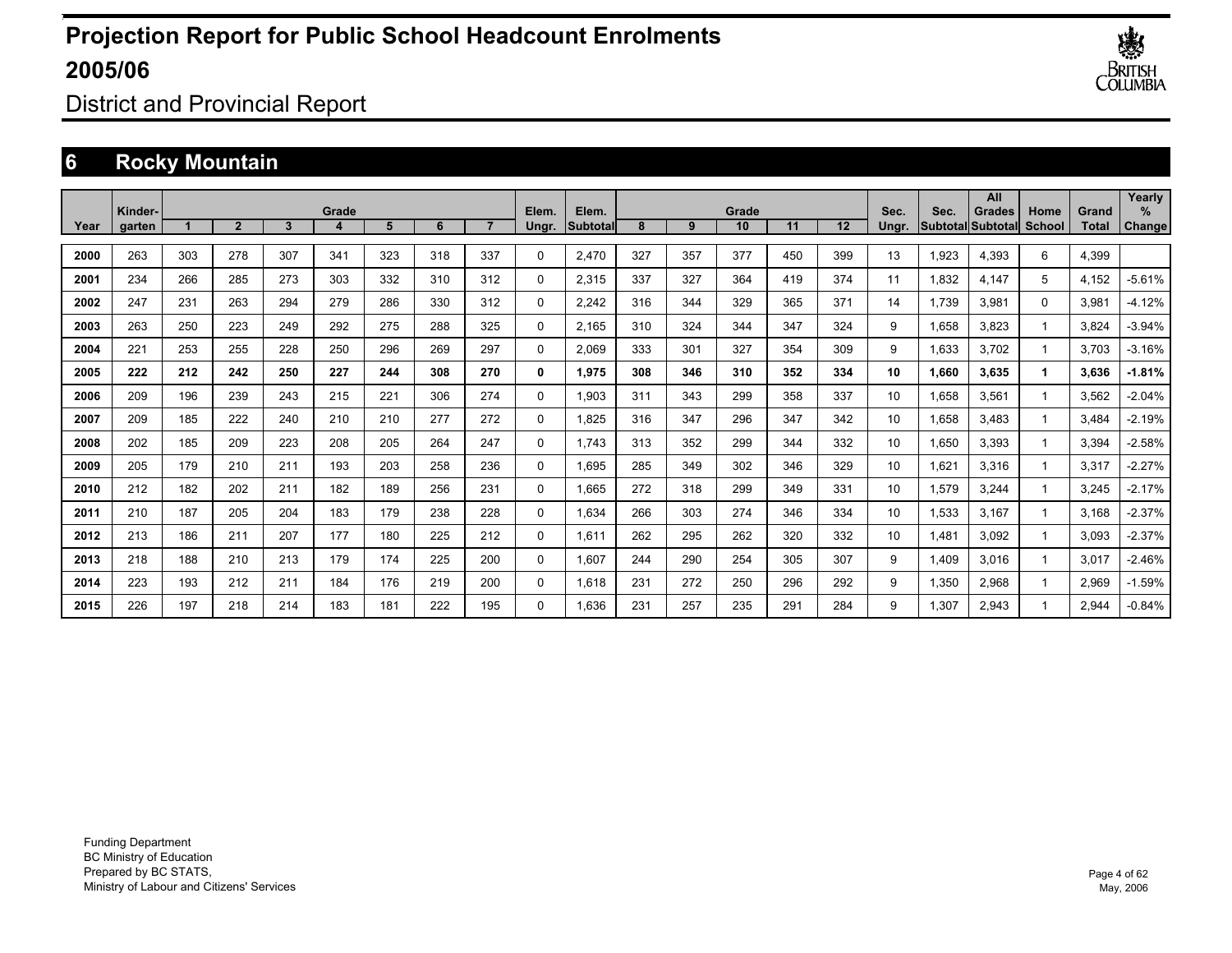

District and Provincial Report

### **8 Kootenay Lake**

|      | Kinder- |     |                |     | Grade |     |     |     | Elem.       | Elem.    |     |     | Grade |     |     | Sec.  | Sec.  | All<br><b>Grades</b>     | Home   | Grand        | Yearly<br>% |
|------|---------|-----|----------------|-----|-------|-----|-----|-----|-------------|----------|-----|-----|-------|-----|-----|-------|-------|--------------------------|--------|--------------|-------------|
| Year | garten  |     | $\overline{2}$ | 3   |       | 5   | 6   |     | Ungr.       | Subtotal | 8   | 9   | 10    | 11  | 12  | Ungr. |       | <b>Subtotal Subtotal</b> | School | <b>Total</b> | Change      |
| 2000 | 375     | 398 | 401            | 401 | 454   | 484 | 477 | 539 | $\Omega$    | 3.529    | 571 | 580 | 603   | 618 | 538 | 91    | 3,001 | 6.530                    |        | 6.531        |             |
| 2001 | 351     | 369 | 380            | 405 | 403   | 448 | 478 | 499 | 1           | 3.334    | 552 | 588 | 578   | 597 | 609 | 97    | 3,021 | 6.355                    | 6      | 6,361        | $-2.60%$    |
| 2002 | 335     | 369 | 369            | 393 | 412   | 428 | 460 | 513 | 0           | 3.279    | 528 | 571 | 598   | 629 | 582 | 69    | 2,977 | 6.256                    | 4      | 6.260        | $-1.59%$    |
| 2003 | 333     | 331 | 356            | 364 | 388   | 428 | 440 | 482 | 0           | 3,122    | 543 | 534 | 592   | 610 | 597 | 115   | 2,991 | 6.113                    | 3      | 6,116        | $-2.30%$    |
| 2004 | 328     | 344 | 329            | 370 | 369   | 402 | 410 | 448 | 0           | 3.000    | 527 | 552 | 553   | 592 | 601 | 63    | 2,888 | 5.888                    | 5      | 5,893        | $-3.65%$    |
| 2005 | 330     | 329 | 336            | 324 | 349   | 352 | 402 | 423 | 0           | 2,845    | 472 | 526 | 585   | 575 | 539 | 81    | 2,778 | 5.623                    | 0      | 5,623        | $-4.58%$    |
| 2006 | 319     | 346 | 335            | 312 | 339   | 342 | 383 | 411 | 0           | 2.787    | 446 | 492 | 559   | 550 | 543 | 79    | 2,669 | 5.456                    | 0      | 5,456        | $-2.97%$    |
| 2007 | 319     | 335 | 353            | 311 | 327   | 333 | 372 | 391 | $\Omega$    | 2.741    | 433 | 465 | 523   | 526 | 521 | 77    | 2,545 | 5.286                    | 0      | 5,286        | $-3.12%$    |
| 2008 | 310     | 335 | 342            | 328 | 326   | 321 | 362 | 380 | 0           | 2,704    | 412 | 451 | 494   | 494 | 498 | 74    | 2,423 | 5.127                    | 0      | 5,127        | $-3.01%$    |
| 2009 | 309     | 326 | 342            | 318 | 345   | 321 | 350 | 370 | 0           | 2,681    | 401 | 429 | 479   | 467 | 467 | 71    | 2,314 | 4,995                    | 0      | 4,995        | $-2.57%$    |
| 2010 | 314     | 324 | 332            | 318 | 334   | 339 | 349 | 357 | $\mathbf 0$ | 2,667    | 389 | 417 | 456   | 452 | 442 | 69    | 2,225 | 4,892                    | 0      | 4,892        | $-2.06%$    |
| 2011 | 330     | 330 | 331            | 309 | 333   | 328 | 368 | 357 | 0           | 2.686    | 376 | 405 | 442   | 430 | 427 | 66    | 2,146 | 4.832                    | 0      | 4,832        | $-1.23%$    |
| 2012 | 340     | 347 | 337            | 307 | 324   | 327 | 357 | 376 | 0           | 2.715    | 376 | 392 | 431   | 416 | 407 | 65    | 2,087 | 4.802                    | 0      | 4,802        | $-0.62%$    |
| 2013 | 350     | 357 | 354            | 313 | 322   | 317 | 356 | 364 | 0           | 2.733    | 395 | 391 | 416   | 406 | 394 | 63    | 2,065 | 4.798                    | 0      | 4.798        | $-0.08%$    |
| 2014 | 356     | 366 | 364            | 328 | 328   | 316 | 345 | 362 | 0           | 2.765    | 382 | 409 | 415   | 393 | 384 | 63    | 2,046 | 4.811                    | 0      | 4,811        | 0.27%       |
| 2015 | 361     | 373 | 373            | 337 | 344   | 322 | 343 | 351 | 0           | 2.804    | 380 | 397 | 433   | 391 | 372 | 62    | 2,035 | 4.839                    | 0      | 4.839        | 0.58%       |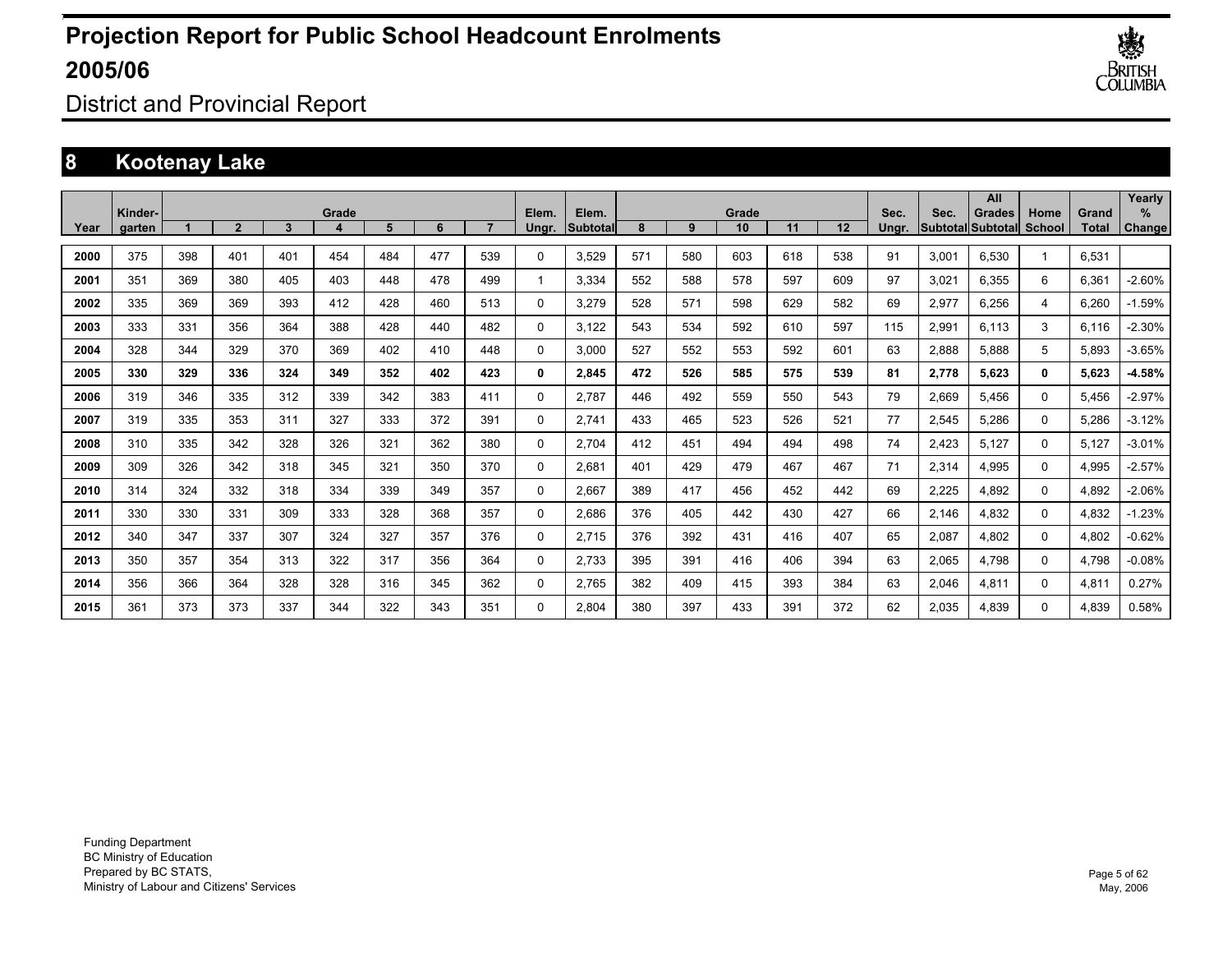

District and Provincial Report

### **10 Arrow Lakes**

|      | Kinder- |    |                |              | Grade |    |    |                | Elem.        | Elem.    |    |    | Grade |     |    | Sec.     | Sec. | All<br>Grades     | Home           | Grand        | Yearly<br>% |
|------|---------|----|----------------|--------------|-------|----|----|----------------|--------------|----------|----|----|-------|-----|----|----------|------|-------------------|----------------|--------------|-------------|
| Year | garten  |    | $\overline{2}$ | $\mathbf{3}$ | 4     | 5  | 6  | $\overline{7}$ | Ungr.        | Subtotal | 8  | 9  | 10    | 11  | 12 | Ungr.    |      | Subtotal Subtotal | School         | <b>Total</b> | Change      |
| 2000 | 65      | 71 | 67             | 64           | 58    | 64 | 42 | 67             | 0            | 498      | 68 | 55 | 61    | 103 | 74 | 4        | 365  | 863               | 0              | 863          |             |
| 2001 | 49      | 59 | 68             | 62           | 63    | 55 | 61 | 42             | 0            | 459      | 69 | 67 | 51    | 71  | 92 | $\Omega$ | 350  | 809               | 4              | 813          | $-5.79%$    |
| 2002 | 40      | 44 | 60             | 65           | 56    | 58 | 54 | 65             | 0            | 442      | 36 | 61 | 57    | 51  | 61 | 0        | 266  | 708               | 4              | 712          | $-12.42%$   |
| 2003 | 40      | 40 | 40             | 59           | 64    | 57 | 58 | 56             | 0            | 414      | 69 | 35 | 63    | 58  | 53 | 0        | 278  | 692               | 6              | 698          | $-1.97%$    |
| 2004 | 43      | 42 | 41             | 41           | 59    | 65 | 60 | 54             | 0            | 405      | 57 | 66 | 35    | 58  | 57 | 0        | 273  | 678               | 4              | 682          | $-2.29%$    |
| 2005 | 41      | 46 | 45             | 39           | 43    | 61 | 62 | 59             | 0            | 396      | 52 | 57 | 67    | 35  | 61 | 0        | 272  | 668               | 3              | 671          | $-1.61%$    |
| 2006 | 39      | 38 | 48             | 42           | 33    | 54 | 60 | 71             | $\Omega$     | 385      | 50 | 58 | 66    | 39  | 62 | 0        | 275  | 660               | 3              | 663          | $-1.19%$    |
| 2007 | 37      | 35 | 39             | 45           | 36    | 42 | 54 | 70             | 0            | 358      | 61 | 57 | 68    | 39  | 68 | 0        | 293  | 651               | 3              | 654          | $-1.36%$    |
| 2008 | 35      | 34 | 37             | 37           | 39    | 46 | 43 | 63             | 0            | 334      | 60 | 69 | 66    | 40  | 69 | 0        | 304  | 638               | 3              | 641          | $-1.99%$    |
| 2009 | 29      | 32 | 36             | 35           | 32    | 48 | 45 | 49             | 0            | 306      | 53 | 67 | 79    | 39  | 69 | 0        | 307  | 613               | 3              | 616          | $-3.90%$    |
| 2010 | 31      | 27 | 33             | 34           | 30    | 39 | 48 | 52             | 0            | 294      | 41 | 59 | 76    | 45  | 67 | 0        | 288  | 582               | $\overline{2}$ | 584          | -5.19%      |
| 2011 | 39      | 28 | 28             | 32           | 29    | 37 | 39 | 55             | 0            | 287      | 44 | 46 | 68    | 43  | 76 | 0        | 277  | 564               | $\overline{2}$ | 566          | $-3.08%$    |
| 2012 | 40      | 36 | 30             | 26           | 27    | 36 | 37 | 45             | 0            | 277      | 46 | 48 | 53    | 39  | 74 | $\Omega$ | 260  | 537               | $\overline{2}$ | 539          | $-4.77%$    |
| 2013 | 42      | 37 | 37             | 28           | 22    | 34 | 36 | 42             | $\mathbf{0}$ | 278      | 38 | 51 | 55    | 31  | 66 | $\Omega$ | 241  | 519               | $\overline{2}$ | 521          | $-3.34%$    |
| 2014 | 45      | 38 | 38             | 35           | 24    | 28 | 34 | 41             | 0            | 283      | 35 | 42 | 58    | 32  | 53 | 0        | 220  | 503               | $\overline{2}$ | 505          | $-3.07%$    |
| 2015 | 47      | 41 | 40             | 36           | 30    | 30 | 28 | 39             | 0            | 291      | 35 | 39 | 48    | 33  | 54 | $\Omega$ | 209  | 500               | $\overline{2}$ | 502          | $-0.59%$    |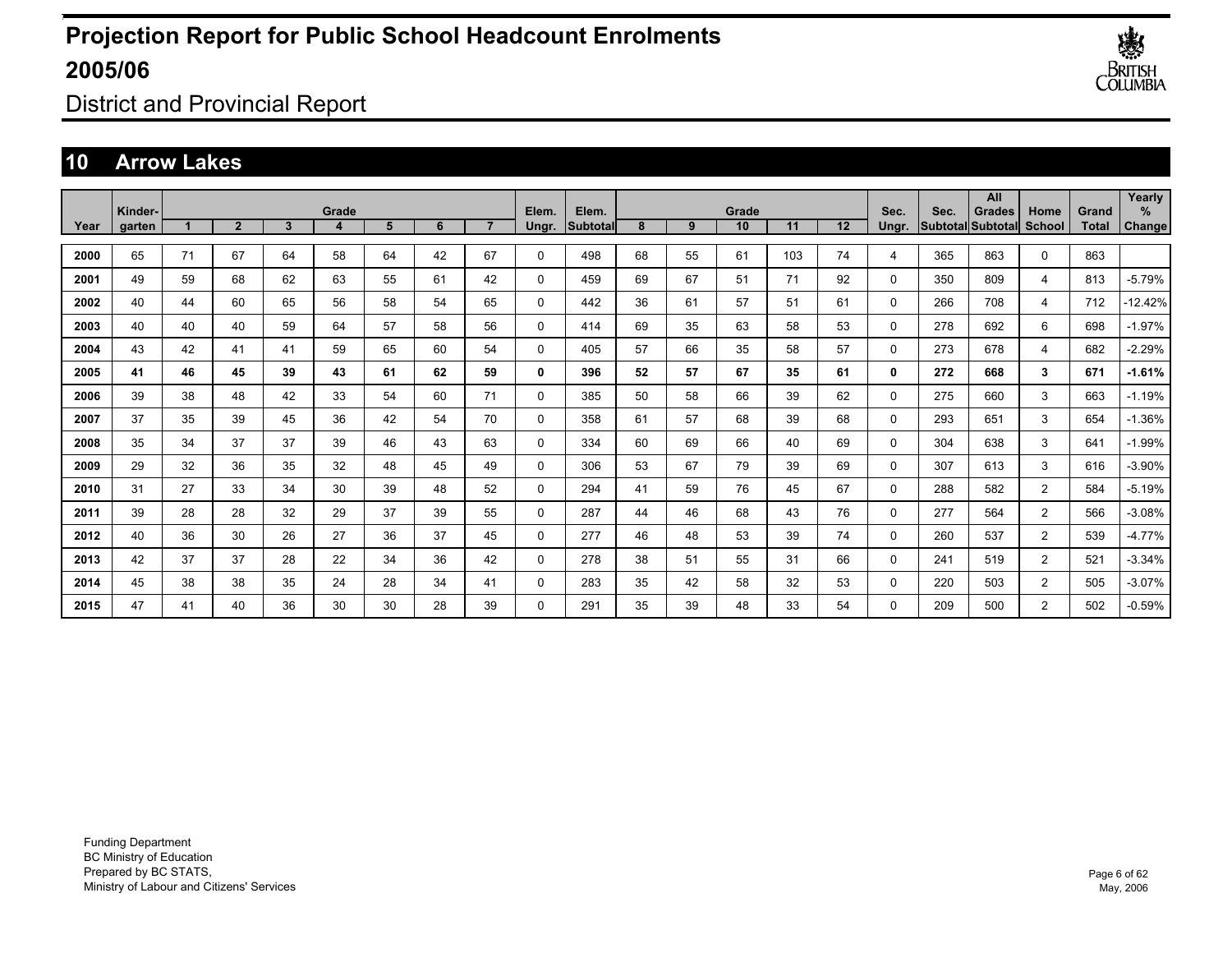

District and Provincial Report

### **19 Revelstoke**

|      | Kinder- |     |                |     | Grade |     |     |     | Elem.       | Elem.    |     |     | Grade |     |     | Sec.  | Sec. | All<br><b>Grades</b>     | Home           | Grand        | Yearly<br>$\%$ |
|------|---------|-----|----------------|-----|-------|-----|-----|-----|-------------|----------|-----|-----|-------|-----|-----|-------|------|--------------------------|----------------|--------------|----------------|
| Year | garten  |     | $\overline{2}$ | 3   | 4     | 5   | 6   |     | Ungr.       | Subtotal | 8   | 9   | 10    | 11  | 12  | Ungr. |      | <b>Subtotal Subtotal</b> | <b>School</b>  | <b>Total</b> | Change         |
| 2000 | 107     | 104 | 99             | 103 | 101   | 122 | 109 | 124 | 0           | 869      | 118 | 130 | 134   | 158 | 140 | 3     | 683  | 1,552                    | 6              | 1,558        |                |
| 2001 | 103     | 108 | 105            | 96  | 97    | 109 | 114 | 112 | 0           | 844      | 121 | 111 | 132   | 152 | 117 | 14    | 647  | 1.491                    | 11             | 1,502        | $-3.59%$       |
| 2002 | 91      | 94  | 106            | 105 | 95    | 104 | 104 | 117 | 0           | 816      | 118 | 125 | 119   | 144 | 125 | 5     | 636  | 1.452                    | 9              | 1.461        | $-2.73%$       |
| 2003 | 89      | 92  | 98             | 107 | 107   | 96  | 101 | 98  | 0           | 788      | 118 | 120 | 128   | 137 | 113 | 5     | 621  | 1.409                    | 4              | 1.413        | $-3.29%$       |
| 2004 | 73      | 88  | 85             | 102 | 106   | 104 | 91  | 98  | 0           | 747      | 101 | 113 | 123   | 146 | 109 | 6     | 598  | 1.345                    | 4              | 1,349        | $-4.53%$       |
| 2005 | 73      | 70  | 86             | 76  | 98    | 98  | 101 | 85  | 0           | 687      | 101 | 96  | 111   | 125 | 137 | 6     | 576  | 1.263                    | 4              | 1.267        | $-6.08%$       |
| 2006 | 76      | 69  | 77             | 71  | 95    | 91  | 97  | 91  | 0           | 667      | 107 | 93  | 101   | 116 | 151 | 6     | 574  | 1.241                    | $\overline{4}$ | 1.245        | $-1.74%$       |
| 2007 | 70      | 72  | 77             | 64  | 89    | 89  | 90  | 87  | 0           | 638      | 115 | 99  | 98    | 106 | 141 | 6     | 565  | 1,203                    | $\overline{4}$ | 1,207        | $-3.05%$       |
| 2008 | 73      | 68  | 80             | 64  | 81    | 83  | 87  | 81  | $\mathbf 0$ | 617      | 111 | 106 | 103   | 103 | 129 | 6     | 558  | 1,175                    | $\overline{4}$ | 1,179        | $-2.32%$       |
| 2009 | 70      | 70  | 76             | 67  | 81    | 75  | 82  | 79  | 0           | 600      | 103 | 102 | 111   | 108 | 125 | 6     | 555  | 1,155                    | 4              | 1,159        | $-1.70%$       |
| 2010 | 75      | 67  | 78             | 63  | 84    | 75  | 74  | 74  | $\mathbf 0$ | 590      | 100 | 95  | 107   | 115 | 131 | 6     | 554  | 1,144                    | 4              | 1,148        | $-0.95%$       |
| 2011 | 74      | 72  | 75             | 65  | 80    | 79  | 74  | 67  | $\mathbf 0$ | 586      | 94  | 93  | 100   | 112 | 140 | 6     | 545  | 1,131                    | 3              | 1,134        | $-1.22%$       |
| 2012 | 75      | 71  | 80             | 62  | 82    | 74  | 78  | 67  | 0           | 589      | 85  | 87  | 97    | 106 | 136 | 6     | 517  | 1,106                    | 3              | 1,109        | $-2.20%$       |
| 2013 | 76      | 72  | 79             | 67  | 78    | 76  | 74  | 71  | 0           | 593      | 86  | 80  | 92    | 102 | 128 | 6     | 494  | 1,087                    | 3              | 1,090        | $-1.71%$       |
| 2014 | 80      | 73  | 80             | 66  | 84    | 73  | 75  | 66  | 0           | 597      | 89  | 80  | 84    | 97  | 124 | 5     | 479  | 1.076                    | 3              | 1,079        | $-1.01%$       |
| 2015 | 81      | 76  | 82             | 67  | 82    | 78  | 72  | 68  | 0           | 606      | 85  | 83  | 84    | 89  | 117 | 5     | 463  | 1.069                    | 3              | 1.072        | $-0.65%$       |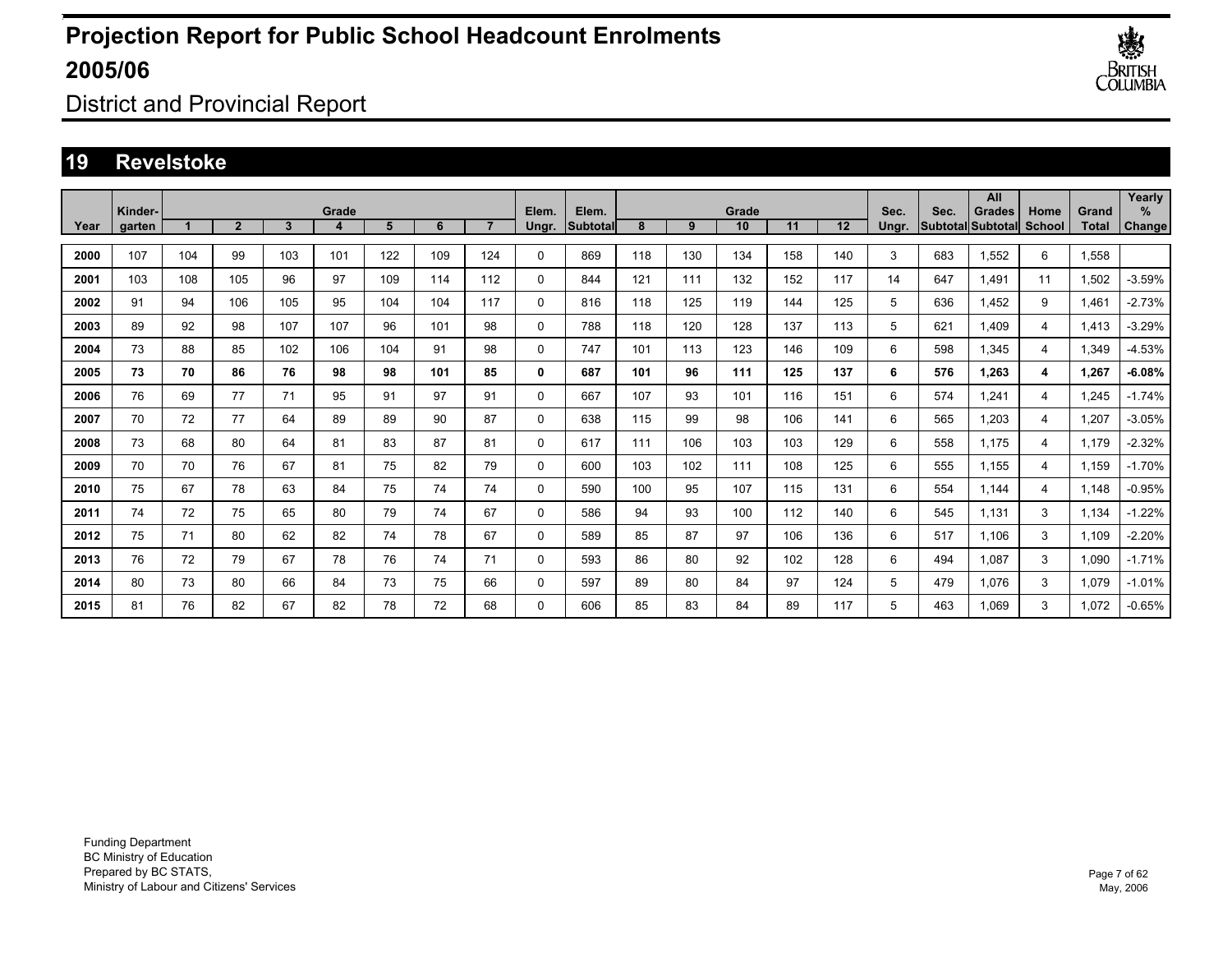

District and Provincial Report

## **20 Kootenay-Columbia**

|      |                   |     |                |     |       |     |     |     |                |                    |     |     |             |     |     |               |       | All                                        |                |                       | Yearly         |
|------|-------------------|-----|----------------|-----|-------|-----|-----|-----|----------------|--------------------|-----|-----|-------------|-----|-----|---------------|-------|--------------------------------------------|----------------|-----------------------|----------------|
| Year | Kinder-<br>garten |     | $\overline{2}$ | 3   | Grade | 5   | 6   |     | Elem.<br>Unar. | Elem.<br>lSubtotal | 8   | 9   | Grade<br>10 | 11  | 12  | Sec.<br>Unar. | Sec.  | <b>Grades</b><br><b>SubtotallSubtotall</b> | Home<br>School | <b>Grand</b><br>Total | $\%$<br>Change |
| 2000 | 366               | 360 | 358            | 391 | 448   | 418 | 425 | 458 | $\Omega$       | 3,224              | 442 | 459 | 541         | 546 | 522 | 6             | 2,516 | 5,740                                      | $\overline{2}$ | 5,742                 |                |
| 2001 | 299               | 359 | 352            | 355 | 386   | 430 | 427 | 420 | $\Omega$       | 3,028              | 463 | 451 | 463         | 525 | 530 | 5             | 2,437 | 5,465                                      | $\overline{2}$ | 5,467                 | $-4.79%$       |
| 2002 | 293               | 308 | 343            | 342 | 346   | 372 | 426 | 425 | 17             | 2.872              | 421 | 444 | 483         | 451 | 513 | 21            | 2,333 | 5.205                                      | $\mathbf 0$    | 5,205                 | -4.79%         |
| 2003 | 265               | 284 | 312            | 333 | 342   | 342 | 369 | 410 | 0              | 2.657              | 441 | 437 | 460         | 456 | 475 | 0             | 2,269 | 4,926                                      | $\mathbf 0$    | 4,926                 | $-5.36%$       |
| 2004 | 253               | 267 | 290            | 300 | 334   | 342 | 354 | 390 | 0              | 2,530              | 449 | 437 | 431         | 474 | 430 | 0             | 2.221 | 4.751                                      | $\mathbf 0$    | 4.751                 | $-3.55%$       |
| 2005 | 254               | 263 | 275            | 291 | 304   | 353 | 352 | 352 | 0              | 2,444              | 434 | 445 | 473         | 439 | 451 | 0             | 2,242 | 4.686                                      | $\mathbf{0}$   | 4,686                 | $-1.37%$       |
| 2006 | 222               | 250 | 279            | 280 | 280   | 332 | 331 | 339 | 0              | 2,313              | 390 | 431 | 480         | 453 | 441 | 0             | 2,195 | 4,508                                      | 0              | 4,508                 | $-3.80%$       |
| 2007 | 203               | 219 | 265            | 284 | 269   | 306 | 312 | 319 | 0              | 2,177              | 375 | 388 | 466         | 459 | 455 | 0             | 2.143 | 4,320                                      | 0              | 4,320                 | $-4.17%$       |
| 2008 | 193               | 201 | 233            | 270 | 273   | 294 | 287 | 300 | 0              | 2,051              | 353 | 372 | 421         | 446 | 461 | 0             | 2,053 | 4,104                                      | 0              | 4,104                 | $-5.00%$       |
| 2009 | 193               | 192 | 214            | 237 | 259   | 298 | 277 | 277 | 0              | 1,947              | 332 | 351 | 404         | 406 | 448 | $\Omega$      | 1,941 | 3,888                                      | $\Omega$       | 3,888                 | $-5.26%$       |
| 2010 | 217               | 192 | 206            | 219 | 228   | 283 | 280 | 266 | 0              | 1,891              | 306 | 330 | 381         | 389 | 408 | $\Omega$      | 1,814 | 3,705                                      | $\Omega$       | 3,705                 | $-4.71%$       |
| 2011 | 238               | 216 | 205            | 210 | 211   | 249 | 266 | 269 | 0              | 1,864              | 295 | 305 | 358         | 367 | 391 | 0             | 1,716 | 3,580                                      | $\Omega$       | 3,580                 | $-3.37%$       |
| 2012 | 247               | 237 | 230            | 208 | 202   | 230 | 234 | 255 | 0              | 1,843              | 297 | 293 | 331         | 346 | 369 | 0             | 1,636 | 3,479                                      | 0              | 3,479                 | $-2.82%$       |
| 2013 | 255               | 245 | 252            | 234 | 200   | 220 | 216 | 225 | 0              | 1,847              | 282 | 295 | 318         | 320 | 347 | 0             | 1,562 | 3,409                                      | 0              | 3,409                 | $-2.01%$       |
| 2014 | 262               | 254 | 261            | 256 | 224   | 218 | 207 | 208 | 0              | 1.890              | 250 | 281 | 320         | 307 | 322 | $\Omega$      | 1.480 | 3,370                                      | 0              | 3,370                 | $-1.14%$       |
| 2015 | 268               | 260 | 269            | 266 | 246   | 245 | 205 | 199 | $\Omega$       | 1.958              | 230 | 249 | 305         | 308 | 308 | $\Omega$      | 1.400 | 3,358                                      | $\Omega$       | 3.358                 | $-0.36%$       |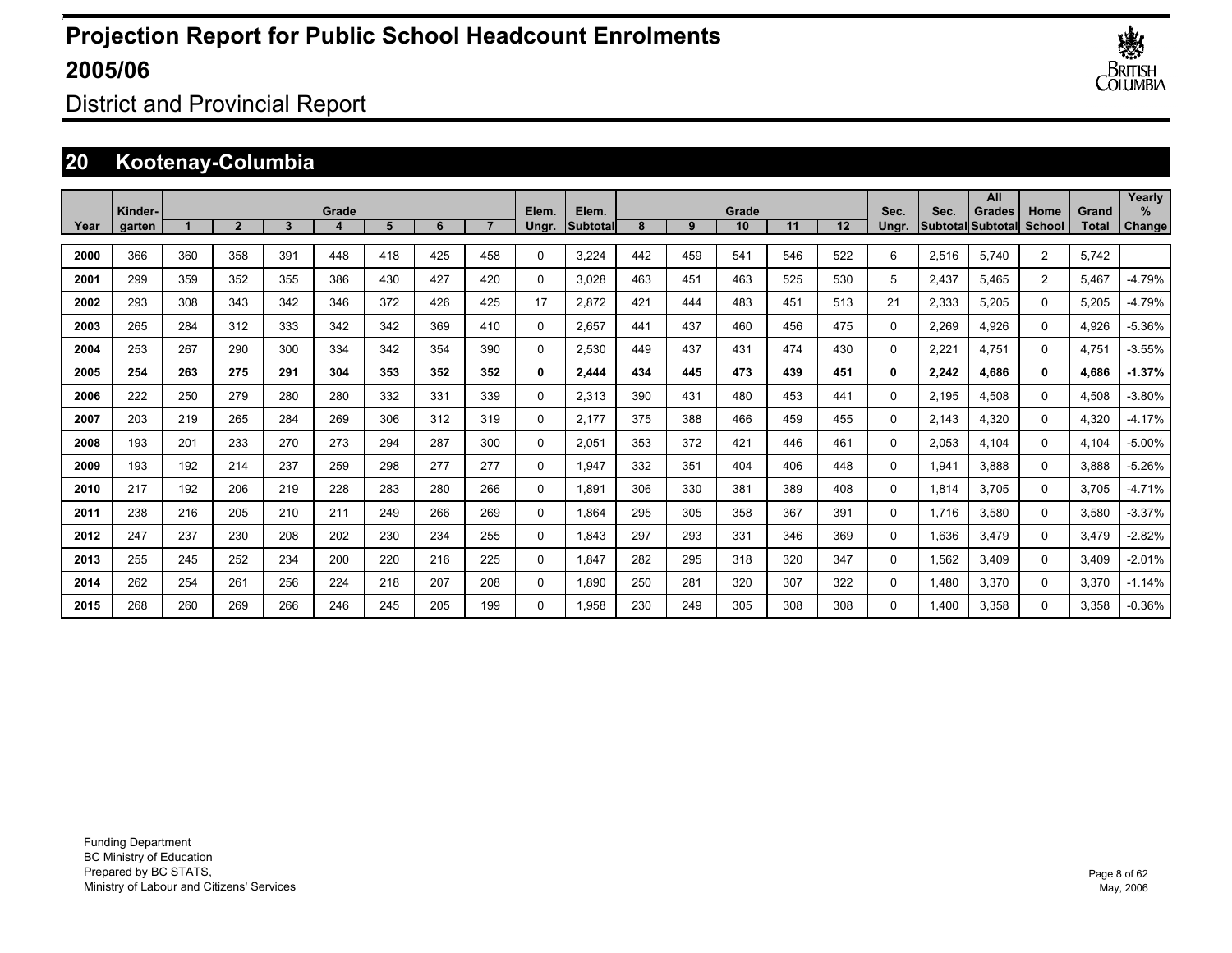

District and Provincial Report

### **22 Vernon**

|      | Kinder- |     |                |     | Grade |     |     |                | Elem.       | Elem.    |     |     | Grade |     |       | Sec.         | Sec.  | All<br>Grades             | Home           | Grand        | Yearly<br>% |
|------|---------|-----|----------------|-----|-------|-----|-----|----------------|-------------|----------|-----|-----|-------|-----|-------|--------------|-------|---------------------------|----------------|--------------|-------------|
| Year | aarten  |     | $\overline{2}$ | 3   | 4     | 5   | 6   | $\overline{ }$ | Ungr.       | Subtotal | 8   | 9   | 10    | 11  | 12    | Ungr.        |       | <b>Subtotal Subtotall</b> | School         | <b>Total</b> | Change      |
| 2000 | 602     | 628 | 649            | 672 | 703   | 751 | 715 | 752            | $\mathbf 0$ | 5,472    | 812 | 811 | 873   | 983 | 1,083 | $\Omega$     | 4,562 | 10.034                    | 15             | 10,049       |             |
| 2001 | 575     | 631 | 634            | 658 | 703   | 724 | 755 | 729            | $\mathbf 0$ | 5,409    | 796 | 816 | 822   | 892 | 907   | $\Omega$     | 4,233 | 9.642                     | 11             | 9,653        | $-3.94%$    |
| 2002 | 546     | 588 | 642            | 658 | 661   | 727 | 751 | 786            | 0           | 5.359    | 786 | 836 | 871   | 893 | 854   | 0            | 4,240 | 9,599                     | $\overline{7}$ | 9.606        | $-0.49%$    |
| 2003 | 568     | 563 | 593            | 661 | 656   | 673 | 745 | 757            | 0           | 5.216    | 806 | 822 | 877   | 910 | 845   | 0            | 4,260 | 9.476                     | 5              | 9,481        | $-1.30%$    |
| 2004 | 573     | 610 | 577            | 596 | 697   | 682 | 688 | 754            | 0           | 5.177    | 789 | 812 | 836   | 966 | 846   | $\mathbf{1}$ | 4,250 | 9.427                     | 13             | 9.440        | $-0.43%$    |
| 2005 | 497     | 588 | 604            | 588 | 627   | 697 | 704 | 712            | 0           | 5,017    | 789 | 824 | 890   | 868 | 868   | 1            | 4,240 | 9,257                     | 5              | 9,262        | $-1.89%$    |
| 2006 | 503     | 574 | 605            | 572 | 609   | 688 | 667 | 684            | $\mathbf 0$ | 4,902    | 769 | 795 | 879   | 853 | 857   | 1            | 4,154 | 9.056                     | 5              | 9,061        | $-2.17%$    |
| 2007 | 509     | 582 | 592            | 573 | 592   | 669 | 659 | 649            | $\mathbf 0$ | 4.825    | 740 | 775 | 849   | 843 | 843   | 1            | 4,051 | 8.876                     | 5              | 8,881        | $-1.99%$    |
| 2008 | 492     | 591 | 601            | 562 | 595   | 653 | 643 | 643            | 0           | 4.780    | 704 | 747 | 829   | 816 | 833   | 1            | 3,930 | 8.710                     | 5              | 8.715        | $-1.87%$    |
| 2009 | 494     | 573 | 611            | 572 | 586   | 658 | 630 | 628            | 0           | 4.752    | 698 | 713 | 801   | 798 | 807   | 1            | 3,818 | 8,570                     | 5              | 8,575        | $-1.61%$    |
| 2010 | 515     | 574 | 594            | 582 | 596   | 648 | 634 | 616            | 0           | 4.759    | 683 | 706 | 765   | 772 | 789   | 1            | 3.716 | 8.475                     | 5              | 8.480        | $-1.11%$    |
| 2011 | 535     | 599 | 595            | 566 | 606   | 659 | 624 | 620            | 0           | 4,804    | 669 | 690 | 757   | 739 | 764   | 1            | 3,620 | 8,424                     | 5              | 8,429        | $-0.60%$    |
| 2012 | 550     | 623 | 620            | 567 | 590   | 670 | 635 | 611            | $\Omega$    | 4,866    | 673 | 676 | 740   | 730 | 733   | 1            | 3,553 | 8,419                     | 5              | 8,424        | $-0.06%$    |
| 2013 | 563     | 638 | 644            | 590 | 591   | 652 | 645 | 621            | $\Omega$    | 4,944    | 663 | 680 | 725   | 714 | 723   | 1            | 3,506 | 8.450                     | 5              | 8,455        | 0.37%       |
| 2014 | 581     | 654 | 660            | 612 | 614   | 653 | 628 | 630            | 0           | 5,032    | 673 | 670 | 728   | 701 | 708   | 1            | 3,481 | 8,513                     | 5              | 8,518        | 0.75%       |
| 2015 | 594     | 674 | 676            | 627 | 637   | 679 | 630 | 614            | $\Omega$    | 5.131    | 683 | 680 | 718   | 702 | 695   | 1            | 3.479 | 8.610                     | 5              | 8.615        | 1.14%       |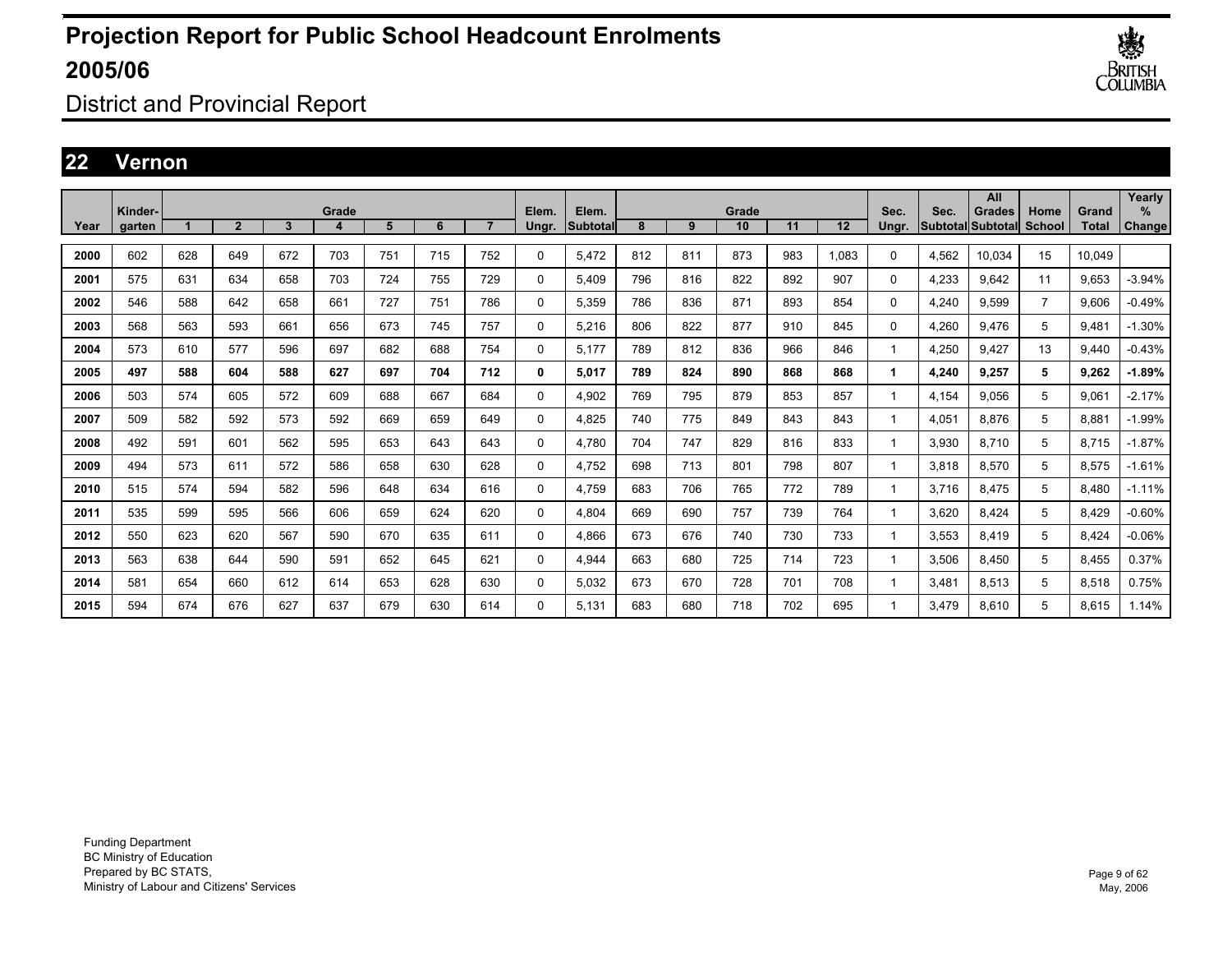

District and Provincial Report

## **23 Central Okanagan**

|      |                   |       |       |       |       |       |       |       |                |                          |      |       |             |       |       |                |       | All                                |                |                | Yearly             |
|------|-------------------|-------|-------|-------|-------|-------|-------|-------|----------------|--------------------------|------|-------|-------------|-------|-------|----------------|-------|------------------------------------|----------------|----------------|--------------------|
| Year | Kinder-<br>garten |       |       | 3     | Grade | 5     | 6     |       | Elem.<br>Unar. | Elem.<br><b>Subtotal</b> | 8    | 9     | Grade<br>10 | 11    | 12    | Sec.<br>Unar.  | Sec.  | <b>Grades</b><br>Subtotal Subtotal | Home<br>School | Grand<br>Total | %<br><b>Change</b> |
|      |                   |       |       |       |       |       |       |       |                |                          |      |       |             |       |       |                |       |                                    |                |                |                    |
| 2000 | 1448              | 1,545 | 1,512 | 1.629 | 1,649 | 1.753 | 1.847 | 1.805 | 1              | 13.189                   | .838 | 1,766 | 2,080       | 2,117 | 1,932 | 0              | 9.733 | 22,922                             | 3              | 22,925         |                    |
| 2001 | 1394              | 1,475 | 1.553 | 1,552 | 1,636 | 1,679 | 1.779 | 1.890 | 0              | 12,958                   | .850 | 1,829 | 1,850       | 2,310 | 2,018 | $\Omega$       | 9,857 | 22.815                             | $\mathbf 1$    | 22,816         | $-0.48%$           |
| 2002 | 1376              | 1.406 | 1.498 | 1,571 | 1,603 | 1,632 | 1.710 | 1.806 | 0              | 12,602                   | .909 | 1,885 | 1,872       | 2,057 | 2,101 | 11             | 9,835 | 22.437                             | $\overline{2}$ | 22,439         | $-1.65%$           |
| 2003 | 1247              | 1,431 | 1,452 | 1,547 | 1.624 | 1,631 | 1.694 | 1.773 | 0              | 12,399                   | .861 | 1,935 | 2,010       | 2,066 | 1,981 | 4              | 9,857 | 22,256                             | 4              | 22,260         | $-0.80%$           |
| 2004 | 1353              | 1,308 | 1,458 | 1,504 | 1,591 | 1,646 | 1.664 | 1.743 | 0              | 12,267                   | .786 | 1,898 | 2,022       | 2,149 | 1,924 |                | 9,780 | 22,047                             | 0              | 22,047         | $-0.96%$           |
| 2005 | 1,333             | 1,401 | 1,338 | 1,517 | 1,545 | 1,625 | 1,716 | 1.727 | 0              | 12,202                   | ,840 | 1,827 | 1,974       | 2,092 | 2,017 | $\overline{7}$ | 9,757 | 21,959                             | 4              | 21,963         | $-0.38%$           |
| 2006 | 1.292             | 1,427 | 1.343 | .484  | 1,462 | 1,576 | 1.715 | 1.726 | 0              | 12,025                   | .805 | 1,797 | 1,941       | 2,111 | 2,040 | $\overline{7}$ | 9.701 | 21.726                             | 4              | 21,730         | $-1.06%$           |
| 2007 | 1.280             | 1,387 | 1.370 | .492  | 1,432 | 1,494 | 1.666 | 1.726 | $\Omega$       | 11.847                   | .805 | 1,765 | 1,911       | 2,082 | 2,061 | $\overline{7}$ | 9,631 | 21.478                             | 4              | 21,482         | $-1.14%$           |
| 2008 | 1,306             | 1,375 | 1,334 | 1,522 | 1,441 | 1,465 | 1.581 | 1.678 | 0              | 11,702                   | .805 | 1,764 | 1,879       | 2,053 | 2,034 | $\overline{7}$ | 9,542 | 21.244                             | 4              | 21,248         | $-1.09%$           |
| 2009 | 1,315             | 1,403 | 1,324 | .484  | 1,470 | 1,474 | 1,552 | 1,596 | 0              | 11.618                   | .758 | 1,764 | 1,877       | 2,020 | 2,005 | $\overline{7}$ | 9,431 | 21.049                             | 4              | 21,053         | $-0.92%$           |
| 2010 | 1,335             | 1,415 | 1,352 | 1,474 | 1,436 | 1,505 | 1,562 | 1,567 | 0              | 11,646                   | .675 | 1,722 | 1,878       | 2,018 | 1,975 | $\overline{7}$ | 9,275 | 20,921                             | 4              | 20,925         | $-0.61%$           |
| 2011 | 1,376             | 1,436 | 1,363 | 1,505 | 1,427 | 1,471 | 1,594 | 1,577 | 0              | 11.749                   | .645 | 1,644 | 1,836       | 2,018 | 1,973 | $\overline{7}$ | 9,123 | 20,872                             | 4              | 20,876         | $-0.23%$           |
| 2012 | 1,416             | 1.480 | 1.383 | 1,519 | 1,457 | 1,463 | 1,559 | 1.609 | 0              | 11,886                   | .654 | 1,613 | 1,757       | 1,978 | 1,975 | $\overline{7}$ | 8,984 | 20,870                             | 4              | 20,874         | $-0.01%$           |
| 2013 | 1,463             | 1,521 | 1.424 | 540,ا | 1,470 | 1,493 | 1,550 | 1,575 | 0              | 12,036                   | .686 | 1,620 | 1,723       | 1,899 | 1,936 | $\overline{7}$ | 8,871 | 20,907                             | 4              | 20,911         | 0.18%              |
| 2014 | 1,499             | 1,570 | 1,463 | 1,585 | 1,490 | 1,506 | 1,583 | 1,566 | 0              | 12,262                   | .653 | 1,650 | 1,729       | 1,863 | 1.862 | $\overline{7}$ | 8,764 | 21,026                             | 4              | 21,030         | 0.57%              |
| 2015 | 1.527             | 1,608 | 1,509 | 1,626 | 1,532 | 1,526 | 1.596 | 1.597 | $\Omega$       | 12,521                   | .642 | 1,618 | 1.757       | 1.866 | 1.825 | $\overline{7}$ | 8.715 | 21.236                             | 4              | 21.240         | 1.00%              |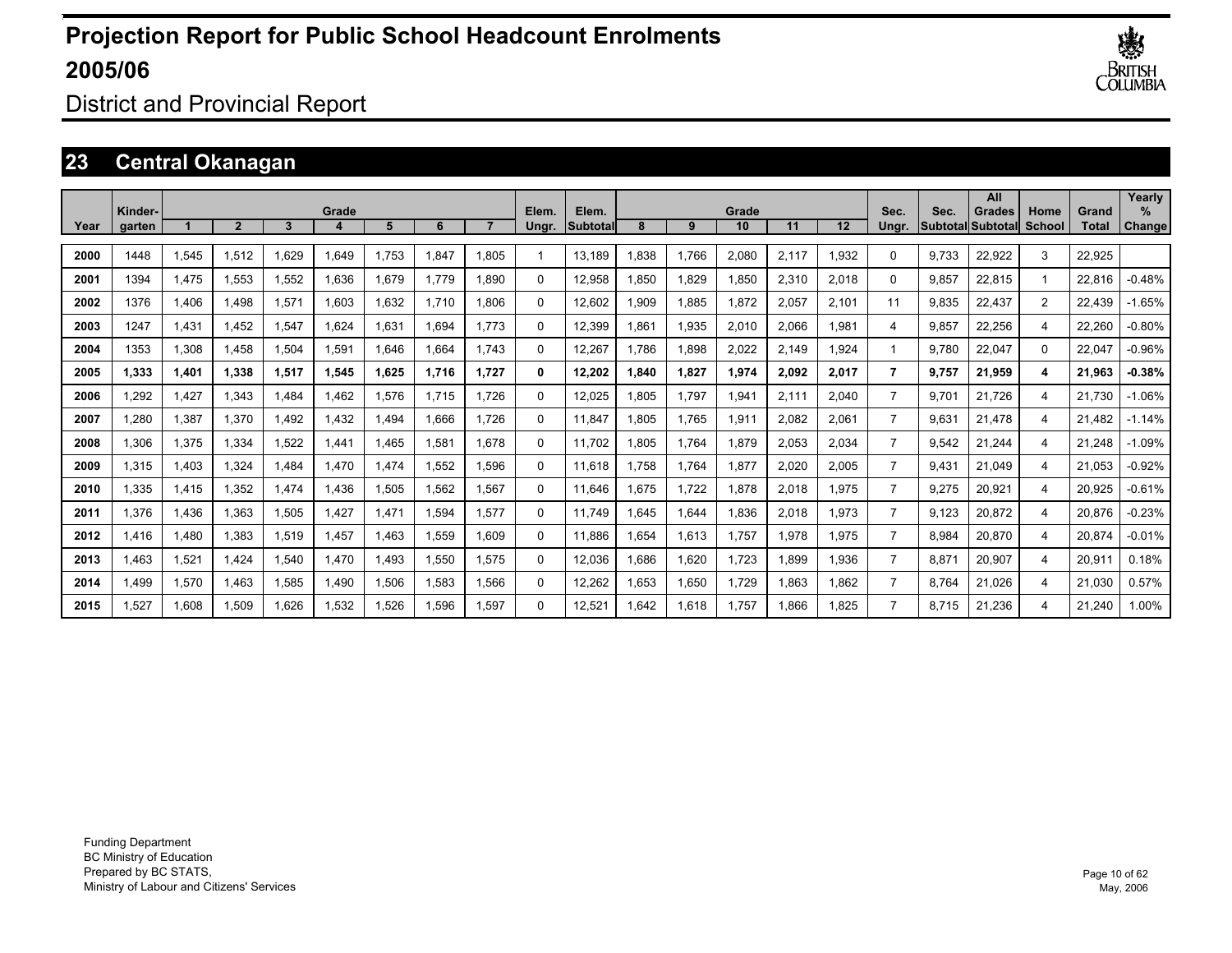

District and Provincial Report

### **27 Cariboo - Chilcotin**

|      |                   |     |                |     |       |     |     |     |                |                   |     |     |             |       |     |               |       | All                          |                |                       | Yearly         |
|------|-------------------|-----|----------------|-----|-------|-----|-----|-----|----------------|-------------------|-----|-----|-------------|-------|-----|---------------|-------|------------------------------|----------------|-----------------------|----------------|
| Year | Kinder-<br>garten |     | $\overline{2}$ | 3   | Grade | 5   | 6   |     | Elem.<br>Ungr. | Elem.<br>Subtotal | 8   | 9   | Grade<br>10 | 11    | 12  | Sec.<br>Ungr. | Sec.  | Grades<br> Subtotal Subtotal | Home<br>School | Grand<br><b>Total</b> | $\%$<br>Change |
| 2000 | 444               | 492 | 486            | 512 | 544   | 541 | 583 | 614 | $\overline{7}$ | 4,223             | 676 | 654 | 722         | 1,274 | 904 | 59            | 4,289 | 8,512                        | 11             | 8,523                 |                |
| 2001 | 414               | 434 | 478            | 476 | 501   | 541 | 543 | 579 | 5              | 3,971             | 659 | 654 | 656         | 1,303 | 870 | 55            | 4,197 | 8.168                        | 3              | 8,171                 | $-4.13%$       |
| 2002 | 403               | 406 | 418            | 456 | 442   | 484 | 517 | 520 | 3              | 3,649             | 619 | 636 | 656         | 1,126 | 819 | 63            | 3,919 | 7,568                        | 5              | 7,573                 | $-7.32%$       |
| 2003 | 391               | 421 | 410            | 434 | 466   | 446 | 488 | 515 | $\Omega$       | 3,571             | 572 | 620 | 701         | 1.067 | 863 | 6             | 3,829 | 7,400                        | 3              | 7,403                 | $-2.24%$       |
| 2004 | 354               | 410 | 402            | 407 | 428   | 448 | 441 | 486 | 0              | 3,376             | 563 | 575 | 663         | 1,055 | 930 | 39            | 3,825 | 7,201                        | 3              | 7,204                 | $-2.69%$       |
| 2005 | 353               | 371 | 406            | 408 | 434   | 424 | 467 | 441 | 0              | 3,304             | 517 | 573 | 615         | 1,032 | 877 | 42            | 3,656 | 6,960                        | 3              | 6,963                 | $-3.35%$       |
| 2006 | 308               | 346 | 388            | 390 | 436   | 442 | 480 | 443 | 0              | 3,233             | 499 | 549 | 583         | 1,015 | 884 | 41            | 3,571 | 6.804                        | 3              | 6,807                 | $-2.24%$       |
| 2007 | 296               | 302 | 362            | 373 | 418   | 444 | 500 | 455 | 0              | 3,150             | 501 | 530 | 559         | 965   | 870 | 41            | 3,466 | 6.616                        | 3              | 6,619                 | $-2.76%$       |
| 2008 | 299               | 292 | 317            | 348 | 399   | 426 | 503 | 474 | 0              | 3,058             | 514 | 530 | 539         | 925   | 826 | 40            | 3,374 | 6.432                        | 3              | 6,435                 | $-2.78%$       |
| 2009 | 297               | 293 | 305            | 305 | 372   | 406 | 481 | 476 | 0              | 2,935             | 533 | 542 | 537         | 891   | 790 | 39            | 3,332 | 6.267                        | 3              | 6,270                 | $-2.56%$       |
| 2010 | 293               | 291 | 306            | 293 | 326   | 378 | 457 | 455 | 0              | 2.799             | 535 | 562 | 548         | 886   | 762 | 39            | 3,332 | 6.131                        | 3              | 6,134                 | $-2.17%$       |
| 2011 | 337               | 288 | 303            | 293 | 312   | 331 | 427 | 433 | $\Omega$       | 2,724             | 513 | 565 | 567         | 901   | 758 | 39            | 3,343 | 6,067                        | 3              | 6,070                 | $-1.04%$       |
| 2012 | 344               | 331 | 300            | 291 | 313   | 317 | 374 | 404 | $\Omega$       | 2,674             | 488 | 541 | 571         | 931   | 771 | 39            | 3,341 | 6,015                        | 3              | 6,018                 | $-0.86%$       |
| 2013 | 352               | 337 | 345            | 288 | 311   | 319 | 359 | 354 | $\Omega$       | 2,665             | 456 | 516 | 549         | 939   | 797 | 39            | 3,296 | 5,961                        | $\overline{2}$ | 5,963                 | $-0.91%$       |
| 2014 | 358               | 345 | 352            | 331 | 308   | 317 | 360 | 339 | $\Omega$       | 2,710             | 400 | 482 | 523         | 905   | 803 | 39            | 3,152 | 5,862                        | $\overline{2}$ | 5,864                 | $-1.66%$       |
| 2015 | 360               | 351 | 360            | 338 | 353   | 314 | 358 | 341 | $\Omega$       | 2.775             | 383 | 424 | 490         | 865   | 775 | 37            | 2,974 | 5,749                        | $\overline{2}$ | 5,751                 | $-1.93%$       |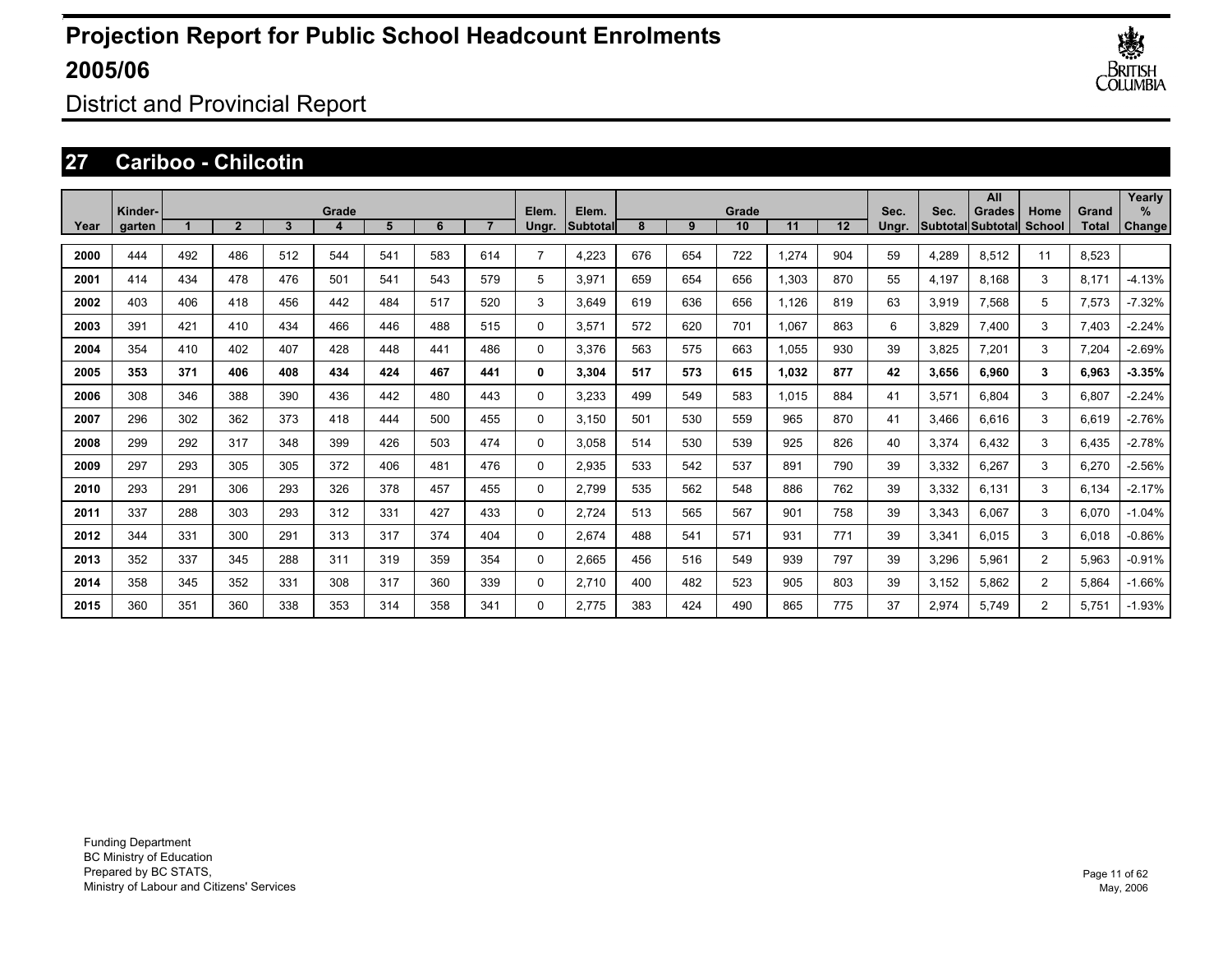

District and Provincial Report

### **28 Quesnel**

|      | Kinder- |     |              |              | Grade |     |     |     | Elem. | Elem.    |     |     | Grade |     |                   | Sec.  | Sec.  | All<br><b>Grades</b> | Home          | Grand | Yearly<br>$\%$ |
|------|---------|-----|--------------|--------------|-------|-----|-----|-----|-------|----------|-----|-----|-------|-----|-------------------|-------|-------|----------------------|---------------|-------|----------------|
| Year | garten  |     | $\mathbf{2}$ | $\mathbf{3}$ |       | 5   | 6   |     | Ungr. | Subtotal | 8   | 9   | 10    | 11  | $12 \overline{ }$ | Unar. |       | Subtotal Subtotal    | <b>School</b> | Total | Change         |
| 2000 | 312     | 335 | 325          | 332          | 310   | 377 | 357 | 352 | 0     | 2,700    | 438 | 402 | 508   | 462 | 407               | 0     | 2,217 | 4,917                | 4             | 4,921 |                |
| 2001 | 305     | 305 | 323          | 329          | 319   | 298 | 365 | 344 | 0     | 2,588    | 375 | 419 | 434   | 443 | 406               | 0     | 2,077 | 4.665                | 6             | 4,671 | $-5.08%$       |
| 2002 | 271     | 316 | 300          | 317          | 330   | 319 | 288 | 354 | 0     | 2,495    | 385 | 365 | 430   | 428 | 383               | 14    | 2,005 | 4.500                | 0             | 4,500 | $-3.66%$       |
| 2003 | 249     | 282 | 308          | 301          | 306   | 319 | 321 | 298 | 0     | 2,384    | 399 | 374 | 403   | 409 | 391               | 0     | 1,976 | 4.360                |               | 4,361 | $-3.09%$       |
| 2004 | 269     | 248 | 266          | 300          | 291   | 297 | 310 | 315 | 0     | 2,296    | 336 | 394 | 404   | 368 | 349               | 35    | 1.886 | 4.182                |               | 4.183 | $-4.08%$       |
| 2005 | 198     | 282 | 248          | 278          | 308   | 295 | 313 | 324 | 0     | 2,246    | 347 | 324 | 411   | 367 | 339               | 16    | 1,804 | 4.050                | 0             | 4,050 | $-3.18%$       |
| 2006 | 183     | 254 | 245          | 247          | 298   | 312 | 303 | 328 | 0     | 2.170    | 364 | 306 | 380   | 376 | 332               | 16    | 1.774 | 3.944                | $\Omega$      | 3,944 | $-2.62%$       |
| 2007 | 172     | 234 | 221          | 244          | 265   | 302 | 320 | 318 | 0     | 2,076    | 369 | 321 | 359   | 350 | 340               | 16    | 1,755 | 3,831                | $\Omega$      | 3,831 | $-2.87%$       |
| 2008 | 176     | 221 | 204          | 220          | 262   | 268 | 309 | 335 | 0     | 1,995    | 358 | 325 | 374   | 332 | 318               | 15    | 1,722 | 3,717                | $\Omega$      | 3,717 | $-2.98%$       |
| 2009 | 179     | 225 | 193          | 203          | 235   | 264 | 274 | 323 | 0     | 1.896    | 377 | 315 | 379   | 343 | 300               | 15    | 1,729 | 3,625                | 0             | 3,625 | $-2.48%$       |
| 2010 | 177     | 229 | 196          | 191          | 217   | 237 | 270 | 286 | 0     | 1,803    | 363 | 331 | 368   | 348 | 311               | 15    | 1,736 | 3,539                | 0             | 3,539 | $-2.37%$       |
| 2011 | 187     | 226 | 198          | 193          | 203   | 218 | 242 | 282 | 0     | 1.749    | 323 | 319 | 385   | 339 | 315               | 15    | 1,696 | 3,445                | 0             | 3,445 | $-2.66%$       |
| 2012 | 189     | 239 | 196          | 196          | 206   | 205 | 223 | 253 | 0     | 1.707    | 317 | 284 | 373   | 353 | 307               | 15    | 1,649 | 3,356                | 0             | 3,356 | $-2.58%$       |
| 2013 | 194     | 242 | 207          | 194          | 209   | 208 | 210 | 233 | 0     | 1,697    | 285 | 278 | 333   | 342 | 319               | 15    | 1,572 | 3,269                | 0             | 3,269 | $-2.59%$       |
| 2014 | 199     | 248 | 210          | 205          | 206   | 211 | 213 | 219 | 0     | 1.711    | 262 | 250 | 326   | 310 | 311               | 14    | 1.473 | 3.184                | 0             | 3,184 | $-2.60%$       |
| 2015 | 200     | 254 | 215          | 207          | 218   | 208 | 216 | 222 | 0     | 1.740    | 247 | 230 | 294   | 301 | 281               | 14    | 1.367 | 3.107                | $\Omega$      | 3.107 | $-2.42%$       |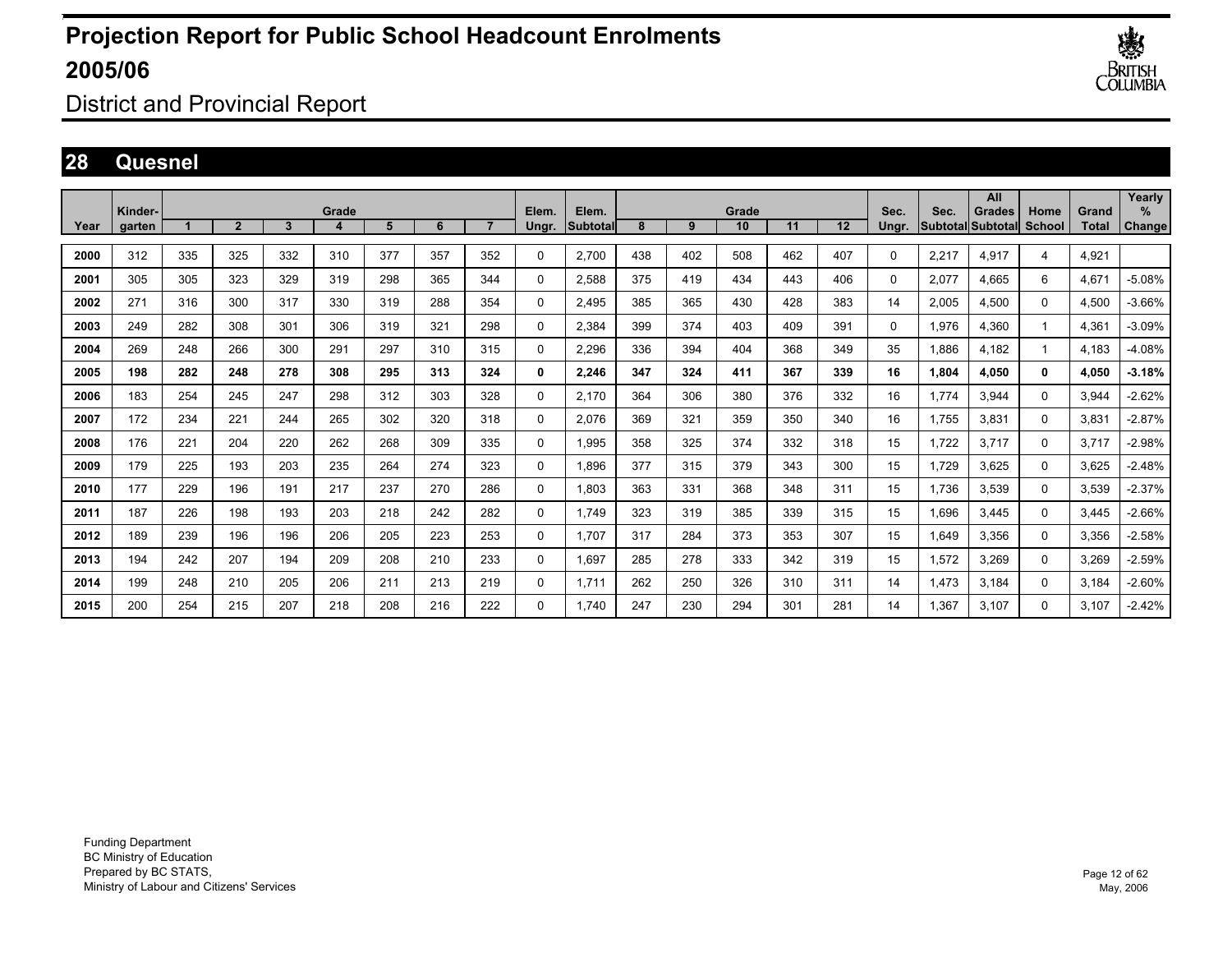

District and Provincial Report

#### **33 Chilliwack**

|      | Kinder- |     |                |     | Grade |     |       |       | Elem.    | Elem.     |       |       | Grade |       |       | Sec.  | Sec.  | All<br>Grades      | Home        | Grand        | Yearly<br>% |
|------|---------|-----|----------------|-----|-------|-----|-------|-------|----------|-----------|-------|-------|-------|-------|-------|-------|-------|--------------------|-------------|--------------|-------------|
| Year | garten  |     | $\overline{2}$ | 3   | 4     | 5   | 6     |       | Ungr.    | lSubtotal | 8     | 9     | 10    | 11    | 12    | Unar. |       | lSubtotallSubtotal | School      | <b>Total</b> | Change      |
| 2000 | 801     | 845 | 884            | 918 | 937   | 916 | 908   | 891   |          | 7.101     | 922   | 905   | 1.004 | 1.121 | 943   | 210   | 5.105 | 12,206             | $\Omega$    | 12,206       |             |
| 2001 | 825     | 839 | 881            | 921 | 920   | 964 | 922   | 932   | $\Omega$ | 7.204     | 919   | 918   | 1.001 | 1.148 | 925   | 254   | 5,165 | 12.369             | $\mathbf 1$ | 12,370       | 1.34%       |
| 2002 | 805     | 882 | 865            | 903 | 946   | 947 | 1,003 | 979   | $\Omega$ | 7,330     | 1,006 | 930   | 1,061 | 1,331 | 974   | 271   | 5,573 | 12,903             | 2           | 12,905       | 4.32%       |
| 2003 | 743     | 835 | 892            | 896 | 914   | 961 | 981   | 1.047 | $\Omega$ | 7,269     | 1.019 | 995   | 1,025 | 1,296 | 926   | 264   | 5,525 | 12,794             | 1           | 12,795       | $-0.85%$    |
| 2004 | 769     | 759 | 848            | 919 | 925   | 962 | 996   | 1.045 | $\Omega$ | 7,223     | 1,062 | 952   | 1,006 | 1,306 | 1,153 | 105   | 5,584 | 12,807             | 0           | 12,807       | 0.09%       |
| 2005 | 758     | 806 | 788            | 858 | 954   | 921 | 999   | 1,030 | 0        | 7,114     | 1.082 | 1,002 | 1,038 | 1,351 | 1.022 | 153   | 5,648 | 12,762             | 0           | 12,762       | $-0.35%$    |
| 2006 | 749     | 799 | 776            | 831 | 922   | 858 | 996   | 1.017 | $\Omega$ | 6,948     | 1.061 | 1,026 | 1,029 | 1,358 | 1.051 | 155   | 5,680 | 12,628             | 0           | 12,628       | $-1.05%$    |
| 2007 | 784     | 792 | 771            | 819 | 894   | 829 | 929   | 1.014 | $\Omega$ | 6.832     | 1.048 | 1,007 | 1,051 | 1,349 | 1.058 | 156   | 5,669 | 12,501             | $\Omega$    | 12,501       | $-1.01%$    |
| 2008 | 816     | 828 | 763            | 814 | 881   | 804 | 898   | 947   | $\Omega$ | 6,751     | 1,044 | 995   | 1,034 | 1,375 | 1,051 | 157   | 5,656 | 12,407             | $\Omega$    | 12,407       | $-0.75%$    |
| 2009 | 835     | 861 | 798            | 807 | 876   | 793 | 872   | 916   | $\Omega$ | 6.758     | 977   | 992   | 1,021 | 1,356 | 1,070 | 157   | 5,573 | 12,331             | $\Omega$    | 12,331       | $-0.61%$    |
| 2010 | 833     | 883 | 831            | 843 | 869   | 790 | 860   | 889   | $\Omega$ | 6.798     | 944   | 929   | 1.018 | 1,342 | 1,057 | 156   | 5,446 | 12,244             | 0           | 12,244       | $-0.71%$    |
| 2011 | 840     | 881 | 852            | 878 | 908   | 784 | 857   | 878   | $\Omega$ | 6.878     | 918   | 898   | 958   | 1,336 | 1,045 | 154   | 5,309 | 12,187             | $\Omega$    | 12,187       | $-0.47%$    |
| 2012 | 861     | 889 | 851            | 900 | 946   | 818 | 851   | 875   | $\Omega$ | 6.991     | 907   | 873   | 926   | 1.265 | 1.041 | 152   | 5,164 | 12.155             | $\Omega$    | 12,155       | $-0.26%$    |
| 2013 | 885     | 911 | 859            | 900 | 970   | 852 | 888   | 870   | $\Omega$ | 7,135     | 903   | 863   | 901   | 1.224 | 987   | 149   | 5,027 | 12.162             | $\Omega$    | 12,162       | 0.06%       |
| 2014 | 908     | 937 | 881            | 909 | 971   | 875 | 925   | 907   | $\Omega$ | 7,313     | 899   | 860   | 890   | 1,191 | 955   | 146   | 4,941 | 12,254             | $\Omega$    | 12,254       | 0.76%       |
| 2015 | 925     | 961 | 905            | 932 | 980   | 876 | 950   | 945   | $\Omega$ | 7.474     | 935   | 855   | 885   | 1.175 | 930   | 145   | 4,925 | 12,399             | $\Omega$    | 12,399       | 1.18%       |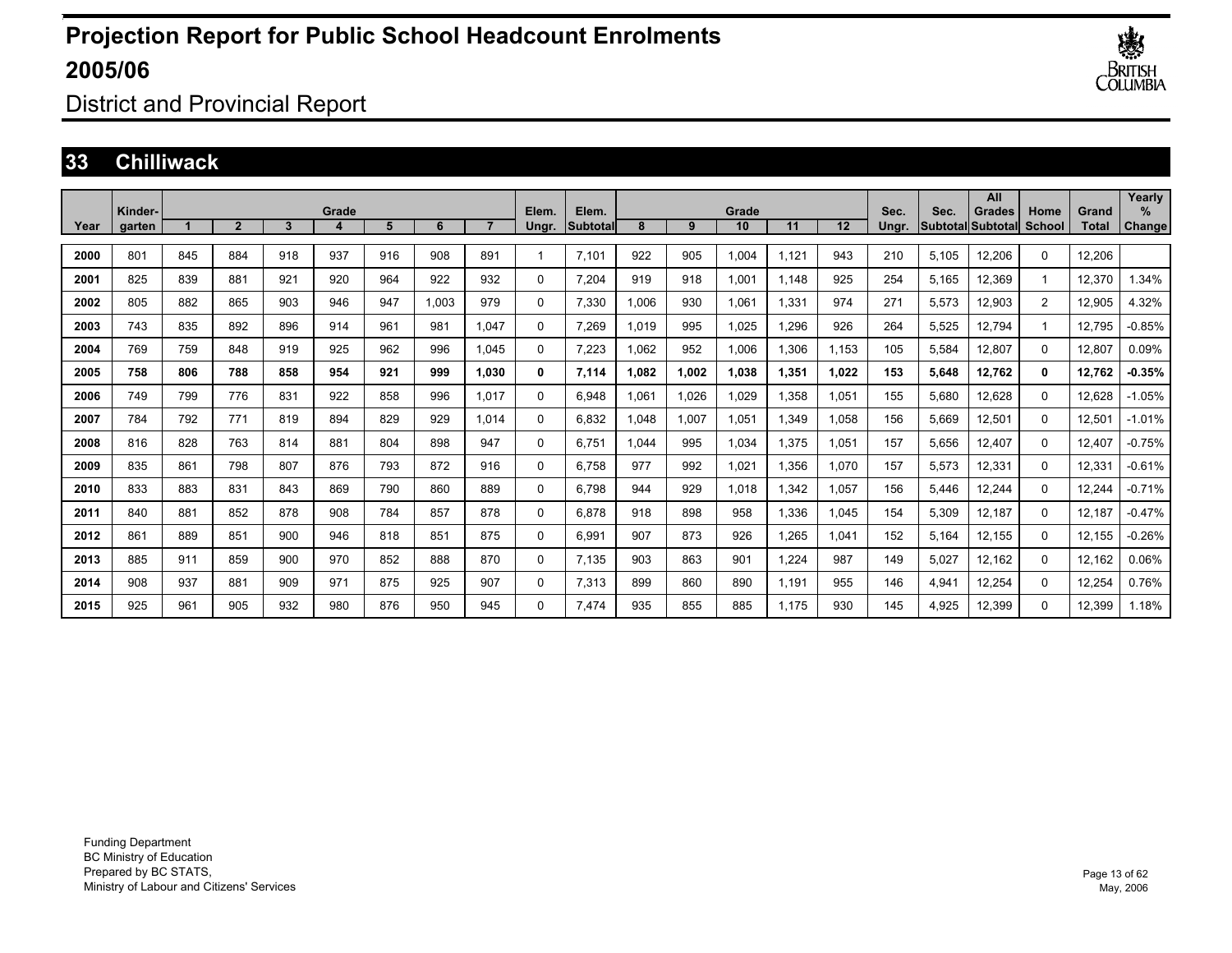

District and Provincial Report

### **34 Abbotsford**

| Year | Kinder-<br>garten |       | 2     | 3            | Grade | 5     | 6     |       | Elem.<br>Ungr. | Elem.<br>Subtotal | 8    | 9     | Grade<br>10 | 11    | 12    | Sec.<br>Ungr. | Sec.  | All<br>Grades<br><b>SubtotallSubtotal</b> | Home<br>School | Grand<br><b>Total</b> | Yearly<br>%<br>Change |
|------|-------------------|-------|-------|--------------|-------|-------|-------|-------|----------------|-------------------|------|-------|-------------|-------|-------|---------------|-------|-------------------------------------------|----------------|-----------------------|-----------------------|
|      |                   |       |       |              |       |       |       |       |                |                   |      |       |             |       |       |               |       |                                           |                |                       |                       |
| 2000 | 1411              | 1.449 | 1.487 | 1,501        | 1.466 | 1.478 | 1.390 | 1.448 | $\Omega$       | 11.630            | .414 | 1,365 | 1,529       | 1.601 | 1.665 | 260           | 7.834 | 19.464                                    | 8              | 19,472                |                       |
| 2001 | 1404              | 1.445 | 1.451 | .482         | 1,500 | 1,489 | 1,508 | 1.393 | 0              | 11.672            | .503 | 1,510 | 1,511       | 1.762 | 1.653 | 57            | 7,996 | 19.668                                    | 11             | 19.679                | 1.06%                 |
| 2002 | 1398              | 1.420 | 1.422 | l.461        | 1.491 | 1,495 | 1.503 | 1.510 | 0              | 11.700            | .424 | 1,569 | 1,585       | 1.838 | 1.707 | 101           | 8,224 | 19.924                                    | 8              | 19,932                | .29%                  |
| 2003 | 1445              | 1.431 | 1.430 | 1.431        | .482  | 1.497 | 1,519 | 1.519 | 0              | 11.754            | .527 | 1.463 | 1.619       | .982  | 1.676 | 69            | 8,336 | 20,090                                    | 8              | 20,098                | 0.83%                 |
| 2004 | 1360              | 1.445 | 1.396 | <b>1.458</b> | 1.439 | 1,489 | 1,511 | 1.548 | 0              | 11.646            | .550 | 1,594 | 1,508       | 2,035 | 1.581 | 62            | 8,330 | 19.976                                    | 6              | 19,982                | $-0.58%$              |
| 2005 | 1.308             | 1,373 | 1.420 | <b>1.405</b> | 1.462 | 1.467 | 1.483 | 1.523 | 0              | 11.441            | .592 | 1,580 | 1.665       | 1.813 | 1.691 | 82            | 8,423 | 19.864                                    | 15             | 19.879                | $-0.52%$              |
| 2006 | 1.294             | 1,397 | 1.381 | 1,393        | 1.436 | 1.483 | 1.503 | 1.527 | $\Omega$       | 11.414            | .597 | 1,603 | 1.692       | 1.817 | 1.723 | 83            | 8,515 | 19.929                                    | 15             | 19.944                | 0.33%                 |
| 2007 | 1,339             | 1,385 | 1,407 | 1,358        | 1.427 | 1,460 | 1,521 | 1,548 | $\Omega$       | 11.445            | .603 | 1,611 | 1.719       | .848  | 1.729 | 85            | 8,595 | 20,040                                    | 15             | 20,055                | 0.56%                 |
| 2008 | 1,378             | 1,432 | 1,395 | 1,382        | 1,391 | 1,448 | 1.495 | 1,565 | $\Omega$       | 11.486            | .623 | 1,615 | 1,726       | 1.874 | 1.756 | 86            | 8,680 | 20,166                                    | 15             | 20,181                | 0.63%                 |
| 2009 | 1,387             | 1,473 | 1.443 | 1,371        | 1,415 | 1,413 | .484  | 1.539 | $\Omega$       | 11,525            | .641 | 1,635 | 1,732       | 1,884 | 1.781 | 87            | 8,760 | 20,285                                    | 15             | 20,300                | 0.59%                 |
| 2010 | 1,391             | 1.484 | 1,485 | 1,418        | 1.404 | 1,438 | 1.449 | 1,527 | $\Omega$       | 11,596            | .615 | 1,653 | 1,753       | 1.892 | 1.792 | 88            | 8,793 | 20,389                                    | 15             | 20,404                | 0.51%                 |
| 2011 | 1,424             | 1.488 | 1.494 | A58.         | 1,451 | 1,427 | 1.475 | 1.493 | 0              | 11.710            | .603 | 1,629 | 1.771       | 1,914 | 1.799 | 89            | 8,805 | 20,515                                    | 15             | 20,530                | 0.62%                 |
| 2012 | 1.460             | 1,523 | 1.499 | 469. ا       | 1.493 | 1,474 | 1.464 | 1,519 | 0              | 11,901            | .568 | 1,617 | 1.749       | 1,934 | 1.820 | 90            | 8,778 | 20,679                                    | 15             | 20,694                | 0.80%                 |
| 2013 | 1,500             | 1,561 | 1,535 | 1,474        | 1,504 | 1,517 | 1,513 | 1,510 | 0              | 12.114            | .594 | 1,583 | 1,737       | 1.915 | 1.840 | 90            | 8,759 | 20,873                                    | 16             | 20.889                | 0.94%                 |
| 2014 | 1,546             | 1,604 | 1.574 | 1,509        | 1,511 | 1,529 | 1,557 | 1.559 | 0              | 12.389            | .586 | 1,609 | 1.704       | 1.904 | 1.824 | 90            | 8.717 | 21.106                                    | 16             | 21.122                | 1.12%                 |
| 2015 | 1.577             | 1.652 | 1.616 | .546         | 1.546 | 1.536 | 1.569 | 1.603 | $\Omega$       | 12.645            | .634 | 1.600 | 1.728       | .871  | 1.812 | 90            | 8.735 | 21.380                                    | 16             | 21.396                | .30%                  |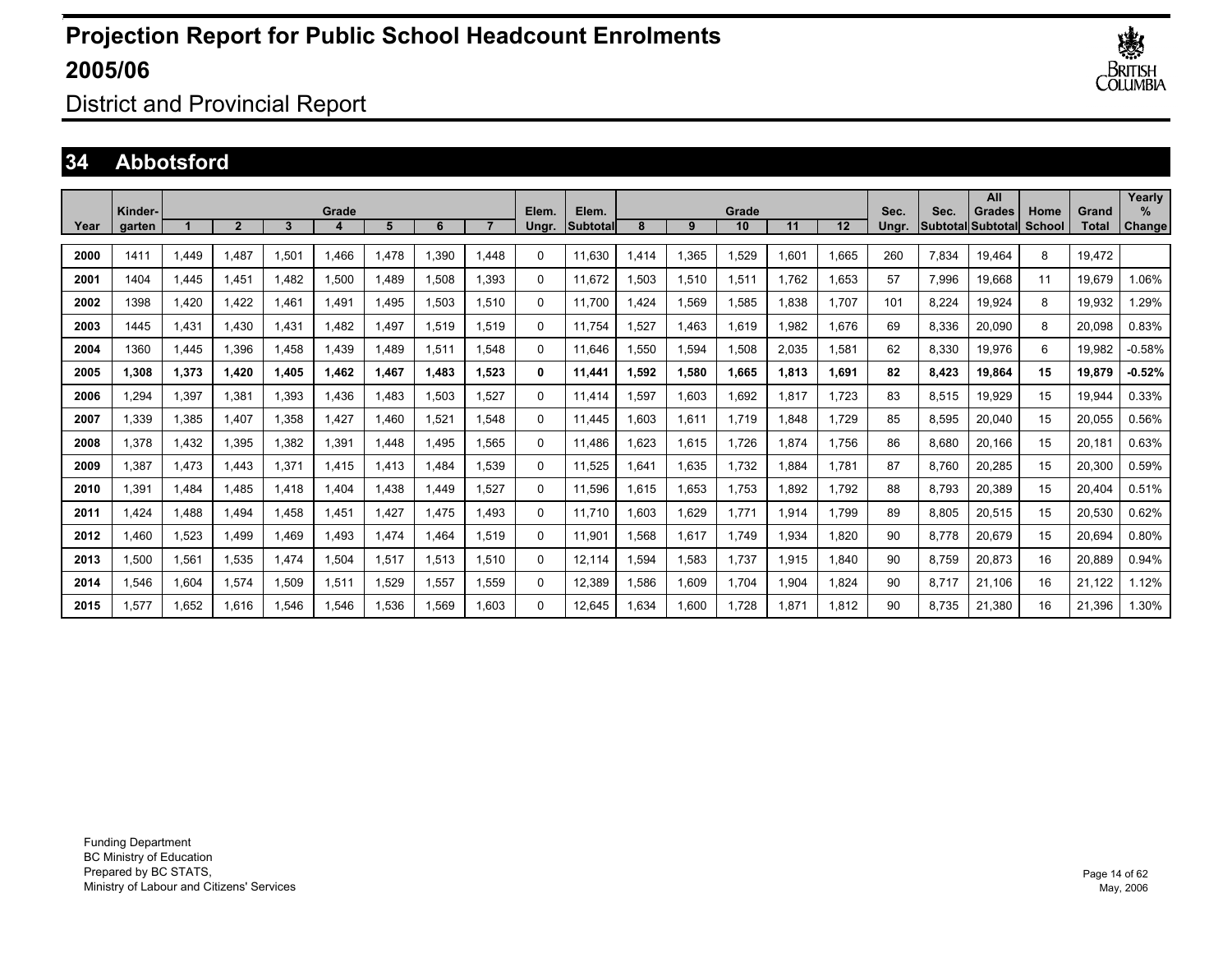

District and Provincial Report

### **35 Langley**

|      |                   |       |                |       |       |       |       |                |                |                          |      |       |             |       |       |                |       | All                                        |                |                       | Yearly         |
|------|-------------------|-------|----------------|-------|-------|-------|-------|----------------|----------------|--------------------------|------|-------|-------------|-------|-------|----------------|-------|--------------------------------------------|----------------|-----------------------|----------------|
| Year | Kinder-<br>garten |       | $\overline{2}$ | 3     | Grade | 5     | 6     | $\overline{ }$ | Elem.<br>Ungr. | Elem.<br><b>Subtotal</b> | 8    | 9     | Grade<br>10 | 11    | 12    | Sec.<br>Unar.  | Sec.  | <b>Grades</b><br><b>SubtotallSubtotall</b> | Home<br>School | Grand<br><b>Total</b> | $\%$<br>Change |
|      |                   |       |                |       |       |       |       |                |                |                          |      |       |             |       |       |                |       |                                            |                |                       |                |
| 2000 | 1359              | 1,469 | 1.490          | .540  | 1,575 | 1.572 | 1.568 | 1.567          | $\Omega$       | 12.140                   | .574 | 1.655 | 1.859       | 1.862 | 1.523 | 34             | 8.507 | 20.647                                     | 12             | 20.659                |                |
| 2001 | 1281              | 1,385 | 1,472          | .498  | 1,547 | 1,604 | 1,575 | .599           | $\Omega$       | 11,961                   | .707 | 1,622 | 1,780       | 1,817 | 1,637 | 16             | 8,579 | 20,540                                     | 13             | 20,553                | $-0.51%$       |
| 2002 | 1172              | 1,325 | 1.418          | .482  | 1.491 | 1,584 | 1.613 | .591           | $\Omega$       | 11.676                   | .699 | 1,770 | 1,707       | 1.745 | 1,611 | 8              | 8,540 | 20,216                                     | 18             | 20,234                | $-1.55%$       |
| 2003 | 1176              | 1,235 | 1.364          | .463  | 1,521 | 1,539 | 1,628 | .666           | 0              | 11.592                   | .714 | 1,732 | 1,801       | 1.635 | 1.556 | 11             | 8.449 | 20,041                                     | 11             | 20,052                | $-0.90\%$      |
| 2004 | 1240              | 1,211 | 1,235          | .349  | 1.428 | 1.515 | 1.542 | 1.618          | 0              | 11.138                   | .731 | 1,772 | 1.755       | 1.733 | 1.537 | $\Omega$       | 8.528 | 19.666                                     | 12             | 19.678                | $-1.87%$       |
| 2005 | 1,144             | 1,293 | 1,219          | 1,297 | 1,402 | 1,456 | 1,556 | 1,551          | 0              | 10,918                   | ,740 | 1,795 | 1,871       | 1,695 | 1,652 | 8              | 8,761 | 19,679                                     | 5              | 19,684                | 0.03%          |
| 2006 | 1.157             | 1,269 | 1,252          | .289  | 1,289 | 1,361 | 1,515 | .532           | $\Omega$       | 10.664                   | .625 | 1,790 | 1,873       | 1.719 | 1.652 | 8              | 8,667 | 19.331                                     | 5              | 19.336                | $-1.77%$       |
| 2007 | 1.137             | 1,285 | 1,230          | 1.324 | 1,281 | 1,254 | 1.418 | .492           | 0              | 10.421                   | .604 | 1,676 | 1.869       | 1.723 | 1.675 | 8              | 8,555 | 18.976                                     | 5              | 18.981                | $-1.84%$       |
| 2008 | 1.151             | 1.264 | 1.246          | 1.303 | 1,316 | 1.246 | 1.308 | .398           | 0              | 10.232                   | .564 | 1,654 | 1,757       | 1.719 | 1.680 | 8              | 8.382 | 18.614                                     | 5              | 18.619                | $-1.91%$       |
| 2009 | 1,165             | 1,283 | 1,229          | 1,323 | 1,299 | 1,283 | 1,302 | .295           | 0              | 10,179                   | .471 | 1,616 | 1,735       | 1,629 | 1,678 | 8              | 8,137 | 18,316                                     | 5              | 18,321                | $-1.60%$       |
| 2010 | 1,213             | 1,300 | 1,250          | 1,307 | 1,321 | 1,268 | 1,341 | ,290           | 0              | 10,290                   | ,366 | 1,524 | 1,698       | 1,608 | 1,594 | 8              | 7.798 | 18,088                                     | 5              | 18.093                | $-1.24%$       |
| 2011 | 1,213             | 1,354 | 1,268          | 1,331 | 1,308 | 1,291 | 1,328 | .329           | 0              | 10,422                   | ,359 | 1,418 | 1,608       | 1,575 | 1,572 | 8              | 7,540 | 17,962                                     | 5              | 17,967                | $-0.70%$       |
| 2012 | .237              | 1,358 | 1,323          | 1,353 | 1,334 | 1,281 | 1.354 | 1.319          | 0              | 10.559                   | .401 | 1.412 | 1,502       | .499  | 1,544 | $\overline{7}$ | 7,365 | 17.924                                     | 5              | 17.929                | $-0.21%$       |
| 2013 | ,261              | 1,385 | 1,328          | 1,411 | 1,357 | 1,307 | 1,346 | 1,345          | $\Omega$       | 10.740                   | ,392 | 1,452 | 1,491       | 1,408 | 1,472 | $\overline{7}$ | 7,222 | 17,962                                     | 5              | 17,967                | 0.21%          |
| 2014 | 1,310             | 1,413 | 1,355          | 1.418 | 1,415 | 1,330 | 1,374 | 1.338          | 0              | 10,953                   | .419 | 1,444 | 1,531       | 1,396 | 1,386 | $\overline{7}$ | 7.183 | 18,136                                     | 5              | 18.141                | 0.97%          |
| 2015 | 1.351             | 1.465 | 1.381          | .446  | 1.421 | 1.386 | 1.398 | 1.365          | $\Omega$       | 11.213                   | .412 | 1.471 | 1.523       | 1.426 | 1.373 | $\overline{7}$ | 7.212 | 18.425                                     | 5              | 18.430                | 1.59%          |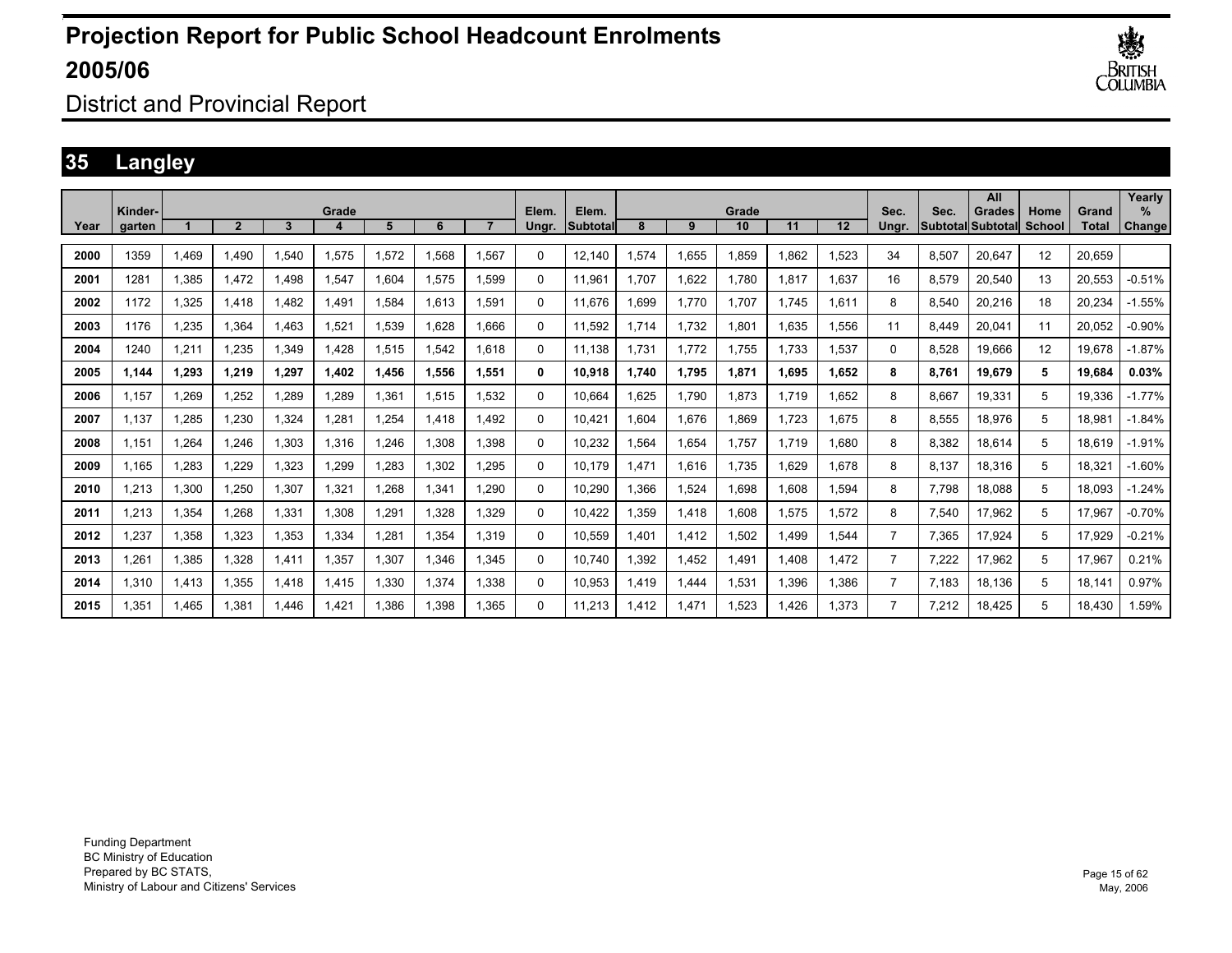

District and Provincial Report

### **36 Surrey**

|      |                   |       |                |       |       |       |       |                |                |                    |       |       |             |       |       |               |        | All                                       |                |                       | Yearly      |
|------|-------------------|-------|----------------|-------|-------|-------|-------|----------------|----------------|--------------------|-------|-------|-------------|-------|-------|---------------|--------|-------------------------------------------|----------------|-----------------------|-------------|
| Year | Kinder-<br>garten |       | $\overline{2}$ | 3     | Grade | 5     | 6     | $\overline{ }$ | Elem.<br>Ungr. | Elem.<br>lSubtotal | 8     | 9     | Grade<br>10 | 11    | 12    | Sec.<br>Unar. | Sec.   | <b>Grades</b><br><b>Subtotal Subtotal</b> | Home<br>School | Grand<br><b>Total</b> | %<br>Change |
| 2000 | 4629              |       |                | 4.702 |       | 4.592 | 4.461 |                | 14             |                    |       | 4.400 | 4.924       | 5.064 |       | 58            | 23.369 |                                           | 19             | 59.915                |             |
|      |                   | 4,632 | 4.551          |       | 4,497 |       |       | 4.449          |                | 36.527             | 4.443 |       |             |       | 4.480 |               |        | 59.896                                    |                |                       |             |
| 2001 | 4425              | 4,761 | 4.727          | 4.682 | 4,774 | 4,581 | 4,710 | 4.561          | 5              | 37,226             | 4.658 | 4,536 | 5,015       | 5,130 | 4,680 | 31            | 24,050 | 61.276                                    | 19             | 61,295                | 2.30%       |
| 2002 | 4318              | 4,565 | 4,852          | 4.768 | 4,719 | 4,835 | 4,633 | 4.820          | 6              | 37,516             | 4,808 | 4,778 | 5,187       | 5.075 | 4,717 | 33            | 24.598 | 62.114                                    | 18             | 62,132                | 1.37%       |
| 2003 | 4403              | 4,490 | 4.615          | 4.918 | 4,816 | 4.798 | 4,927 | 4.716          | 6              | 37.689             | 5.014 | 4,855 | 5,397       | 5.260 | 4,627 | 33            | 25.186 | 62.875                                    | $\overline{7}$ | 62.882                | 1.21%       |
| 2004 | 4233              | 4,521 | 4.624          | 4.689 | 4.999 | 4.984 | 4.903 | 5.007          | $\overline{7}$ | 37.967             | 4.883 | 5,081 | 5,469       | 5.463 | 4.718 | 38            | 25,652 | 63.619                                    | 10             | 63.629                | 1.19%       |
| 2005 | 4,186             | 4,351 | 4,673          | 4,673 | 4,822 | 5,135 | 5,081 | 5,016          | 6              | 37,943             | 5,174 | 5,003 | 5,775       | 5,524 | 4,962 | 45            | 26,483 | 64,426                                    | 9              | 64,435                | 1.27%       |
| 2006 | 4.235             | 4,325 | 4.587          | 4.650 | 4,745 | 5.115 | 5,093 | 5.065          | 6              | 37,821             | 5,276 | 5,126 | 5,862       | 5,676 | 5,085 | 46            | 27,071 | 64.892                                    | 9              | 64.901                | 0.72%       |
| 2007 | 4.308             | 4,396 | 4.582          | 4,589 | 4.743 | 5.055 | 5,094 | 5.096          | 6              | 37.869             | 5,347 | 5,235 | 6.009       | 5.776 | 5.233 | 47            | 27,647 | 65.516                                    | 9              | 65.525                | 0.96%       |
| 2008 | 4.377             | 4,473 | 4.657          | 4.587 | 4.684 | 5.052 | 5.036 | 5.098          | 6              | 37,970             | 5.377 | 5,309 | 6.137       | 5.924 | 5,334 | 48            | 28.129 | 66.099                                    | 9              | 66.108                | 0.89%       |
| 2009 | 4,386             | 4,531 | 4,726          | 4,650 | 4,671 | 4,979 | 5,022 | 5.034          | 6              | 38,005             | 5,376 | 5,343 | 6,227       | 6,054 | 5,473 | 49            | 28,522 | 66,527                                    | 9              | 66,536                | 0.65%       |
| 2010 | 4.396             | 4,546 | 4.791          | 4.722 | 4,738 | 4,968 | 4,953 | 5.018          | 6              | 38,138             | 5,316 | 5,347 | 6,272       | 6,150 | 5,597 | 49            | 28.731 | 66.869                                    | 9              | 66.878                | 0.51%       |
| 2011 | 4.260             | 4,553 | 4.804          | 4.785 | 4,808 | 5,036 | 4,942 | 4.955          | 6              | 38.149             | 5,308 | 5,288 | 6,275       | 6.197 | 5.682 | 50            | 28.800 | 66.949                                    | 9              | 66.958                | 0.12%       |
| 2012 | 4.339             | 4,406 | 4.803          | 4.789 | 4,863 | 5.100 | 4.998 | 4.932          | 6              | 38,236             | 5,247 | 5,281 | 6,209       | 6.207 | 5.730 | 50            | 28.724 | 66.960                                    | 9              | 66.969                | 0.02%       |
| 2013 | 4,412             | 4,486 | 4,650          | 4,790 | 4,869 | 5,159 | 5,060 | 4,987          | 6              | 38,419             | 5,262 | 5,244 | 6,218       | 6.175 | 5,761 | 50            | 28,710 | 67.129                                    | 9              | 67,138                | 0.25%       |
| 2014 | 4,497             | 4,562 | 4.735          | 4.641 | 4,871 | 5.165 | 5,119 | 5.050          | 6              | 38,646             | 5,338 | 5,239 | 6,155       | 6.168 | 5.722 | 50            | 28.672 | 67,318                                    | 9              | 67,327                | 0.28%       |
| 2015 | 4.564             | 4.645 | 4.811          | 4.721 | 4.721 | 5.167 | 5.125 | 5.106          | 6              | 38.866             | 5.400 | 5,287 | 6.119       | 6.088 | 5.690 | 50            | 28.634 | 67.500                                    | 9              | 67.509                | 0.27%       |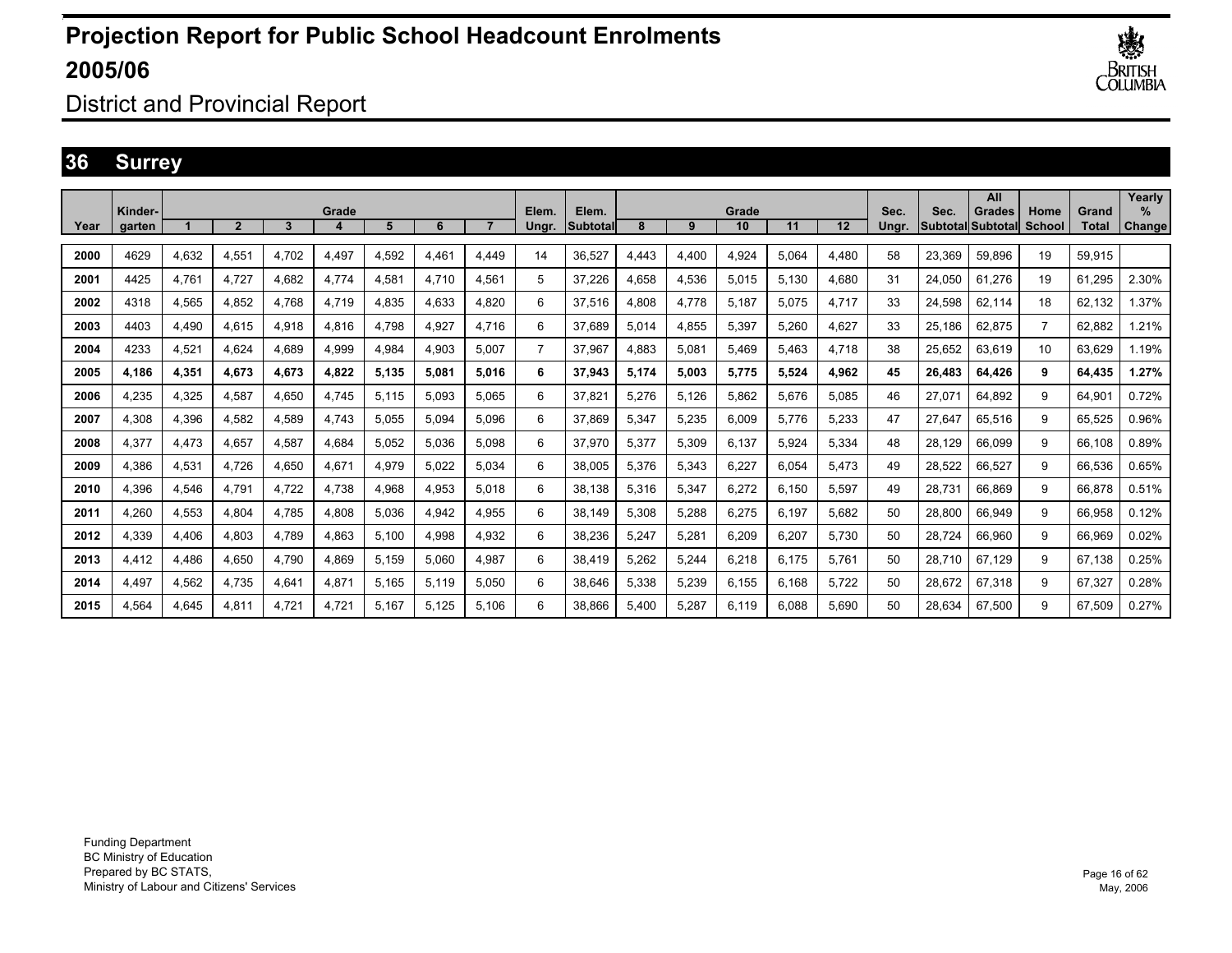

District and Provincial Report

### **37 Delta**

|      |                   |       |                |       |       |       |       |       |                |                    |       |       |             |       |         |               |       | All                                        |                |                       | Yearly         |
|------|-------------------|-------|----------------|-------|-------|-------|-------|-------|----------------|--------------------|-------|-------|-------------|-------|---------|---------------|-------|--------------------------------------------|----------------|-----------------------|----------------|
| Year | Kinder-<br>garten |       | $\overline{2}$ | 3     | Grade | 5     | 6     |       | Elem.<br>Ungr. | Elem.<br>lSubtotal | 8     | 9     | Grade<br>10 | 11    | $12 \,$ | Sec.<br>Ungr. | Sec.  | <b>Grades</b><br><b>SubtotallSubtotall</b> | Home<br>School | Grand<br><b>Total</b> | $\%$<br>Change |
| 2000 | 1228              | 1,232 | 1.311          | 327   | .296  | 1.380 | 1.302 | 1.407 | 0              | 10.483             | .403  | 1.419 | 1,517       | 1,518 | 1.498   | 0             | 7.355 | 17.838                                     | $\overline{4}$ | 17.842                |                |
| 2001 | 1132              | 1,232 | 1.239          | .297  | 1,337 | 1,298 | 1.392 | 1.325 | 0              | 10.252             | .423  | 1.441 | .454        | 1.599 | 1.460   | $\Omega$      | 7.377 | 17.629                                     | 4              | 17.633                | $-1.17%$       |
| 2002 | 1098              | 1.147 | 1.224          | .247  | 1,273 | 1.372 | 1.334 | 1.401 | 0              | 10.096             | .388  | 1.472 | .483        | 1,510 | 1.497   | $\Omega$      | 7.350 | 17.446                                     |                | 17.447                | $-1.05%$       |
| 2003 | 1173              | 1,139 | 1.174          | .278  | 1,272 | 1,305 | 1,372 | .369  | 0              | 10,082             | ,449  | 1,392 | 1,514       | 1,513 | 1,476   | 0             | 7,344 | 17,426                                     |                | 17.427                | $-0.11%$       |
| 2004 | 1032              | 1,174 | 1,130          | 1,187 | 1,299 | 1,291 | 1,332 | 1.409 | $\Omega$       | 9.854              | ,455  | 1,441 | .432        | .526  | 1,514   | 0             | 7,368 | 17,222                                     | $\overline{2}$ | 17,224                | $-1.16%$       |
| 2005 | 1.026             | 1,037 | 1,170          | 1,149 | 1.198 | 1,330 | 1.333 | 1.361 | 0              | 9.604              | 1.488 | 1,461 | 1.500       | 1.386 | 1.553   | 0             | 7,388 | 16,992                                     | 4              | 16.996                | $-1.32%$       |
| 2006 | 1.042             | 1,009 | 1.109          | 1.142 | 1.167 | 1,254 | 1.325 | 1.380 | 0              | 9.428              | .429  | 1,387 | .481        | 1.388 | 1.557   | 0             | 7.242 | 16,670                                     | 4              | 16.674                | $-1.89%$       |
| 2007 | 1.061             | 1,018 | 1.073          | 1.078 | 1.153 | 1,214 | 1.243 | 1.367 | 0              | 9.207              | .430  | 1,332 | 1.410       | 1.372 | 1.560   | $\Omega$      | 7.104 | 16.311                                     | 4              | 16.315                | $-2.15%$       |
| 2008 | 1.092             | 1.045 | 1.089          | 1.050 | 1.096 | 1.205 | 1.211 | 1.289 | 0              | 9.077              | .400  | 1.330 | 1.352       | 1.309 | 1.541   | $\Omega$      | 6.932 | 16.009                                     | 4              | 16.013                | $-1.85%$       |
| 2009 | 1,025             | 1,069 | 1,110          | 060,1 | 1,062 | 1,140 | 1.196 | 1.245 | $\Omega$       | 8.907              | 1,301 | 1,302 | 1,347       | 1,257 | 1,469   | 0             | 6.676 | 15,583                                     | 4              | 15,587                | $-2.66%$       |
| 2010 | 991               | 1,005 | 1,134          | 1,080 | 1,071 | 1,104 | 1.131 | 1.231 | $\Omega$       | 8.747              | ,244  | 1,212 | 1,320       | 1,249 | 1,410   | 0             | 6.435 | 15,182                                     | 3              | 15,185                | $-2.58%$       |
| 2011 | 1,027             | 961   | 1,054          | 1,092 | 1,079 | 1,100 | 1,084 | 1.153 | 0              | 8,550              | .213  | 1,158 | 1,233       | 1,224 | 1,400   | 0             | 6.228 | 14.778                                     | 3              | 14.781                | $-2.66%$       |
| 2012 | 1.036             | 995   | 1,009          | 1,017 | 1,091 | 1,109 | 1,080 | 1.105 | 0              | 8.442              | 1,132 | 1,128 | 1.176       | 1.148 | 1,373   | 0             | 5,957 | 14,399                                     | 3              | 14.402                | $-2.56%$       |
| 2013 | 1.039             | 1,003 | 1.043          | 972   | 1,017 | 1,122 | 1,089 | 1.101 | $\Omega$       | 8.386              | .080  | 1,053 | 1.144       | 1.095 | 1.288   | 0             | 5.660 | 14,046                                     | 3              | 14.049                | $-2.45%$       |
| 2014 | 1.054             | 1,007 | 1.052          | 1.005 | 972   | 1,045 | 1.101 | 1.110 | $\Omega$       | 8.346              | 1.075 | 1,004 | 1.070       | 1.064 | 1.229   | 0             | 5.442 | 13.788                                     | 3              | 13.791                | $-1.84%$       |
| 2015 | .073              | 1,021 | 1.056          | 1,014 | 1.004 | 1,000 | 1,027 | 1.122 | 0              | 8.317              | .083  | 997   | 1.020       | 998   | 1.192   | 0             | 5,290 | 13.607                                     | 3              | 13.610                | $-1.31%$       |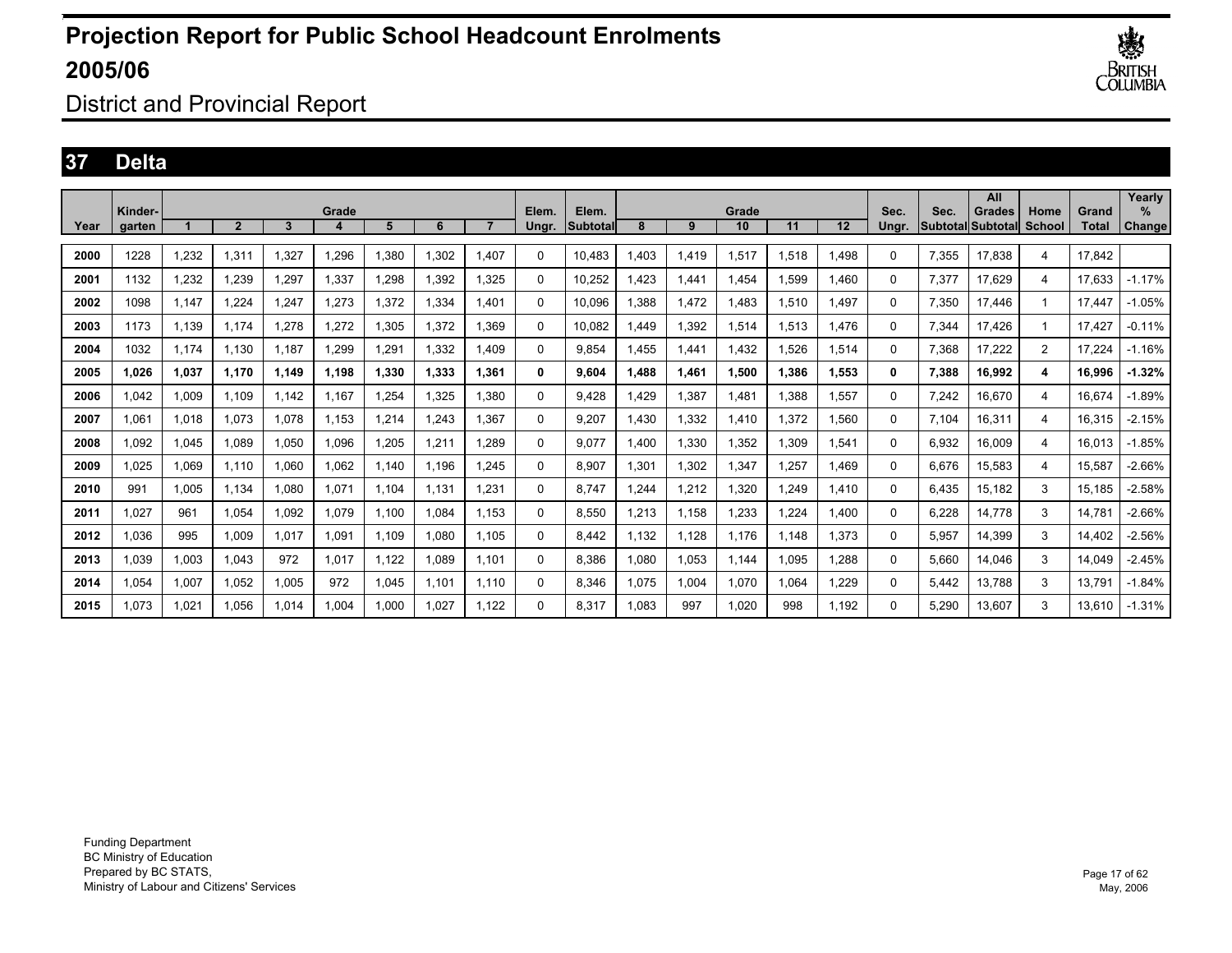

District and Provincial Report

#### **38 Richmond**

|      | Kinder- |       |              |       | Grade |       |       |       | Elem.    | Elem.    |       |       | Grade |       |       | Sec.  | Sec.   | All<br><b>Grades</b> | Home           | Grand  | Yearly<br>$\%$ |
|------|---------|-------|--------------|-------|-------|-------|-------|-------|----------|----------|-------|-------|-------|-------|-------|-------|--------|----------------------|----------------|--------|----------------|
| Year | garten  |       | $\mathbf{2}$ | 3     | 4     | 5     | 6     |       | Ungr.    | Subtotal | 8     | 9     | 10    | 11    | 12    | Unar. |        | Subtotal Subtotal    | School         | Total  | Change         |
| 2000 | 1469    | 1,542 | 1,587        | 1.652 | 1,629 | ,704  | 1.775 | 1,840 | 0        | 13,198   | .886  | 1,884 | 2,156 | 2,390 | 2,394 | 53    | 10,763 | 23,961               | 6              | 23,967 |                |
| 2001 | 1431    | 1,539 | .586         | 1.641 | 1.690 | .682  | 1.759 | 1.818 | 0        | 13.146   | 929.  | 2,000 | 1,963 | 2.451 | 2,335 | 46    | 10.724 | 23,870               | 3              | 23,873 | $-0.39%$       |
| 2002 | 1377    | .488  | .548         | 1.639 | 1.653 | .705  | 1.733 | 1.784 | 0        | 12.927   | 1.916 | 1.996 | 2.040 | 2,213 | 2,380 | 45    | 10.590 | 23.517               | 5              | 23.522 | $-1.47%$       |
| 2003 | 1414    | 1,444 | 1,547        | 1,596 | 1,663 | .679  | 1.758 | 1.766 | 0        | 12,867   | 1,943 | 1,985 | 2,026 | 2,293 | 2,178 | 54    | 10,479 | 23,346               | $\overline{7}$ | 23,353 | $-0.72%$       |
| 2004 | 1311    | 1.466 | 1.475        | 1,575 | 1,653 | .683  | 1.708 | 1.829 | 0        | 12,700   | 1.895 | 1,999 | 2,021 | 2,298 | 2,206 | 53    | 10.472 | 23,172               | 5              | 23,177 | $-0.75%$       |
| 2005 | 1.367   | 1,341 | 1.484        | 1.504 | 1.614 | .665  | 1.746 | 1.769 | 0        | 12.490   | 1.935 | 1,961 | 2,107 | 2,225 | 2,302 | 63    | 10,593 | 23.083               | $\overline{7}$ | 23.090 | $-0.38%$       |
| 2006 | 1.400   | 1,350 | 1.436        | 1.486 | 1,563 | .664  | 1.713 | 1.740 | 0        | 12,352   | 1.909 | 1,923 | 2.040 | 2,202 | 2,288 | 62    | 10.424 | 22.776               | $\overline{7}$ | 22.783 | $-1.33%$       |
| 2007 | 1,365   | 1,384 | 1.446        | 1,439 | 1,546 | .613  | 1.713 | 1.710 | 0        | 12,216   | 879,  | 1,899 | 2,004 | 2,143 | 2,272 | 62    | 10,259 | 22,475               | $\overline{7}$ | 22,482 | $-1.32%$       |
| 2008 | 1,308   | 1,350 | 1.484        | 1,450 | 1,498 | .595  | 1,661 | 1.709 | 0        | 12,055   | 1,847 | 1,871 | 1,980 | 2,107 | 2,216 | 61    | 10,082 | 22,137               | $\overline{7}$ | 22,144 | $-1.50%$       |
| 2009 | 1.349   | 1,295 | 1.447        | 1.488 | 1,509 | .546  | 1.643 | 1.658 | 0        | 11,935   | 1,847 | 1,840 | 1,953 | 2,084 | 2,181 | 61    | 9,966  | 21,901               | $\overline{7}$ | 21,908 | $-1.07%$       |
| 2010 | 1,388   | 1,336 | 1,390        | 1,453 | 1,550 | .558  | 1,594 | 1,641 | $\Omega$ | 11,910   | 1.795 | 1,842 | 1,926 | 2,063 | 2,166 | 60    | 9,852  | 21.762               | $\overline{7}$ | 21,769 | $-0.63%$       |
| 2011 | 1,338   | 1,374 | 1.434        | 1,395 | 1,514 | 0.600 | 1,606 | 1,593 | $\Omega$ | 11,854   | 1.777 | 1,792 | 1,927 | 2,037 | 2,145 | 60    | 9,738  | 21,592               | $\overline{7}$ | 21,599 | $-0.78%$       |
| 2012 | 1.354   | 1,326 | 1.476        | 1.440 | 1.454 | .564  | 1.649 | 1.605 | 0        | 11,868   | 1.725 | 1.774 | 1,879 | 2,038 | 2,121 | 60    | 9,597  | 21.465               | $\overline{7}$ | 21.472 | $-0.59%$       |
| 2013 | 1.377   | 1.342 | 1.425        | 1.483 | 1,501 | 1.503 | 1.612 | 1.647 | $\Omega$ | 11,890   | 1.738 | 1.725 | 1,861 | .994  | 2.124 | 59    | 9.501  | 21.391               | $\overline{7}$ | 21.398 | $-0.34%$       |
| 2014 | 1,403   | 1,365 | 1.442        | 1,432 | 1,546 | .552  | 1,551 | 1,611 | $\Omega$ | 11,902   | 1.783 | 1,736 | 1,812 | 1,976 | 2,083 | 59    | 9,449  | 21,351               | $\overline{7}$ | 21,358 | $-0.19%$       |
| 2015 | 1.421   | 1,390 | 1.466        | .448  | 1.493 | .598  | 1.601 | 1,551 | 0        | 11,968   | 1.745 | 1.779 | 1,821 | 1.927 | 2,061 | 59    | 9.392  | 21.360               | $\overline{7}$ | 21,367 | 0.04%          |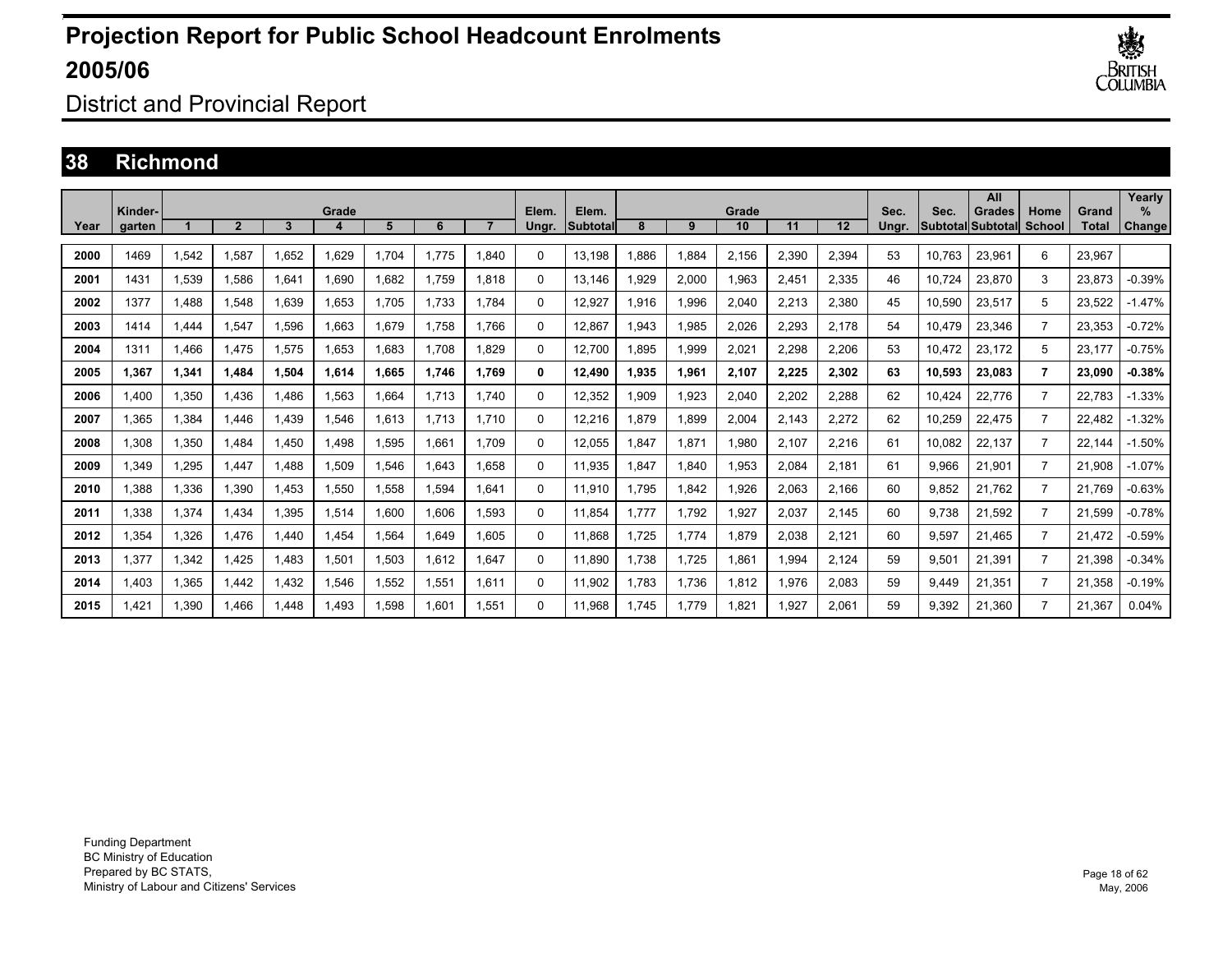

District and Provincial Report

#### **39 Vancouver**

|      | Kinder- |       |       |       | Grade |       |       |       | Elem. | Elem.    |       |       | Grade |       |                   | Sec.  | Sec.   | All<br>Grades     | Home   | Grand  | Yearly<br>% |
|------|---------|-------|-------|-------|-------|-------|-------|-------|-------|----------|-------|-------|-------|-------|-------------------|-------|--------|-------------------|--------|--------|-------------|
| Year | garten  |       | 2     | 3     |       | 5     | 6     |       | Unar. | Subtotal | 8     | 9     | 10    | 11    | $12 \overline{ }$ | Unar. |        | Subtotal Subtotal | School | Total  | Change      |
| 2000 | 4163    | 4,122 | 4,000 | 4.039 | 3,829 | 4,032 | 4,068 | 4,374 | 234   | 32,861   | 4,241 | 4,220 | 4,727 | 5.160 | 4,536             | 1,098 | 23,982 | 56,843            | 23     | 56.866 |             |
| 2001 | 4010    | 4,234 | 4.153 | 3,974 | 4,030 | 3,846 | 4,087 | 4.162 | 299   | 32,795   | 4,542 | 4,419 | 4,463 | 5,282 | 4,573             | 897   | 24.176 | 56,971            | 21     | 56,992 | 0.22%       |
| 2002 | 3866    | 4,085 | 4.158 | 4.144 | 3,986 | 4.064 | 3,924 | 4.139 | 268   | 32,634   | 4.419 | 4,726 | 4,675 | 4,987 | 4,744             | 693   | 24,244 | 56,878            | 16     | 56.894 | $-0.17%$    |
| 2003 | 3694    | 3,985 | 4,067 | 4.127 | 4.161 | 4.029 | 4,064 | 3.966 | 290   | 32,383   | 4.346 | 4,593 | 4,944 | 5.136 | 4,498             | 654   | 24.171 | 56,554            | 14     | 56,568 | $-0.57%$    |
| 2004 | 3811    | 3,765 | 3,914 | 4,043 | 4,095 | 4,175 | 4,032 | 4,131 | 306   | 32,272   | 4.180 | 4,550 | 4,747 | 5,435 | 4,727             | 464   | 24.103 | 56,375            | 16     | 56,391 | $-0.31%$    |
| 2005 | 3,849   | 3,912 | 3,713 | 3,919 | 4,041 | 4,122 | 4,196 | 4,048 | 325   | 32,125   | 4.404 | 4,364 | 4,813 | 5.184 | 5,062             | 435   | 24,262 | 56,387            | 19     | 56,406 | 0.03%       |
| 2006 | 3.824   | 3,931 | 3.675 | 3.747 | 4,075 | 4.162 | 4,305 | 4.153 | 331   | 32,203   | 4,577 | 4,372 | 4.787 | 4.997 | 4,998             | 433   | 24.164 | 56.367            | 19     | 56,386 | $-0.04%$    |
| 2007 | 3.767   | 3.907 | 3.695 | 3.711 | 3,904 | 4.209 | 4,356 | 4.263 | 334   | 32.146   | 4.685 | 4,518 | 4.779 | 4.952 | 4,815             | 433   | 24.182 | 56.328            | 19     | 56.347 | $-0.07%$    |
| 2008 | 3.802   | 3,867 | 3,689 | 3.751 | 3,887 | 4,060 | 4.434 | 4,341 | 335   | 32,166   | 4.755 | 4,580 | 4,883 | 4,895 | 4,721             | 436   | 24,270 | 56,436            | 20     | 56,456 | 0.19%       |
| 2009 | 3.819   | 3,903 | 3,652 | 3.749 | 3,932 | 4,050 | 4,290 | 4,424 | 334   | 32,153   | 4.790 | 4,672 | 4,982 | 5.018 | 4,699             | 443   | 24,604 | 56.757            | 20     | 56,777 | 0.57%       |
| 2010 | 3.737   | 3,928 | 3.692 | 3.718 | 3,940 | 4.109 | 4,298 | 4,310 | 333   | 32,065   | 4.830 | 4,709 | 5,083 | 5.111 | 4,804             | 452   | 24,989 | 57,054            | 20     | 57.074 | 0.52%       |
| 2011 | 3.636   | 3,834 | 3.707 | 3.747 | 3.894 | 4.100 | 4,341 | 4,302 | 333   | 31.894   | 4.686 | 4,802 | 5,183 | 5.264 | 4,947             | 462   | 25,344 | 57.238            | 20     | 57.258 | 0.32%       |
| 2012 | 3,611   | 3,724 | 3,609 | 3.751 | 3,913 | 4,045 | 4,328 | 4,342 | 332   | 31,655   | 4,677 | 4,666 | 5,277 | 5,357 | 5,077             | 468   | 25,522 | 57,177            | 20     | 57,197 | $-0.11%$    |
| 2013 | 3,602   | 3,705 | 3,510 | 3.658 | 3,920 | 4,064 | 4,271 | 4,331 | 330   | 31,391   | 4,727 | 4,664 | 5,156 | 5.460 | 5,177             | 473   | 25,657 | 57,048            | 19     | 57,067 | $-0.23%$    |
| 2014 | 3,586   | 3,690 | 3.484 | 3.547 | 3,814 | 4,065 | 4,288 | 4,277 | 327   | 31,078   | 4.720 | 4,716 | 5,150 | 5,354 | 5,263             | 476   | 25,679 | 56,757            | 19     | 56,776 | $-0.51%$    |
| 2015 | 3.571   | 3,682 | 3.478 | 3.527 | 3.702 | 3.954 | 4,283 | 4,290 | 324   | 30.811   | 4.660 | 4.713 | 5,206 | 5.354 | 5,172             | 477   | 25.582 | 56.393            | 19     | 56.412 | $-0.64%$    |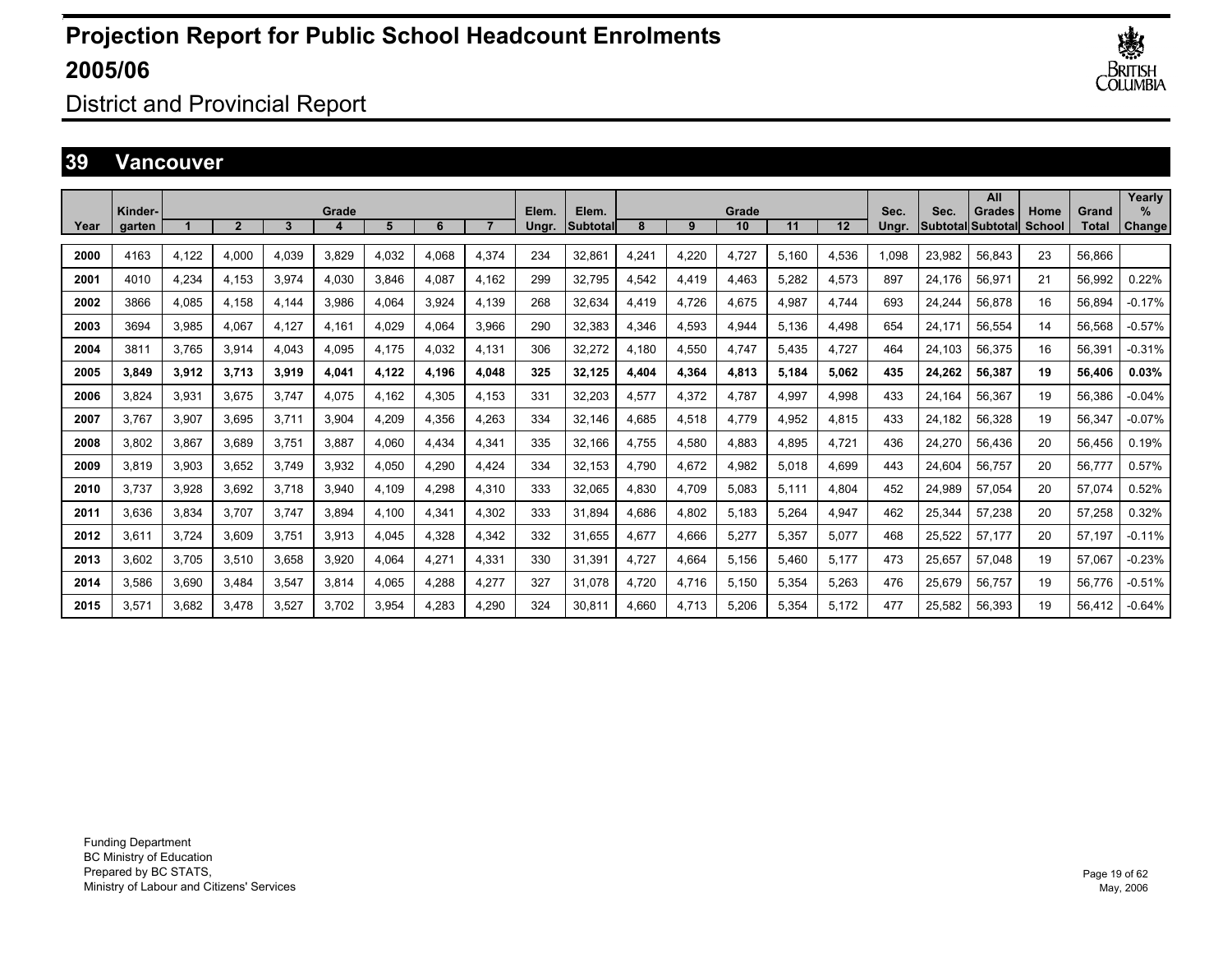

District and Provincial Report

### **40 New Westminster**

|      |                   |     |                |     |       |     |     |     |                |                     |     |     |             |     |     |                |       | All                                 |                |                | Yearly             |
|------|-------------------|-----|----------------|-----|-------|-----|-----|-----|----------------|---------------------|-----|-----|-------------|-----|-----|----------------|-------|-------------------------------------|----------------|----------------|--------------------|
| Year | Kinder-<br>garten |     | $\overline{2}$ | 3   | Grade | 5   | 6   |     | Elem.<br>Unar. | Elem.<br>lSubtotall | 8   | 9   | Grade<br>10 | 11  | 12  | Sec.<br>Unar.  | Sec.  | <b>Grades</b><br> Subtotal Subtotal | Home<br>School | Grand<br>Total | %<br><b>Change</b> |
|      |                   |     |                |     |       |     |     |     |                |                     |     |     |             |     |     |                |       |                                     |                |                |                    |
| 2000 | 449               | 435 | 451            | 458 | 414   | 391 | 387 | 396 | $\Omega$       | 3,381               | 404 | 400 | 457         | 755 | 421 | $\overline{2}$ | 2,439 | 5,820                               | 3              | 5,823          |                    |
| 2001 | 438               | 479 | 435            | 444 | 459   | 416 | 413 | 396 | $\Omega$       | 3,480               | 459 | 398 | 544         | 697 | 451 | 9              | 2,558 | 6,038                               | $\overline{2}$ | 6,040          | 3.73%              |
| 2002 | 400               | 448 | 463            | 443 | 448   | 455 | 413 | 426 | $\Omega$       | 3.496               | 443 | 451 | 445         | 603 | 409 | $\Omega$       | 2,351 | 5.847                               | -1             | 5,848          | $-3.18%$           |
| 2003 | 460               | 438 | 480            | 478 | 470   | 463 | 490 | 423 | $\Omega$       | 3.702               | 487 | 434 | 515         | 588 | 472 | $\overline{2}$ | 2,498 | 6.200                               | 5              | 6,205          | 6.10%              |
| 2004 | 412               | 450 | 432            | 472 | 493   | 478 | 466 | 485 | $\mathbf 0$    | 3.688               | 482 | 515 | 487         | 634 | 482 | 0              | 2,600 | 6,288                               | 0              | 6,288          | 1.34%              |
| 2005 | 464               | 407 | 454            | 444 | 480   | 483 | 490 | 472 | 0              | 3,694               | 486 | 467 | 557         | 572 | 521 | 0              | 2,603 | 6,297                               | 8              | 6,305          | 0.27%              |
| 2006 | 465               | 388 | 461            | 448 | 464   | 493 | 539 | 478 | 0              | 3.736               | 491 | 504 | 537         | 570 | 535 | 0              | 2,637 | 6,373                               | 8              | 6,381          | 1.21%              |
| 2007 | 466               | 386 | 438            | 454 | 467   | 475 | 550 | 530 | 0              | 3.766               | 496 | 511 | 578         | 553 | 533 | 0              | 2,671 | 6.437                               | 8              | 6,445          | 1.00%              |
| 2008 | 455               | 393 | 444            | 438 | 481   | 486 | 538 | 548 | 0              | 3.783               | 532 | 507 | 579         | 581 | 510 | 0              | 2,709 | 6.492                               | 9              | 6,501          | 0.87%              |
| 2009 | 464               | 383 | 451            | 443 | 463   | 501 | 550 | 537 | $\Omega$       | 3,792               | 532 | 546 | 581         | 587 | 536 | $\mathbf{0}$   | 2,782 | 6,574                               | 9              | 6,583          | 1.26%              |
| 2010 | 426               | 390 | 440            | 450 | 468   | 482 | 567 | 549 | 0              | 3,772               | 512 | 558 | 635         | 600 | 551 | 0              | 2,856 | 6,628                               | 9              | 6,637          | 0.82%              |
| 2011 | 401               | 357 | 448            | 438 | 476   | 487 | 545 | 565 | 0              | 3,717               | 524 | 548 | 662         | 660 | 573 | 0              | 2,967 | 6,684                               | 9              | 6,693          | 0.84%              |
| 2012 | 395               | 336 | 410            | 446 | 464   | 496 | 551 | 545 | 0              | 3,643               | 540 | 561 | 654         | 690 | 628 | 0              | 3,073 | 6,716                               | 9              | 6,725          | 0.48%              |
| 2013 | 392               | 334 | 389            | 412 | 475   | 486 | 564 | 553 | $\Omega$       | 3,605               | 522 | 580 | 670         | 688 | 656 | 0              | 3,116 | 6,721                               | 9              | 6,730          | 0.07%              |
| 2014 | 404               | 341 | 398            | 402 | 450   | 506 | 560 | 570 | $\Omega$       | 3.631               | 534 | 562 | 688         | 697 | 646 | $\mathbf{0}$   | 3.127 | 6.758                               | 9              | 6.767          | 0.55%              |
| 2015 | 407               | 344 | 398            | 403 | 431   | 474 | 579 | 565 | $\Omega$       | 3.601               | 551 | 576 | 676         | 722 | 664 | 0              | 3.189 | 6.790                               | 9              | 6.799          | 0.47%              |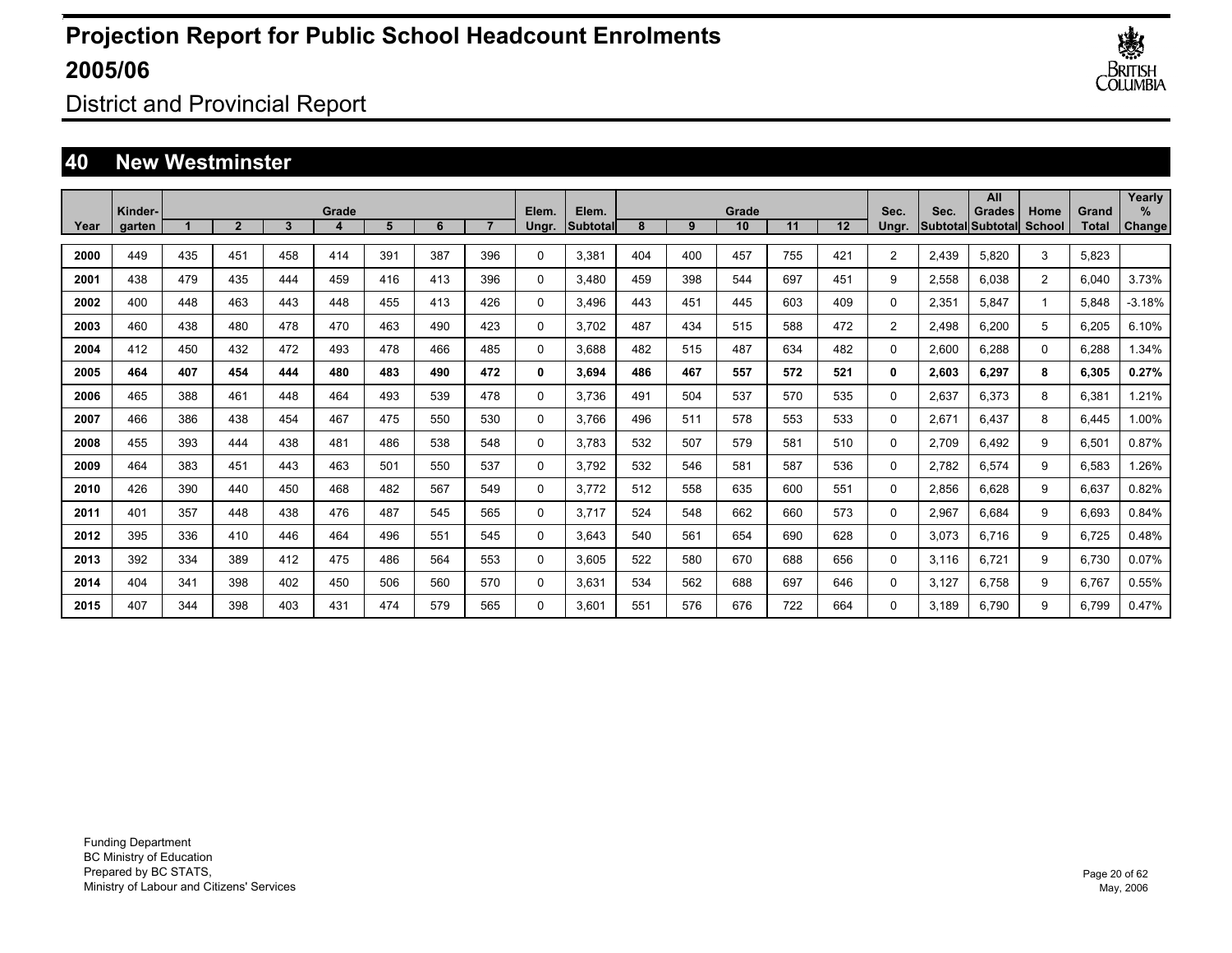

District and Provincial Report

### **41 Burnaby**

|      | Kinder- |       |       |       | Grade |       |       |       | Elem.    | Elem.    |       |       | Grade |       |                   | Sec.  | Sec.   | All<br>Grades     | Home           | Grand  | Yearly<br>% |
|------|---------|-------|-------|-------|-------|-------|-------|-------|----------|----------|-------|-------|-------|-------|-------------------|-------|--------|-------------------|----------------|--------|-------------|
| Year | garten  |       | 2     | 3     |       | 5     | 6     |       | Unar.    | Subtotal | 8     | 9     | 10    | 11    | $12 \overline{ }$ | Unar. |        | Subtotal Subtotal | School         | Total  | Change      |
| 2000 | 1633    | 1.718 | 1.680 | 1.694 | 1.738 | .875  | 1.795 | 1.879 | 0        | 14,012   | 1.921 | 1.846 | 2,263 | 2.326 | 2,130             | 0     | 10.486 | 24,498            | 4              | 24.502 |             |
| 2001 | 1561    | 1.715 | 1.754 | 1.751 | 1.739 | .784  | 1.948 | 1.860 | 0        | 14.112   | 986.  | 2,008 | 1,971 | 2.453 | 2.156             |       | 10.575 | 24.687            |                | 24.688 | 0.76%       |
| 2002 | 1549    | 1,598 | 1.733 | 1.758 | 1.764 | .777  | 1,837 | 1,980 | 0        | 13,996   | 938.  | 2,020 | 2,179 | 2,215 | 2,195             | 0     | 10,547 | 24,543            | 3              | 24,546 | $-0.58%$    |
| 2003 | 1559    | 1,551 | 1,602 | 1.792 | 1,847 | 1.773 | 1.843 | 1.895 | 0        | 13,862   | 2,067 | 2,103 | 2,142 | 2,345 | 2,078             | 0     | 10.735 | 24,597            | $\overline{2}$ | 24,599 | 0.22%       |
| 2004 | 1489    | 1,581 | 1,595 | 1.605 | 1.773 | .867  | 1,850 | 1.849 | 0        | 13,609   | .985  | 2,105 | 2,186 | 2,359 | 2,246             | 0     | 10.881 | 24,490            | $\overline{2}$ | 24.492 | $-0.43%$    |
| 2005 | 1,537   | 1,551 | 1,579 | 1.610 | 1,652 | 1.797 | 1,930 | 1.847 | 0        | 13,503   | 2,048 | 2,118 | 2,285 | 2,411 | 2,297             | 0     | 11.159 | 24,662            | $\mathbf{2}$   | 24,664 | 0.70%       |
| 2006 | 1.515   | 1,545 | 1,601 | 1.585 | 1,579 | .796  | 1,999 | 1.859 | 0        | 13,479   | 2,078 | 2,088 | 2,305 | 2,386 | 2,292             | 0     | 11.149 | 24,628            | $\overline{2}$ | 24.630 | $-0.14%$    |
| 2007 | 1.520   | 1,525 | 1.598 | 1.610 | 1,556 | ,722  | 2,006 | 1.930 | 0        | 13.467   | 2.104 | 2,085 | 2,245 | 2,375 | 2,244             | 0     | 11.053 | 24,520            | $\overline{2}$ | 24.522 | $-0.44%$    |
| 2008 | 1,490   | 1,519 | 1,566 | 1,597 | 1,570 | .689  | 1,916 | 1,930 | 0        | 13,277   | 2,214 | 2,137 | 2,271 | 2,350 | 2,262             | 0     | 11,234 | 24,511            | $\overline{2}$ | 24,513 | $-0.04%$    |
| 2009 | 1.466   | 1,552 | 1,625 | 1.629 | 1,620 | .772  | 1,949 | 1,909 | $\Omega$ | 13,522   | 2,198 | 2,191 | 2,269 | 2,320 | 2,188             | 0     | 11.166 | 24,688            | $\overline{2}$ | 24,690 | 0.72%       |
| 2010 | 1.423   | 1,503 | 1.634 | 1.664 | 1.628 | .802  | 2,015 | 1.919 | 0        | 13,588   | 2,134 | 2,220 | 2,372 | 2,364 | 2,201             | 0     | 11.291 | 24,879            | $\overline{2}$ | 24.881 | 0.77%       |
| 2011 | 1.356   | 1.459 | 1.584 | 1.674 | 1.664 | .811  | 2,050 | 1.983 | $\Omega$ | 13,581   | 2.144 | 2,180 | 2,429 | 2,483 | 2,263             | 0     | 11.499 | 25.080            | $\overline{2}$ | 25,082 | 0.81%       |
| 2012 | 1.328   | 1.391 | 1.539 | 1.625 | 1.675 | .851  | 2,062 | 2.018 | 0        | 13.489   | 2.215 | 2,192 | 2,395 | 2.546 | 2,377             | 0     | 11.725 | 25.214            | $\overline{2}$ | 25.216 | 0.53%       |
| 2013 | 1.288   | 1.363 | 1.468 | 1.579 | 1.627 | .865  | 2.108 | 2.032 | 0        | 13,330   | 2.256 | 2,263 | 2.410 | 2.525 | 2,441             | 0     | 11.895 | 25.225            | $\overline{2}$ | 25.227 | 0.04%       |
| 2014 | 1,262   | 1,323 | 1,439 | 1,508 | 1,583 | .814  | 2,125 | 2,079 | 0        | 13,133   | 2,275 | 2,308 | 2,487 | 2,547 | 2,427             | 0     | 12,044 | 25,177            | $\overline{2}$ | 25,179 | $-0.19%$    |
| 2015 | 1,253   | 1.295 | 1,396 | 1.478 | 1,512 | .765  | 2,068 | 2,093 | 0        | 12,860   | 2,325 | 2,324 | 2,531 | 2.615 | 2,440             | 0     | 12.235 | 25,095            | $\overline{2}$ | 25,097 | $-0.33%$    |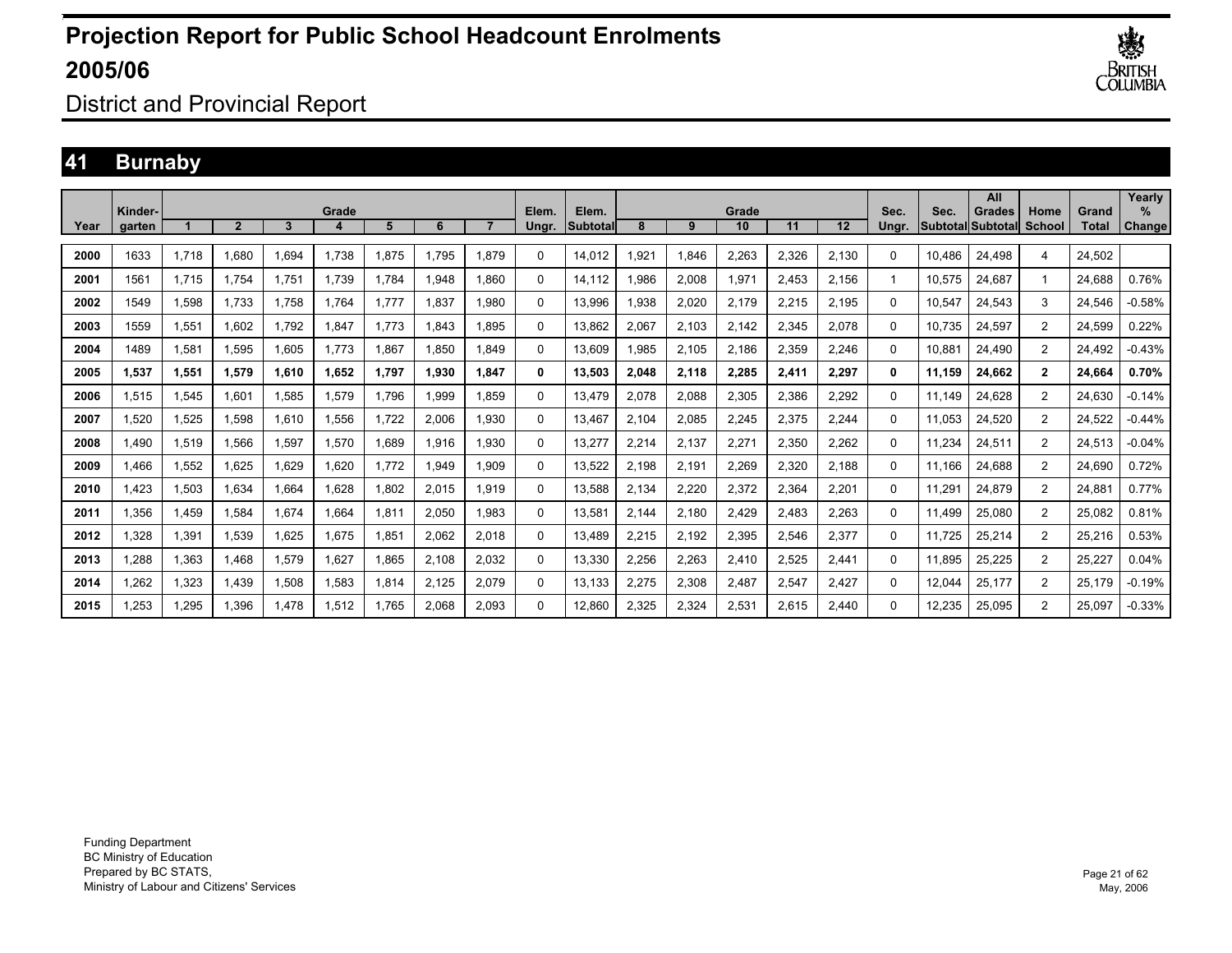

District and Provincial Report

## **42 Maple Ridge-Pitt Meadows**

|      | Kinder- |       |                |       | Grade |       |       |       | Elem.    | Elem.    |       |       | Grade |       |       | Sec.  | Sec.  | All<br>Grades            | Home   | Grand        | Yearly<br>$\%$ |
|------|---------|-------|----------------|-------|-------|-------|-------|-------|----------|----------|-------|-------|-------|-------|-------|-------|-------|--------------------------|--------|--------------|----------------|
| Year | garten  |       | $\overline{2}$ | 3     |       | 5     | 6     |       | Ungr.    | Subtotal | 8     | 9     | 10    | 11    | 12    | Unar. |       | <b>Subtotal Subtotal</b> | School | <b>Total</b> | <b>Change!</b> |
| 2000 | 1033    | 1.115 | 1.110          | 1.153 | 1,212 | 1,227 | 1.148 | 1.089 | 3        | 9,090    | 1.173 | 1.162 | 1,223 | 1,390 | 1,105 | 44    | 6,097 | 15.187                   | 8      | 15.195       |                |
| 2001 | 1055    | 1,058 | 1.143          | 1.137 | 1.176 | 1,249 | 1,259 | 1.160 | 3        | 9.240    | .157  | 1,208 | 1,304 | 1,315 | 1.139 | 52    | 6,175 | 15,415                   | 12     | 15.427       | .53%           |
| 2002 | 991     | 1,074 | 1.091          | 1.148 | 1.170 | 1,216 | 1,293 | 1.266 | 1        | 9.250    | .221  | 1.166 | 1,257 | 1,304 | 1,162 | 49    | 6,159 | 15.409                   | 4      | 15,413       | $-0.09%$       |
| 2003 | 984     | 1,010 | 1.110          | 1.106 | 1.180 | 1,211 | 1.258 | 1.317 | 0        | 9.176    | .332  | 1,271 | 1,224 | 1.374 | 1.133 | 49    | 6,383 | 15,559                   | 4      | 15,563       | 0.97%          |
| 2004 | 934     | 1,008 | 1,023          | 1.120 | 1.141 | 1,202 | 1.263 | 1.260 | 0        | 8.951    | .365  | 1,352 | 1,290 | .277  | 1.265 | 48    | 6,597 | 15,548                   | 5      | 15,553       | $-0.06%$       |
| 2005 | 917     | 939   | 1.019          | 1.028 | 1.129 | 1.143 | 1,237 | 1.259 | 0        | 8.671    | 1.318 | 1,362 | 1,390 | 1.365 | 1.226 | 83    | 6,744 | 15,415                   | 3      | 15,418       | $-0.87%$       |
| 2006 | 875     | 935   | 1,026          | 995   | 1.088 | 1,087 | 1,215 | 1.208 | 0        | 8.429    | ,330  | 1,330 | 1,403 | ,425  | 1.244 | 84    | 6,816 | 15,245                   | 3      | 15,248       | $-1.10%$       |
| 2007 | 884     | 894   | 1,023          | 1,003 | 1.054 | 1.048 | 1.156 | 1.186 | 0        | 8.248    | .277  | 1,340 | 1,372 | .439  | 1,298 | 85    | 6,811 | 15,059                   | 3      | 15,062       | $-1.22\%$      |
| 2008 | 925     | 905   | 981            | 1,001 | 1.062 | 1.017 | 1.115 | 1.130 | 0        | 8.136    | .254  | 1,288 | 1,381 | 1.413 | 1,312 | 86    | 6.734 | 14.870                   | 3      | 14,873       | $-1.25%$       |
| 2009 | 922     | 947   | 993            | 961   | 1.062 | 1.026 | 1.082 | 1.090 | 0        | 8.083    | .196  | 1,265 | 1,331 | .420  | 1.288 | 86    | 6,586 | 14.669                   | 3      | 14.672       | $-1.35%$       |
| 2010 | 923     | 945   | 1.040          | 973   | 1.021 | 1.025 | 1.092 | 1.059 | 0        | 8.078    | 1.154 | 1,208 | 1,308 | 1.374 | 1.292 | 85    | 6.421 | 14.499                   | 3      | 14,502       | $-1.16%$       |
| 2011 | 954     | 946   | 1,037          | 1,018 | 1.034 | 987   | 1,091 | 1.068 | 0        | 8,135    | .120  | 1.165 | 1,250 | ,349  | 1,252 | 84    | 6,220 | 14,355                   | 3      | 14,358       | $-0.99%$       |
| 2012 | 977     | 978   | 1,040          | 1,017 | 1.082 | 999   | 1,052 | 1,067 | 0        | 8,212    | .129  | 1,132 | 1,206 | ,293  | 1,229 | 82    | 6,071 | 14,283                   | 3      | 14,286       | $-0.50%$       |
| 2013 | 1.007   | 1,003 | 1.076          | 1,021 | 1.082 | 1,046 | 1.066 | 1.030 | 0        | 8.331    | .129  | 1.140 | 1.171 | .249  | 1.180 | 81    | 5,950 | 14.281                   | 3      | 14,284       | $-0.01%$       |
| 2014 | 1.048   | 1,035 | 1.103          | 1,057 | 1.087 | 1.047 | 1.116 | 1.045 | $\Omega$ | 8.538    | .092  | 1.141 | 1.179 | 1.215 | 1,140 | 80    | 5,847 | 14,385                   | 3      | 14,388       | 0.73%          |
| 2015 | 1.069   | 1.075 | 1.137          | 1.083 | 1.124 | 1.052 | 1,117 | 1.092 | $\Omega$ | 8.749    | .106  | 1.104 | 1.179 | .218  | 1.108 | 79    | 5.794 | 14.543                   | 3      | 14.546       | 1.10%          |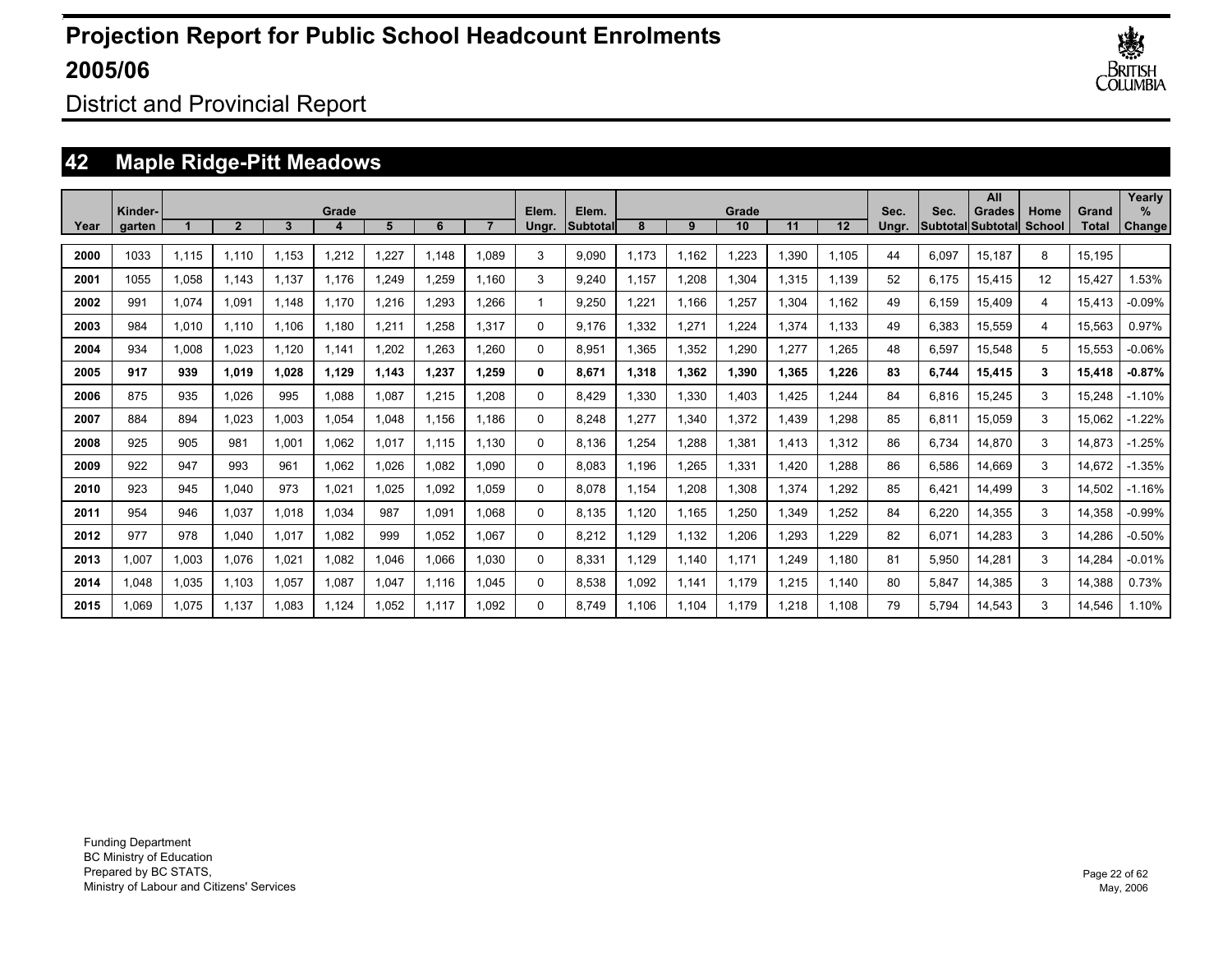

District and Provincial Report

## **43 Coquitlam**

|      | Kinder- |       |              |       | Grade |       |       |       | Elem.    | Elem.    |       |       | Grade |       |       | Sec.     | Sec.   | All<br><b>Grades</b>      | Home           | Grand        | Yearly<br>$\%$ |
|------|---------|-------|--------------|-------|-------|-------|-------|-------|----------|----------|-------|-------|-------|-------|-------|----------|--------|---------------------------|----------------|--------------|----------------|
| Year | garten  |       | $\mathbf{2}$ | 3     |       | 5     | 6     |       | Ungr.    | Subtotal | 8     | 9     | 10    | 11    | 12    | Unar.    |        | <b>SubtotallSubtotall</b> | School         | <b>Total</b> | Change         |
| 2000 | 2195    | 2,265 | 2,338        | 2,392 | 2,550 | 2.462 | 2,527 | 2,547 | $\Omega$ | 19,276   | 2,535 | 2,509 | 2,920 | 3.085 | 2,800 | 57       | 13.906 | 33.182                    | 17             | 33.199       |                |
| 2001 | 2123    | 2,253 | 2.310        | 2.375 | 2,436 | 2.619 | 2,559 | 2.608 | $\Omega$ | 19.283   | 2.681 | 2,624 | 2.763 | 3.211 | 2,906 | 70       | 14.255 | 33.538                    | 10             | 33.548       | 1.05%          |
| 2002 | 2003    | 2,194 | 2,271        | 2,362 | 2,406 | 2,490 | 2,647 | 2,606 | $\Omega$ | 18,979   | 2,676 | 2,807 | 2,770 | 3.097 | 2,813 | 17       | 14,180 | 33,159                    | 6              | 33,165       | $-1.14%$       |
| 2003 | 1982    | 2,078 | 2,223        | 2,338 | 2,391 | 2,502 | 2,571 | 2,687 | $\Omega$ | 18.772   | 2,636 | 2,747 | 2,953 | 2,924 | 2,798 | 8        | 14,066 | 32,838                    | 3              | 32,841       | $-0.98%$       |
| 2004 | 1923    | 2,001 | 2,073        | 2,261 | 2,327 | 2,403 | 2,533 | 2,590 | 0        | 18.111   | 2,736 | 2,754 | 2,816 | 3.160 | 2,828 | 0        | 14,294 | 32,405                    | $\overline{2}$ | 32.407       | $-1.32%$       |
| 2005 | 1.920   | 1,998 | 2,029        | 2.109 | 2,303 | 2,398 | 2,484 | 2,581 | 0        | 17,822   | 2,591 | 2,804 | 2,845 | 2,953 | 3,123 | 0        | 14,316 | 32,138                    | $\mathbf{2}$   | 32.140       | $-0.82%$       |
| 2006 | .848    | 2,022 | 2,000        | 2,049 | 2,180 | 2,354 | 2,429 | 2,559 | 0        | 17.441   | 2,564 | 2,818 | 2,811 | 2,947 | 3,173 | 0        | 14,313 | 31.754                    | $\overline{2}$ | 31.756       | $-1.19%$       |
| 2007 | 1.815   | 1,949 | 2,025        | 2,021 | 2,120 | 2,231 | 2,386 | 2,504 | $\Omega$ | 17,051   | 2.544 | 2,792 | 2,825 | 2,919 | 3.170 | $\Omega$ | 14.250 | 31.301                    | $\overline{2}$ | 31.303       | $-1.43%$       |
| 2008 | 1.834   | 1,918 | 1,956        | 2,050 | 2,095 | 2,173 | 2,265 | 2,462 | $\Omega$ | 16,753   | 2,493 | 2,773 | 2,804 | 2,934 | 3,143 | 0        | 14,147 | 30,900                    | $\overline{2}$ | 30,902       | $-1.28%$       |
| 2009 | 1.827   | 1,938 | 1,926        | 1,981 | 2,125 | 2,147 | 2,207 | 2,339 | $\Omega$ | 16,490   | 2,453 | 2,720 | 2,787 | 2,916 | 3,159 | $\Omega$ | 14,035 | 30,525                    | 2              | 30,527       | $-1.21%$       |
| 2010 | 1.823   | 1,934 | 1.948        | 1,953 | 2,057 | 2.179 | 2,182 | 2,281 | $\Omega$ | 16,357   | 2,335 | 2,679 | 2,738 | 2,901 | 3.145 | $\Omega$ | 13.798 | 30.155                    | $\overline{2}$ | 30,157       | $-1.21%$       |
| 2011 | 1.807   | 1,929 | 1.943        | 1,975 | 2,028 | 2.111 | 2,214 | 2.257 | $\Omega$ | 16,264   | 2,277 | 2,553 | 2,698 | 2,855 | 3.128 | $\Omega$ | 13,511 | 29,775                    | $\overline{2}$ | 29,777       | $-1.26%$       |
| 2012 | .840    | 1,913 | 1.940        | 1.972 | 2,052 | 2.083 | 2.147 | 2.289 | $\Omega$ | 16,236   | 2.252 | 2,490 | 2,579 | 2,815 | 3,081 | $\Omega$ | 13.217 | 29,453                    | $\overline{2}$ | 29.455       | $-1.08%$       |
| 2013 | 894.    | 1,948 | 1.926        | 1.971 | 2.050 | 2.109 | 2.121 | 2.223 | $\Omega$ | 16.242   | 2.284 | 2,464 | 2,517 | 2.705 | 3,041 | 0        | 13.011 | 29,253                    | $\overline{2}$ | 29.255       | $-0.68%$       |
| 2014 | 1,934   | 2,008 | 1,963        | 1,959 | 2,052 | 2,109 | 2,150 | 2,199 | 0        | 16,374   | 2,224 | 2,500 | 2,492 | 2,644 | 2,931 | 0        | 12,791 | 29,165                    | $\overline{2}$ | 29,167       | $-0.30%$       |
| 2015 | .949    | 2,048 | 2,021        | 1,994 | 2,039 | 2,111 | 2.150 | 2.228 | $\Omega$ | 16,540   | 2,198 | 2,435 | 2,523 | 2,614 | 2,862 | 0        | 12,632 | 29,172                    | $\overline{2}$ | 29,174       | 0.02%          |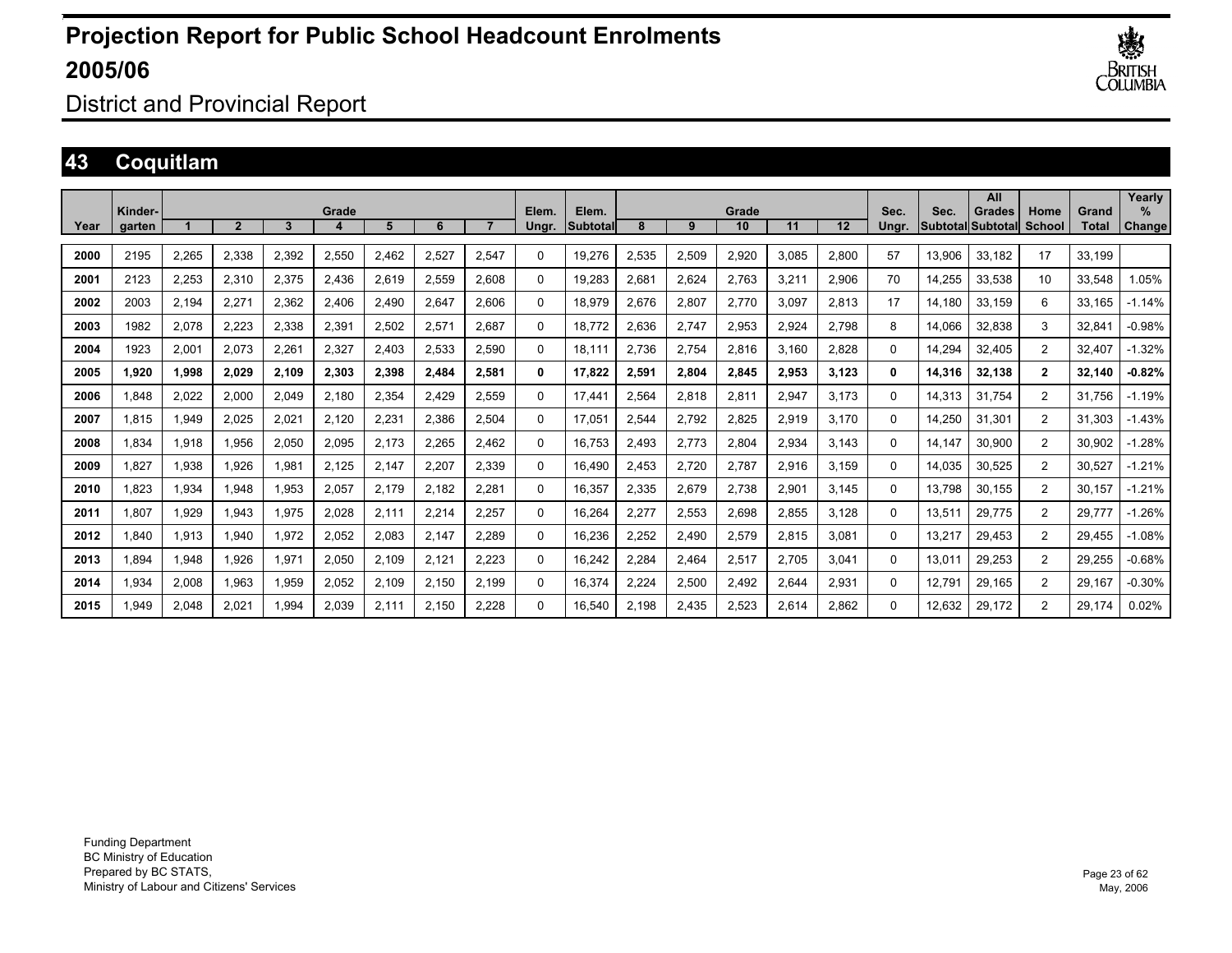

District and Provincial Report

#### **44 North Vancouver**

|      | Kinder- |       |             |       | Grade |       |       |       | Elem. | Elem.    |       |       | Grade |       |                   | Sec.     | Sec.  | All<br>Grades     | Home   | Grand  | Yearly<br>$\%$ |
|------|---------|-------|-------------|-------|-------|-------|-------|-------|-------|----------|-------|-------|-------|-------|-------------------|----------|-------|-------------------|--------|--------|----------------|
| Year | garten  |       | $\mathbf 2$ | 3     |       | 5     | 6     |       | Ungr. | Subtotal | 8     | 9     | 10    | 11    | $12 \overline{ }$ | Unar.    |       | Subtotal Subtotal | School | Total  | Change         |
| 2000 | 1303    | 1.230 | 1.278       | 1.419 | 1,375 | .414  | 1.387 | 1,419 | 103   | 10,928   | 1.443 | 1.481 | 1.604 | .496  | 1,508             | 48       | 7,580 | 18.508            | 14     | 18.522 |                |
| 2001 | 1259    | 1.309 | 1.253       | 1.321 | 1.438 | .397  | 1.431 | 1.411 | 107   | 10.926   | 1.467 | 1.476 | 1.466 | .609  | 1.490             | 55       | 7,563 | 18.489            | 6      | 18.495 | $-0.15%$       |
| 2002 | 1167    | 1,255 | 1,305       | 1,276 | 1,317 | .446  | 1.414 | 1,471 | 118   | 10.769   | .444  | 1,502 | 1,513 | 1,553 | 1,560             | 60       | 7,632 | 18,401            | 9      | 18,410 | $-0.46%$       |
| 2003 | 1080    | 1.165 | 1.278       | 1,347 | 1,275 | .371  | 1,453 | 1.422 | 112   | 10,503   | 1,511 | 1,517 | 1,498 | 1,539 | 1,507             | 57       | 7,629 | 18,132            | 13     | 18.145 | $-1.44%$       |
| 2004 | 1133    | 1,099 | 1.177       | 1.285 | 1,374 | ,278  | 1.406 | 1.495 | 87    | 10,334   | 1.492 | 1,549 | 1,509 | ,529  | 1,476             | 53       | 7,608 | 17,942            | 11     | 17,953 | $-1.06%$       |
| 2005 | 1.080   | 1,168 | 1.116       | 1.217 | 1,285 | ,400  | 1,315 | 1.422 | 0     | 10,003   | 1,506 | 1,544 | 1,547 | 1.503 | 1,502             | 0        | 7,602 | 17,605            | 12     | 17,617 | $-1.87%$       |
| 2006 | 1.034   | 1.111 | 1.152       | 1.168 | 1,228 | .367  | 1,303 | 1,375 | 0     | 9.738    | 1.461 | 1,598 | 1,531 | .498  | 1,515             | 0        | 7,603 | 17,341            | 12     | 17,353 | $-1.50%$       |
| 2007 | 1.051   | 1.065 | 1.097       | 1.205 | 1.178 | .306  | 1,272 | 1.362 | 0     | 9.536    | 1.413 | 1,552 | 1.581 | .485  | 1,510             | 0        | 7,541 | 17,077            | 12     | 17.089 | $-1.52%$       |
| 2008 | 1.110   | 1,082 | 1,051       | 1.148 | 1,215 | ,253  | 1,216 | 1,330 | 0     | 9,405    | 1,399 | 1,502 | 1,541 | 1,527 | 1,496             | 0        | 7,465 | 16,870            | 11     | 16,881 | $-1.22%$       |
| 2009 | 1,071   | 1,142 | 1,067       | 1.100 | 1.159 | ,293  | 1.167 | 1,271 | 0     | 9,270    | 1,367 | 1,487 | 1,493 | .493  | 1,537             | 0        | 7,377 | 16,647            | 11     | 16,658 | $-1.32%$       |
| 2010 | 1.002   | 1.103 | 1.127       | 1,117 | 1.110 | .233  | 1,203 | 1,221 | 0     | 9.116    | 1.307 | 1.453 | 1,477 | .451  | 1,506             | 0        | 7.194 | 16,310            | 11     | 16,321 | $-2.02%$       |
| 2011 | 963     | 1.032 | 1.089       | 1.180 | 1.127 | 1.182 | 1.148 | 1.258 | 0     | 8,979    | .256  | 1,392 | 1.445 | .434  | 1,463             | 0        | 6,990 | 15,969            | 11     | 15,980 | $-2.09%$       |
| 2012 | 954     | 993   | 1.020       | 1.140 | 1.191 | .200  | 1.102 | 1.202 | 0     | 8.802    | 1.292 | 1,338 | 1.388 | .405  | 1,447             | $\Omega$ | 6.870 | 15.672            | 11     | 15,683 | $-1.86%$       |
| 2013 | 943     | 983   | 980         | 1.069 | 1.151 | .267  | 1.119 | 1.154 | 0     | 8.666    | 1.238 | 1.375 | 1.335 | .353  | 1.419             | $\Omega$ | 6.720 | 15.386            | 10     | 15,396 | $-1.83%$       |
| 2014 | 945     | 971   | 971         | 1,028 | 1,080 | ,226  | 1.181 | 1.172 | 0     | 8,574    | 1.189 | 1,320 | 1,367 | 1,306 | 1,369             | 0        | 6,551 | 15,125            | 10     | 15,135 | $-1.70%$       |
| 2015 | 947     | 974   | 959         | 1.017 | 1.039 | 1,152 | 1.143 | 1,236 | 0     | 8.467    | 1.206 | 1,268 | 1,316 | ,330  | 1,321             | 0        | 6.441 | 14,908            | 10     | 14,918 | $-1.43%$       |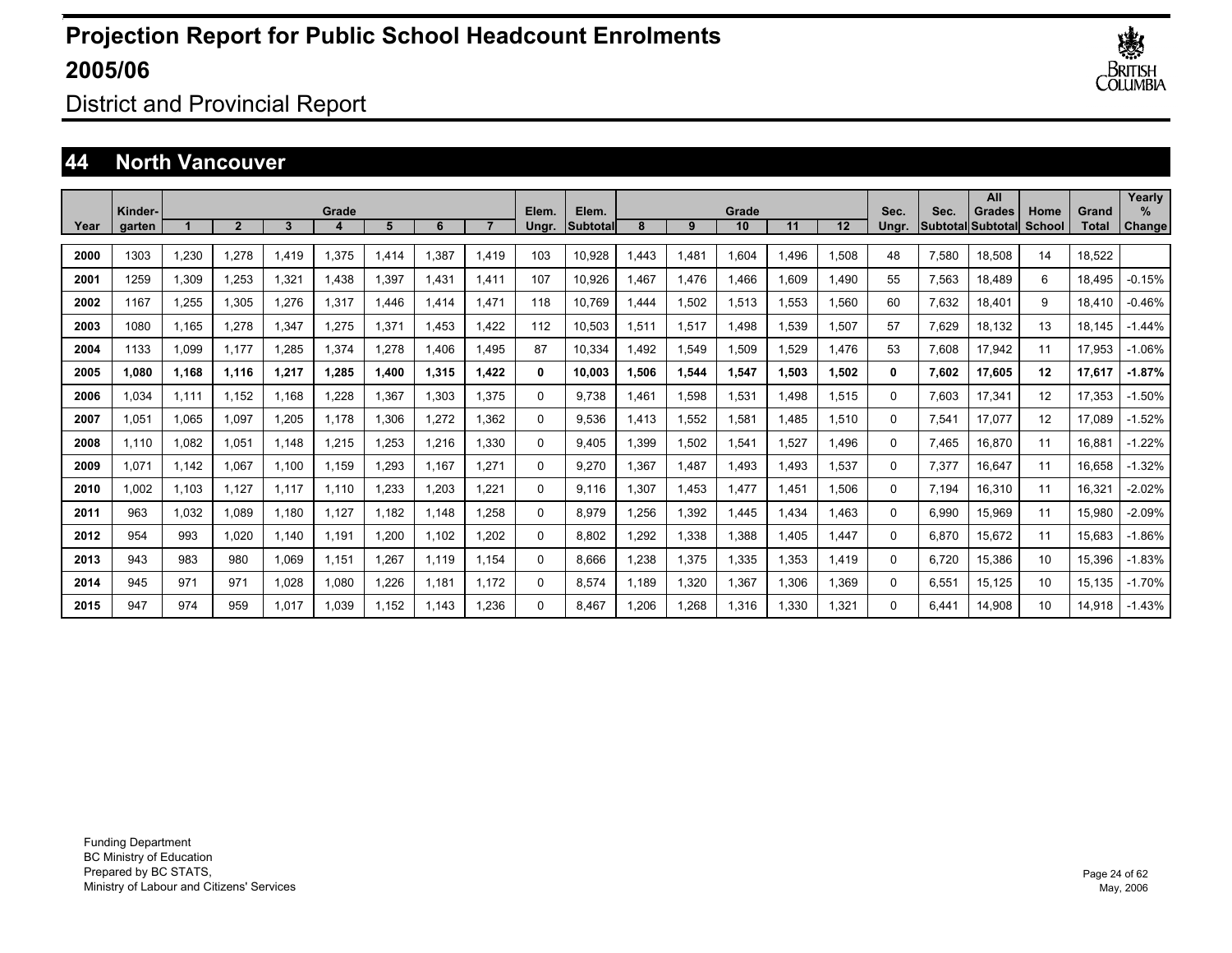

District and Provincial Report

### **45 West Vancouver**

|      |                   |     |                |     |       |     |     |     |                |                    |     |     |             |     |     |               |       | All                          |                |                       | Yearly         |
|------|-------------------|-----|----------------|-----|-------|-----|-----|-----|----------------|--------------------|-----|-----|-------------|-----|-----|---------------|-------|------------------------------|----------------|-----------------------|----------------|
| Year | Kinder-<br>garten |     | $\overline{2}$ | 3   | Grade | 5   | 6   |     | Elem.<br>Ungr. | Elem.<br>Subtotall | 8   | 9   | Grade<br>10 | 11  | 12  | Sec.<br>Ungr. | Sec.  | Grades<br> Subtotal Subtotal | Home<br>School | Grand<br><b>Total</b> | $\%$<br>Change |
|      |                   |     |                |     |       |     |     |     |                |                    |     |     |             |     |     |               |       |                              |                |                       |                |
| 2000 | 316               | 369 | 410            | 440 | 450   | 520 | 493 | 498 | $\Omega$       | 3,496              | 553 | 533 | 660         | 746 | 698 | 0             | 3,190 | 6.686                        | 5              | 6,691                 |                |
| 2001 | 316               | 360 | 390            | 416 | 449   | 473 | 521 | 512 | 0              | 3,437              | 558 | 597 | 605         | 749 | 682 | 0             | 3,191 | 6.628                        | 9              | 6,637                 | $-0.81%$       |
| 2002 | 310               | 356 | 379            | 411 | 418   | 467 | 454 | 547 | 0              | 3,342              | 582 | 591 | 677         | 798 | 641 | 0             | 3,289 | 6,631                        | 6              | 6,637                 | $0.00\%$       |
| 2003 | 316               | 367 | 384            | 406 | 430   | 460 | 490 | 492 | 0              | 3,345              | 613 | 625 | 661         | 784 | 673 | 0             | 3,356 | 6.701                        | 6              | 6.707                 | 1.05%          |
| 2004 | 304               | 348 | 374            | 402 | 425   | 453 | 471 | 506 | 0              | 3.283              | 565 | 652 | 696         | 810 | 679 | 0             | 3,402 | 6.685                        | 5              | 6,690                 | $-0.25%$       |
| 2005 | 325               | 352 | 364            | 385 | 427   | 453 | 482 | 503 | 0              | 3,291              | 574 | 624 | 729         | 794 | 671 | 63            | 3,455 | 6.746                        | $\mathbf{2}$   | 6,748                 | 0.87%          |
| 2006 | 329               | 365 | 393            | 388 | 422   | 443 | 471 | 507 | 0              | 3,318              | 585 | 601 | 705         | 793 | 683 | 62            | 3,429 | 6.747                        | $\overline{2}$ | 6.749                 | 0.01%          |
| 2007 | 334               | 362 | 398            | 411 | 418   | 432 | 456 | 491 | 0              | 3,302              | 589 | 601 | 669         | 760 | 676 | 60            | 3,355 | 6.657                        | $\overline{2}$ | 6.659                 | $-1.33%$       |
| 2008 | 347               | 361 | 389            | 411 | 436   | 423 | 439 | 469 | 0              | 3,275              | 593 | 626 | 687         | 744 | 671 | 58            | 3,379 | 6.654                        | $\overline{2}$ | 6,656                 | $-0.05%$       |
| 2009 | 329               | 374 | 389            | 402 | 435   | 440 | 429 | 452 | 0              | 3,250              | 580 | 610 | 691         | 739 | 642 | 56            | 3,318 | 6,568                        | $\overline{2}$ | 6,570                 | $-1.29%$       |
| 2010 | 346               | 357 | 403            | 402 | 427   | 440 | 447 | 443 | 0              | 3,265              | 572 | 598 | 676         | 742 | 640 | 55            | 3,283 | 6,548                        | $\overline{2}$ | 6,550                 | $-0.30%$       |
| 2011 | 333               | 374 | 385            | 416 | 428   | 432 | 447 | 461 | 0              | 3,276              | 562 | 581 | 653         | 718 | 635 | 54            | 3,203 | 6,479                        | $\overline{2}$ | 6,481                 | $-1.05%$       |
| 2012 | 342               | 362 | 404            | 399 | 444   | 434 | 441 | 463 | 0              | 3,289              | 583 | 572 | 635         | 696 | 617 | 53            | 3,156 | 6.445                        | $\overline{2}$ | 6,447                 | $-0.52%$       |
| 2013 | 356               | 373 | 393            | 420 | 428   | 452 | 445 | 459 | 0              | 3,326              | 587 | 593 | 627         | 679 | 599 | 52            | 3,137 | 6.463                        | $\overline{2}$ | 6,465                 | 0.28%          |
| 2014 | 373               | 388 | 405            | 410 | 449   | 436 | 462 | 463 | 0              | 3,386              | 583 | 598 | 648         | 670 | 586 | 52            | 3,137 | 6.523                        | $\overline{2}$ | 6,525                 | 0.93%          |
| 2015 | 385               | 405 | 420            | 421 | 439   | 457 | 446 | 479 | $\Omega$       | 3.452              | 587 | 594 | 653         | 690 | 578 | 52            | 3.154 | 6.606                        | $\overline{2}$ | 6.608                 | 1.27%          |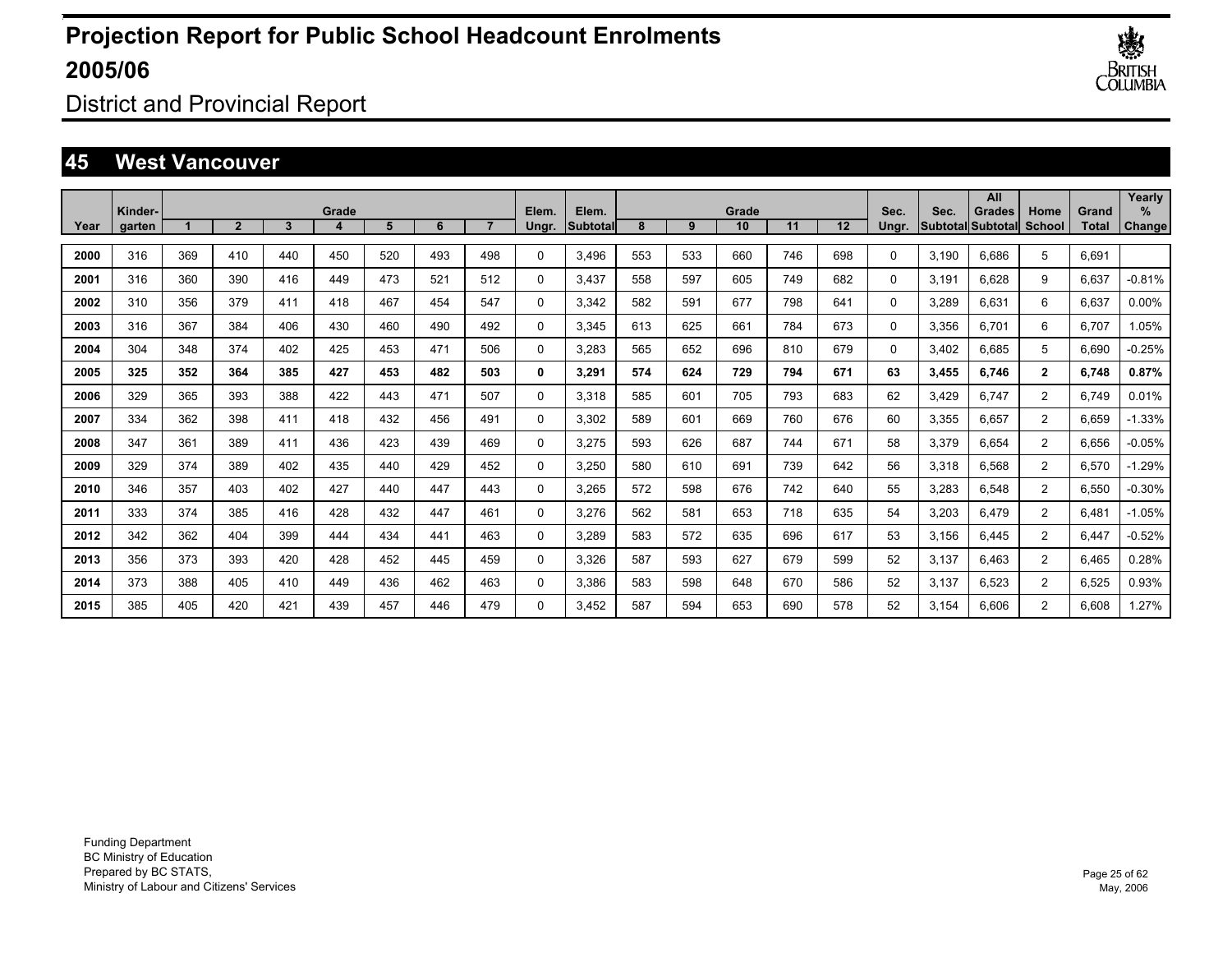

District and Provincial Report

### **46 Sunshine Coast**

|      |                   |     |                |     |       |     |     |     |                |                    |     |     |             |     |     |               |       | All                          |                |                       | Yearly         |
|------|-------------------|-----|----------------|-----|-------|-----|-----|-----|----------------|--------------------|-----|-----|-------------|-----|-----|---------------|-------|------------------------------|----------------|-----------------------|----------------|
| Year | Kinder-<br>garten |     | $\overline{2}$ | 3   | Grade | 5   | 6   |     | Elem.<br>Ungr. | Elem.<br>Subtotall | 8   | 9   | Grade<br>10 | 11  | 12  | Sec.<br>Ungr. | Sec.  | Grades<br> Subtotal Subtotal | Home<br>School | Grand<br><b>Total</b> | $\%$<br>Change |
|      |                   |     |                |     |       |     |     |     |                |                    |     |     |             |     |     |               |       |                              |                |                       |                |
| 2000 | 264               | 274 | 309            | 304 | 327   | 355 | 350 | 331 | 6              | 2,520              | 345 | 337 | 393         | 450 | 296 | 115           | 1,936 | 4,456                        | 0              | 4,456                 |                |
| 2001 | 285               | 264 | 272            | 313 | 321   | 326 | 366 | 350 | 0              | 2,497              | 339 | 368 | 363         | 435 | 311 | 103           | 1,919 | 4,416                        | $\overline{2}$ | 4,418                 | $-0.85%$       |
| 2002 | 236               | 289 | 267            | 286 | 304   | 343 | 334 | 377 | 0              | 2,436              | 354 | 357 | 381         | 398 | 343 | 141           | 1,974 | 4,410                        | 8              | 4,418                 | $0.00\%$       |
| 2003 | 215               | 242 | 297            | 272 | 279   | 311 | 331 | 345 | 0              | 2,292              | 390 | 358 | 381         | 404 | 309 | 115           | 1,957 | 4,249                        | 6              | 4,255                 | $-3.69%$       |
| 2004 | 191               | 234 | 246            | 292 | 265   | 271 | 308 | 333 | 0              | 2,140              | 352 | 391 | 383         | 395 | 327 | 111           | 1,959 | 4,099                        | $\overline{2}$ | 4,101                 | $-3.62%$       |
| 2005 | 209               | 194 | 236            | 240 | 294   | 270 | 279 | 307 | 0              | 2,029              | 350 | 367 | 437         | 383 | 303 | 84            | 1,924 | 3,953                        | 11             | 3,964                 | $-3.34%$       |
| 2006 | 188               | 191 | 227            | 227 | 272   | 266 | 284 | 275 | 0              | 1,930              | 328 | 374 | 429         | 382 | 302 | 84            | 1,899 | 3.829                        | 11             | 3,840                 | $-3.13%$       |
| 2007 | 193               | 173 | 225            | 219 | 257   | 247 | 280 | 279 | 0              | 1.873              | 295 | 351 | 436         | 376 | 302 | 84            | 1,844 | 3.717                        | 10             | 3.727                 | $-2.94%$       |
| 2008 | 190               | 177 | 204            | 218 | 249   | 234 | 260 | 275 | 0              | 1.807              | 298 | 317 | 413         | 381 | 297 | 83            | 1,789 | 3,596                        | 10             | 3,606                 | $-3.25%$       |
| 2009 | 188               | 175 | 209            | 198 | 248   | 227 | 247 | 256 | 0              | 1.748              | 294 | 320 | 374         | 363 | 301 | 82            | 1,734 | 3,482                        | 10             | 3,492                 | $-3.16%$       |
| 2010 | 207               | 173 | 206            | 203 | 226   | 226 | 240 | 244 | 0              | 1,725              | 274 | 316 | 376         | 332 | 287 | 80            | 1,665 | 3,390                        | 9              | 3,399                 | $-2.66%$       |
| 2011 | 223               | 189 | 204            | 199 | 231   | 206 | 238 | 236 | 0              | 1,726              | 261 | 295 | 371         | 331 | 262 | 78            | 1,598 | 3,324                        | 9              | 3,333                 | $-1.94%$       |
| 2012 | 235               | 204 | 223            | 197 | 227   | 210 | 217 | 235 | 0              | 1.748              | 253 | 281 | 347         | 326 | 262 | 75            | 1,544 | 3,292                        | 9              | 3,301                 | $-0.96%$       |
| 2013 | 254               | 215 | 240            | 214 | 224   | 206 | 221 | 214 | 0              | 1.788              | 251 | 271 | 330         | 307 | 258 | 73            | 1,490 | 3,278                        | 9              | 3,287                 | $-0.42%$       |
| 2014 | 266               | 231 | 252            | 231 | 243   | 204 | 217 | 217 | 0              | 1.861              | 229 | 269 | 319         | 293 | 244 | 72            | 1,426 | 3,287                        | 9              | 3,296                 | 0.27%          |
| 2015 | 277               | 242 | 270            | 242 | 261   | 221 | 215 | 214 | $\Omega$       | 1,942              | 233 | 247 | 315         | 283 | 232 | 69            | 1.379 | 3.321                        | 9              | 3.330                 | 1.03%          |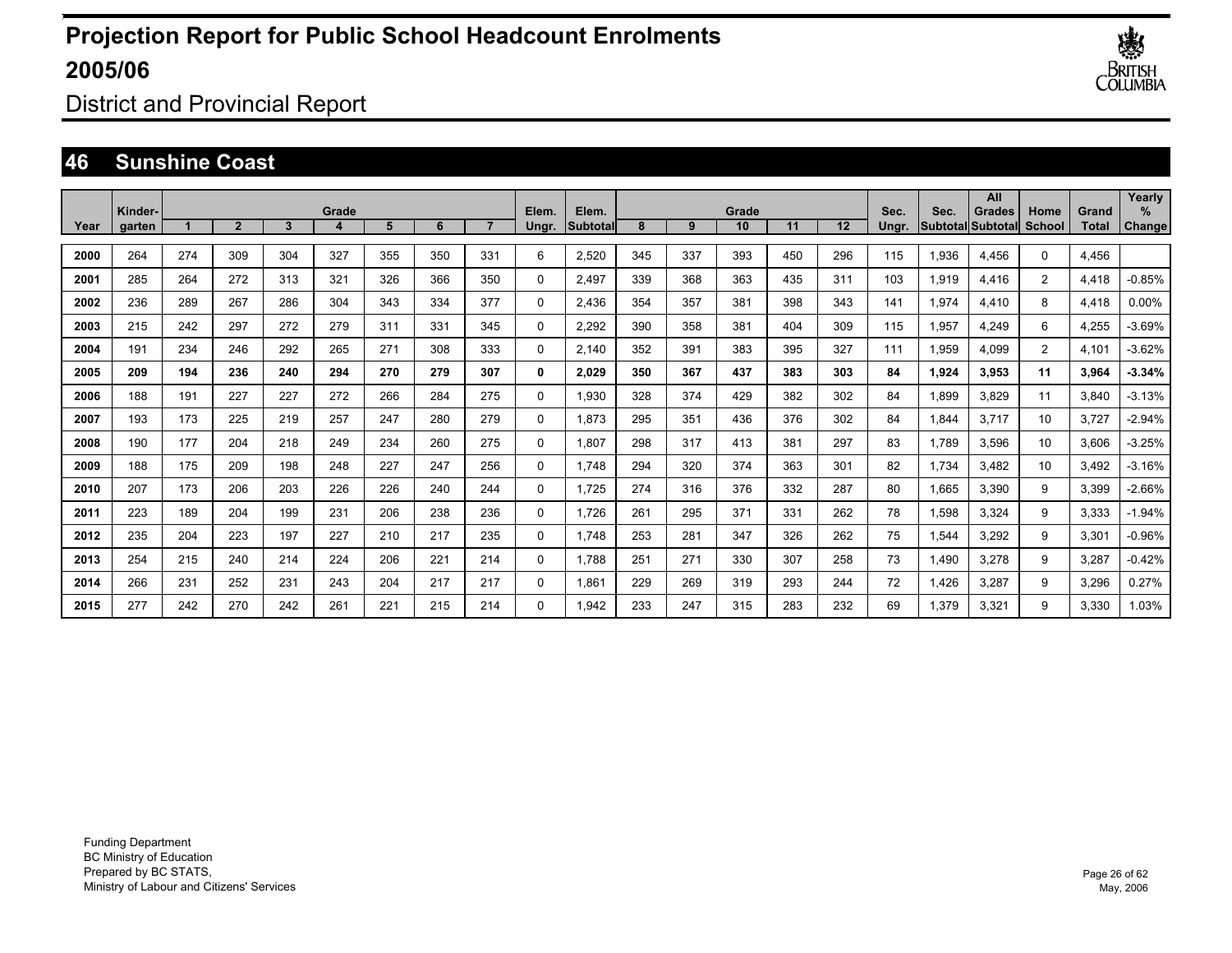

District and Provincial Report

### **47 Powell River**

|      |                   |     |                |     |       |     |     |     |                |                    |     |     |             |     |     |               |       | All                                       |                |                       | Yearly         |
|------|-------------------|-----|----------------|-----|-------|-----|-----|-----|----------------|--------------------|-----|-----|-------------|-----|-----|---------------|-------|-------------------------------------------|----------------|-----------------------|----------------|
| Year | Kinder-<br>garten |     | $\overline{2}$ | 3   | Grade | 5   | 6   |     | Elem.<br>Ungr. | Elem.<br>Subtotall | 8   | 9   | Grade<br>10 | 11  | 12  | Sec.<br>Unar. | Sec.  | <b>Grades</b><br><b>SubtotallSubtotal</b> | Home<br>School | Grand<br><b>Total</b> | $\%$<br>Change |
| 2000 | 175               | 197 | 204            | 196 | 206   | 251 | 213 | 244 | 0              | 1.686              | 245 | 320 | 321         | 335 | 278 | $\Omega$      | 1.499 | 3.185                                     |                | 3.186                 |                |
| 2001 | 159               | 171 | 206            | 200 | 194   | 205 | 243 | 221 | 0              | 1,599              | 240 | 309 | 307         | 294 | 318 | 0             | 1,468 | 3,067                                     | $\Omega$       | 3,067                 | $-3.74%$       |
| 2002 | 150               | 156 | 183            | 216 | 201   | 198 | 209 | 252 | 0              | 1,565              | 216 | 288 | 301         | 287 | 281 | 0             | 1,373 | 2,938                                     | 1              | 2,939                 | $-4.17%$       |
| 2003 | 150               | 155 | 158            | 187 | 223   | 190 | 217 | 211 | 0              | 1.491              | 263 | 255 | 260         | 282 | 266 | 0             | 1,326 | 2,817                                     | 0              | 2,817                 | $-4.15%$       |
| 2004 | 127               | 148 | 163            | 160 | 185   | 223 | 194 | 201 | 0              | 1.401              | 213 | 255 | 262         | 269 | 296 | 0             | 1,295 | 2,696                                     | 0              | 2,696                 | $-4.30%$       |
| 2005 | 136               | 133 | 147            | 170 | 160   | 201 | 222 | 200 | 0              | 1.369              | 201 | 224 | 296         | 291 | 248 | 0             | 1,260 | 2,629                                     | 0              | 2,629                 | $-2.49%$       |
| 2006 | 142               | 127 | 140            | 161 | 150   | 180 | 224 | 214 | 0              | 1.338              | 191 | 217 | 302         | 283 | 250 | 0             | 1,243 | 2,581                                     | $\Omega$       | 2,581                 | $-1.83%$       |
| 2007 | 132               | 133 | 134            | 153 | 143   | 169 | 201 | 216 | 0              | 1,281              | 204 | 207 | 293         | 287 | 243 | 0             | 1,234 | 2,515                                     | 0              | 2,515                 | $-2.56%$       |
| 2008 | 125               | 125 | 140            | 147 | 136   | 161 | 189 | 194 | 0              | 1,217              | 207 | 220 | 279         | 279 | 247 | 0             | 1,232 | 2,449                                     | 0              | 2,449                 | $-2.62%$       |
| 2009 | 123               | 118 | 132            | 154 | 130   | 153 | 179 | 182 | 0              | 1.171              | 186 | 223 | 294         | 266 | 239 | 0             | 1,208 | 2,379                                     | 0              | 2,379                 | $-2.86%$       |
| 2010 | 122               | 117 | 125            | 145 | 136   | 147 | 170 | 172 | 0              | 1,134              | 174 | 201 | 298         | 279 | 228 | 0             | 1,180 | 2,314                                     | 0              | 2,314                 | $-2.73%$       |
| 2011 | 128               | 115 | 124            | 138 | 128   | 154 | 164 | 164 | 0              | 1.115              | 165 | 188 | 271         | 282 | 239 | 0             | 1,145 | 2,260                                     | 0              | 2,260                 | $-2.33%$       |
| 2012 | 131               | 121 | 122            | 136 | 122   | 145 | 171 | 158 | 0              | 1.106              | 157 | 178 | 254         | 259 | 242 | 0             | 1,090 | 2,196                                     | 0              | 2,196                 | $-2.83%$       |
| 2013 | 136               | 124 | 128            | 134 | 121   | 138 | 161 | 164 | 0              | 1.106              | 151 | 169 | 240         | 243 | 222 | 0             | 1,025 | 2,131                                     | 0              | 2,131                 | $-2.96%$       |
| 2014 | 137               | 128 | 130            | 140 | 119   | 136 | 153 | 155 | 0              | 1.098              | 156 | 162 | 228         | 229 | 208 | 0             | 983   | 2,081                                     | 0              | 2,081                 | $-2.35%$       |
| 2015 | 135               | 128 | 134            | 143 | 124   | 133 | 151 | 147 | $\Omega$       | 1.095              | 148 | 168 | 219         | 218 | 197 | $\Omega$      | 950   | 2.045                                     | $\Omega$       | 2.045                 | $-1.73%$       |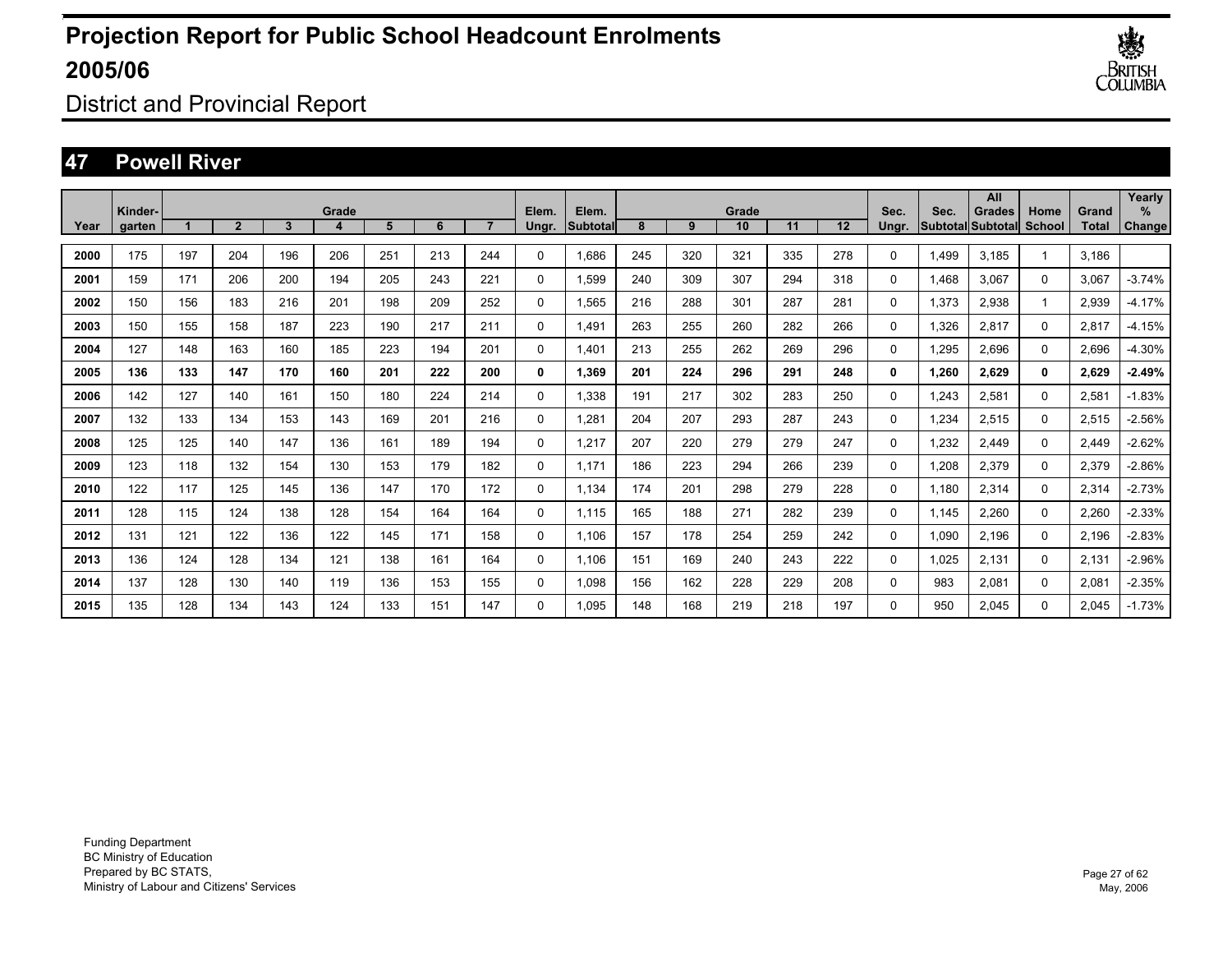

District and Provincial Report

### **48 Howe Sound**

|      |                   |     |                |     |       |     |     |     |                |                          |     |     |             |     |     |               |       | All                                       |                |                       | Yearly         |
|------|-------------------|-----|----------------|-----|-------|-----|-----|-----|----------------|--------------------------|-----|-----|-------------|-----|-----|---------------|-------|-------------------------------------------|----------------|-----------------------|----------------|
| Year | Kinder-<br>garten |     | $\overline{2}$ | 3   | Grade | 5   | 6   |     | Elem.<br>Unar. | Elem.<br><b>Subtotal</b> | 8   | 9   | Grade<br>10 | 11  | 12  | Sec.<br>Ungr. | Sec.  | <b>Grades</b><br><b>Subtotal Subtotal</b> | Home<br>School | Grand<br><b>Total</b> | $\%$<br>Change |
|      |                   |     |                |     |       |     |     |     |                |                          |     |     |             |     |     |               |       |                                           |                |                       |                |
| 2000 | 316               | 390 | 354            | 413 | 373   | 380 | 371 | 354 | $\Omega$       | 2,951                    | 348 | 336 | 346         | 322 | 336 | 115           | 1,803 | 4,754                                     | 4              | 4,758                 |                |
| 2001 | 326               | 314 | 382            | 350 | 421   | 363 | 375 | 374 | $\Omega$       | 2,905                    | 342 | 334 | 323         | 347 | 309 | 123           | 1,778 | 4,683                                     | -1             | 4,684                 | $-1.56%$       |
| 2002 | 289               | 329 | 328            | 376 | 362   | 419 | 378 | 385 | $\Omega$       | 2.866                    | 377 | 337 | 342         | 328 | 333 | 101           | 1.818 | 4.684                                     | $\overline{1}$ | 4,685                 | 0.02%          |
| 2003 | 299               | 308 | 326            | 313 | 362   | 364 | 403 | 373 | 0              | 2.748                    | 359 | 373 | 321         | 335 | 328 | 72            | 1.788 | 4,536                                     | $\mathbf 1$    | 4,537                 | $-3.16%$       |
| 2004 | 305               | 305 | 293            | 343 | 330   | 381 | 371 | 389 | $\overline{7}$ | 2.724                    | 367 | 351 | 372         | 333 | 308 | 86            | 1,817 | 4,541                                     | 6              | 4,547                 | 0.22%          |
| 2005 | 284               | 297 | 300            | 304 | 327   | 342 | 372 | 366 | 0              | 2,592                    | 393 | 351 | 354         | 408 | 338 | 45            | 1,889 | 4,481                                     | 1              | 4,482                 | $-1.43%$       |
| 2006 | 286               | 276 | 317            | 328 | 321   | 313 | 376 | 384 | 0              | 2,601                    | 377 | 336 | 366         | 436 | 358 | 47            | 1,920 | 4,521                                     | -1             | 4,522                 | 0.89%          |
| 2007 | 277               | 278 | 294            | 347 | 345   | 307 | 344 | 388 | 0              | 2,580                    | 395 | 323 | 352         | 450 | 381 | 48            | 1,949 | 4,529                                     | 1              | 4,530                 | 0.18%          |
| 2008 | 271               | 269 | 296            | 322 | 364   | 331 | 337 | 355 | 0              | 2,545                    | 399 | 338 | 339         | 437 | 394 | 49            | 1,956 | 4,501                                     | 1              | 4,502                 | $-0.62%$       |
| 2009 | 287               | 263 | 286            | 324 | 338   | 349 | 362 | 347 | $\Omega$       | 2,556                    | 366 | 341 | 353         | 425 | 385 | 49            | 1,919 | 4,475                                     | 1              | 4,476                 | $-0.58%$       |
| 2010 | 278               | 279 | 280            | 313 | 341   | 324 | 382 | 374 | 0              | 2,571                    | 358 | 314 | 358         | 441 | 376 | 49            | 1,896 | 4,467                                     | 1              | 4,468                 | $-0.18%$       |
| 2011 | 276               | 270 | 297            | 306 | 329   | 325 | 354 | 394 | 0              | 2,551                    | 384 | 307 | 332         | 446 | 390 | 50            | 1,909 | 4,460                                     |                | 4,461                 | $-0.16%$       |
| 2012 | 279               | 268 | 288            | 325 | 322   | 314 | 355 | 363 | 0              | 2,514                    | 405 | 329 | 325         | 420 | 395 | 50            | 1,924 | 4,438                                     |                | 4,439                 | $-0.49%$       |
| 2013 | 287               | 271 | 286            | 314 | 341   | 306 | 343 | 365 | 0              | 2,513                    | 374 | 345 | 345         | 412 | 374 | 50            | 1,900 | 4,413                                     |                | 4,414                 | $-0.56%$       |
| 2014 | 295               | 279 | 289            | 312 | 330   | 326 | 335 | 352 | 0              | 2,518                    | 375 | 321 | 362         | 434 | 367 | 51            | 1,910 | 4,428                                     |                | 4,429                 | 0.34%          |
| 2015 | 301               | 286 | 297            | 316 | 328   | 315 | 356 | 344 | $\Omega$       | 2.543                    | 362 | 320 | 339         | 452 | 385 | 51            | 1.909 | 4.452                                     |                | 4.453                 | 0.54%          |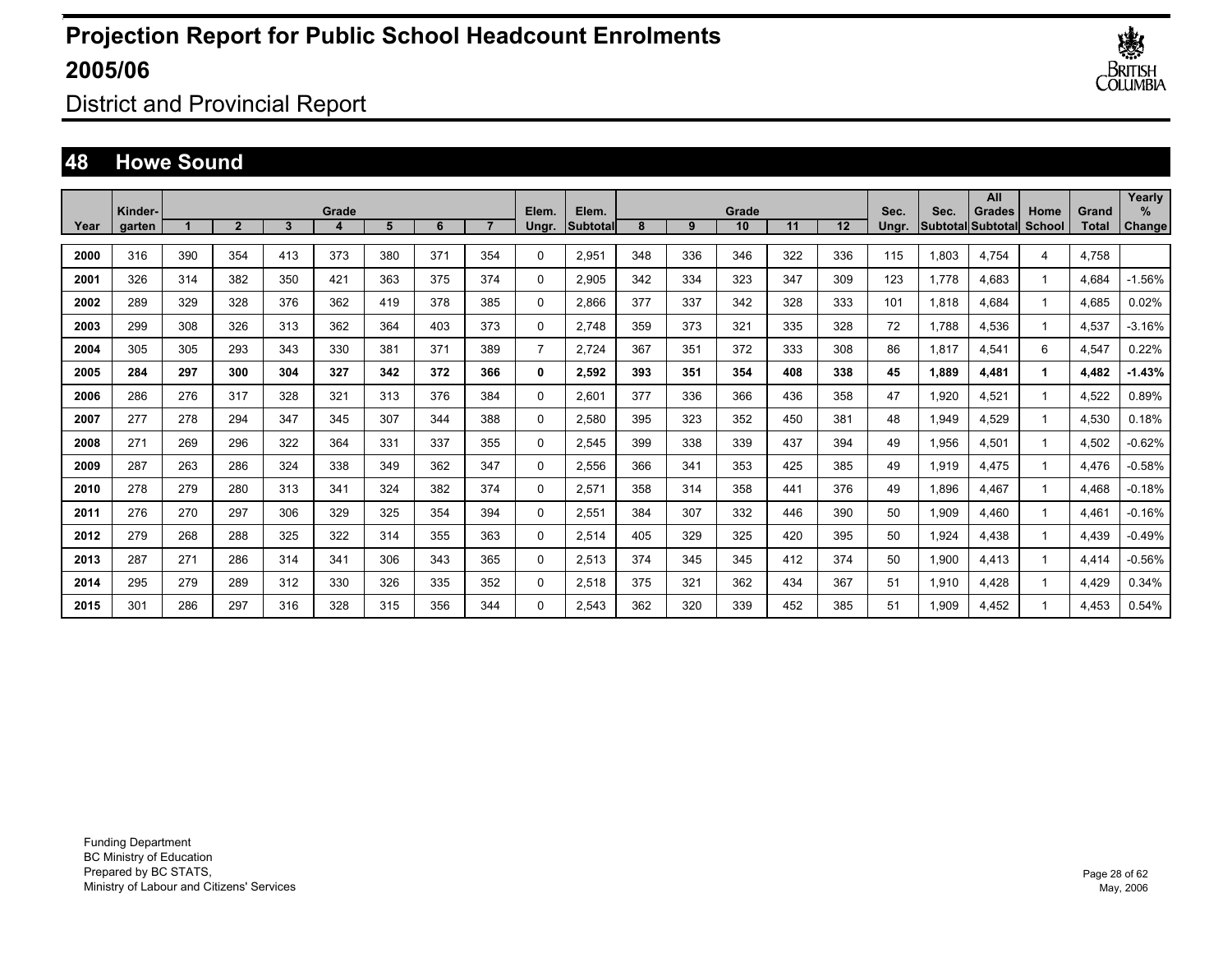

District and Provincial Report

### **49 Central Coast**

| Year | Kinder-<br><b>garten</b> |    | $\overline{2}$ | 3  | Grade<br>4 | 5  | 6  | $\overline{7}$ | Elem.<br>Ungr. | Elem.<br><b>Subtotal</b> | 8  | 9  | Grade<br>10 <sup>1</sup> | 11 | 12 | Sec.<br>Ungr. | Sec. | All<br><b>Grades</b><br><b>SubtotallSubtotal</b> | Home<br><b>School</b> | Grand<br>Total | Yearly<br>%<br>Change |
|------|--------------------------|----|----------------|----|------------|----|----|----------------|----------------|--------------------------|----|----|--------------------------|----|----|---------------|------|--------------------------------------------------|-----------------------|----------------|-----------------------|
| 2000 | 28                       | 27 | 35             | 29 | 23         | 34 | 33 | 27             | 5              | 241                      | 39 | 24 | 28                       | 25 | 22 | 13            | 151  | 392                                              | 0                     | 392            |                       |
| 2001 | 19                       | 36 | 24             | 33 | 28         | 25 | 30 | 27             | $\mathbf 0$    | 222                      | 26 | 40 | 21                       | 20 | 23 | 18            | 148  | 370                                              | $\Omega$              | 370            | $-5.61%$              |
| 2002 | 26                       | 25 | 27             | 16 | 31         | 29 | 28 | 26             | $\mathbf 0$    | 208                      | 28 | 22 | 29                       | 24 | 19 | 20            | 142  | 350                                              | 0                     | 350            | $-5.41%$              |
| 2003 | 18                       | 26 | 21             | 19 | 12         | 29 | 25 | 26             | $\mathbf 0$    | 176                      | 28 | 23 | 22                       | 34 | 29 | 14            | 150  | 326                                              | 0                     | 326            | $-6.86%$              |
| 2004 | 22                       | 18 | 23             | 16 | 20         | 15 | 21 | 27             | $\mathbf 0$    | 162                      | 17 | 26 | 17                       | 20 | 21 | 52            | 153  | 315                                              | 0                     | 315            | $-3.37%$              |
| 2005 | 23                       | 19 | 19             | 20 | 15         | 18 | 20 | 18             | 0              | 152                      | 22 | 16 | 27                       | 17 | 16 | 62            | 160  | 312                                              | 0                     | 312            | $-0.95%$              |
| 2006 | 20                       | 18 | 20             | 20 | 15         | 17 | 24 | 15             | $\Omega$       | 149                      | 21 | 19 | 23                       | 16 | 21 | 65            | 165  | 314                                              | $\Omega$              | 314            | 0.64%                 |
| 2007 | 22                       | 15 | 18             | 20 | 14         | 17 | 22 | 18             | $\Omega$       | 146                      | 17 | 17 | 27                       | 14 | 20 | 68            | 163  | 309                                              | $\Omega$              | 309            | $-1.59%$              |
| 2008 | 25                       | 17 | 16             | 19 | 15         | 16 | 22 | 17             | 0              | 147                      | 20 | 15 | 26                       | 16 | 17 | 67            | 161  | 308                                              | 0                     | 308            | $-0.32%$              |
| 2009 | 27                       | 19 | 17             | 16 | 14         | 17 | 21 | 16             | 0              | 147                      | 19 | 17 | 22                       | 15 | 19 | 66            | 158  | 305                                              | 0                     | 305            | $-0.97%$              |
| 2010 | 24                       | 21 | 20             | 18 | 12         | 16 | 22 | 16             | $\mathbf 0$    | 149                      | 19 | 16 | 25                       | 13 | 19 | 66            | 158  | 307                                              | 0                     | 307            | 0.66%                 |
| 2011 | 23                       | 18 | 21             | 21 | 13         | 14 | 21 | 16             | $\mathbf 0$    | 147                      | 18 | 16 | 24                       | 15 | 16 | 66            | 155  | 302                                              | 0                     | 302            | $-1.63%$              |
| 2012 | 23                       | 17 | 19             | 22 | 15         | 15 | 18 | 15             | $\mathbf 0$    | 144                      | 19 | 16 | 23                       | 14 | 18 | 65            | 155  | 299                                              | 0                     | 299            | $-0.99%$              |
| 2013 | 23                       | 18 | 18             | 20 | 16         | 17 | 19 | 13             | $\Omega$       | 144                      | 18 | 16 | 23                       | 14 | 18 | 66            | 155  | 299                                              | $\Omega$              | 299            | $0.00\%$              |
| 2014 | 23                       | 18 | 18             | 19 | 14         | 18 | 22 | 14             | 0              | 146                      | 15 | 15 | 23                       | 14 | 17 | 65            | 149  | 295                                              | 0                     | 295            | $-1.34%$              |
| 2015 | 22                       | 17 | 18             | 19 | 14         | 16 | 24 | 17             | $\Omega$       | 147                      | 17 | 13 | 22                       | 14 | 17 | 64            | 147  | 294                                              | $\Omega$              | 294            | $-0.34%$              |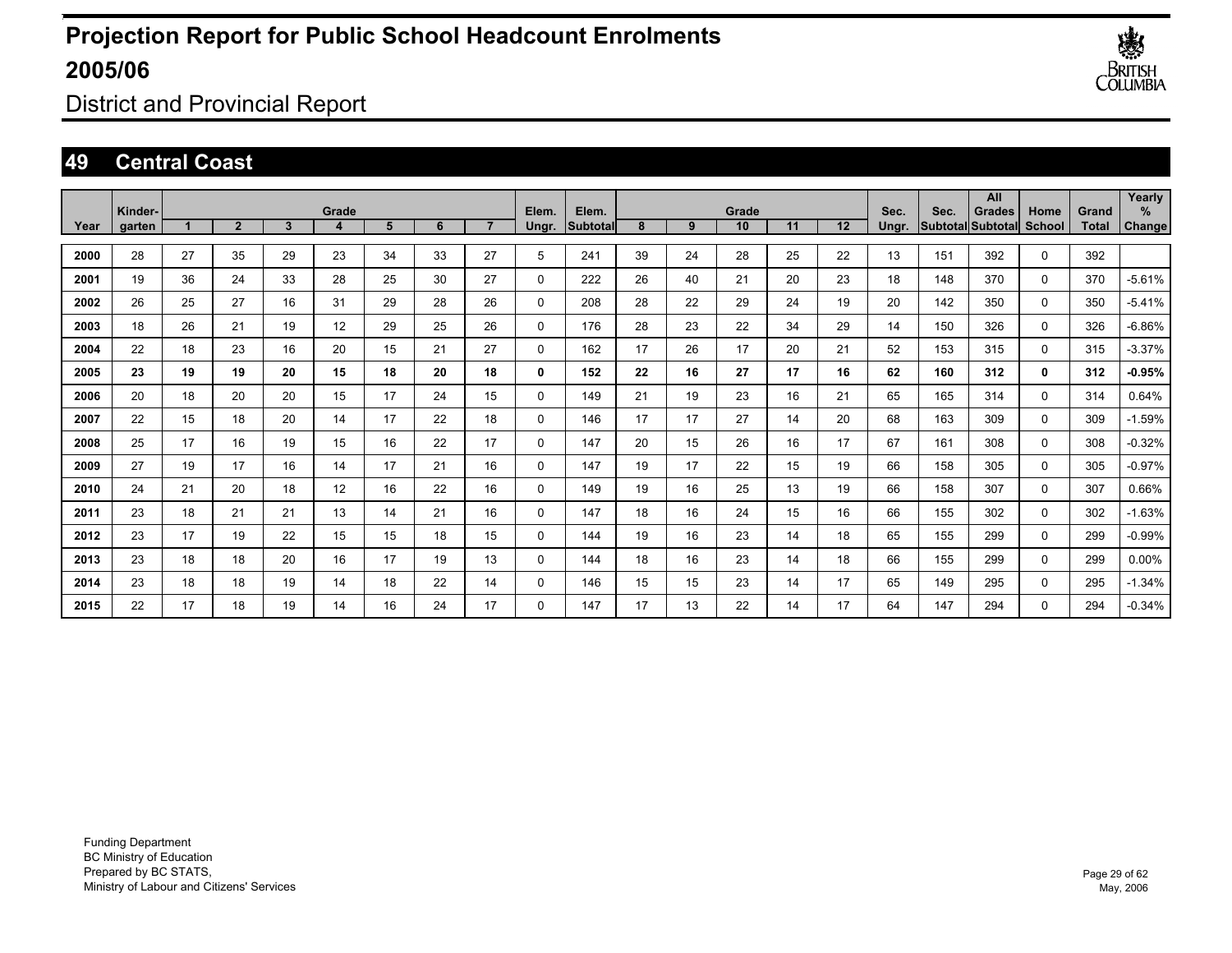

District and Provincial Report

## **50 Haida Qwaii/Queen Charlotte**

|      |                   |                      |                |              |            |    |    |                |                |                   |    |    |             |    |    |                 |      | All                                |                         |                | Yearly             |
|------|-------------------|----------------------|----------------|--------------|------------|----|----|----------------|----------------|-------------------|----|----|-------------|----|----|-----------------|------|------------------------------------|-------------------------|----------------|--------------------|
| Year | Kinder-<br>garten | $\blacktriangleleft$ | $\overline{2}$ | $\mathbf{3}$ | Grade<br>4 | 5  | 6  | $\overline{7}$ | Elem.<br>Ungr. | Elem.<br>Subtotal | 8  | 9  | Grade<br>10 | 11 | 12 | Sec.<br>Unar.   | Sec. | <b>Grades</b><br>Subtotal Subtotal | Home<br>School          | Grand<br>Total | %<br><b>Change</b> |
|      |                   |                      |                |              |            |    |    |                |                |                   |    |    |             |    |    |                 |      |                                    |                         |                |                    |
| 2000 | 58                | 60                   | 67             | 65           | 81         | 53 | 82 | 87             | $\mathbf{0}$   | 553               | 90 | 58 | 95          | 97 | 76 | 82              | 498  | 1.051                              | $\overline{2}$          | 1,053          |                    |
| 2001 | 70                | 56                   | 62             | 64           | 74         | 73 | 54 | 74             | $\mathbf{0}$   | 527               | 85 | 81 | 59          | 79 | 56 | 105             | 465  | 992                                | 6                       | 998            | $-5.22%$           |
| 2002 | 53                | 71                   | 53             | 66           | 66         | 75 | 74 | 55             | $\mathbf 0$    | 513               | 86 | 79 | 79          | 63 | 66 | 120             | 493  | 1.006                              | $\overline{2}$          | 1,008          | 1.00%              |
| 2003 | 58                | 47                   | 70             | 45           | 56         | 63 | 76 | 79             | $\mathbf{0}$   | 494               | 74 | 84 | 77          | 66 | 58 | 94              | 453  | 947                                | $\overline{4}$          | 951            | $-5.65%$           |
| 2004 | 46                | 53                   | 39             | 59           | 47         | 65 | 61 | 70             | $\Omega$       | 440               | 89 | 73 | 81          | 63 | 62 | 40              | 408  | 848                                | $\overline{ }$          | 849            | $-10.73%$          |
| 2005 | 53                | 42                   | 52             | 45           | 58         | 55 | 60 | 60             | 0              | 425               | 78 | 74 | 74          | 66 | 52 | 32 <sub>2</sub> | 376  | 801                                | 1                       | 802            | $-5.54%$           |
| 2006 | 52                | 42                   | 52             | 46           | 63         | 46 | 60 | 64             | 0              | 425               | 67 | 84 | 82          | 63 | 52 | 32              | 380  | 805                                | $\overline{\mathbf{1}}$ | 806            | 0.50%              |
| 2007 | 45                | 41                   | 52             | 46           | 64         | 51 | 51 | 65             | 0              | 415               | 72 | 74 | 94          | 69 | 50 | 33              | 392  | 807                                | $\overline{\mathbf{1}}$ | 808            | 0.25%              |
| 2008 | 44                | 35                   | 51             | 46           | 65         | 52 | 56 | 55             | 0              | 404               | 73 | 78 | 83          | 79 | 55 | 34              | 402  | 806                                | -1                      | 807            | $-0.12%$           |
| 2009 | 49                | 35                   | 44             | 45           | 65         | 52 | 57 | 60             | $\Omega$       | 407               | 62 | 80 | 88          | 71 | 62 | 35              | 398  | 805                                | 1                       | 806            | $-0.12%$           |
| 2010 | 44                | 39                   | 43             | 39           | 63         | 52 | 58 | 62             | $\Omega$       | 400               | 68 | 68 | 90          | 75 | 57 | 35              | 393  | 793                                | $\mathbf 1$             | 794            | $-1.49%$           |
| 2011 | 46                | 35                   | 48             | 38           | 55         | 51 | 58 | 62             | $\Omega$       | 393               | 69 | 74 | 78          | 76 | 59 | 35              | 391  | 784                                | $\mathbf 1$             | 785            | $-1.13%$           |
| 2012 | 45                | 37                   | 43             | 42           | 54         | 44 | 57 | 62             | 0              | 384               | 70 | 76 | 84          | 67 | 60 | 35              | 392  | 776                                | $\mathbf 1$             | 777            | $-1.02%$           |
| 2013 | 44                | 36                   | 45             | 38           | 60         | 43 | 49 | 61             | 0              | 376               | 70 | 77 | 86          | 71 | 53 | 35              | 392  | 768                                | $\mathbf 1$             | 769            | $-1.03%$           |
| 2014 | 43                | 35                   | 45             | 40           | 54         | 48 | 48 | 53             | 0              | 366               | 68 | 77 | 86          | 73 | 56 | 35              | 395  | 761                                | $\mathbf 1$             | 762            | $-0.91%$           |
| 2015 | 43                | 35                   | 43             | 39           | 57         | 43 | 53 | 51             | $\Omega$       | 364               | 59 | 75 | 87          | 74 | 58 | 35              | 388  | 752                                | 1                       | 753            | $-1.18%$           |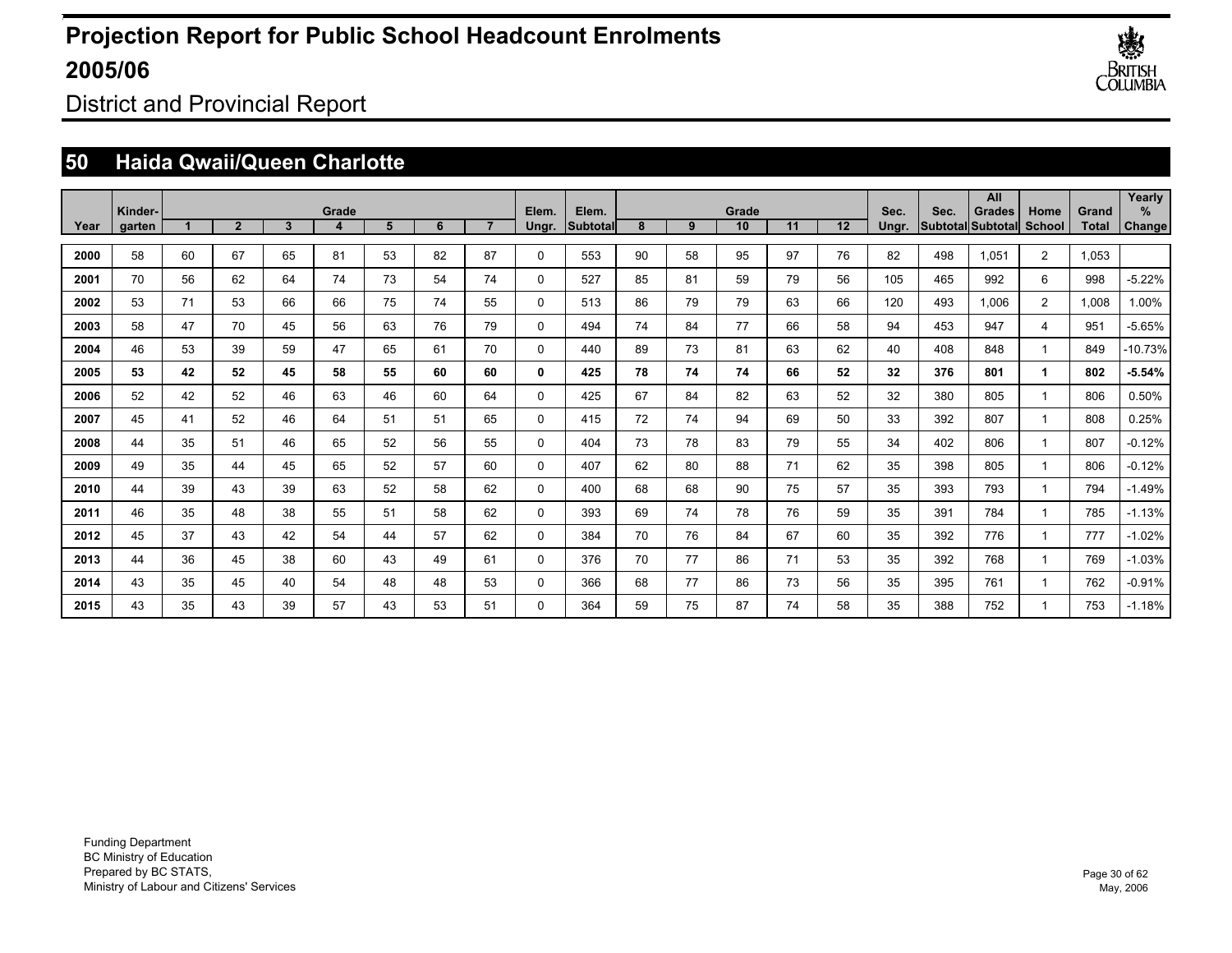

District and Provincial Report

### **51 Boundary**

|      | Kinder- |     |              |     | Grade |     |     |     | Elem.          | Elem.     |     |     | Grade |     |                   | Sec.  | Sec. | All<br><b>Grades</b>     | Home          | Grand | Yearly<br>$\%$ |
|------|---------|-----|--------------|-----|-------|-----|-----|-----|----------------|-----------|-----|-----|-------|-----|-------------------|-------|------|--------------------------|---------------|-------|----------------|
| Year | garten  |     | $\mathbf{2}$ | 3   |       | 5   | 6   |     | Ungr.          | lSubtotal | 8   | 9   | 10    | 11  | $12 \overline{ }$ | Unar. |      | <b>Subtotal Subtotal</b> | <b>School</b> | Total | Change         |
| 2000 | 132     | 121 | 155          | 158 | 178   | 180 | 173 | 153 | 1              | 1,251     | 160 | 183 | 177   | 197 | 166               | 93    | 976  | 2,227                    | 0             | 2,227 |                |
| 2001 | 108     | 130 | 122          | 151 | 151   | 175 | 175 | 175 | 1              | 1.188     | 156 | 158 | 174   | 182 | 176               | 90    | 936  | 2,124                    | 4             | 2,128 | $-4.45%$       |
| 2002 | 97      | 113 | 117          | 116 | 135   | 143 | 161 | 165 | $\overline{2}$ | 1.049     | 165 | 161 | 166   | 160 | 164               | 65    | 881  | 1.930                    | 4             | 1,934 | $-9.12%$       |
| 2003 | 108     | 103 | 120          | 129 | 128   | 145 | 149 | 166 | 1              | 1.049     | 170 | 177 | 169   | 159 | 152               | 47    | 874  | 1.923                    | 0             | 1,923 | $-0.57%$       |
| 2004 | 108     | 106 | 107          | 123 | 121   | 139 | 149 | 148 | 0              | 1.001     | 174 | 184 | 182   | 162 | 151               | 42    | 895  | 1.896                    | 0             | 1,896 | $-1.40%$       |
| 2005 | 98      | 117 | 106          | 103 | 124   | 133 | 135 | 151 | 0              | 967       | 155 | 175 | 170   | 161 | 147               | 37    | 845  | 1.812                    | 0             | 1,812 | $-4.43%$       |
| 2006 | 101     | 115 | 103          | 99  | 126   | 130 | 112 | 146 | 0              | 932       | 153 | 160 | 162   | 160 | 157               | 37    | 829  | 1.761                    | 0             | 1.761 | $-2.81%$       |
| 2007 | 101     | 119 | 102          | 97  | 124   | 133 | 110 | 122 | 0              | 908       | 150 | 159 | 149   | 153 | 157               | 36    | 804  | 1,712                    | 0             | 1,712 | $-2.78%$       |
| 2008 | 98      | 118 | 105          | 96  | 121   | 130 | 113 | 120 | 0              | 901       | 126 | 156 | 146   | 141 | 149               | 35    | 753  | 1,654                    | $\mathbf 0$   | 1,654 | $-3.39%$       |
| 2009 | 110     | 115 | 105          | 99  | 120   | 127 | 110 | 123 | 0              | 909       | 124 | 133 | 144   | 139 | 138               | 34    | 712  | 1,621                    | $\mathbf 0$   | 1,621 | $-2.00%$       |
| 2010 | 110     | 129 | 102          | 99  | 124   | 127 | 108 | 120 | 0              | 919       | 126 | 130 | 124   | 136 | 136               | 33    | 685  | 1,604                    | $\mathbf 0$   | 1,604 | $-1.05%$       |
| 2011 | 112     | 128 | 113          | 96  | 123   | 129 | 107 | 118 | 0              | 926       | 124 | 131 | 120   | 119 | 133               | 32    | 659  | 1,585                    | $\mathbf 0$   | 1,585 | $-1.18%$       |
| 2012 | 111     | 130 | 113          | 107 | 119   | 129 | 109 | 116 | 0              | 934       | 121 | 129 | 121   | 115 | 116               | 31    | 633  | 1,567                    | 0             | 1,567 | $-1.14%$       |
| 2013 | 114     | 129 | 115          | 106 | 132   | 125 | 108 | 119 | 0              | 948       | 119 | 127 | 119   | 115 | 112               | 30    | 622  | 1,570                    | 0             | 1,570 | 0.19%          |
| 2014 | 120     | 133 | 114          | 108 | 131   | 137 | 105 | 118 | 0              | 966       | 122 | 124 | 117   | 113 | 113               | 29    | 618  | 1,584                    | 0             | 1,584 | 0.89%          |
| 2015 | 124     | 140 | 117          | 107 | 133   | 137 | 116 | 115 | $\Omega$       | 989       | 121 | 126 | 115   | 111 | 111               | 29    | 613  | 1.602                    | $\Omega$      | 1.602 | 1.14%          |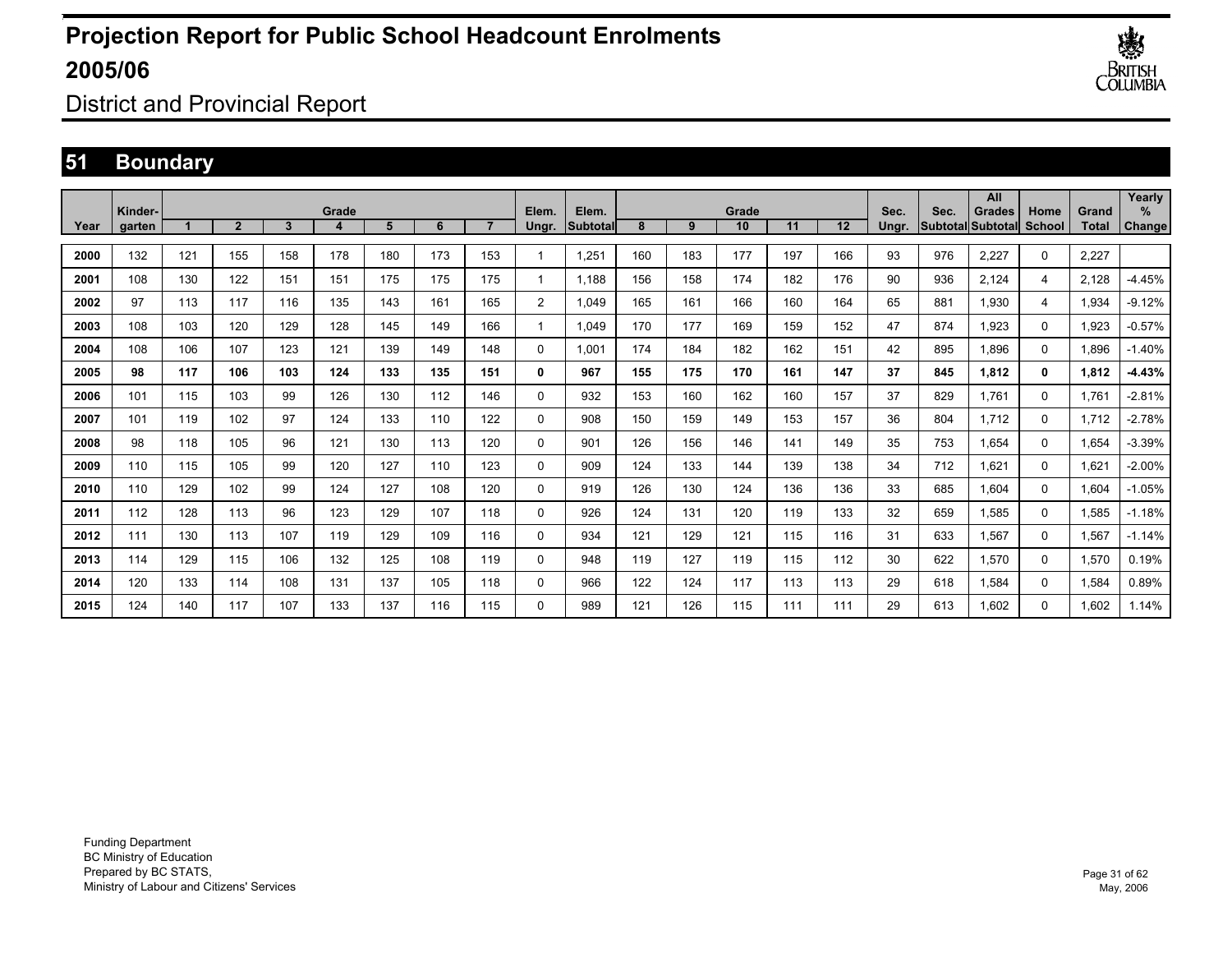

District and Provincial Report

## **52 Prince Rupert**

|      |                   |     |                |     |       |     |     |     |                |                    |     |     |             |     |     |               |       | All                                       |                |                       | Yearly         |
|------|-------------------|-----|----------------|-----|-------|-----|-----|-----|----------------|--------------------|-----|-----|-------------|-----|-----|---------------|-------|-------------------------------------------|----------------|-----------------------|----------------|
| Year | Kinder-<br>garten |     | $\overline{2}$ | 3   | Grade | 5   | 6   |     | Elem.<br>Ungr. | Elem.<br>Subtotall | 8   | 9   | Grade<br>10 | 11  | 12  | Sec.<br>Ungr. | Sec.  | <b>Grades</b><br><b>SubtotallSubtotal</b> | Home<br>School | Grand<br><b>Total</b> | $\%$<br>Change |
| 2000 | 216               | 258 | 249            | 226 | 241   | 255 | 258 | 258 | 0              | 1,961              | 336 | 245 | 308         | 289 | 314 | 56            | 1,548 | 3,509                                     | $\Omega$       | 3,509                 |                |
| 2001 | 192               | 215 | 238            | 239 | 223   | 238 | 261 | 260 | 0              | 1.866              | 298 | 309 | 268         | 279 | 262 | 58            | 1,474 | 3,340                                     | $\Omega$       | 3,340                 | $-4.82%$       |
| 2002 | 208               | 179 | 195            | 208 | 222   | 208 | 211 | 242 | 0              | 1,673              | 275 | 286 | 285         | 232 | 320 | 41            | 1,439 | 3,112                                     | 0              | 3,112                 | -6.83%         |
| 2003 | 183               | 189 | 174            | 183 | 207   | 218 | 200 | 211 | 0              | 1,565              | 253 | 251 | 302         | 257 | 269 | 40            | 1,372 | 2,937                                     | 0              | 2,937                 | $-5.62\%$      |
| 2004 | 157               | 183 | 181            | 166 | 170   | 202 | 206 | 199 | 0              | 1.464              | 237 | 240 | 299         | 275 | 285 | 34            | 1,370 | 2,834                                     | 0              | 2,834                 | $-3.51%$       |
| 2005 | 157               | 157 | 185            | 185 | 166   | 174 | 197 | 208 | 0              | 1.429              | 227 | 235 | 298         | 247 | 310 | 43            | 1,360 | 2,789                                     | 0              | 2,789                 | -1.59%         |
| 2006 | 166               | 163 | 172            | 167 | 163   | 160 | 195 | 217 | 0              | 1.403              | 232 | 225 | 296         | 248 | 318 | 43            | 1,362 | 2,765                                     | 0              | 2,765                 | $-0.86%$       |
| 2007 | 159               | 174 | 180            | 156 | 148   | 157 | 180 | 216 | 0              | 1,370              | 243 | 230 | 285         | 247 | 318 | 44            | 1,367 | 2,737                                     | 0              | 2,737                 | $-1.01%$       |
| 2008 | 141               | 166 | 191            | 162 | 137   | 142 | 176 | 198 | 0              | 1,313              | 241 | 240 | 290         | 238 | 317 | 44            | 1,370 | 2,683                                     | 0              | 2,683                 | $-1.97%$       |
| 2009 | 124               | 148 | 183            | 172 | 142   | 132 | 159 | 194 | 0              | 1,254              | 222 | 238 | 302         | 241 | 306 | 44            | 1,353 | 2,607                                     | 0              | 2,607                 | $-2.83%$       |
| 2010 | 135               | 130 | 164            | 166 | 151   | 137 | 148 | 176 | 0              | 1,207              | 217 | 220 | 300         | 251 | 311 | 44            | 1,343 | 2,550                                     | 0              | 2,550                 | $-2.19%$       |
| 2011 | 161               | 141 | 144            | 149 | 146   | 146 | 154 | 163 | 0              | 1,204              | 197 | 215 | 279         | 249 | 323 | 44            | 1,307 | 2,511                                     | 0              | 2,511                 | $-1.53%$       |
| 2012 | 165               | 168 | 156            | 131 | 131   | 141 | 163 | 169 | 0              | 1,224              | 183 | 196 | 272         | 233 | 321 | 43            | 1,248 | 2,472                                     | 0              | 2,472                 | $-1.55\%$      |
| 2013 | 166               | 173 | 185            | 141 | 115   | 126 | 157 | 179 | 0              | 1,242              | 189 | 182 | 248         | 227 | 299 | 42            | 1,187 | 2,429                                     | 0              | 2,429                 | $-1.74%$       |
| 2014 | 168               | 174 | 190            | 167 | 124   | 111 | 141 | 173 | 0              | 1,248              | 200 | 187 | 230         | 208 | 291 | 40            | 1.156 | 2,404                                     | 0              | 2,404                 | $-1.03%$       |
| 2015 | 167               | 174 | 191            | 171 | 146   | 119 | 124 | 155 | 0              | 1.247              | 193 | 198 | 235         | 193 | 268 | 39            | 1.126 | 2,373                                     | $\Omega$       | 2.373                 | $-1.29%$       |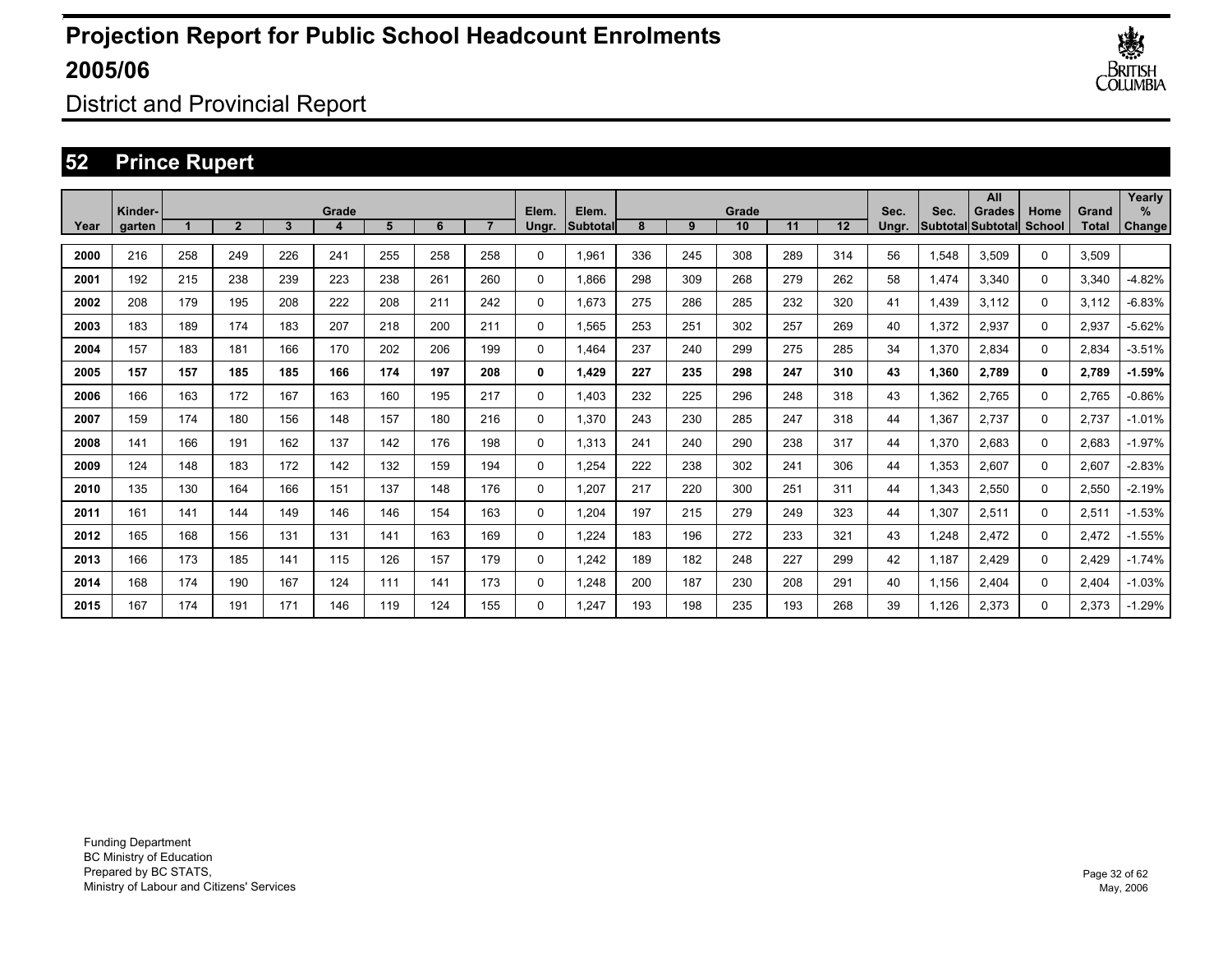

District and Provincial Report

## **53 Okanagan Similkameen**

|      | Kinder- |     |                |     | Grade |     |     |     | Elem.    | Elem.           |     |     | Grade |     |     | Sec.         | Sec.  | All<br><b>Grades</b>     | Home           | Grand        | Yearly<br>$\%$ |
|------|---------|-----|----------------|-----|-------|-----|-----|-----|----------|-----------------|-----|-----|-------|-----|-----|--------------|-------|--------------------------|----------------|--------------|----------------|
| Year | garten  |     | $\overline{2}$ | 3   |       | 5   | 6   |     | Ungr.    | <b>Subtotal</b> | 8   | 9   | 10    | 11  | 12  | Unar.        |       | <b>Subtotal Subtotal</b> | School         | <b>Total</b> | Change         |
| 2000 | 207     | 202 | 200            | 236 | 223   | 233 | 245 | 236 | 0        | 1.782           | 212 | 280 | 260   | 289 | 287 | 6            | 1,334 | 3,116                    | $\overline{2}$ | 3,118        |                |
| 2001 | 177     | 199 | 194            | 205 | 226   | 218 | 243 | 254 | $\Omega$ | 1.716           | 245 | 225 | 289   | 276 | 275 | 3            | 1,313 | 3,029                    | $\mathbf{0}$   | 3,029        | $-2.85%$       |
| 2002 | 200     | 187 | 192            | 203 | 212   | 235 | 224 | 245 | $\Omega$ | 1,698           | 260 | 240 | 228   | 292 | 250 | 11           | 1,281 | 2,979                    | $\mathbf 1$    | 2,980        | $-1.62%$       |
| 2003 | 190     | 196 | 195            | 207 | 200   | 205 | 227 | 227 | 0        | 1.647           | 256 | 253 | 238   | 239 | 283 | $\mathbf{1}$ | 1,270 | 2,917                    | $\mathbf 0$    | 2,917        | $-2.11%$       |
| 2004 | 171     | 184 | 193            | 202 | 217   | 204 | 205 | 227 | 0        | 1.603           | 241 | 256 | 252   | 264 | 205 | 3            | 1,221 | 2,824                    | $\mathbf 1$    | 2,825        | $-3.15%$       |
| 2005 | 178     | 179 | 194            | 199 | 199   | 216 | 206 | 213 | 0        | 1,584           | 247 | 244 | 255   | 251 | 235 | 4            | 1,236 | 2,820                    | 0              | 2,820        | $-0.18%$       |
| 2006 | 163     | 172 | 198            | 199 | 193   | 226 | 200 | 202 | 0        | 1,553           | 246 | 249 | 235   | 245 | 227 | 4            | 1,206 | 2,759                    | 0              | 2,759        | $-2.16%$       |
| 2007 | 157     | 158 | 190            | 203 | 193   | 220 | 210 | 197 | $\Omega$ | 1,528           | 235 | 249 | 239   | 228 | 222 | 4            | 1,177 | 2,705                    | $\mathbf{0}$   | 2,705        | $-1.96%$       |
| 2008 | 146     | 153 | 175            | 196 | 197   | 220 | 204 | 206 | 0        | 1,497           | 229 | 237 | 239   | 230 | 206 | 4            | 1.145 | 2,642                    | $\mathbf{0}$   | 2,642        | $-2.33%$       |
| 2009 | 147     | 142 | 169            | 180 | 190   | 225 | 205 | 202 | 0        | 1.460           | 240 | 231 | 229   | 231 | 209 | 4            | 1.144 | 2.604                    | 0              | 2,604        | $-1.44%$       |
| 2010 | 154     | 143 | 158            | 175 | 176   | 218 | 209 | 202 | 0        | 1,435           | 235 | 241 | 223   | 222 | 210 | 4            | 1.135 | 2,570                    | 0              | 2,570        | $-1.31%$       |
| 2011 | 187     | 150 | 159            | 163 | 171   | 201 | 203 | 206 | 0        | 1,440           | 234 | 236 | 232   | 216 | 202 | 4            | 1,124 | 2,564                    | 0              | 2,564        | $-0.23%$       |
| 2012 | 195     | 181 | 167            | 164 | 158   | 195 | 187 | 199 | $\Omega$ | 1,446           | 239 | 235 | 226   | 223 | 196 | 4            | 1,123 | 2,569                    | $\Omega$       | 2,569        | 0.20%          |
| 2013 | 198     | 189 | 200            | 171 | 159   | 181 | 181 | 184 | 0        | 1,463           | 230 | 238 | 225   | 217 | 202 | 4            | 1,116 | 2,579                    | 0              | 2,579        | 0.39%          |
| 2014 | 202     | 193 | 210            | 205 | 167   | 182 | 168 | 178 | 0        | 1,505           | 213 | 231 | 228   | 216 | 197 | 4            | 1,089 | 2,594                    | $\Omega$       | 2,594        | 0.58%          |
| 2015 | 208     | 197 | 214            | 215 | 199   | 191 | 170 | 167 | $\Omega$ | 1.561           | 208 | 214 | 222   | 219 | 196 | 4            | 1.063 | 2.624                    | $\Omega$       | 2.624        | 1.16%          |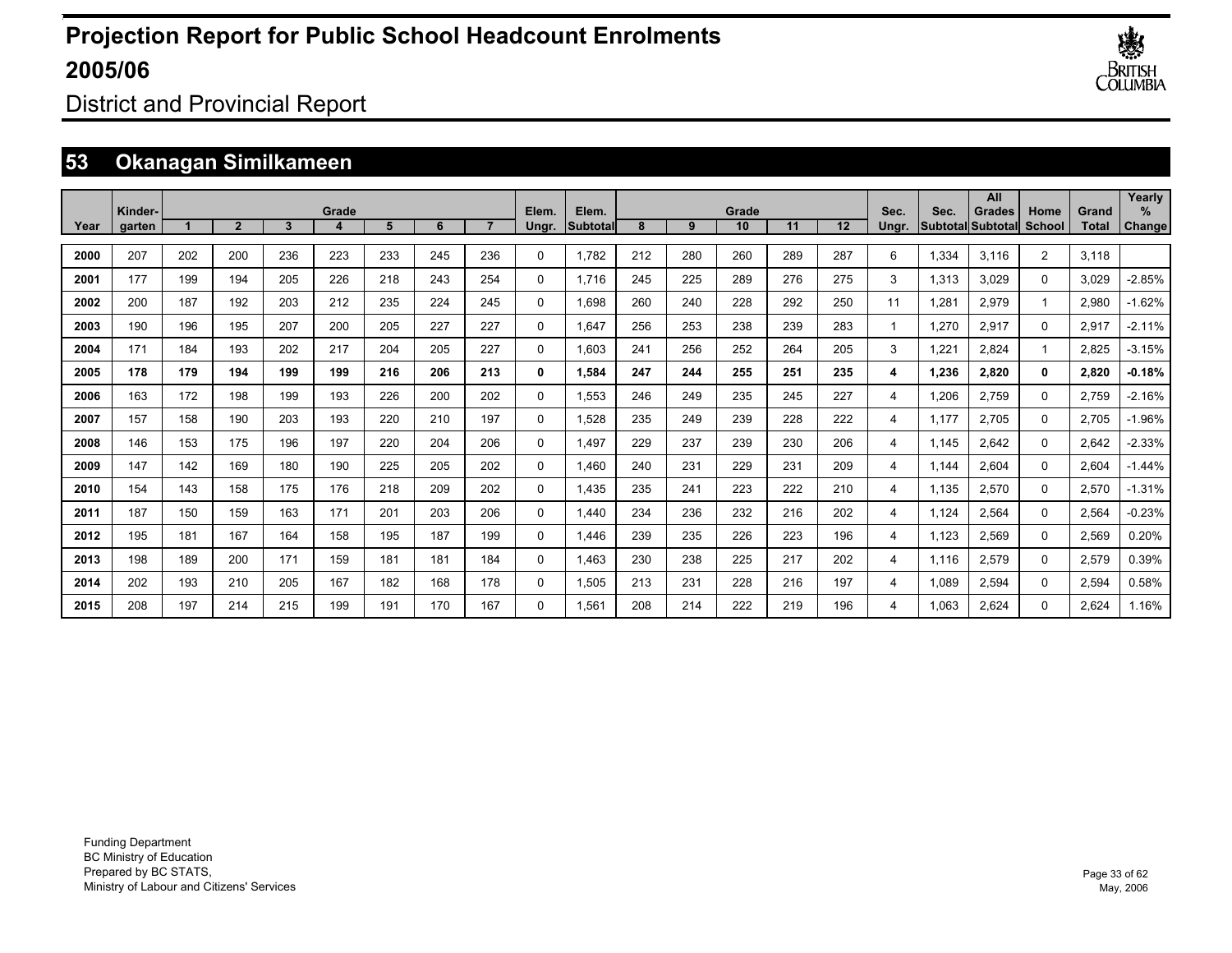

District and Provincial Report

## **54 Bulkley Valley**

|      | Kinder- |     |                |     | Grade |     |     |     | Elem.       | Elem.    |     |     | Grade |     |     | Sec.  | Sec.  | All<br><b>Grades</b>     | Home        | Grand        | Yearly<br>$\%$ |
|------|---------|-----|----------------|-----|-------|-----|-----|-----|-------------|----------|-----|-----|-------|-----|-----|-------|-------|--------------------------|-------------|--------------|----------------|
| Year | garten  |     | $\overline{2}$ | 3   |       | 5   | 6   |     | Ungr.       | Subtotal | 8   | 9   | 10    | 11  | 12  | Unar. |       | Subtotal Subtotal School |             | <b>Total</b> | Change         |
| 2000 | 191     | 172 | 201            | 210 | 222   | 224 | 244 | 206 | $\mathbf 0$ | 1,670    | 229 | 264 | 291   | 269 | 311 | 18    | 1,382 | 3,052                    |             | 3,053        |                |
| 2001 | 180     | 193 | 162            | 202 | 207   | 208 | 226 | 247 | $\mathbf 0$ | 1,625    | 230 | 256 | 256   | 304 | 273 | 11    | 1,330 | 2,955                    | -1          | 2,956        | $-3.18%$       |
| 2002 | 204     | 173 | 189            | 168 | 189   | 209 | 199 | 239 | $\mathbf 0$ | 1,570    | 255 | 247 | 250   | 292 | 229 | 12    | 1,285 | 2,855                    | $\mathbf 1$ | 2,856        | $-3.38%$       |
| 2003 | 139     | 200 | 169            | 194 | 165   | 189 | 206 | 217 | $\mathbf 0$ | 1,479    | 242 | 272 | 248   | 280 | 251 | 9     | 1,302 | 2,781                    | $\mathbf 1$ | 2,782        | $-2.59%$       |
| 2004 | 179     | 132 | 190            | 161 | 179   | 167 | 174 | 198 | $\mathbf 0$ | 1,380    | 224 | 266 | 261   | 257 | 251 | 22    | 1,281 | 2,661                    | 0           | 2,661        | $-4.35%$       |
| 2005 | 167     | 178 | 134            | 183 | 159   | 182 | 162 | 185 | 0           | 1,350    | 247 | 230 | 270   | 266 | 230 | 47    | 1,290 | 2,640                    | 0           | 2,640        | $-0.79%$       |
| 2006 | 151     | 182 | 134            | 169 | 158   | 195 | 168 | 164 | $\mathbf 0$ | 1,321    | 254 | 228 | 260   | 263 | 243 | 47    | 1,295 | 2,616                    | 0           | 2,616        | $-0.91%$       |
| 2007 | 143     | 165 | 137            | 169 | 146   | 193 | 180 | 169 | $\mathbf 0$ | 1,302    | 224 | 235 | 258   | 255 | 241 | 47    | 1,260 | 2,562                    | $\mathbf 0$ | 2,562        | $-2.06%$       |
| 2008 | 150     | 157 | 124            | 173 | 146   | 179 | 179 | 181 | $\mathbf 0$ | 1,289    | 232 | 208 | 264   | 252 | 232 | 47    | 1,235 | 2,524                    | $\mathbf 0$ | 2,524        | $-1.48%$       |
| 2009 | 149     | 164 | 118            | 156 | 149   | 179 | 165 | 180 | $\mathbf 0$ | 1,260    | 247 | 214 | 235   | 257 | 230 | 46    | 1,229 | 2,489                    | 0           | 2,489        | $-1.39%$       |
| 2010 | 145     | 162 | 123            | 149 | 135   | 183 | 165 | 167 | $\mathbf 0$ | 1,229    | 246 | 228 | 241   | 231 | 234 | 46    | 1,226 | 2,455                    | 0           | 2,455        | $-1.37%$       |
| 2011 | 153     | 158 | 122            | 155 | 129   | 165 | 169 | 166 | $\mathbf 0$ | 1,217    | 229 | 227 | 255   | 235 | 211 | 46    | 1,203 | 2,420                    | 0           | 2,420        | $-1.43%$       |
| 2012 | 153     | 167 | 119            | 154 | 134   | 157 | 153 | 170 | $\mathbf 0$ | 1,207    | 228 | 211 | 255   | 249 | 214 | 46    | 1,203 | 2,410                    | 0           | 2,410        | $-0.41%$       |
| 2013 | 153     | 166 | 125            | 150 | 133   | 164 | 145 | 154 | $\mathbf 0$ | 1,190    | 233 | 210 | 238   | 249 | 227 | 46    | 1,203 | 2,393                    | 0           | 2,393        | $-0.71%$       |
| 2014 | 154     | 166 | 125            | 158 | 129   | 162 | 151 | 146 | 0           | 1,191    | 211 | 215 | 237   | 234 | 227 | 46    | 1,170 | 2,361                    | 0           | 2,361        | $-1.34%$       |
| 2015 | 155     | 167 | 125            | 158 | 137   | 158 | 150 | 152 | 0           | 1,202    | 200 | 194 | 241   | 232 | 213 | 45    | 1,125 | 2,327                    | 0           | 2,327        | $-1.44%$       |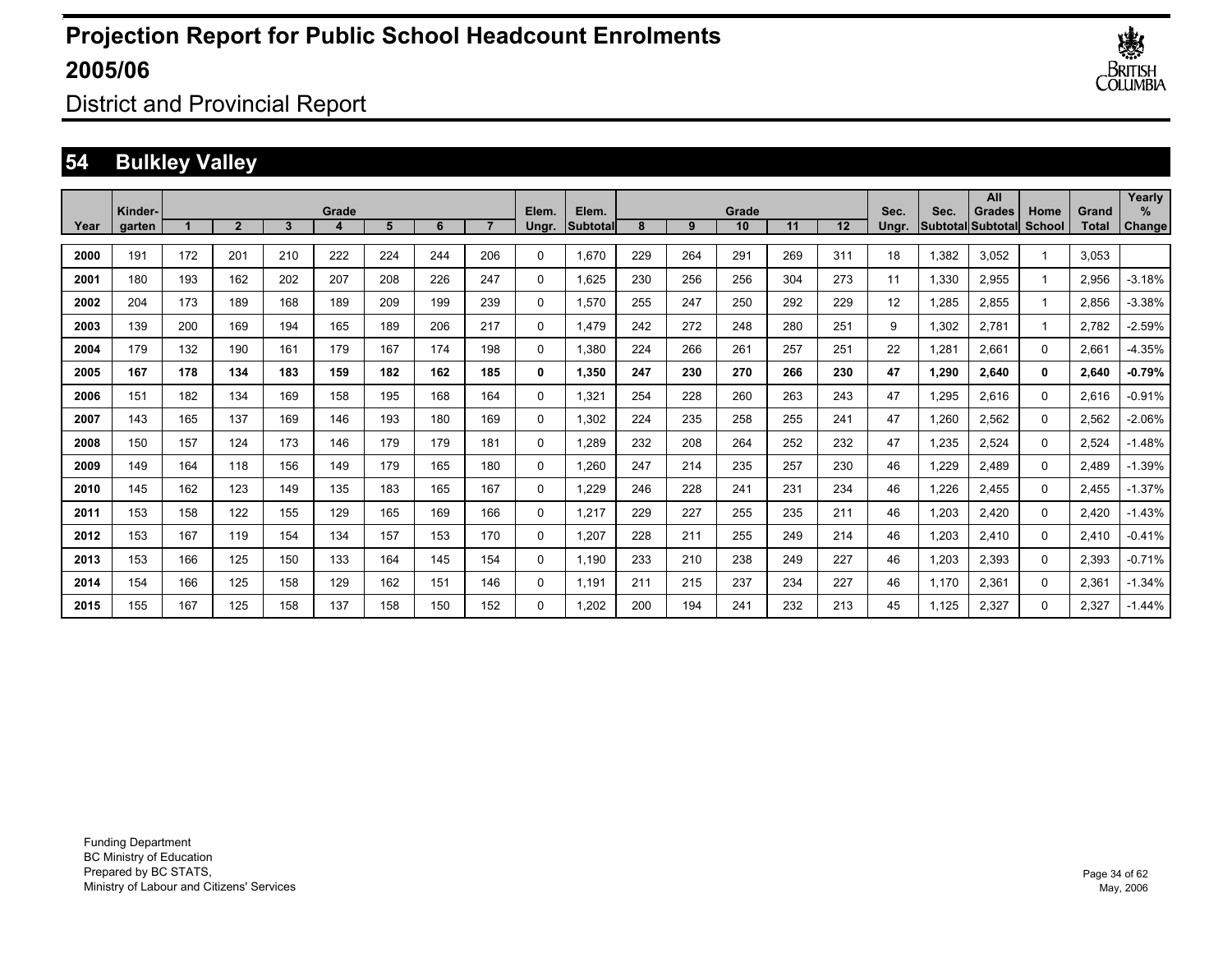

District and Provincial Report

## **57 Prince George**

|      | Kinder- |       |                |       | Grade |       |       |       | Elem. | Elem.            |       |       | Grade |       |                   | Sec.  | Sec.  | All<br><b>Grades</b> | Home           | Grand  | Yearly<br>$\%$ |
|------|---------|-------|----------------|-------|-------|-------|-------|-------|-------|------------------|-------|-------|-------|-------|-------------------|-------|-------|----------------------|----------------|--------|----------------|
| Year | garten  |       | $\overline{2}$ | 3     |       | 5     | 6     |       | Unar. | <b>ISubtotal</b> | 8     | 9     | 10    | 11    | $12 \overline{ }$ | Unar. |       | Subtotal Subtotal    | School         | Total  | Change         |
| 2000 | 1167    | 1.265 | 1.319          | 1.275 | 1,365 | ,423  | 1.376 | 1,295 | 0     | 10.485           | 1.486 | 1,358 | 1,520 | 1.883 | 1,247             | 368   | 7.862 | 18.347               | 12             | 18.359 |                |
| 2001 | 1116    | 1.168 | 1.217          | 1,306 | 1,244 | 324   | 1.413 | 1,321 | 0     | 10.109           | .365  | 1,436 | 1,353 | 890.  | 1,419             | 302   | 7.765 | 17,874               | 5              | 17,879 | $-2.61%$       |
| 2002 | 1062    | 1,084 | 1,132          | 1.180 | 1,282 | 1.178 | 1,289 | 1,394 | 0     | 9,601            | 1,355 | 1,303 | 1,359 | 1,576 | 1,323             | 496   | 7,412 | 17,013               | 9              | 17,022 | $-4.79%$       |
| 2003 | 1018    | 1,049 | 1,073          | 1.071 | 1.169 | ,255  | 1.162 | 1,278 | 0     | 9.075            | 1.430 | 1,332 | 1,248 | 1,585 | 1.188             | 495   | 7,278 | 16,353               | 10             | 16,363 | $-3.87%$       |
| 2004 | 953     | 1,022 | 1.052          | 1.085 | 1.075 | 1.191 | 1,249 | 1.152 | 0     | 8.779            | 1,334 | 1,390 | 1,331 | ,432  | 1,297             | 399   | 7.183 | 15,962               | 6              | 15,968 | $-2.41%$       |
| 2005 | 922     | 987   | 994            | 1.062 | 1,087 | 1.103 | 1.185 | 1,248 | 0     | 8.588            | 1.245 | 1,374 | 1.363 | 1.482 | 1.189             | 398   | 7,051 | 15,639               | $\mathbf{2}$   | 15,641 | $-2.05%$       |
| 2006 | 915     | 951   | 970            | 1.032 | 1,040 | .061  | 1.165 | 1,211 | 0     | 8.345            | .229  | 1,321 | 1,334 | .526  | 1.191             | 400   | 7,001 | 15,346               | $\overline{2}$ | 15,348 | $-1.87%$       |
| 2007 | 934     | 944   | 936            | 1.008 | 1.011 | 1.016 | 1.121 | 1.191 | 0     | 8.161            | 1.192 | 1,304 | 1,284 | .497  | 1.224             | 400   | 6,901 | 15,062               | $\overline{2}$ | 15,064 | $-1.85%$       |
| 2008 | 949     | 963   | 929            | 972   | 987   | 986   | 1.072 | 1.145 | 0     | 8.003            | 1.171 | 1,264 | 1,265 | .446  | 1,201             | 397   | 6.744 | 14.747               | $\overline{2}$ | 14.749 | $-2.09%$       |
| 2009 | 940     | 975   | 944            | 963   | 950   | 961   | 1,039 | 1,093 | 0     | 7,865            | 1.125 | 1,240 | 1,226 | .421  | 1.158             | 391   | 6,561 | 14,426               | $\overline{2}$ | 14.428 | $-2.18%$       |
| 2010 | 946     | 964   | 955            | 976   | 940   | 924   | 1.011 | 1,058 | 0     | 7.774            | 1.074 | 1,191 | 1,201 | 1,378 | 1.137             | 382   | 6,363 | 14,137               | $\overline{2}$ | 14.139 | $-2.00%$       |
| 2011 | 943     | 968   | 942            | 985   | 951   | 913   | 971   | 1.029 | 0     | 7.702            | 1,038 | 1.136 | 1,155 | 1,349 | 1.102             | 374   | 6,154 | 13,856               | $\overline{2}$ | 13,858 | $-1.99%$       |
| 2012 | 948     | 964   | 944            | 972   | 960   | 923   | 959   | 988   | 0     | 7,658            | 1.008 | 1,097 | 1,101 | ,298  | 1,078             | 365   | 5,947 | 13,605               | $\overline{2}$ | 13,607 | $-1.81%$       |
| 2013 | 952     | 969   | 941            | 974   | 946   | 931   | 969   | 974   | 0     | 7.656            | 968   | 1,064 | 1.062 | ,239  | 1.038             | 356   | 5.727 | 13,383               | $\overline{2}$ | 13,385 | $-1.63%$       |
| 2014 | 977     | 974   | 946            | 971   | 948   | 918   | 978   | 985   | 0     | 7.697            | 954   | 1,022 | 1.031 | 1.197 | 991               | 346   | 5,541 | 13,238               | $\overline{2}$ | 13,240 | $-1.08%$       |
| 2015 | 989     | 999   | 950            | 976   | 945   | 921   | 965   | 993   | 0     | 7.738            | 963   | 1.006 | 990   | 1.160 | 956               | 338   | 5.413 | 13.151               | $\overline{2}$ | 13,153 | $-0.66%$       |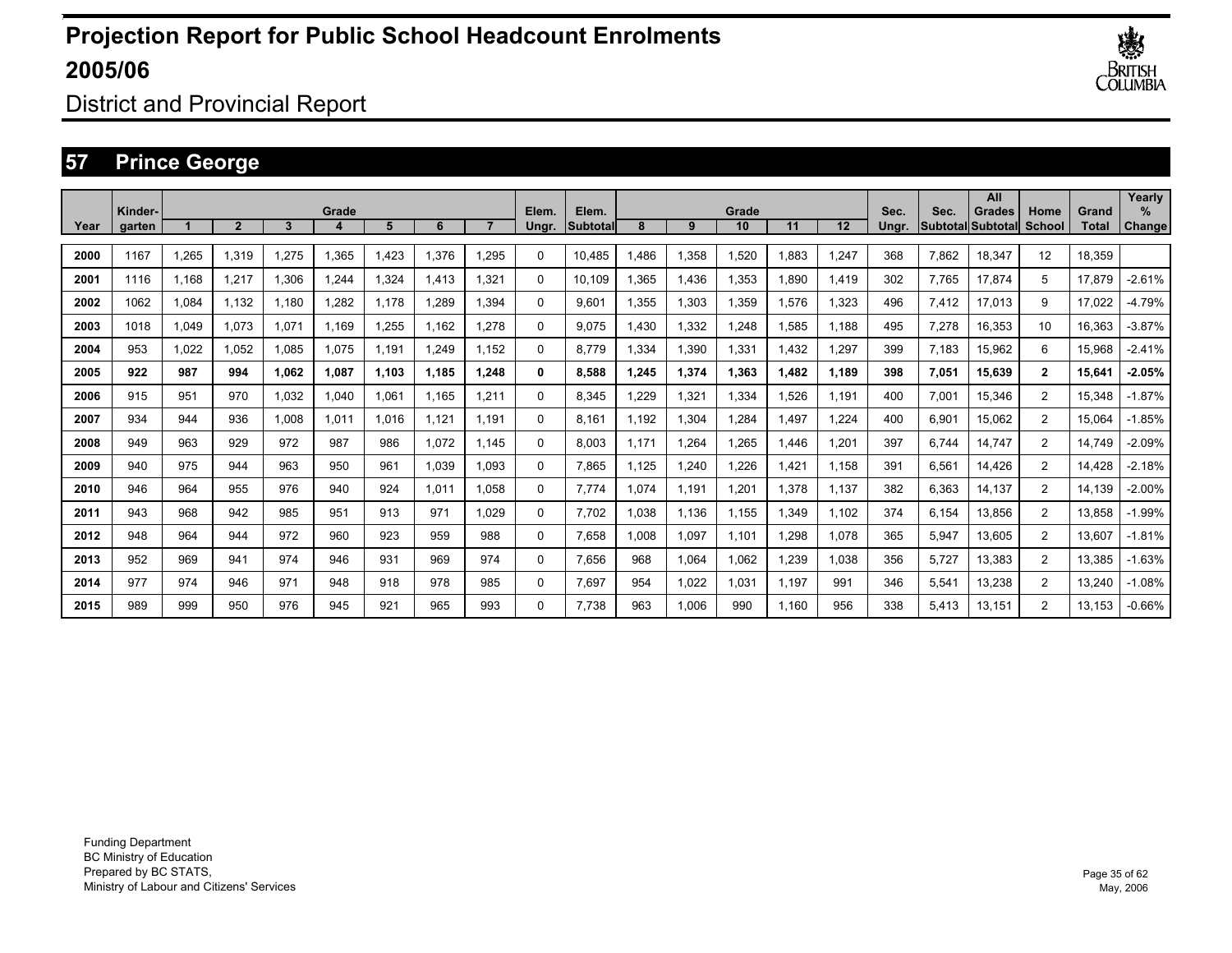

District and Provincial Report

#### **58 Nicola - Similkameen**

|      |                   |     |                |     |       |     |     |     |                |                   |     |     |             |     |     |               |       | All                                       |                |                | Yearly             |
|------|-------------------|-----|----------------|-----|-------|-----|-----|-----|----------------|-------------------|-----|-----|-------------|-----|-----|---------------|-------|-------------------------------------------|----------------|----------------|--------------------|
| Year | Kinder-<br>garten |     | $\overline{2}$ | 3   | Grade | 5   | 6   |     | Elem.<br>Ungr. | Elem.<br>Subtotal | 8   | 9   | Grade<br>10 | 11  | 12  | Sec.<br>Ungr. | Sec.  | <b>Grades</b><br><b>Subtotal Subtotal</b> | Home<br>School | Grand<br>Total | ℅<br><b>Change</b> |
|      |                   |     |                |     |       |     |     |     |                |                   |     |     |             |     |     |               |       |                                           |                |                |                    |
| 2000 | 176               | 196 | 236            | 248 | 221   | 244 | 232 | 240 | $\Omega$       | 1,793             | 263 | 275 | 254         | 250 | 226 | 92            | 1,360 | 3,153                                     | 0              | 3,153          |                    |
| 2001 | 194               | 182 | 208            | 228 | 237   | 225 | 248 | 243 | $\Omega$       | 1,765             | 243 | 240 | 247         | 246 | 210 | 135           | 1,321 | 3,086                                     | $\Omega$       | 3,086          | $-2.12%$           |
| 2002 | 174               | 210 | 181            | 201 | 222   | 234 | 221 | 254 | $\mathbf 0$    | 1,697             | 238 | 233 | 230         | 223 | 220 | 143           | 1,287 | 2.984                                     | 5              | 2,989          | $-3.14%$           |
| 2003 | 162               | 164 | 200            | 185 | 204   | 228 | 226 | 232 | $\mathbf 0$    | 1.601             | 256 | 245 | 248         | 260 | 249 | 177           | 1,435 | 3.036                                     | 4              | 3,040          | 1.71%              |
| 2004 | 151               | 178 | 171            | 203 | 197   | 200 | 222 | 240 | $\mathbf 0$    | 1,562             | 247 | 283 | 236         | 339 | 339 | 136           | 1,580 | 3.142                                     | 1              | 3,143          | 3.39%              |
| 2005 | 135               | 155 | 169            | 173 | 200   | 185 | 203 | 230 | 0              | 1,450             | 253 | 293 | 267         | 381 | 312 | 108           | 1,614 | 3,064                                     |                | 3,065          | $-2.48%$           |
| 2006 | 139               | 140 | 148            | 157 | 197   | 178 | 195 | 230 | $\mathbf 0$    | 1,384             | 245 | 308 | 256         | 397 | 311 | 108           | 1,625 | 3,009                                     | 1              | 3,010          | $-1.79%$           |
| 2007 | 134               | 144 | 133            | 137 | 179   | 175 | 187 | 221 | 0              | 1,310             | 244 | 298 | 269         | 383 | 323 | 109           | 1,626 | 2,936                                     | 1              | 2,937          | $-2.43%$           |
| 2008 | 128               | 139 | 137            | 124 | 156   | 159 | 184 | 211 | 0              | 1,238             | 234 | 297 | 261         | 400 | 313 | 110           | 1,615 | 2,853                                     | $\overline{1}$ | 2,854          | $-2.83%$           |
| 2009 | 139               | 133 | 132            | 127 | 142   | 140 | 168 | 208 | $\mathbf 0$    | 1,189             | 225 | 286 | 260         | 390 | 326 | 109           | 1,596 | 2,785                                     | 1              | 2,786          | $-2.38%$           |
| 2010 | 153               | 145 | 128            | 123 | 146   | 127 | 148 | 190 | 0              | 1,160             | 221 | 274 | 250         | 389 | 319 | 108           | 1,561 | 2,721                                     | 1              | 2,722          | $-2.30%$           |
| 2011 | 153               | 159 | 140            | 121 | 143   | 132 | 135 | 168 | 0              | 1,151             | 203 | 269 | 240         | 375 | 317 | 106           | 1,510 | 2,661                                     | 1              | 2,662          | $-2.20%$           |
| 2012 | 158               | 160 | 153            | 131 | 139   | 129 | 140 | 153 | 0              | 1,163             | 179 | 248 | 236         | 361 | 305 | 104           | 1,433 | 2,596                                     | 1              | 2,597          | $-2.44%$           |
| 2013 | 164               | 165 | 154            | 143 | 151   | 126 | 138 | 159 | 0              | 1,200             | 164 | 219 | 217         | 354 | 294 | 100           | 1,348 | 2,548                                     | 1              | 2,549          | $-1.85%$           |
| 2014 | 166               | 171 | 158            | 144 | 165   | 136 | 134 | 157 | 0              | 1,231             | 170 | 200 | 193         | 328 | 288 | 95            | 1,274 | 2,505                                     | 1              | 2,506          | $-1.69%$           |
| 2015 | 168               | 173 | 164            | 148 | 166   | 149 | 144 | 152 | $\Omega$       | 1.264             | 167 | 207 | 176         | 293 | 267 | 91            | 1.201 | 2.465                                     | 1              | 2,466          | $-1.60%$           |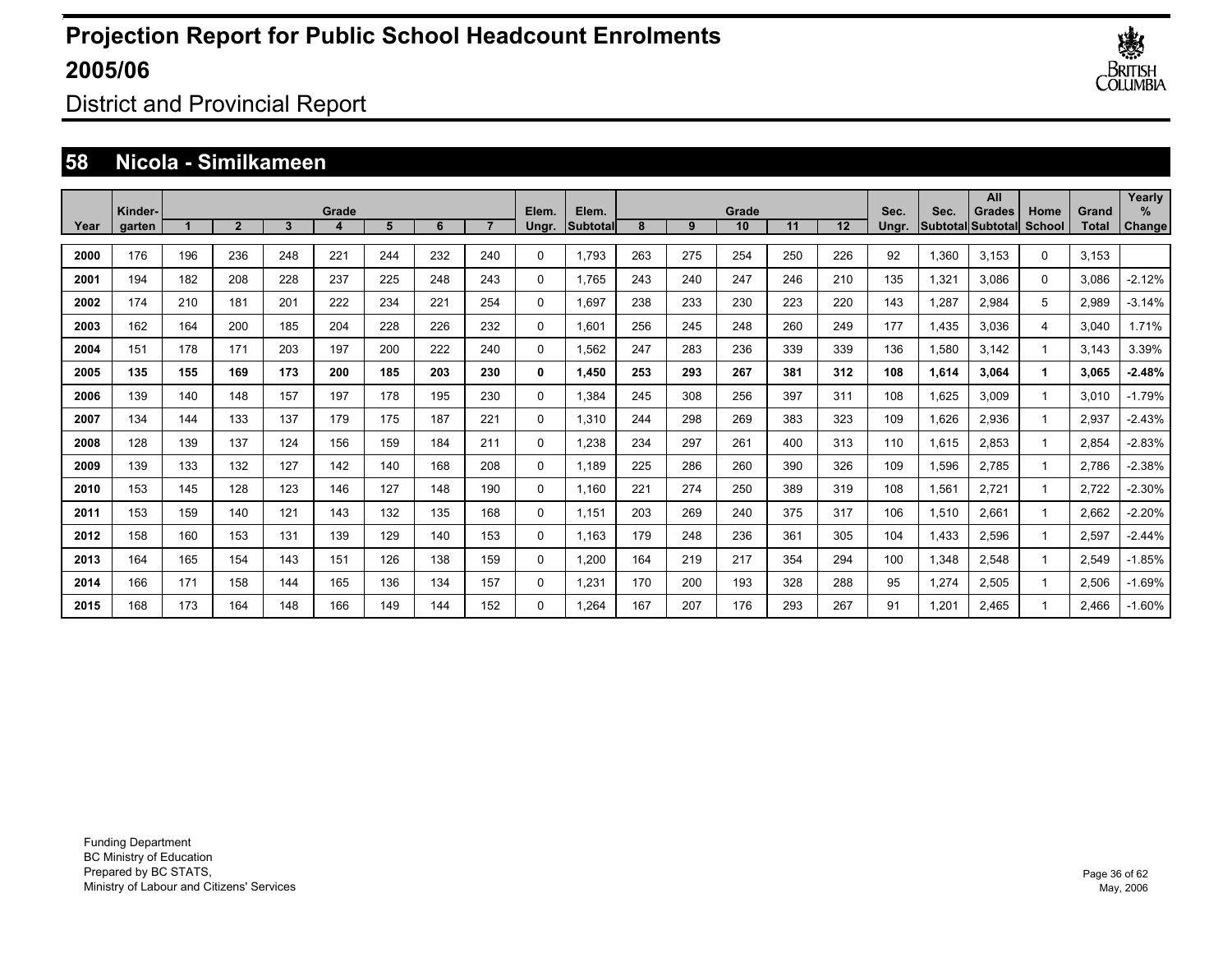

District and Provincial Report

#### **59 Peace River South**

|      |                   |     |                |     |       |     |     |     |                |                    |     |     |             |     |     |               |       | All                                        |                |                       | Yearly         |
|------|-------------------|-----|----------------|-----|-------|-----|-----|-----|----------------|--------------------|-----|-----|-------------|-----|-----|---------------|-------|--------------------------------------------|----------------|-----------------------|----------------|
| Year | Kinder-<br>garten |     | $\overline{2}$ | 3   | Grade | 5   | 6   |     | Elem.<br>Ungr. | Elem.<br>Subtotall | 8   | 9   | Grade<br>10 | 11  | 12  | Sec.<br>Ungr. | Sec.  | <b>Grades</b><br><b>Subtotal Subtotall</b> | Home<br>School | Grand<br><b>Total</b> | $\%$<br>Change |
|      |                   |     |                |     |       |     |     |     |                |                    |     |     |             |     |     |               |       |                                            |                |                       |                |
| 2000 | 351               | 335 | 384            | 372 | 391   | 403 | 386 | 400 | 4              | 3.026              | 401 | 394 | 495         | 380 | 393 | 51            | 2,114 | 5.140                                      | 20             | 5.160                 |                |
| 2001 | 332               | 356 | 332            | 376 | 375   | 393 | 414 | 399 | 3              | 2,980              | 416 | 393 | 404         | 477 | 324 | 42            | 2,056 | 5,036                                      | 10             | 5,046                 | $-2.21%$       |
| 2002 | 319               | 330 | 357            | 352 | 365   | 379 | 394 | 423 | 3              | 2,922              | 413 | 407 | 414         | 431 | 439 | 25            | 2,129 | 5,051                                      | 10             | 5,061                 | 0.30%          |
| 2003 | 273               | 321 | 336            | 336 | 354   | 361 | 380 | 396 | 1              | 2.758              | 413 | 411 | 420         | 408 | 391 | 54            | 2,097 | 4,855                                      | 10             | 4,865                 | $-3.87%$       |
| 2004 | 291               | 285 | 322            | 329 | 354   | 346 | 356 | 400 | 0              | 2.683              | 406 | 402 | 413         | 452 | 378 | 77            | 2,128 | 4,811                                      | 5              | 4,816                 | $-1.01%$       |
| 2005 | 260               | 298 | 291            | 334 | 332   | 358 | 326 | 370 | 0              | 2,569              | 403 | 384 | 409         | 421 | 409 | 32            | 2,058 | 4.627                                      | $\overline{7}$ | 4,634                 | $-3.78%$       |
| 2006 | 232               | 273 | 281            | 305 | 309   | 344 | 302 | 378 | 0              | 2,424              | 430 | 374 | 410         | 425 | 437 | 33            | 2,109 | 4,533                                      | $\overline{7}$ | 4,540                 | $-2.03%$       |
| 2007 | 231               | 245 | 258            | 294 | 282   | 320 | 290 | 351 | 0              | 2,271              | 440 | 399 | 400         | 426 | 442 | 34            | 2,141 | 4,412                                      | 6              | 4,418                 | $-2.69%$       |
| 2008 | 232               | 243 | 231            | 271 | 272   | 293 | 271 | 337 | 0              | 2,150              | 409 | 408 | 424         | 417 | 442 | 34            | 2,134 | 4,284                                      | 6              | 4,290                 | $-2.90%$       |
| 2009 | 218               | 244 | 230            | 243 | 250   | 282 | 247 | 314 | 0              | 2,028              | 393 | 380 | 434         | 440 | 432 | 34            | 2,113 | 4,141                                      | 6              | 4,147                 | $-3.33%$       |
| 2010 | 218               | 230 | 231            | 241 | 225   | 259 | 238 | 287 | 0              | 1,929              | 366 | 364 | 406         | 449 | 455 | 34            | 2,074 | 4,003                                      | 6              | 4,009                 | $-3.33%$       |
| 2011 | 247               | 229 | 217            | 242 | 223   | 233 | 219 | 276 | 0              | 1.886              | 334 | 339 | 390         | 424 | 464 | 34            | 1,985 | 3,871                                      | 5              | 3,876                 | $-3.32\%$      |
| 2012 | 251               | 260 | 216            | 227 | 223   | 230 | 196 | 253 | 0              | 1.856              | 321 | 310 | 363         | 406 | 438 | 33            | 1,871 | 3,727                                      | 5              | 3,732                 | $-3.72\%$      |
| 2013 | 256               | 264 | 245            | 226 | 209   | 230 | 194 | 227 | 0              | 1.851              | 294 | 297 | 332         | 380 | 420 | 32            | 1,755 | 3.606                                      | 5              | 3,611                 | $-3.24%$       |
| 2014 | 262               | 269 | 248            | 256 | 208   | 217 | 194 | 225 | 0              | 1.879              | 265 | 274 | 318         | 350 | 393 | 30            | 1,630 | 3,509                                      | 5              | 3,514                 | $-2.69%$       |
| 2015 | 266               | 276 | 253            | 259 | 235   | 216 | 183 | 225 | $\Omega$       | 1.913              | 262 | 247 | 294         | 333 | 361 | 28            | 1.525 | 3.438                                      | 5              | 3.443                 | $-2.02%$       |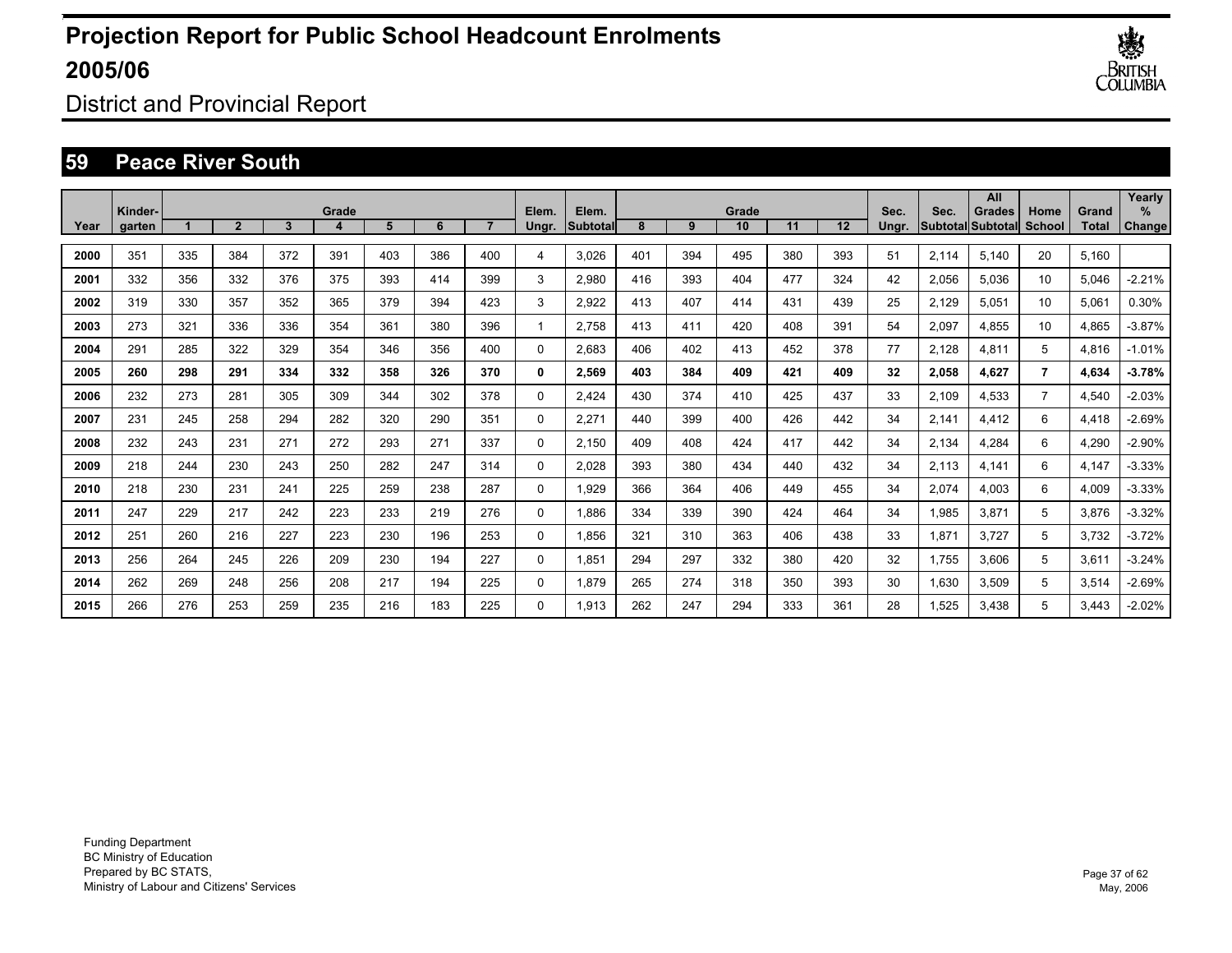

District and Provincial Report

### **60 Peace River North**

|      |                   |     |                |     |       |     |     |     |                |                     |     |     |             |     |     |               |       | All                                 |                |                | Yearly             |
|------|-------------------|-----|----------------|-----|-------|-----|-----|-----|----------------|---------------------|-----|-----|-------------|-----|-----|---------------|-------|-------------------------------------|----------------|----------------|--------------------|
| Year | Kinder-<br>garten |     | $\overline{2}$ | 3   | Grade | 5   | 6   |     | Elem.<br>Ungr. | Elem.<br>lSubtotall | 8   | 9   | Grade<br>10 | 11  | 12  | Sec.<br>Ungr. | Sec.  | <b>Grades</b><br> Subtotal Subtotal | Home<br>School | Grand<br>Total | %<br><b>Change</b> |
|      |                   |     |                |     |       |     |     |     |                |                     |     |     |             |     |     |               |       |                                     |                |                |                    |
| 2000 | 427               | 471 | 464            | 478 | 483   | 471 | 437 | 473 | $\Omega$       | 3,704               | 464 | 452 | 456         | 472 | 380 | 43            | 2,267 | 5,971                               | 31             | 6,002          |                    |
| 2001 | 447               | 429 | 475            | 461 | 485   | 484 | 481 | 430 | $\mathbf{1}$   | 3,693               | 485 | 475 | 439         | 462 | 392 | 56            | 2,309 | 6,002                               | $\overline{7}$ | 6,009          | 0.12%              |
| 2002 | 422               | 446 | 419            | 481 | 448   | 471 | 462 | 460 | $\overline{1}$ | 3.610               | 449 | 505 | 412         | 441 | 412 | 66            | 2,285 | 5.895                               | 40             | 5,935          | $-1.23%$           |
| 2003 | 418               | 431 | 427            | 421 | 471   | 448 | 462 | 459 | $\Omega$       | 3,537               | 506 | 453 | 465         | 429 | 410 | 47            | 2,310 | 5.847                               | 36             | 5,883          | $-0.88%$           |
| 2004 | 388               | 421 | 425            | 455 | 429   | 457 | 449 | 452 | $\mathbf 0$    | 3.476               | 495 | 499 | 426         | 512 | 407 | 48            | 2,387 | 5.863                               | 40             | 5,903          | 0.34%              |
| 2005 | 487               | 400 | 431            | 419 | 457   | 445 | 451 | 469 | 0              | 3,559               | 500 | 504 | 484         | 409 | 439 | 70            | 2,406 | 5,965                               | 14             | 5,979          | 1.29%              |
| 2006 | 502               | 417 | 440            | 449 | 446   | 449 | 455 | 466 | 0              | 3.624               | 500 | 512 | 485         | 406 | 444 | 70            | 2,417 | 6.041                               | 14             | 6,055          | 1.27%              |
| 2007 | 504               | 424 | 451            | 451 | 469   | 431 | 452 | 465 | 0              | 3.647               | 488 | 513 | 492         | 406 | 441 | 71            | 2,411 | 6.058                               | 14             | 6,072          | 0.28%              |
| 2008 | 543               | 427 | 459            | 462 | 472   | 454 | 435 | 462 | 0              | 3.714               | 478 | 501 | 492         | 411 | 441 | 71            | 2,394 | 6.108                               | 14             | 6,122          | 0.82%              |
| 2009 | 547               | 455 | 455            | 463 | 476   | 451 | 450 | 439 | $\Omega$       | 3.736               | 467 | 490 | 481         | 412 | 446 | 71            | 2,367 | 6.103                               | 14             | 6,117          | $-0.08%$           |
| 2010 | 552               | 458 | 484            | 460 | 478   | 455 | 447 | 455 | $\Omega$       | 3,789               | 442 | 478 | 470         | 403 | 447 | 71            | 2,311 | 6,100                               | 14             | 6,114          | $-0.05%$           |
| 2011 | 535               | 463 | 487            | 489 | 474   | 457 | 452 | 452 | 0              | 3,809               | 458 | 452 | 459         | 395 | 437 | 70            | 2,271 | 6,080                               | 14             | 6,094          | $-0.33%$           |
| 2012 | 542               | 448 | 492            | 492 | 504   | 453 | 453 | 456 | $\Omega$       | 3,840               | 455 | 468 | 435         | 385 | 428 | 69            | 2,240 | 6,080                               | 14             | 6,094          | 0.00%              |
| 2013 | 557               | 453 | 476            | 497 | 507   | 482 | 449 | 457 | $\Omega$       | 3,878               | 459 | 465 | 448         | 366 | 417 | 68            | 2,223 | 6,101                               | 14             | 6,115          | 0.34%              |
| 2014 | 557               | 466 | 482            | 481 | 513   | 485 | 478 | 454 | $\Omega$       | 3,916               | 460 | 468 | 446         | 376 | 398 | 68            | 2,216 | 6.132                               | 14             | 6.146          | 0.51%              |
| 2015 | 553               | 466 | 495            | 487 | 496   | 490 | 482 | 483 | $\Omega$       | 3.952               | 457 | 470 | 449         | 374 | 406 | 68            | 2,224 | 6.176                               | 14             | 6.190          | 0.72%              |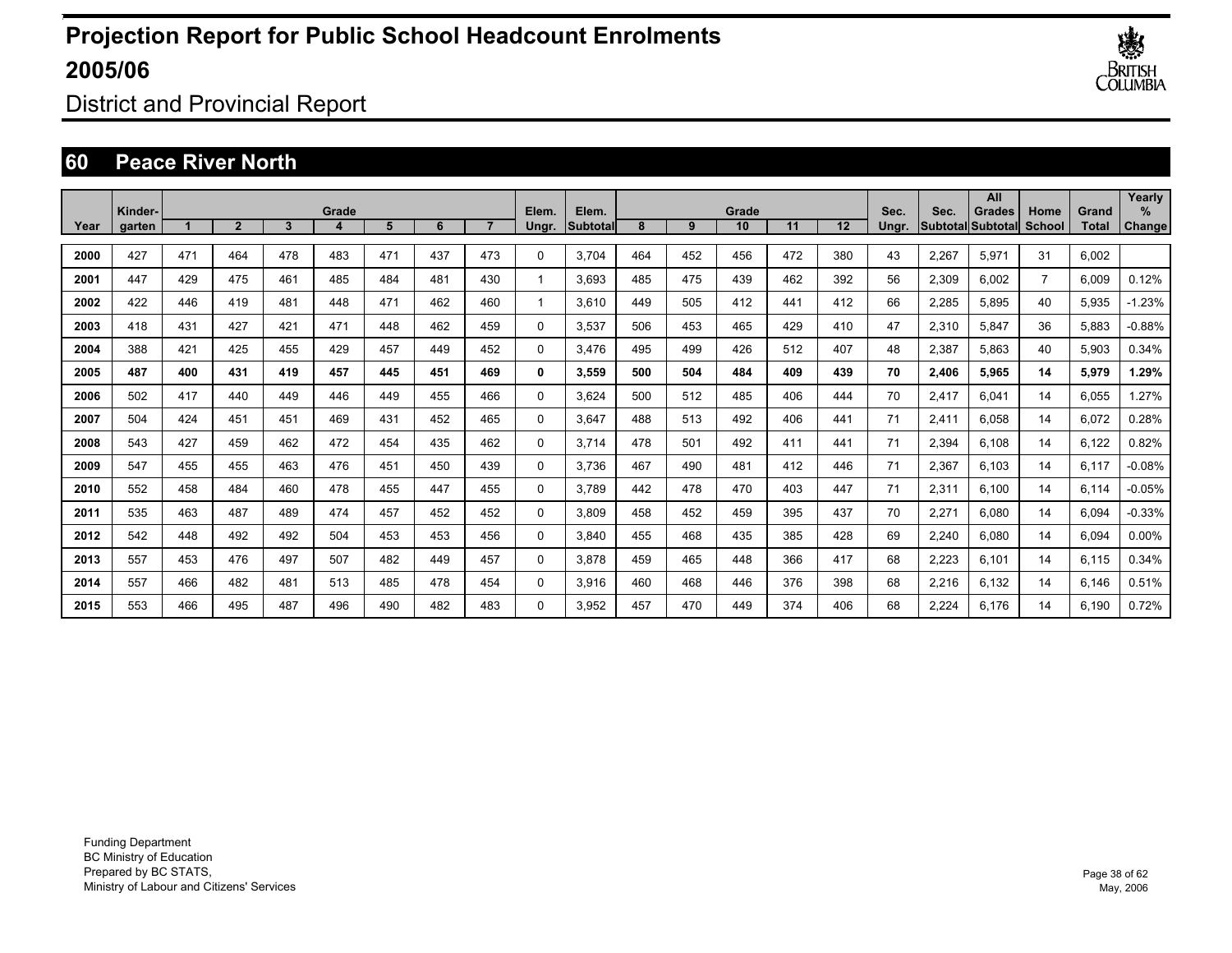

District and Provincial Report

### **61 Greater Victoria**

|      | Kinder- |       |                |       | Grade |       |             |       | Elem.    | Elem.           |           |       | Grade |       |       | Sec.     | Sec.  | All<br><b>Grades</b>     | Home           | Grand        | Yearly<br>$\%$ |
|------|---------|-------|----------------|-------|-------|-------|-------------|-------|----------|-----------------|-----------|-------|-------|-------|-------|----------|-------|--------------------------|----------------|--------------|----------------|
| Year | garten  |       | $\overline{2}$ | 3     |       | 5     | 6           |       | Unar.    | <b>Subtotal</b> | 8         | 9     | 10    | 11    | 12    | Unar.    |       | <b>Subtotal Subtotal</b> | School         | <b>Total</b> | Change         |
| 2000 | 1437    | 1,640 | 1,557          | 1,656 | 1,613 | 1,604 | 1,559       | 1.710 | $\Omega$ | 12,776          | .753      | 1,671 | 1,983 | 2,291 | 2,148 | 0        | 9,846 | 22,622                   | 18             | 22,640       |                |
| 2001 | 1307    | 1,521 | 1,633          | 1,560 | 1,636 | 1,602 | 1,578       | 1.544 | $\Omega$ | 12,381          | ,803      | 1,762 | 1,662 | 2,331 | 2,056 | $\Omega$ | 9,614 | 21,995                   | 17             | 22,012       | $-2.77%$       |
| 2002 | 1333    | 1,385 | 1,487          | 1,606 | 1,549 | 1,600 | 1,581       | 1.552 | $\Omega$ | 12,093          | .647      | 1,820 | 1,894 | 1,935 | 2,144 | 0        | 9,440 | 21,533                   | 10             | 21,543       | $-2.13%$       |
| 2003 | 1265    | 1,396 | 1.384          | 1,493 | 1,619 | 1,543 | 1,552       | 1.564 | $\Omega$ | 11.816          | .672      | 1,767 | 1,864 | 2,006 | 1.806 | $\Omega$ | 9,115 | 20,931                   | 13             | 20,944       | $-2.78%$       |
| 2004 | 1279    | 1,348 | 1.393          | 1.401 | 1,502 | 1,618 | 1,545       | 1.562 | 0        | 11.648          | .674      | 1.765 | 1,765 | 2,084 | 1.803 | $\Omega$ | 9,091 | 20,739                   | 11             | 20,750       | $-0.93%$       |
| 2005 | 1.251   | 1,344 | 1.351          | 1.400 | 1,413 | 1,516 | 1.607       | 1.565 | 0        | 11,447          | .612<br>1 | 1,820 | 1,843 | 1.855 | 1,905 | $\bf{0}$ | 9,035 | 20.482                   | 8              | 20,490       | $-1.25%$       |
| 2006 | 1.201   | 1,320 | 1.308          | 1,359 | 1,371 | 1,454 | 1.546       | 1.576 | $\Omega$ | 11,135          | .574      | 1.765 | 1,836 | 1,817 | 1.871 | 0        | 8,863 | 19,998                   | 8              | 20,006       | $-2.36%$       |
| 2007 | 1.233   | 1,273 | 1,291          | 1.322 | 1,337 | 1,417 | .488        | 1.522 | 0        | 10,883          | .591      | 1.735 | 1,797 | 1.823 | 1.850 | $\Omega$ | 8,796 | 19.679                   | 8              | 19.687       | $-1.59%$       |
| 2008 | .280    | 1,308 | 1.248          | 1,308 | 1,304 | 1,383 | <b>.452</b> | 1.467 | 0        | 10,750          | .540      | 1.754 | 1,768 | 1.790 | 1.858 | 0        | 8.710 | 19.460                   | 8              | 19.468       | $-1.11%$       |
| 2009 | .275    | 1,356 | 1,280          | ,263  | 1,288 | 1.347 | 1.416       | 1.429 | $\Omega$ | 10,654          | .483      | 1,698 | 1,782 | 1.760 | 1.822 | 0        | 8,545 | 19.199                   | $\overline{7}$ | 19.206       | $-1.35%$       |
| 2010 | .219    | 1,349 | 1.323          | .291  | 1,241 | 1,327 | 1.375       | 1.391 | $\Omega$ | 10.516          | .440      | 1.628 | 1.719 | 1.758 | 1.780 | $\Omega$ | 8,325 | 18.841                   | $\overline{7}$ | 18.848       | $-1.86%$       |
| 2011 | 1,133   | 1,295 | 1,324          | 1,342 | 1,275 | 1,286 | 1,362       | 1,358 | $\Omega$ | 10,375          | ,411      | 1,596 | 1,669 | 1,721 | 1,801 | 0        | 8,198 | 18,573                   | $\overline{7}$ | 18,580       | $-1.42%$       |
| 2012 | 1,127   | 1,207 | 1,274          | .346  | 1,326 | 1,322 | 1,323       | 1.346 | $\Omega$ | 10,271          | .379      | 1,566 | 1,638 | 1,677 | 1.768 | 0        | 8,028 | 18,299                   | $\overline{7}$ | 18,306       | $-1.47%$       |
| 2013 | 1,125   | 1,200 | 1,188          | .294  | 1,329 | 1,374 | 1,358       | 1.307 | $\Omega$ | 10,175          | .365      | 1,528 | 1,603 | 1,642 | 1.719 | $\Omega$ | 7,857 | 18,032                   | $\overline{7}$ | 18,039       | $-1.46%$       |
| 2014 | 1,121   | 1,193 | 1.176          | 1,204 | 1,276 | 1,373 | A06,        | 1,337 | $\Omega$ | 10,086          | ,321      | 1,504 | 1,556 | 1,597 | 1,672 | 0        | 7,650 | 17,736                   | $\overline{7}$ | 17,743       | $-1.64%$       |
| 2015 | 1.110   | 1,196 | 1.179          | .202  | 1,197 | 1,328 | 1,414       | 1.393 | $\Omega$ | 10.019          | ,361      | 1,473 | 1,552 | 1,575 | 1.653 | 0        | 7,614 | 17,633                   | $\overline{7}$ | 17.640       | $-0.58%$       |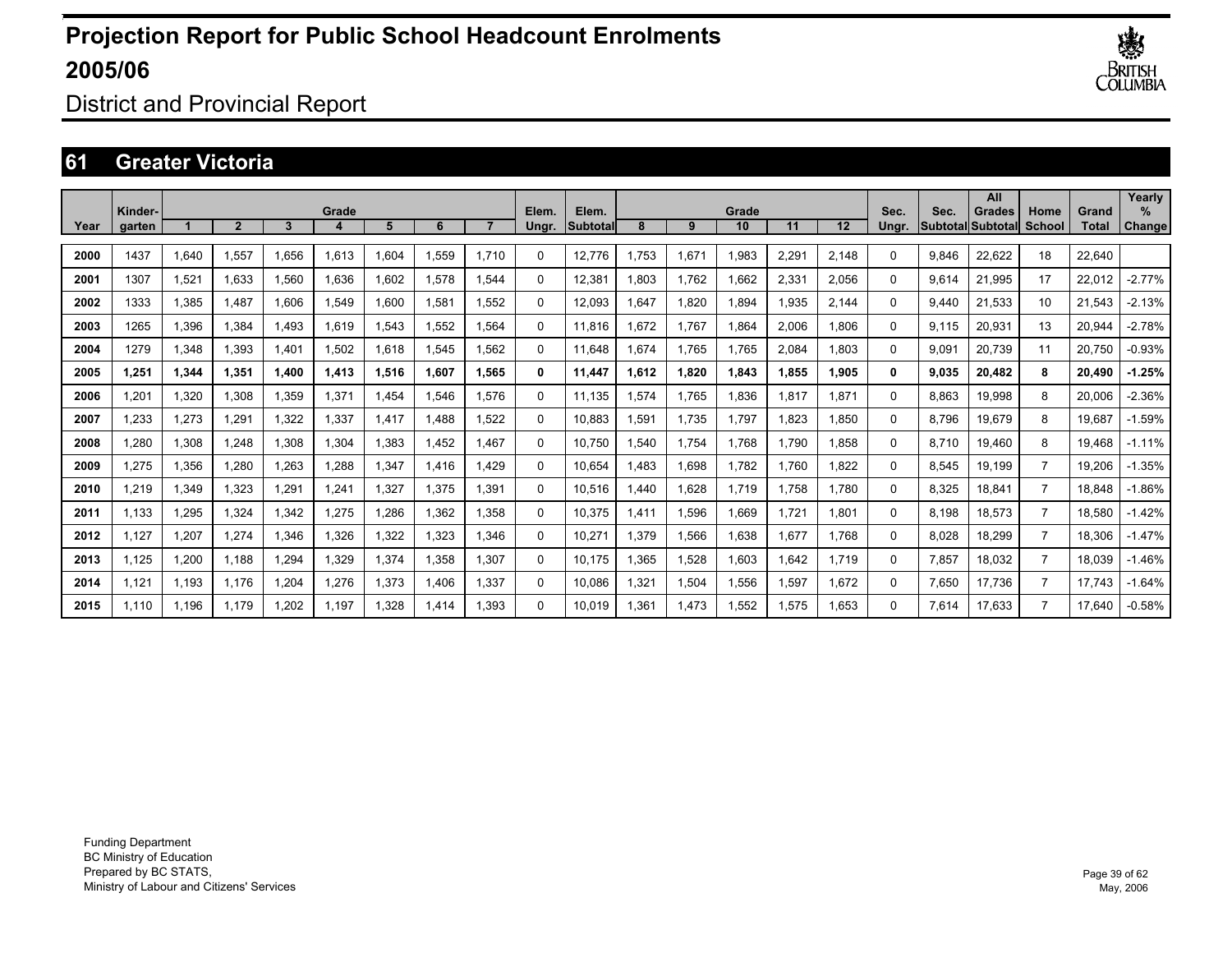

District and Provincial Report

### **62 Sooke**

|      | Kinder- |     |                |     | Grade |     |     |                | Elem.       | Elem.      |     |     | Grade |       |     | Sec.  | Sec.  | All<br><b>Grades</b>     | Home          | Grand | Yearly<br>$\%$ |
|------|---------|-----|----------------|-----|-------|-----|-----|----------------|-------------|------------|-----|-----|-------|-------|-----|-------|-------|--------------------------|---------------|-------|----------------|
| Year | aarten  |     | $\overline{2}$ | 3   | 4     | 5   | 6   | $\overline{7}$ | Unar.       | lSubtotall | 8   | 9   | 10    | 11    | 12  | Ungr. |       | <b>Subtotal Subtotal</b> | <b>School</b> | Total | Change         |
| 2000 | 628     | 665 | 681            | 740 | 703   | 749 | 691 | 741            | $\Omega$    | 5.598      | 645 | 653 | 771   | 1.041 | 612 | 19    | 3.741 | 9.339                    | 4             | 9.343 |                |
| 2001 | 596     | 640 | 675            | 684 | 736   | 727 | 734 | 706            | $\mathbf 0$ | 5.498      | 751 | 662 | 616   | 1,142 | 690 | 28    | 3,889 | 9,387                    | $\Omega$      | 9,387 | 0.47%          |
| 2002 | 593     | 625 | 639            | 673 | 687   | 728 | 705 | 744            | 0           | 5.394      | 718 | 741 | 689   | 1.019 | 756 | 68    | 3,991 | 9.385                    |               | 9.386 | $-0.01%$       |
| 2003 | 564     | 613 | 632            | 644 | 694   | 690 | 731 | 723            | 0           | 5.291      | 755 | 725 | 773   | 1.031 | 675 | 65    | 4.024 | 9.315                    |               | 9.316 | $-0.75%$       |
| 2004 | 553     | 583 | 621            | 646 | 651   | 701 | 705 | 754            | 0           | 5,214      | 726 | 748 | 723   | 1.173 | 696 | 36    | 4.102 | 9,316                    |               | 9,317 | 0.01%          |
| 2005 | 558     | 560 | 599            | 627 | 658   | 656 | 709 | 706            | 0           | 5.073      | 744 | 728 | 744   | 1.085 | 785 | 13    | 4,099 | 9,172                    | 0             | 9,172 | $-1.56%$       |
| 2006 | 568     | 581 | 617            | 595 | 620   | 642 | 707 | 659            | 0           | 4,989      | 745 | 750 | 716   | 1,084 | 804 | 13    | 4,112 | 9,101                    | 0             | 9,101 | $-0.77%$       |
| 2007 | 576     | 591 | 640            | 612 | 589   | 605 | 692 | 657            | 0           | 4,962      | 696 | 752 | 737   | 1,050 | 805 | 13    | 4,053 | 9,015                    | $\Omega$      | 9,015 | $-0.94%$       |
| 2008 | 566     | 598 | 649            | 634 | 605   | 574 | 653 | 644            | 0           | 4.923      | 695 | 706 | 742   | 1.082 | 784 | 13    | 4,022 | 8.945                    | 0             | 8.945 | $-0.78%$       |
| 2009 | 580     | 589 | 658            | 643 | 626   | 589 | 618 | 605            | 0           | 4,908      | 678 | 701 | 695   | 1,081 | 800 | 13    | 3,968 | 8,876                    | 0             | 8,876 | $-0.77%$       |
| 2010 | 612     | 603 | 648            | 651 | 634   | 609 | 634 | 573            | 0           | 4.964      | 638 | 684 | 689   | 1,019 | 801 | 13    | 3.844 | 8.808                    | 0             | 8,808 | $-0.77%$       |
| 2011 | 607     | 634 | 662            | 641 | 642   | 617 | 654 | 587            | 0           | 5.044      | 604 | 644 | 673   | 1.007 | 755 | 13    | 3.696 | 8.740                    | 0             | 8.740 | $-0.77%$       |
| 2012 | 618     | 630 | 697            | 655 | 632   | 625 | 662 | 605            | $\mathbf 0$ | 5,124      | 617 | 609 | 634   | 983   | 744 | 12    | 3,599 | 8,723                    | $\mathbf 0$   | 8,723 | $-0.19%$       |
| 2013 | 632     | 640 | 691            | 688 | 646   | 616 | 671 | 614            | $\mathbf 0$ | 5,198      | 636 | 621 | 600   | 932   | 729 | 12    | 3,530 | 8,728                    | $\mathbf 0$   | 8,728 | 0.06%          |
| 2014 | 650     | 654 | 702            | 683 | 678   | 629 | 663 | 624            | 0           | 5,283      | 648 | 643 | 613   | 889   | 696 | 12    | 3,501 | 8.784                    | 0             | 8,784 | 0.64%          |
| 2015 | 661     | 674 | 718            | 694 | 673   | 659 | 676 | 614            | 0           | 5.369      | 655 | 650 | 629   | 895   | 656 | 12    | 3.497 | 8.866                    | 0             | 8,866 | 0.93%          |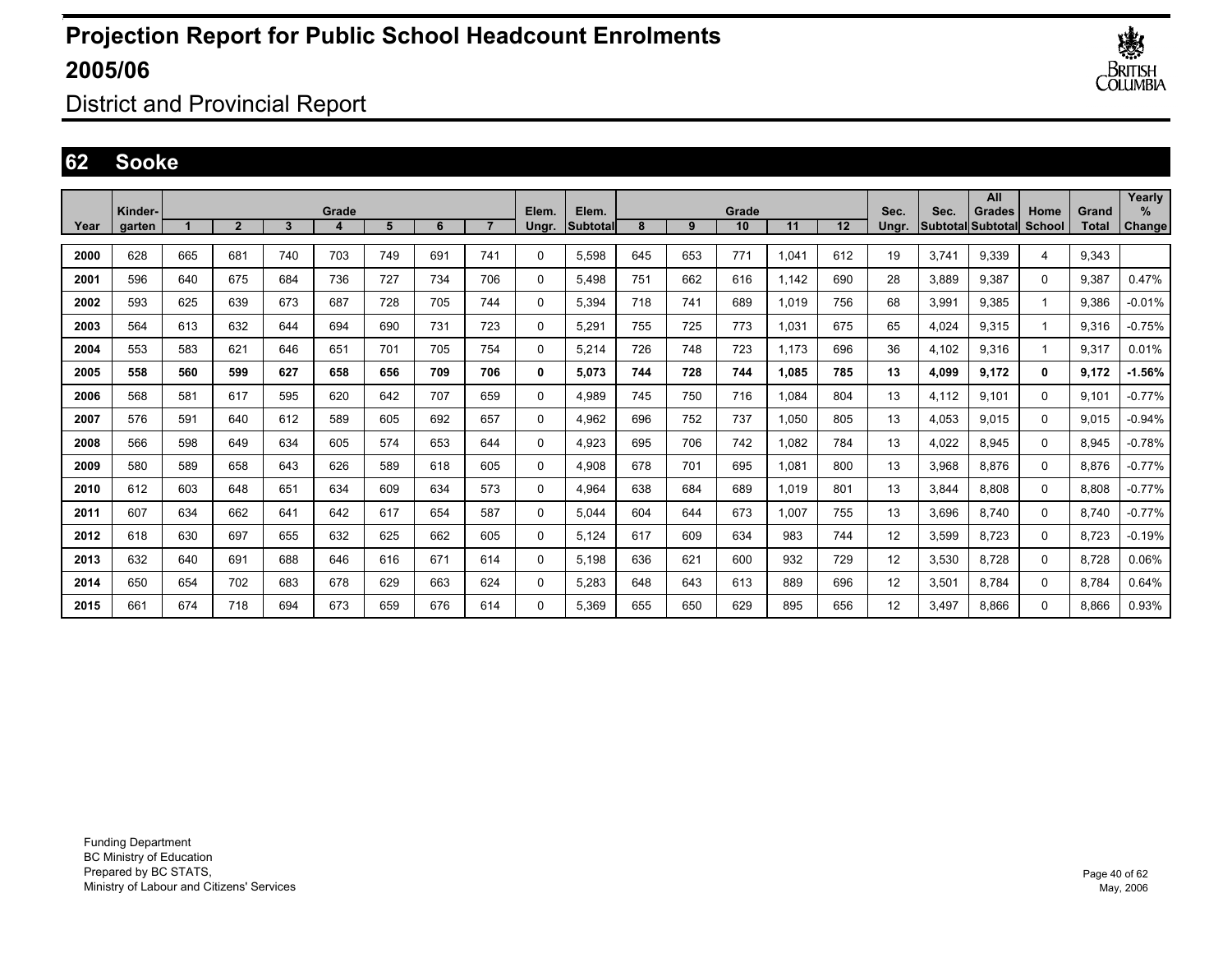

District and Provincial Report

### **63 Saanich**

|      | Kinder- |     |                |     | Grade |     |     |     | Elem.    | Elem.    |     |     | Grade |       |       | Sec.           | Sec.  | All<br><b>Grades</b>     | Home          | Grand        | Yearly<br>$\%$ |
|------|---------|-----|----------------|-----|-------|-----|-----|-----|----------|----------|-----|-----|-------|-------|-------|----------------|-------|--------------------------|---------------|--------------|----------------|
| Year | garten  |     | $\overline{2}$ | 3   |       | 5   | 6   |     | Ungr.    | Subtotal | 8   | 9   | 10    | 11    | 12    | Unar.          |       | <b>Subtotal Subtotal</b> | <b>School</b> | <b>Total</b> | Change         |
| 2000 | 512     | 562 | 572            | 592 | 665   | 669 | 723 | 673 | $\Omega$ | 4,968    | 774 | 734 | 842   | 830   | 822   | 0              | 4,002 | 8,970                    | 5             | 8,975        |                |
| 2001 | 455     | 536 | 587            | 589 | 622   | 691 | 703 | 776 | $\Omega$ | 4,959    | 719 | 819 | 760   | 884   | 877   | 0              | 4,059 | 9.018                    | 6             | 9,024        | 0.55%          |
| 2002 | 440     | 503 | 557            | 598 | 590   | 643 | 718 | 729 | 1        | 4.779    | 781 | 798 | 929   | 829   | 1,053 | 0              | 4,390 | 9.169                    | 9             | 9,178        | 1.71%          |
| 2003 | 420     | 490 | 510            | 562 | 592   | 600 | 690 | 738 | $\Omega$ | 4,602    | 766 | 854 | 926   | 1,135 | 798   | 0              | 4,479 | 9.081                    | 8             | 9,089        | $-0.97%$       |
| 2004 | 408     | 466 | 491            | 521 | 555   | 611 | 631 | 708 | 0        | 4,391    | 779 | 852 | 956   | 1,074 | 930   | $\overline{7}$ | 4,598 | 8,989                    | 4             | 8,993        | $-1.06%$       |
| 2005 | 381     | 443 | 484            | 493 | 534   | 552 | 632 | 651 | 0        | 4,170    | 726 | 804 | 939   | 1,085 | 917   | 0              | 4,471 | 8,641                    | 5             | 8,646        | $-3.86%$       |
| 2006 | 394     | 438 | 444            | 475 | 528   | 509 | 598 | 636 | $\Omega$ | 4,022    | 678 | 744 | 946   | 1,070 | 908   | 0              | 4,346 | 8,368                    | 5             | 8,373        | $-3.16%$       |
| 2007 | 393     | 453 | 440            | 438 | 510   | 503 | 552 | 603 | $\Omega$ | 3.892    | 663 | 696 | 880   | 1,075 | 896   | 0              | 4,210 | 8,102                    | 5             | 8,107        | $-3.18%$       |
| 2008 | 421     | 453 | 455            | 434 | 471   | 486 | 546 | 557 | 0        | 3,823    | 629 | 679 | 823   | 1,005 | 900   | 0              | 4,036 | 7,859                    | 5             | 7,864        | $-3.00\%$      |
| 2009 | 401     | 485 | 455            | 448 | 467   | 451 | 528 | 552 | $\Omega$ | 3.787    | 583 | 645 | 802   | 944   | 843   | 0              | 3,817 | 7,604                    | 4             | 7,608        | $-3.26%$       |
| 2010 | 412     | 462 | 488            | 449 | 484   | 448 | 491 | 534 | $\Omega$ | 3,768    | 577 | 599 | 764   | 919   | 790   | 0              | 3,649 | 7,417                    | 4             | 7,421        | $-2.46%$       |
| 2011 | 434     | 476 | 467            | 483 | 486   | 464 | 489 | 499 | 0        | 3,798    | 559 | 592 | 712   | 877   | 769   | 0              | 3,509 | 7,307                    | 4             | 7,311        | $-1.48%$       |
| 2012 | 450     | 503 | 481            | 463 | 522   | 467 | 507 | 497 | 0        | 3,890    | 524 | 576 | 702   | 821   | 736   | 0              | 3,359 | 7.249                    | 4             | 7,253        | $-0.79%$       |
| 2013 | 468     | 522 | 509            | 478 | 503   | 502 | 512 | 516 | $\Omega$ | 4,010    | 522 | 541 | 684   | 807   | 689   | 0              | 3,243 | 7,253                    | 4             | 7,257        | 0.06%          |
| 2014 | 488     | 544 | 529            | 506 | 520   | 485 | 550 | 522 | $\Omega$ | 4.144    | 542 | 540 | 646   | 789   | 679   | 0              | 3.196 | 7,340                    | 5             | 7,345        | .21%           |
| 2015 | 507     | 567 | 551            | 527 | 551   | 502 | 533 | 561 | 0        | 4.299    | 549 | 560 | 643   | 748   | 665   | 0              | 3.165 | 7.464                    | 5             | 7,469        | .69%           |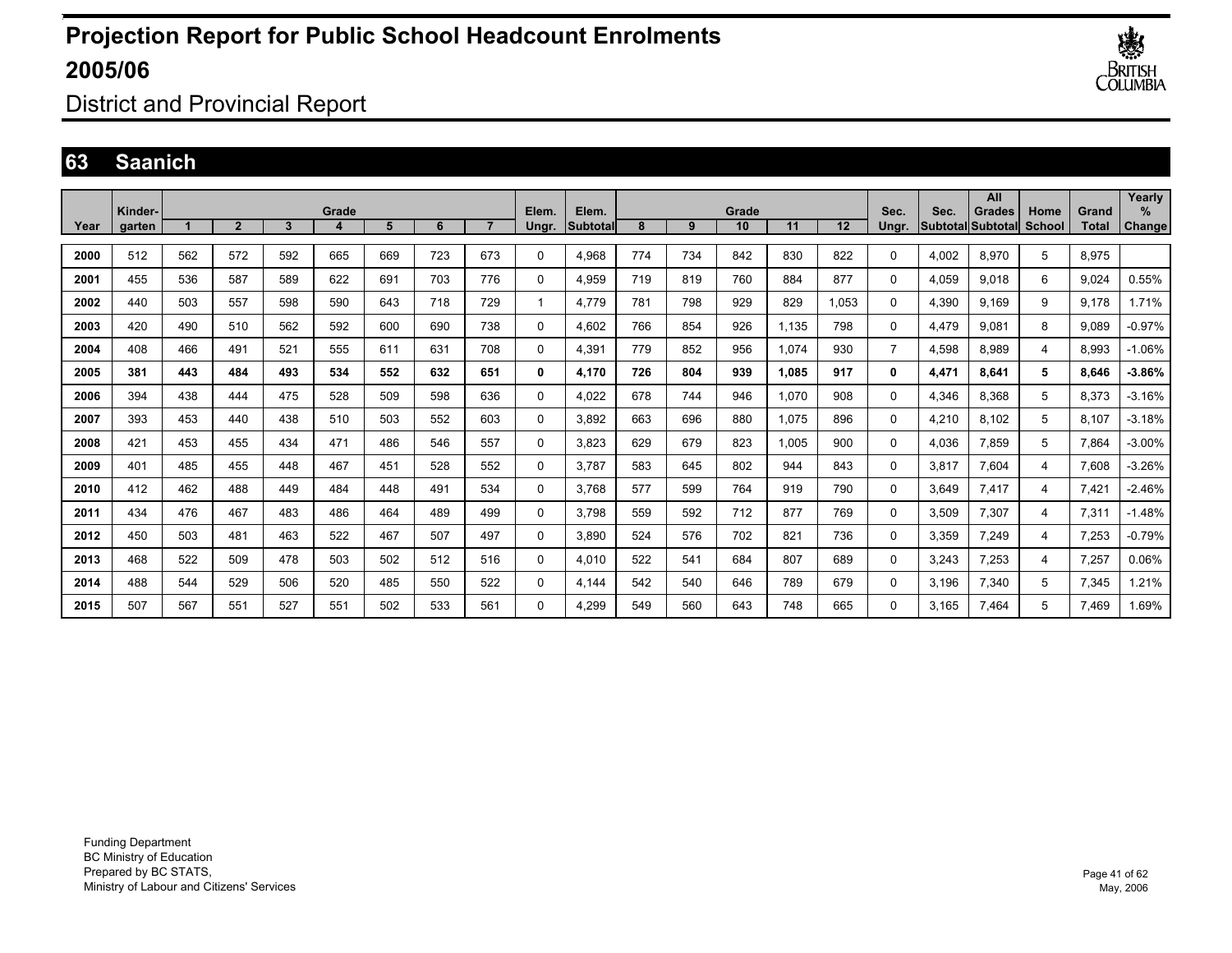

District and Provincial Report

#### **64 Gulf Islands**

|      | Kinder- |     |                |     | Grade |     |     |                | Elem.        | Elem.           |     |     | Grade |     |         | Sec.  | Sec. | All<br><b>Grades</b>     | Home           | Grand        | Yearly<br>$\%$ |
|------|---------|-----|----------------|-----|-------|-----|-----|----------------|--------------|-----------------|-----|-----|-------|-----|---------|-------|------|--------------------------|----------------|--------------|----------------|
| Year | aarten  |     | $\overline{2}$ | 3   | 4     | 5   | 6   | $\overline{ }$ | Ungr.        | <b>Subtotal</b> | 8   | 9   | 10    | 11  | $12 \,$ | Unar. |      | <b>Subtotal Subtotal</b> | School         | <b>Total</b> | Change         |
| 2000 | 99      | 96  | 119            | 129 | 120   | 138 | 121 | 132            | $\mathbf{0}$ | 954             | 146 | 142 | 155   | 258 | 154     | 7     | 862  | 1,816                    |                | 1,817        |                |
| 2001 | 106     | 111 | 102            | 128 | 135   | 133 | 130 | 120            | 0            | 965             | 137 | 146 | 170   | 184 | 161     | 77    | 875  | 1,840                    | $\mathbf 0$    | 1,840        | .27%           |
| 2002 | 96      | 107 | 115            | 99  | 134   | 128 | 140 | 133            | 0            | 952             | 121 | 138 | 159   | 194 | 176     | 112   | 900  | 1,852                    | $\overline{7}$ | 1,859        | 1.03%          |
| 2003 | 102     | 106 | 111            | 117 | 96    | 129 | 143 | 136            | 0            | 940             | 132 | 135 | 144   | 197 | 157     | 94    | 859  | 1.799                    |                | 1.800        | $-3.17%$       |
| 2004 | 85      | 106 | 108            | 125 | 121   | 105 | 141 | 146            | 0            | 937             | 133 | 136 | 145   | 185 | 165     | 54    | 818  | 1.755                    | 0              | 1.755        | $-2.50%$       |
| 2005 | 100     | 93  | 108            | 120 | 124   | 125 | 102 | 136            | 0            | 908             | 147 | 126 | 143   | 201 | 158     | 56    | 831  | 1.739                    | 1              | 1,740        | $-0.85%$       |
| 2006 | 103     | 92  | 114            | 121 | 107   | 127 | 101 | 132            | 0            | 897             | 149 | 124 | 138   | 186 | 152     | 54    | 803  | 1.700                    |                | 1,701        | $-2.24%$       |
| 2007 | 91      | 95  | 112            | 128 | 108   | 110 | 103 | 131            | $\mathbf{0}$ | 878             | 145 | 125 | 135   | 179 | 141     | 53    | 778  | 1,656                    |                | 1,657        | $-2.59%$       |
| 2008 | 89      | 84  | 116            | 126 | 114   | 111 | 89  | 133            | 0            | 862             | 144 | 122 | 136   | 175 | 135     | 52    | 764  | 1.626                    |                | 1.627        | $-1.81%$       |
| 2009 | 91      | 82  | 105            | 131 | 112   | 117 | 90  | 116            | 0            | 844             | 146 | 122 | 134   | 177 | 133     | 51    | 763  | 1,607                    |                | 1.608        | $-1.17%$       |
| 2010 | 100     | 85  | 103            | 119 | 118   | 116 | 95  | 117            | 0            | 853             | 128 | 124 | 134   | 174 | 134     | 51    | 745  | 1,598                    |                | 1,599        | $-0.56%$       |
| 2011 | 122     | 93  | 106            | 118 | 107   | 121 | 94  | 123            | 0            | 884             | 129 | 109 | 136   | 174 | 132     | 50    | 730  | 1,614                    |                | 1,615        | 1.00%          |
| 2012 | 126     | 112 | 115            | 120 | 106   | 111 | 99  | 122            | 0            | 911             | 135 | 110 | 121   | 177 | 132     | 50    | 725  | 1,636                    |                | 1,637        | 1.36%          |
| 2013 | 129     | 116 | 138            | 131 | 109   | 110 | 91  | 128            | 0            | 952             | 134 | 115 | 121   | 159 | 134     | 50    | 713  | 1,665                    |                | 1,666        | 1.77%          |
| 2014 | 133     | 119 | 143            | 157 | 118   | 113 | 90  | 118            | 0            | 991             | 141 | 114 | 126   | 159 | 121     | 49    | 710  | 1.701                    |                | 1,702        | 2.16%          |
| 2015 | 137     | 123 | 146            | 162 | 140   | 121 | 92  | 117            | $\mathbf{0}$ | 1.038           | 130 | 119 | 125   | 165 | 121     | 49    | 709  | 1.747                    |                | 1.748        | 2.70%          |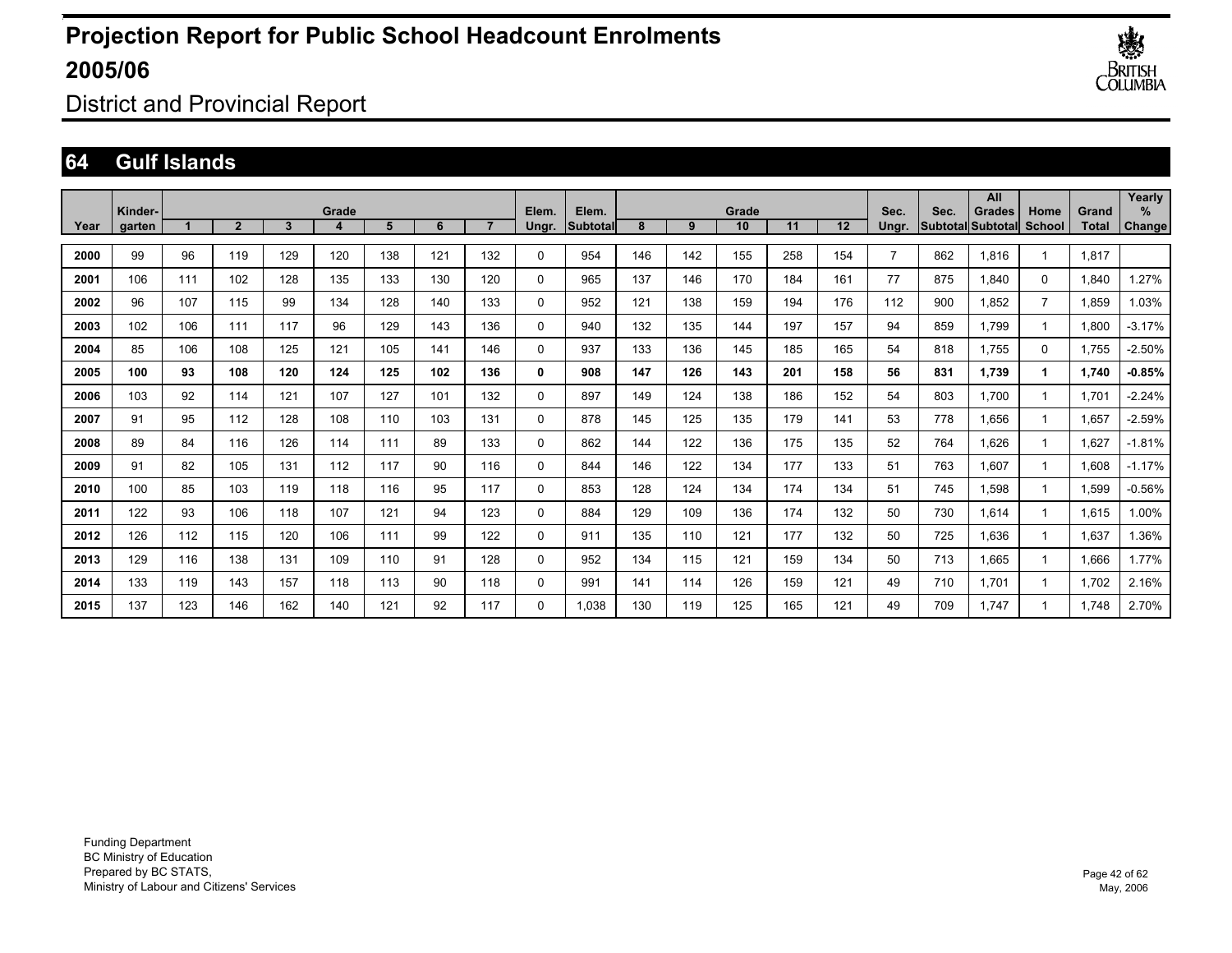

District and Provincial Report

## **67 Okanagan Skaha**

|      | Kinder- |     |              |     | Grade |     |     |     | Elem.    | Elem.    |     |     | Grade |     |                   | Sec.  | Sec.  | All<br><b>Grades</b>     | Home           | Grand | Yearly<br>$\%$ |
|------|---------|-----|--------------|-----|-------|-----|-----|-----|----------|----------|-----|-----|-------|-----|-------------------|-------|-------|--------------------------|----------------|-------|----------------|
| Year | garten  |     | $\mathbf{2}$ | 3   |       | 5   | 6   |     | Ungr.    | Subtotal | 8   | 9   | 10    | 11  | $12 \overline{ }$ | Unar. |       | <b>SubtotallSubtotal</b> | <b>School</b>  | Total | Change         |
| 2000 | 474     | 465 | 476          | 521 | 563   | 581 | 559 | 628 | 0        | 4,267    | 606 | 617 | 709   | 977 | 628               | 35    | 3,572 | 7.839                    | 6              | 7,845 |                |
| 2001 | 427     | 473 | 462          | 496 | 538   | 577 | 598 | 570 | 0        | 4.141    | 668 | 629 | 638   | 885 | 656               | 157   | 3.633 | 7.774                    | $\overline{4}$ | 7,778 | $-0.85%$       |
| 2002 | 427     | 442 | 486          | 484 | 512   | 554 | 598 | 614 | $\Omega$ | 4.117    | 614 | 698 | 621   | 815 | 632               | 188   | 3,568 | 7,685                    | $\overline{2}$ | 7,687 | $-1.17%$       |
| 2003 | 376     | 444 | 445          | 498 | 496   | 538 | 590 | 606 | $\Omega$ | 3,993    | 647 | 637 | 686   | 757 | 591               | 100   | 3,418 | 7,411                    |                | 7,412 | $-3.58%$       |
| 2004 | 407     | 381 | 449          | 477 | 498   | 515 | 565 | 597 | 0        | 3,889    | 641 | 669 | 647   | 848 | 579               | 117   | 3,501 | 7,390                    |                | 7,391 | $-0.28%$       |
| 2005 | 380     | 411 | 379          | 445 | 486   | 512 | 544 | 575 | 0        | 3,732    | 607 | 665 | 699   | 791 | 634               | 97    | 3,493 | 7,225                    | 1              | 7,226 | $-2.23%$       |
| 2006 | 360     | 392 | 383          | 428 | 460   | 493 | 546 | 571 | 0        | 3,633    | 584 | 646 | 682   | 778 | 627               | 96    | 3,413 | 7.046                    |                | 7,047 | $-2.48%$       |
| 2007 | 349     | 372 | 367          | 433 | 443   | 467 | 526 | 573 | 0        | 3,530    | 580 | 622 | 662   | 760 | 617               | 95    | 3,336 | 6.866                    |                | 6,867 | $-2.55%$       |
| 2008 | 359     | 362 | 349          | 415 | 448   | 450 | 500 | 552 | 0        | 3,435    | 581 | 617 | 639   | 740 | 603               | 94    | 3,274 | 6,709                    |                | 6,710 | $-2.29%$       |
| 2009 | 357     | 372 | 340          | 397 | 431   | 456 | 483 | 526 | $\Omega$ | 3,362    | 562 | 619 | 634   | 716 | 587               | 92    | 3,210 | 6,572                    |                | 6,573 | $-2.04%$       |
| 2010 | 383     | 371 | 350          | 387 | 413   | 439 | 490 | 509 | 0        | 3,342    | 537 | 599 | 636   | 709 | 569               | 91    | 3.141 | 6,483                    |                | 6,484 | $-1.35%$       |
| 2011 | 403     | 398 | 349          | 398 | 404   | 422 | 473 | 517 | 0        | 3,364    | 520 | 574 | 618   | 711 | 564               | 90    | 3,077 | 6.441                    |                | 6,442 | $-0.65%$       |
| 2012 | 424     | 418 | 375          | 397 | 416   | 414 | 455 | 500 | 0        | 3.399    | 528 | 557 | 593   | 693 | 566               | 89    | 3,026 | 6.425                    |                | 6,426 | $-0.25%$       |
| 2013 | 443     | 440 | 393          | 426 | 415   | 425 | 446 | 482 | $\Omega$ | 3.470    | 511 | 564 | 575   | 667 | 552               | 88    | 2,957 | 6.427                    |                | 6.428 | 0.03%          |
| 2014 | 464     | 459 | 413          | 446 | 444   | 425 | 459 | 473 | $\Omega$ | 3,583    | 494 | 547 | 581   | 647 | 531               | 86    | 2,886 | 6,469                    |                | 6,470 | 0.65%          |
| 2015 | 484     | 480 | 430          | 467 | 464   | 453 | 458 | 486 | $\Omega$ | 3,722    | 484 | 528 | 564   | 651 | 515               | 85    | 2,827 | 6,549                    |                | 6,550 | 1.24%          |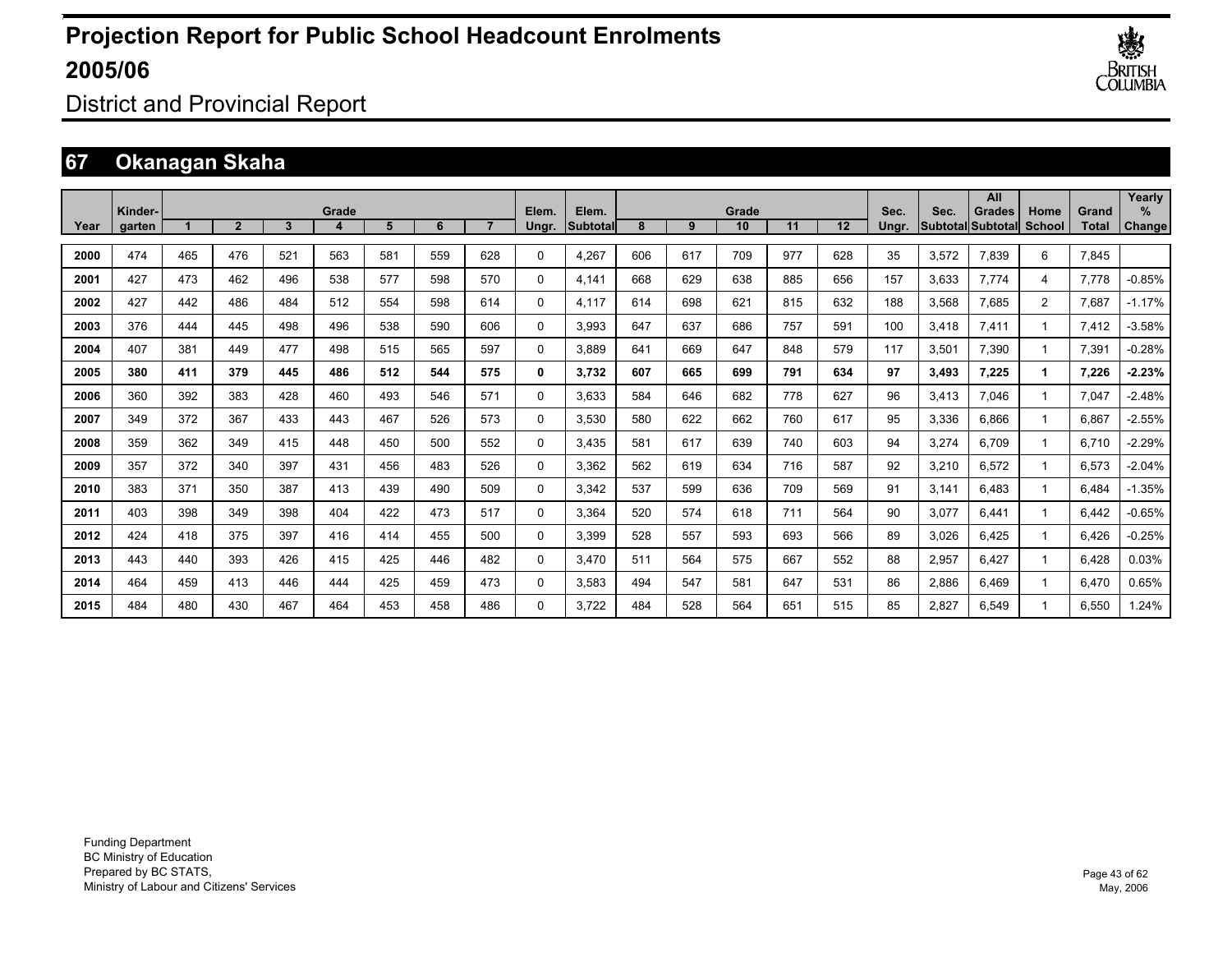

District and Provincial Report

## **68 Nanaimo-Ladysmith**

|      |                   |       |       |       |       |       |       |       |                |                          |       |       |             |       |       |               |       | All                                        |                |                       | Yearly              |
|------|-------------------|-------|-------|-------|-------|-------|-------|-------|----------------|--------------------------|-------|-------|-------------|-------|-------|---------------|-------|--------------------------------------------|----------------|-----------------------|---------------------|
| Year | Kinder-<br>garten |       |       | 3     | Grade | 5     | 6     |       | Elem.<br>Unar. | Elem.<br><b>Subtotal</b> | 8     | 9     | Grade<br>10 | 11    | 12    | Sec.<br>Unar. | Sec.  | <b>Grades</b><br><b>SubtotallSubtotall</b> | Home<br>School | Grand<br><b>Total</b> | %<br><b>Change!</b> |
| 2000 | 1078              | 1.126 | 1.197 | 1.222 | 1,289 | 1,214 | 1.281 | 1.318 | 15             | 9.740                    | 1,312 | 1,277 | 1,467       | 1.472 | 1,325 | 255           | 7.108 | 16,848                                     | 9              | 16.857                |                     |
|      |                   |       |       |       |       |       |       |       |                |                          |       |       |             |       |       |               |       |                                            |                |                       |                     |
| 2001 | 1122              | 1,115 | 1.134 | 1.181 | 1.244 | 1,300 | 1.244 | 1.301 | 17             | 9.658                    | .368  | 1,349 | 1,431       | 1.346 | 1,463 | 223           | 7.180 | 16,838                                     | $\overline{7}$ | 16.845                | $-0.07%$            |
| 2002 | 1018              | 1.131 | 1.094 | 1.123 | 1.189 | 1,236 | 1.299 | 1.253 | 15             | 9.358                    | .358  | 1,334 | 1.414       | 1.334 | 1.356 | 280           | 7.076 | 16.434                                     | 11             | 16.445                | $-2.37%$            |
| 2003 | 917               | 1.035 | 1.146 | 1.106 | 1.122 | 1.186 | 1.254 | 1.311 | 16             | 9.093                    | .295  | 1,360 | 1.401       | 1.382 | 1,440 | 311           | 7.189 | 16,282                                     | $\overline{7}$ | 16,289                | $-0.95%$            |
| 2004 | 972               | 958   | 1,056 | 1,136 | 1,110 | 1,137 | 1,204 | 1,252 | 14             | 8,839                    | .350  | 1,276 | 1,360       | ,426  | 1,449 | 265           | 7,126 | 15,965                                     | 11             | 15,976                | $-1.92%$            |
| 2005 | 885               | 994   | 978   | 1,070 | 1,129 | 1,132 | 1,153 | 1,243 | 12             | 8,596                    | .276  | 1,352 | 1,311       | 1,400 | 1,462 | 293           | 7,094 | 15,690                                     | 5              | 15,695                | $-1.76%$            |
| 2006 | 875               | 961   | 949   | 1,033 | 1,080 | 1,107 | 1.106 | 1,212 | 12             | 8,335                    | ,232  | 1,346 | 1,302       | .406  | 1,458 | 293           | 7,037 | 15,372                                     | 5              | 15,377                | $-2.03%$            |
| 2007 | 892               | 954   | 920   | 1,005 | 1,045 | 1,060 | 1,082 | 1.163 | 11             | 8,132                    | ,203  | 1,303 | 1,298       | .400  | 1,466 | 293           | 6,963 | 15,095                                     | 5              | 15,100                | $-1.80%$            |
| 2008 | 900               | 973   | 915   | 976   | 1,018 | 1,028 | 1,038 | 1.140 | 11             | 7,999                    | 1,157 | 1,273 | 1,260       | 1,396 | 1,461 | 292           | 6,839 | 14,838                                     | 5              | 14,843                | $-1.70%$            |
| 2009 | 886               | 982   | 933   | 972   | 991   | 1,003 | 1,008 | 1.095 | 11             | 7,881                    | 1.134 | 1,226 | 1,232       | 1,359 | 1,457 | 289           | 6,697 | 14,578                                     | 5              | 14,583                | $-1.75%$            |
| 2010 | 933               | 969   | 945   | 994   | 988   | 977   | 985   | 1.065 | 11             | 7,867                    | .091  | 1,202 | 1.189       | 1,331 | 1,420 | 285           | 6,518 | 14,385                                     | 5              | 14,390                | $-1.32%$            |
| 2011 | 1,006             | 1,020 | 932   | 1,006 | 1,010 | 975   | 961   | 1.042 | 10             | 7,962                    | .062  | 1,159 | 1.166       | .288  | 1,391 | 280           | 6,346 | 14,308                                     | 5              | 14,313                | $-0.54%$            |
| 2012 | 1,036             | 1,098 | 981   | 993   | 1,023 | 999   | 960   | 1.018 | 11             | 8.119                    | ,039  | 1,128 | 1,126       | .262  | 1,347 | 275           | 6,177 | 14,296                                     | 5              | 14,301                | $-0.08%$            |
| 2013 | 1,059             | 1,131 | 1.055 | 1,044 | 1,010 | 1.011 | 982   | 1.016 | 11             | 8,319                    | .015  | 1,104 | 1,096       | .221  | 1,321 | 270           | 6,027 | 14,346                                     | 5              | 14,351                | 0.35%               |
| 2014 | 1,083             | 1,155 | 1.086 | 1,121 | 1,061 | 999   | 994   | 1.039 | 11             | 8,549                    | .013  | 1,080 | 1,074       | 1.191 | 1,281 | 266           | 5,905 | 14,454                                     | 5              | 14,459                | 0.75%               |
| 2015 | 1.103             | 1.182 | 1.109 | 1.155 | 1.139 | 1.048 | 983   | 1.052 | 11             | 8.782                    | .035  | 1,077 | 1.050       | 1.167 | 1.249 | 263           | 5,841 | 14,623                                     | 5              | 14.628                | 1.17%               |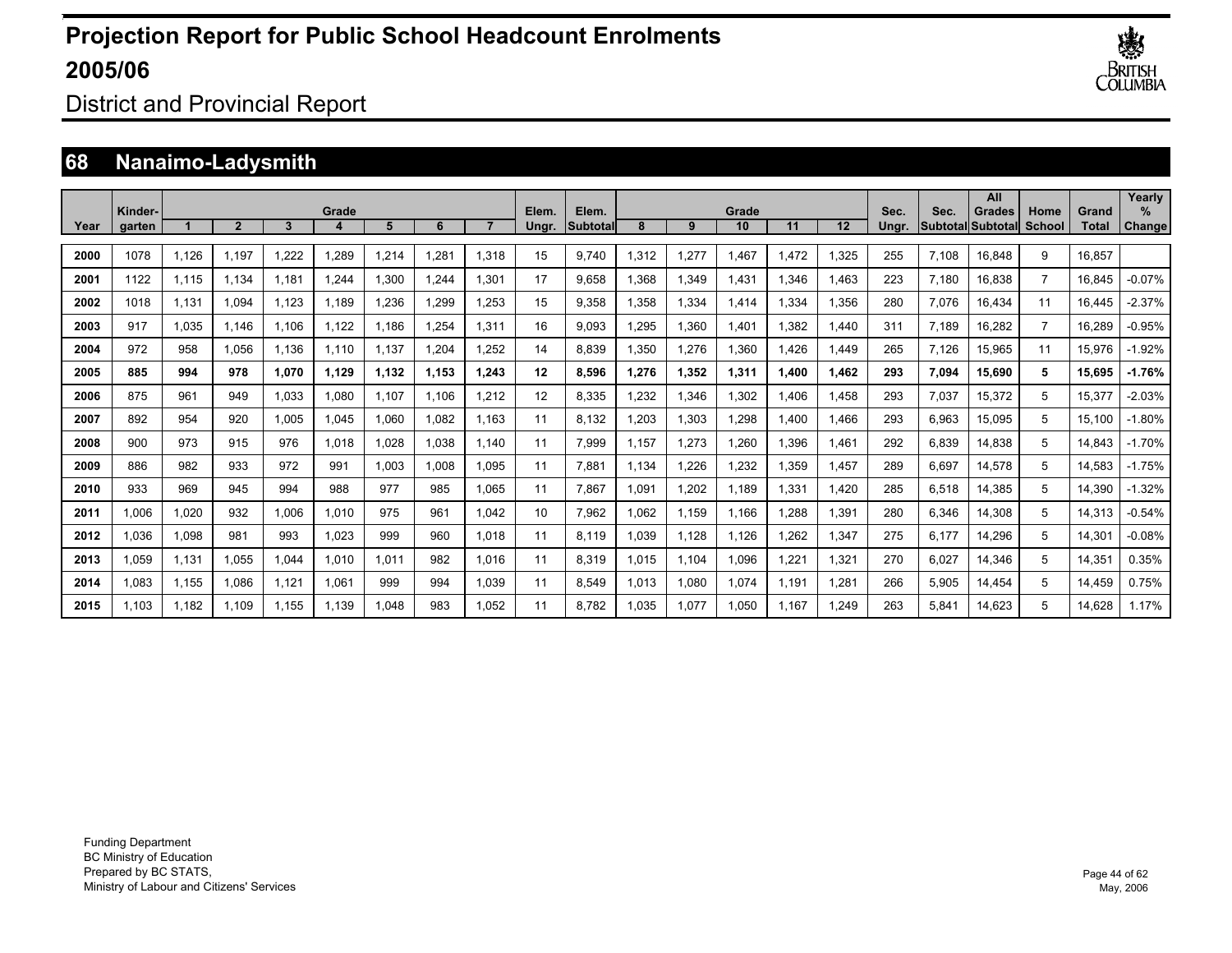

District and Provincial Report

### **69 Qualicum**

|      |                   |     |                |     |       |     |     |                |                |                           |     |     |             |     |     |               |       | All                         |                       |                       | Yearly         |
|------|-------------------|-----|----------------|-----|-------|-----|-----|----------------|----------------|---------------------------|-----|-----|-------------|-----|-----|---------------|-------|-----------------------------|-----------------------|-----------------------|----------------|
| Year | Kinder-<br>garten |     | $\overline{2}$ | 3   | Grade | 5   | 6   | $\overline{7}$ | Elem.<br>Ungr. | Elem.<br><b>Subtotall</b> | 8   | 9   | Grade<br>10 | 11  | 12  | Sec.<br>Ungr. | Sec.  | Grades<br>Subtotal Subtotal | Home<br><b>School</b> | Grand<br><b>Total</b> | $\%$<br>Change |
|      |                   |     |                |     |       |     |     |                |                |                           |     |     |             |     |     |               |       |                             |                       |                       |                |
| 2000 | 340               | 325 | 395            | 411 | 425   | 411 | 454 | 418            | 0              | 3.179                     | 434 | 410 | 470         | 576 | 450 |               | 2,341 | 5.520                       | $\overline{7}$        | 5.527                 |                |
| 2001 | 284               | 342 | 331            | 406 | 421   | 428 | 414 | 458            | 0              | 3.084                     | 409 | 459 | 421         | 527 | 504 |               | 2,321 | 5.405                       | 3                     | 5,408                 | $-2.15%$       |
| 2002 | 293               | 305 | 353            | 338 | 430   | 428 | 431 | 437            | $\mathbf 0$    | 3.015                     | 474 | 462 | 471         | 504 | 470 |               | 2,382 | 5,397                       | 4                     | 5,401                 | $-0.13%$       |
| 2003 | 301               | 315 | 320            | 345 | 367   | 425 | 434 | 437            | 0              | 2,944                     | 452 | 513 | 454         | 524 | 434 |               | 2,378 | 5,322                       | $\overline{7}$        | 5,329                 | $-1.33%$       |
| 2004 | 294               | 324 | 328            | 335 | 368   | 400 | 447 | 453            | $\mathbf 0$    | 2.949                     | 461 | 496 | 513         | 467 | 434 | 0             | 2,371 | 5.320                       | $\overline{7}$        | 5,327                 | $-0.04%$       |
| 2005 | 259               | 288 | 333            | 332 | 334   | 368 | 395 | 436            | 0              | 2,745                     | 481 | 469 | 479         | 537 | 429 | 0             | 2,395 | 5,140                       | 6                     | 5,146                 | $-3.40%$       |
| 2006 | 257               | 278 | 320            | 338 | 322   | 357 | 382 | 409            | $\Omega$       | 2,663                     | 468 | 466 | 468         | 548 | 444 | $\Omega$      | 2,394 | 5,057                       | 6                     | 5,063                 | $-1.61%$       |
| 2007 | 257               | 277 | 310            | 326 | 329   | 344 | 370 | 396            | 0              | 2.609                     | 441 | 454 | 464         | 538 | 454 | 0             | 2,351 | 4.960                       | 6                     | 4,966                 | $-1.92%$       |
| 2008 | 259               | 278 | 309            | 317 | 318   | 352 | 359 | 384            | 0              | 2.576                     | 427 | 429 | 454         | 535 | 445 | 0             | 2,290 | 4.866                       | 6                     | 4.872                 | $-1.89%$       |
| 2009 | 268               | 280 | 312            | 317 | 310   | 342 | 367 | 373            | 0              | 2,569                     | 414 | 416 | 430         | 523 | 442 | 0             | 2,225 | 4,794                       | 6                     | 4,800                 | $-1.48%$       |
| 2010 | 272               | 289 | 313            | 320 | 310   | 333 | 356 | 381            | $\mathbf 0$    | 2,574                     | 402 | 404 | 417         | 498 | 433 | 0             | 2,154 | 4,728                       | 6                     | 4,734                 | $-1.38%$       |
| 2011 | 291               | 293 | 322            | 321 | 311   | 332 | 347 | 370            | 0              | 2,587                     | 411 | 392 | 405         | 483 | 413 | 0             | 2,104 | 4,691                       | 5                     | 4,696                 | $-0.80%$       |
| 2012 | 309               | 311 | 325            | 328 | 312   | 333 | 346 | 361            | 0              | 2.625                     | 399 | 400 | 394         | 471 | 402 | 0             | 2,066 | 4,691                       | 6                     | 4,697                 | 0.02%          |
| 2013 | 321               | 332 | 347            | 332 | 320   | 335 | 347 | 360            | 0              | 2,694                     | 389 | 388 | 400         | 457 | 391 | $\mathbf{0}$  | 2,025 | 4,719                       | 6                     | 4,725                 | 0.60%          |
| 2014 | 335               | 343 | 368            | 354 | 324   | 343 | 349 | 361            | 0              | 2,777                     | 388 | 379 | 390         | 463 | 379 | 0             | 1,999 | 4,776                       | 6                     | 4,782                 | 1.21%          |
| 2015 | 343               | 356 | 379            | 373 | 342   | 345 | 356 | 362            | $\Omega$       | 2.856                     | 389 | 378 | 382         | 454 | 385 | 0             | 1.988 | 4.844                       | 6                     | 4.850                 | 1.42%          |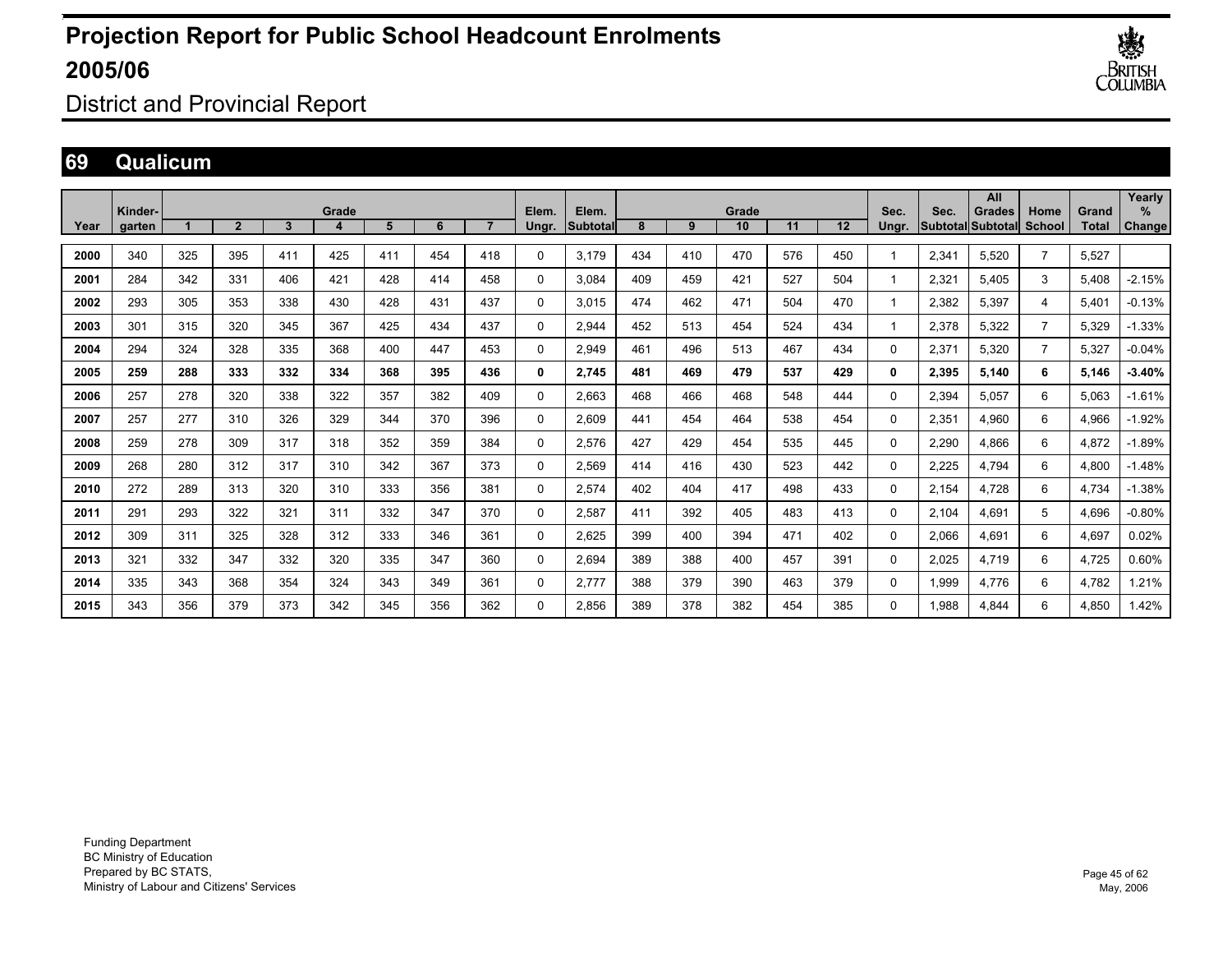

District and Provincial Report

### **70 Alberni**

|      |                   |     |                |     |       |     |     |                |                |                   |     |     |             |     |     |               |       | All                                |                |                       | Yearly      |
|------|-------------------|-----|----------------|-----|-------|-----|-----|----------------|----------------|-------------------|-----|-----|-------------|-----|-----|---------------|-------|------------------------------------|----------------|-----------------------|-------------|
| Year | Kinder-<br>garten |     | $\overline{2}$ | 3   | Grade | 5   | 6   | $\overline{ }$ | Elem.<br>Ungr. | Elem.<br>Subtotal | 8   | 9   | Grade<br>10 | 11  | 12  | Sec.<br>Ungr. | Sec.  | <b>Grades</b><br>Subtotal Subtotal | Home<br>School | Grand<br><b>Total</b> | %<br>Change |
|      |                   |     |                |     |       |     |     |                |                |                   |     |     |             |     |     |               |       |                                    |                |                       |             |
| 2000 | 321               | 362 | 334            | 354 | 364   | 376 | 421 | 411            | $\Omega$       | 2.943             | 428 | 430 | 468         | 563 | 565 | 18            | 2,472 | 5.415                              | 6              | 5.421                 |             |
| 2001 | 320               | 310 | 365            | 333 | 364   | 365 | 372 | 442            | $\overline{2}$ | 2.873             | 414 | 425 | 456         | 492 | 571 | 29            | 2,387 | 5.260                              | 5              | 5,265                 | $-2.88%$    |
| 2002 | 309               | 322 | 318            | 357 | 343   | 347 | 366 | 396            | 0              | 2.758             | 465 | 380 | 446         | 490 | 550 | 48            | 2,379 | 5.137                              | 3              | 5.140                 | $-2.37%$    |
| 2003 | 236               | 295 | 327            | 326 | 349   | 330 | 359 | 380            | 0              | 2,602             | 414 | 462 | 421         | 481 | 562 | 37            | 2,377 | 4,979                              | 3              | 4,982                 | $-3.07%$    |
| 2004 | 278               | 262 | 312            | 339 | 339   | 369 | 333 | 384            | $\Omega$       | 2.616             | 410 | 411 | 441         | 571 | 543 | 12            | 2,388 | 5.004                              | 3              | 5,007                 | 0.50%       |
| 2005 | 251               | 284 | 265            | 313 | 341   | 350 | 369 | 357            | 0              | 2,530             | 400 | 398 | 408         | 573 | 498 | 13            | 2,290 | 4.820                              | 0              | 4,820                 | $-3.73%$    |
| 2006 | 237               | 282 | 250            | 286 | 314   | 333 | 363 | 342            | 0              | 2.407             | 385 | 413 | 390         | 561 | 499 | 13            | 2,261 | 4.668                              | 0              | 4,668                 | $-3.15%$    |
| 2007 | 237               | 266 | 249            | 270 | 287   | 307 | 346 | 337            | 0              | 2.299             | 370 | 399 | 404         | 539 | 489 | 13            | 2,214 | 4.513                              | $\Omega$       | 4,513                 | $-3.32%$    |
| 2008 | 226               | 266 | 234            | 268 | 271   | 281 | 319 | 321            | 0              | 2.186             | 364 | 383 | 391         | 554 | 470 | 13            | 2.175 | 4.361                              | $\Omega$       | 4.361                 | $-3.37%$    |
| 2009 | 232               | 254 | 235            | 253 | 269   | 265 | 291 | 296            | 0              | 2,095             | 347 | 376 | 376         | 538 | 483 | 12            | 2,132 | 4,227                              | $\Omega$       | 4,227                 | $-3.07%$    |
| 2010 | 245               | 261 | 224            | 253 | 254   | 263 | 275 | 270            | $\Omega$       | 2,045             | 320 | 358 | 369         | 519 | 470 | 12            | 2,048 | 4.093                              | $\Omega$       | 4,093                 | $-3.17%$    |
| 2011 | 236               | 276 | 230            | 242 | 254   | 248 | 273 | 255            | 0              | 2,014             | 292 | 331 | 351         | 508 | 452 | 12            | 1,946 | 3,960                              | 0              | 3,960                 | $-3.25%$    |
| 2012 | 245               | 266 | 243            | 248 | 243   | 248 | 257 | 253            | 0              | 2,003             | 275 | 302 | 325         | 485 | 442 | 11            | 1,840 | 3.843                              | 0              | 3,843                 | -2.95%      |
| 2013 | 248               | 276 | 234            | 262 | 249   | 237 | 258 | 239            | 0              | 2,003             | 272 | 284 | 297         | 450 | 423 | 11            | 1.737 | 3.740                              | 0              | 3.740                 | $-2.68%$    |
| 2014 | 252               | 279 | 243            | 253 | 263   | 243 | 246 | 239            | 0              | 2.018             | 257 | 281 | 279         | 413 | 392 | 10            | 1.632 | 3.650                              | 0              | 3.650                 | $-2.41%$    |
| 2015 | 254               | 284 | 246            | 262 | 253   | 257 | 252 | 229            | 0              | 2.037             | 257 | 265 | 275         | 387 | 359 | 10            | 1,553 | 3,590                              | 0              | 3,590                 | $-1.64%$    |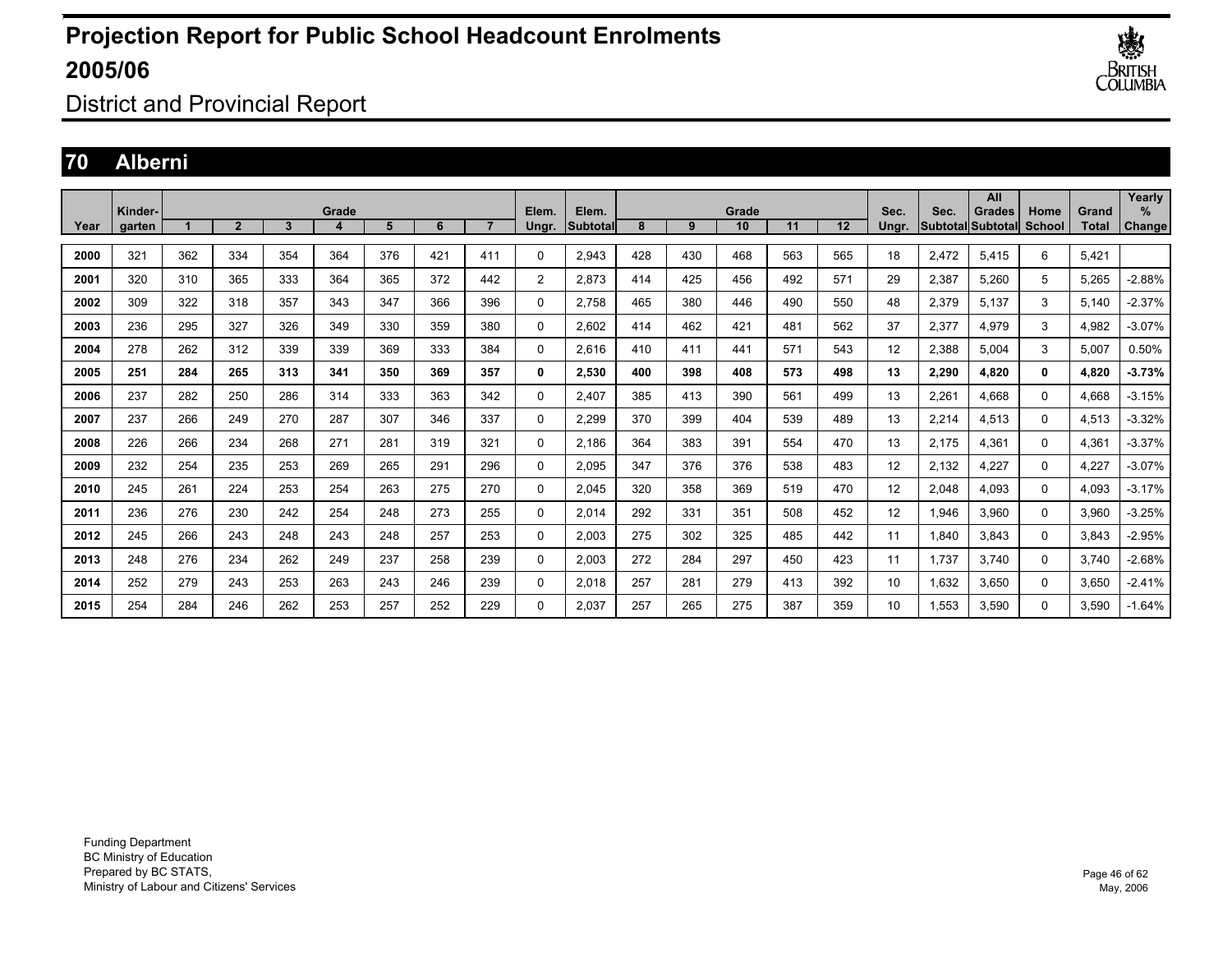

District and Provincial Report

## **71 Comox Valley**

|      | Kinder- |     |                |     | Grade |     |     |     | Elem.       | Elem.     |     |     | Grade |     |     | Sec.     | Sec.  | All<br><b>Grades</b>      | Home   | Grand        | Yearly<br>% |
|------|---------|-----|----------------|-----|-------|-----|-----|-----|-------------|-----------|-----|-----|-------|-----|-----|----------|-------|---------------------------|--------|--------------|-------------|
| Year | garten  |     | $\overline{2}$ | 3   |       | 5   | 6   |     | Ungr.       | Subtotall | 8   | 9   | 10    | 11  | 12  | Ungr.    |       | <b>SubtotallSubtotall</b> | School | <b>Total</b> | Change      |
| 2000 | 581     | 683 | 672            | 659 | 768   | 792 | 752 | 825 | 0           | 5.732     | 829 | 789 | 920   | 810 | 890 | $\Omega$ | 4,238 | 9,970                     | 10     | 9,980        |             |
| 2001 | 631     | 603 | 676            | 684 | 664   | 764 | 778 | 793 | 0           | 5.593     | 818 | 833 | 862   | 819 | 866 | $\Omega$ | 4,198 | 9.791                     | 5      | 9.796        | $-1.84%$    |
| 2002 | 545     | 650 | 616            | 687 | 684   | 676 | 776 | 822 | 0           | 5,456     | 832 | 826 | 978   | 866 | 869 | $\Omega$ | 4,371 | 9,827                     | 38     | 9,865        | 0.70%       |
| 2003 | 551     | 594 | 678            | 623 | 695   | 696 | 680 | 795 | $\Omega$    | 5,312     | 838 | 842 | 901   | 954 | 812 | $\Omega$ | 4,347 | 9.659                     | 19     | 9,678        | $-1.90%$    |
| 2004 | 544     | 562 | 596            | 686 | 621   | 701 | 724 | 729 | $\mathbf 0$ | 5,163     | 864 | 852 | 911   | 940 | 913 | 0        | 4,480 | 9,643                     | 16     | 9,659        | $-0.20%$    |
| 2005 | 499     | 554 | 574            | 594 | 701   | 636 | 718 | 765 | 0           | 5,041     | 744 | 865 | 953   | 940 | 890 | 0        | 4,392 | 9,433                     | 15     | 9,448        | $-2.18%$    |
| 2006 | 484     | 525 | 562            | 577 | 679   | 596 | 713 | 763 | 0           | 4,899     | 704 | 820 | 932   | 971 | 878 | 0        | 4,305 | 9,204                     | 15     | 9,219        | $-2.42%$    |
| 2007 | 484     | 509 | 532            | 565 | 661   | 578 | 669 | 758 | 0           | 4.756     | 701 | 776 | 886   | 952 | 906 | 0        | 4,221 | 8,977                     | 14     | 8,991        | $-2.47%$    |
| 2008 | 507     | 510 | 517            | 536 | 647   | 562 | 649 | 712 | $\Omega$    | 4,640     | 696 | 773 | 840   | 909 | 890 | $\Omega$ | 4,108 | 8.748                     | 14     | 8,762        | $-2.55%$    |
| 2009 | 485     | 533 | 517            | 521 | 614   | 550 | 631 | 690 | $\Omega$    | 4,541     | 655 | 767 | 834   | 863 | 848 | $\Omega$ | 3,967 | 8,508                     | 13     | 8,521        | $-2.75%$    |
| 2010 | 508     | 511 | 541            | 521 | 597   | 523 | 618 | 671 | 0           | 4,490     | 634 | 722 | 827   | 855 | 806 | 0        | 3,844 | 8,334                     | 13     | 8,347        | $-2.04%$    |
| 2011 | 528     | 535 | 519            | 545 | 598   | 509 | 589 | 658 | 0           | 4,481     | 618 | 700 | 782   | 847 | 798 | $\Omega$ | 3,745 | 8.226                     | 13     | 8,239        | $-1.29%$    |
| 2012 | 548     | 557 | 544            | 526 | 626   | 511 | 574 | 628 | 0           | 4,514     | 606 | 682 | 758   | 805 | 792 | $\Omega$ | 3,643 | 8.157                     | 13     | 8.170        | $-0.84%$    |
| 2013 | 570     | 577 | 566            | 550 | 604   | 535 | 576 | 613 | $\Omega$    | 4,591     | 580 | 669 | 738   | 781 | 754 | $\Omega$ | 3,522 | 8.113                     | 13     | 8.126        | $-0.54%$    |
| 2014 | 593     | 600 | 586            | 571 | 631   | 517 | 602 | 615 | $\Omega$    | 4,715     | 565 | 641 | 724   | 760 | 730 | $\Omega$ | 3,420 | 8,135                     | 13     | 8,148        | 0.27%       |
| 2015 | 614     | 624 | 609            | 591 | 655   | 539 | 583 | 642 | $\Omega$    | 4,857     | 567 | 624 | 694   | 745 | 711 | $\Omega$ | 3,341 | 8,198                     | 13     | 8,211        | 0.77%       |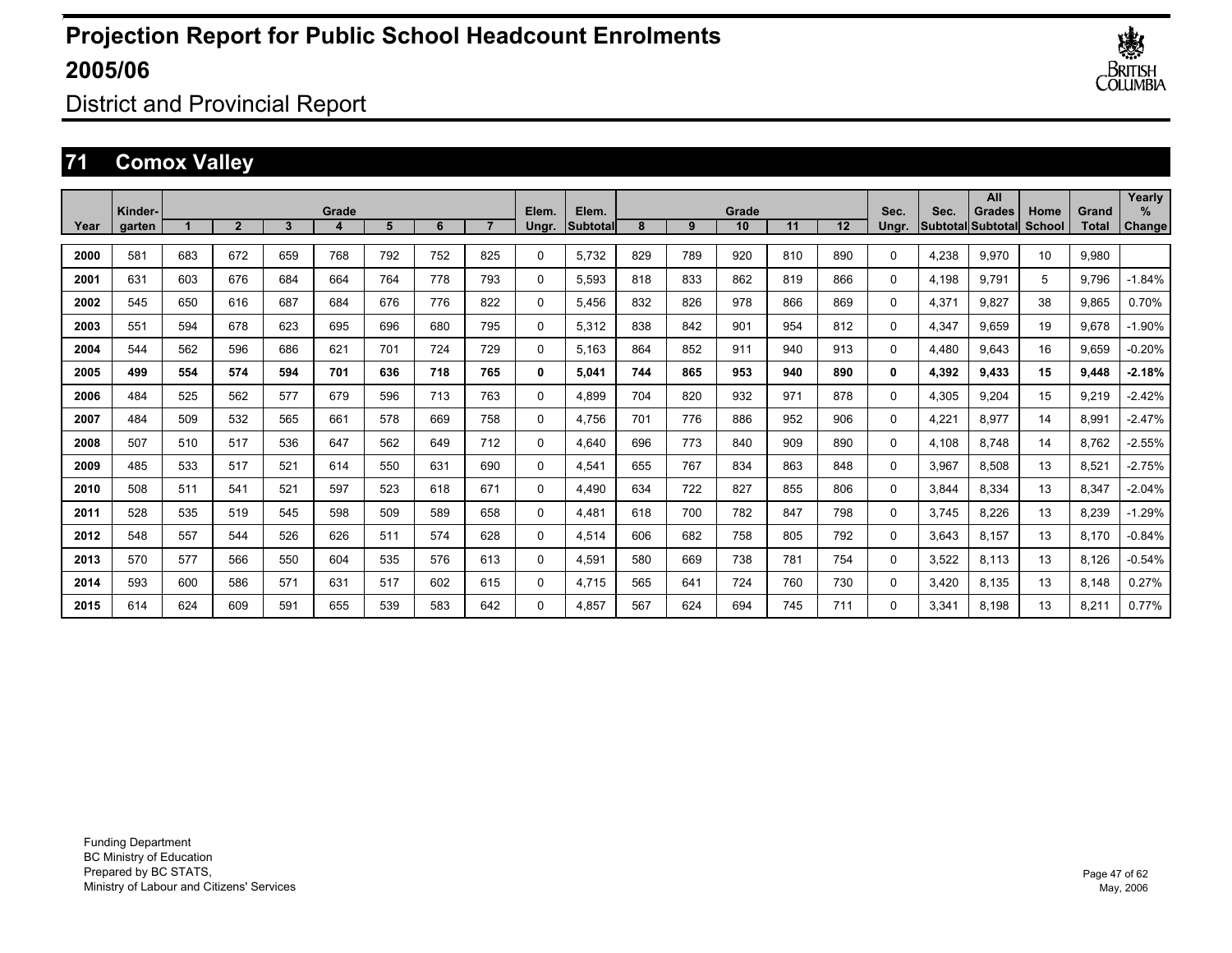

District and Provincial Report

## **72 Campbell River**

|      | Kinder- |     |                          |     | Grade |     |     |     | Elem.       | Elem.            |     |     | Grade |     |     | Sec.     | Sec.  | All<br><b>Grades</b>     | Home           | Grand | Yearly<br>℅ |
|------|---------|-----|--------------------------|-----|-------|-----|-----|-----|-------------|------------------|-----|-----|-------|-----|-----|----------|-------|--------------------------|----------------|-------|-------------|
| Year | garten  |     | $\overline{\phantom{a}}$ | 3   |       | 5   | 6   |     | Ungr.       | <b>Subtotall</b> | 8   | 9   | 10    | 11  | 12  | Ungr.    |       | <b>SubtotallSubtotal</b> | School         | Total | Change      |
| 2000 | 443     | 446 | 446                      | 498 | 539   | 569 | 580 | 537 | $\Omega$    | 4,058            | 508 | 613 | 655   | 641 | 711 | 23       | 3,151 | 7,209                    | 1              | 7,210 |             |
| 2001 | 424     | 450 | 453                      | 437 | 491   | 540 | 556 | 573 | $\Omega$    | 3,924            | 557 | 507 | 652   | 678 | 673 | 21       | 3,088 | 7,012                    | 4              | 7,016 | $-2.69%$    |
| 2002 | 414     | 427 | 449                      | 443 | 436   | 485 | 530 | 557 | $\Omega$    | 3,741            | 560 | 537 | 541   | 665 | 623 | 22       | 2,948 | 6,689                    | 3              | 6,692 | $-4.62%$    |
| 2003 | 399     | 402 | 433                      | 431 | 456   | 449 | 479 | 526 | $\Omega$    | 3,575            | 553 | 559 | 567   | 578 | 634 | $\Omega$ | 2,891 | 6.466                    | 6              | 6,472 | $-3.29%$    |
| 2004 | 393     | 404 | 413                      | 440 | 444   | 471 | 453 | 486 | $\mathbf 0$ | 3,504            | 534 | 554 | 577   | 633 | 521 | 3        | 2,822 | 6,326                    | 3              | 6,329 | $-2.21%$    |
| 2005 | 369     | 382 | 414                      | 427 | 460   | 465 | 469 | 462 | 0           | 3,448            | 500 | 526 | 602   | 598 | 573 | 3        | 2,802 | 6,250                    | 3              | 6,253 | $-1.20%$    |
| 2006 | 359     | 333 | 402                      | 412 | 426   | 465 | 474 | 453 | 0           | 3,324            | 473 | 520 | 586   | 576 | 574 | 3        | 2,732 | 6,056                    | 3              | 6,059 | $-3.10%$    |
| 2007 | 369     | 325 | 351                      | 401 | 412   | 431 | 473 | 457 | $\Omega$    | 3,219            | 463 | 492 | 579   | 561 | 554 | 3        | 2,652 | 5,871                    | 3              | 5,874 | $-3.05%$    |
| 2008 | 364     | 334 | 343                      | 351 | 400   | 416 | 439 | 457 | $\Omega$    | 3,104            | 467 | 482 | 549   | 554 | 540 | 3        | 2,595 | 5,699                    | 3              | 5,702 | $-2.93%$    |
| 2009 | 348     | 330 | 353                      | 343 | 351   | 405 | 425 | 424 | $\mathbf 0$ | 2,979            | 467 | 486 | 538   | 528 | 533 | 3        | 2,555 | 5,534                    | 3              | 5,537 | $-2.89%$    |
| 2010 | 358     | 316 | 350                      | 354 | 344   | 356 | 414 | 411 | $\mathbf 0$ | 2,903            | 435 | 486 | 541   | 516 | 509 | 3        | 2,490 | 5,393                    | 3              | 5,396 | $-2.55%$    |
| 2011 | 382     | 326 | 335                      | 351 | 355   | 350 | 365 | 401 | 0           | 2,865            | 421 | 454 | 542   | 519 | 497 | 3        | 2,436 | 5,301                    | 3              | 5,304 | $-1.70%$    |
| 2012 | 403     | 348 | 346                      | 337 | 352   | 361 | 359 | 355 | $\Omega$    | 2,861            | 411 | 440 | 508   | 519 | 500 | 3        | 2,381 | 5,242                    | $\overline{2}$ | 5,244 | $-1.13%$    |
| 2013 | 415     | 366 | 369                      | 347 | 338   | 358 | 370 | 349 | $\Omega$    | 2,912            | 365 | 429 | 492   | 489 | 500 | 3        | 2,278 | 5,190                    | $\overline{2}$ | 5,192 | $-0.99%$    |
| 2014 | 428     | 377 | 389                      | 370 | 348   | 344 | 367 | 359 | $\Omega$    | 2,982            | 358 | 382 | 480   | 473 | 472 | 3        | 2,168 | 5,150                    | $\overline{2}$ | 5,152 | $-0.77%$    |
| 2015 | 438     | 389 | 399                      | 389 | 371   | 354 | 353 | 356 | $\Omega$    | 3.049            | 368 | 374 | 429   | 461 | 456 | 2        | 2,090 | 5.139                    | $\overline{2}$ | 5.141 | $-0.21%$    |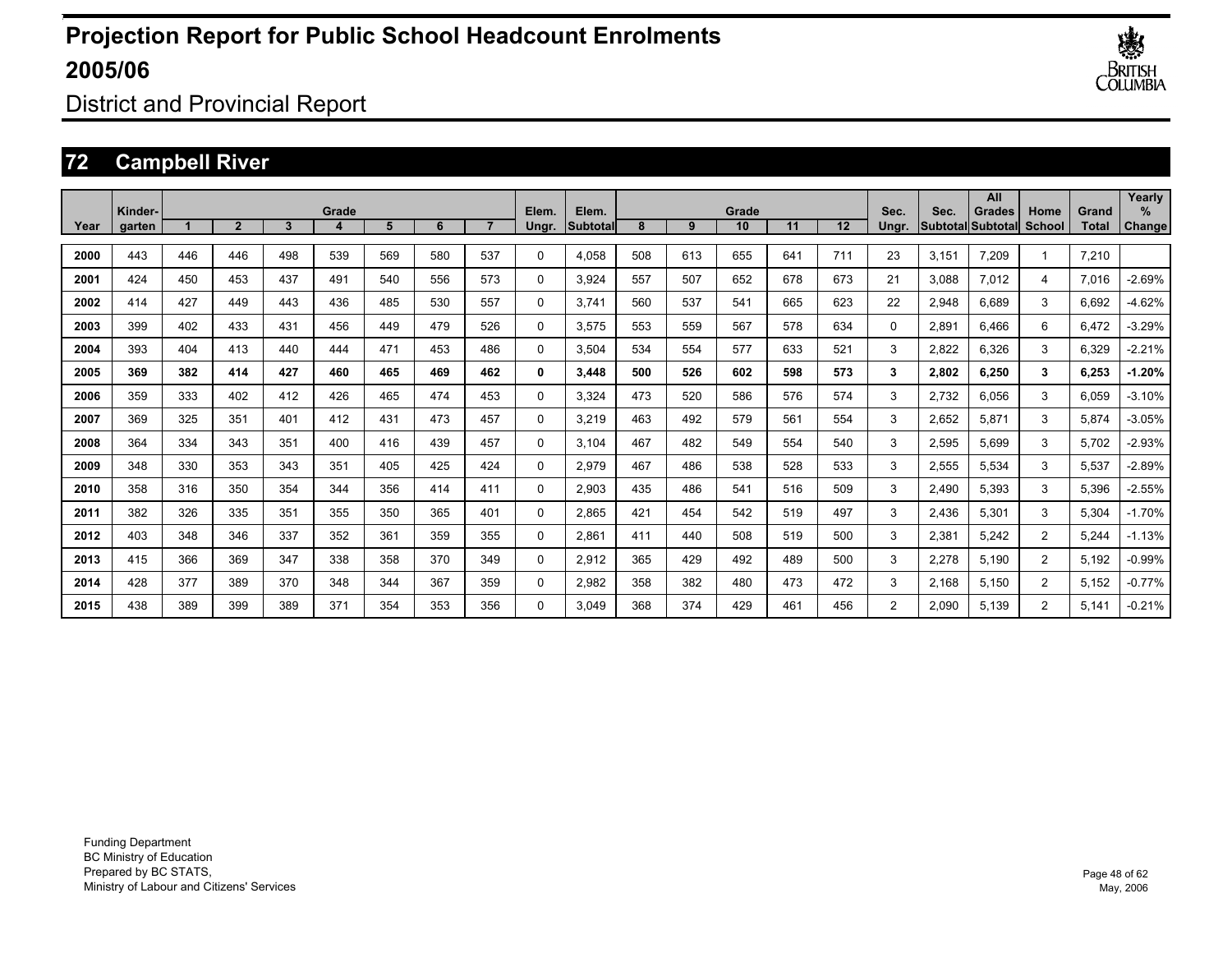

District and Provincial Report

### **73 Kamloops/Thompson**

|      |                   |       |       |       |       |       |       |       |                |                           |       |       |             |       |       |               |       | All                                |                |                | Yearly             |
|------|-------------------|-------|-------|-------|-------|-------|-------|-------|----------------|---------------------------|-------|-------|-------------|-------|-------|---------------|-------|------------------------------------|----------------|----------------|--------------------|
| Year | Kinder-<br>garten |       |       | 3     | Grade | 5     | 6     |       | Elem.<br>Ungr. | Elem.<br><b>Subtotall</b> | 8     | 9     | Grade<br>10 | 11    | 12    | Sec.<br>Unar. | Sec.  | <b>Grades</b><br>Subtotal Subtotal | Home<br>School | Grand<br>Total | %<br><b>Change</b> |
|      |                   |       |       |       |       |       |       |       |                |                           |       |       |             |       |       |               |       |                                    |                |                |                    |
| 2000 | 1122              | 1.151 | 1.187 | 1.166 | 1,273 | 1,323 | 1.326 | 1.293 | 58             | 9.899                     | .411  | 1,443 | 1,565       | 1,552 | 1.316 | 90            | 7,377 | 17.276                             | 8              | 17,284         |                    |
| 2001 | 1075              | 1,144 | 1.130 | 1.199 | 1,200 | 1,269 | 1,312 | 1.333 | 73             | 9.735                     | 1.376 | 1,449 | 1,465       | 1,523 | 1,338 | 74            | 7,225 | 16,960                             | 8              | 16,968         | $-1.83%$           |
| 2002 | 1015              | 1,065 | 1.125 | 1,136 | 1.188 | 1,210 | 1.254 | 1.303 | 66             | 9,362                     | .389  | 1,393 | 1,450       | ,432  | 1.298 | 70            | 7,032 | 16,394                             | $\overline{2}$ | 16,396         | $-3.37%$           |
| 2003 | 938               | 1,037 | 1,069 | 1,099 | 1,136 | 1,183 | 1,195 | 1.249 | 54             | 8,960                     | .410  | 1,370 | 1,448       | .437  | 1,199 | 58            | 6,922 | 15,882                             | 4              | 15,886         | $-3.11%$           |
| 2004 | 892               | 1,001 | 1.018 | 1,095 | 1,109 | 1,140 | 1.181 | 1.191 | 54             | 8,681                     | .404  | 1,431 | 1,406       | .464  | 1,218 | 75            | 6,998 | 15,679                             | 3              | 15,682         | $-1.28%$           |
| 2005 | 843               | 944   | 1,019 | 1,044 | 1,109 | 1,124 | 1,154 | 1,207 | 54             | 8,498                     | 1,315 | 1,412 | 1,464       | 1,381 | 1,265 | 64            | 6,901 | 15,399                             | $\mathbf{2}$   | 15,401         | $-1.79%$           |
| 2006 | 822               | 895   | 987   | 1,015 | 1,060 | 1,070 | 1.140 | 1.214 | 53             | 8,256                     | .271  | 1,352 | 1,464       | 1,347 | 1.236 | 63            | 6,733 | 14,989                             | $\overline{2}$ | 14,991         | $-2.66%$           |
| 2007 | 836               | 873   | 937   | 984   | 1,031 | 1.023 | 1.085 | 1.198 | 51             | 8,018                     | .276  | 1,306 | 1,405       | 1,344 | 1.205 | 63            | 6,599 | 14,617                             | $\overline{2}$ | 14,619         | $-2.48%$           |
| 2008 | 854               | 888   | 916   | 935   | 999   | 995   | 1,039 | 1.141 | 49             | 7,816                     | .260  | 1,310 | 1,357       | ,293  | 1.201 | 62            | 6,483 | 14,299                             | $\overline{2}$ | 14,301         | $-2.18%$           |
| 2009 | 868               | 906   | 930   | 913   | 950   | 965   | 1,009 | 1.091 | 48             | 7,680                     | ,201  | 1,293 | 1,358       | .251  | 1,156 | 61            | 6,320 | 14,000                             | $\overline{2}$ | 14,002         | $-2.09%$           |
| 2010 | 894               | 921   | 949   | 927   | 928   | 917   | 979   | 1,061 | 46             | 7,622                     | 1,149 | 1,233 | 1,341       | ,248  | 1,119 | 60            | 6,150 | 13,772                             | $\overline{2}$ | 13,774         | $-1.63%$           |
| 2011 | 927               | 950   | 964   | 946   | 941   | 896   | 932   | 1.030 | 46             | 7,632                     | 1,117 | 1,180 | 1,283       | .233  | 1,116 | 59            | 5,988 | 13,620                             | $\overline{2}$ | 13,622         | $-1.10%$           |
| 2012 | 945               | 985   | 994   | 962   | 962   | 910   | 911   | 981   | 45             | 7.695                     | .085  | 1,148 | 1,229       | 1,185 | 1,105 | 58            | 5,810 | 13,505                             | $\overline{2}$ | 13,507         | $-0.84%$           |
| 2013 | 957               | 1,002 | 1.031 | 991   | 978   | 930   | 926   | 960   | 46             | 7,821                     | .035  | 1,116 | 1,195       | 1,137 | 1.062 | 56            | 5,601 | 13,422                             | $\overline{2}$ | 13,424         | $-0.61%$           |
| 2014 | 967               | 1,014 | 1.049 | 1,027 | 1,007 | 945   | 945   | 974   | 47             | 7,975                     | .012  | 1,065 | 1,162       | 1,106 | 1.020 | 55            | 5,420 | 13,395                             | $\overline{2}$ | 13,397         | $-0.20%$           |
| 2015 | 970               | 1,026 | 1,061 | .044  | 1,042 | 972   | 959   | 994   | 48             | 8.116                     | .025  | 1,041 | 1.110       | 1,075 | 991   | 54            | 5,296 | 13,412                             | $\overline{2}$ | 13,414         | 0.13%              |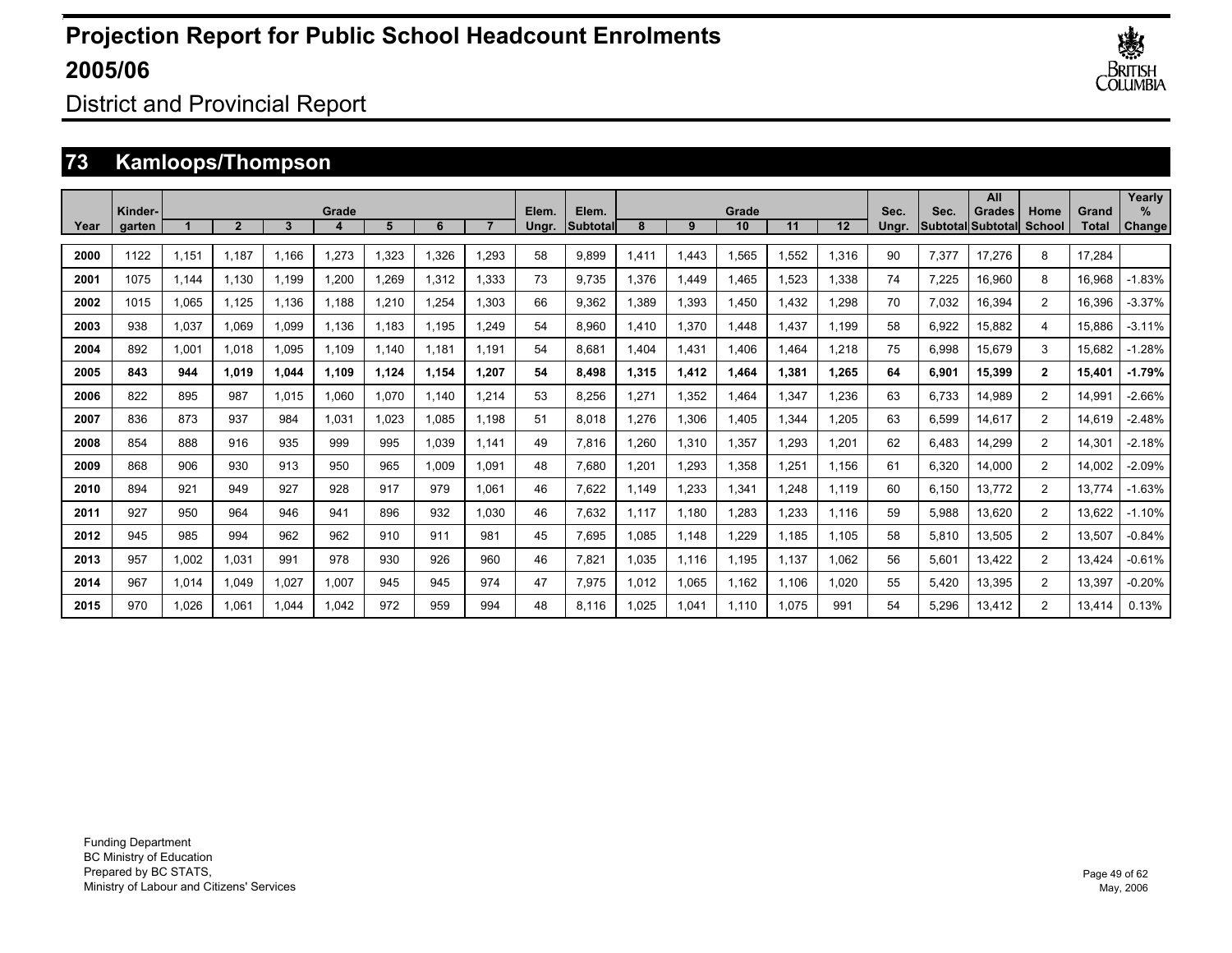

District and Provincial Report

### **74 Gold Trail**

|      | Kinder- |     |                |                | Grade |     |     |     | Elem.    | Elem.          |     |     | Grade |     |     | Sec.  | Sec.  | All<br>Grades     | Home           | Grand | Yearly<br>$\%$ |
|------|---------|-----|----------------|----------------|-------|-----|-----|-----|----------|----------------|-----|-----|-------|-----|-----|-------|-------|-------------------|----------------|-------|----------------|
| Year | garten  |     | $\overline{2}$ | $\overline{3}$ |       | 5   | 6   |     | Ungr.    | <b>Subtota</b> | 8   | 9   | 10    | 11  | 12  | Unar. |       | Subtotal Subtotal | School         | Total | Change         |
| 2000 | 141     | 175 | 140            | 171            | 169   | 186 | 213 | 173 | 0        | 1,368          | 192 | 178 | 190   | 224 | 192 | 5     | 981   | 2,349             | $\Omega$       | 2,349 |                |
| 2001 | 181     | 203 | 201            | 187            | 206   | 227 | 233 | 228 | 0        | 1.666          | 218 | 209 | 183   | 204 | 170 | 47    | 1.031 | 2,697             | $\overline{2}$ | 2,699 | 14.90%         |
| 2002 | 162     | 152 | 157            | 173            | 164   | 163 | 184 | 176 | 0        | 1,331          | 220 | 187 | 157   | 165 | 136 | 56    | 921   | 2,252             | 0              | 2,252 | -16.56%        |
| 2003 | 126     | 151 | 128            | 145            | 156   | 130 | 140 | 161 | 0        | 1.137          | 182 | 203 | 180   | 154 | 111 | 35    | 865   | 2,002             | 0              | 2,002 | $-11.10%$      |
| 2004 | 107     | 121 | 126            | 119            | 128   | 147 | 121 | 142 | $\Omega$ | 1.011          | 155 | 178 | 189   | 168 | 125 | 91    | 906   | 1,917             | 0              | 1,917 | $-4.25%$       |
| 2005 | 93      | 105 | 113            | 126            | 120   | 126 | 142 | 116 | 0        | 941            | 157 | 169 | 193   | 191 | 139 | 103   | 952   | 1.893             | 0              | 1,893 | $-1.25%$       |
| 2006 | 92      | 101 | 105            | 121            | 120   | 122 | 148 | 116 | $\Omega$ | 925            | 157 | 158 | 177   | 199 | 142 | 102   | 935   | 1.860             | 0              | 1,860 | $-1.74%$       |
| 2007 | 87      | 100 | 102            | 113            | 116   | 121 | 143 | 121 | $\Omega$ | 903            | 157 | 157 | 165   | 185 | 148 | 102   | 914   | 1,817             | $\Omega$       | 1,817 | $-2.31%$       |
| 2008 | 94      | 95  | 100            | 109            | 108   | 117 | 143 | 117 | $\Omega$ | 883            | 163 | 157 | 164   | 173 | 137 | 100   | 894   | 1.777             | $\Omega$       | 1,777 | $-2.20%$       |
| 2009 | 95      | 102 | 94             | 107            | 104   | 109 | 138 | 116 | $\Omega$ | 865            | 157 | 163 | 163   | 170 | 128 | 98    | 879   | 1.744             | $\Omega$       | 1,744 | $-1.86%$       |
| 2010 | 99      | 102 | 101            | 100            | 101   | 104 | 128 | 112 | $\Omega$ | 847            | 156 | 156 | 169   | 169 | 126 | 97    | 873   | 1,720             | 0              | 1,720 | $-1.38%$       |
| 2011 | 106     | 106 | 101            | 107            | 94    | 102 | 122 | 104 | 0        | 842            | 150 | 156 | 163   | 175 | 126 | 97    | 867   | 1.709             | $\mathbf 0$    | 1,709 | $-0.64%$       |
| 2012 | 109     | 114 | 105            | 107            | 100   | 94  | 119 | 99  | 0        | 847            | 140 | 150 | 162   | 169 | 129 | 96    | 846   | 1.693             | 0              | 1,693 | $-0.94%$       |
| 2013 | 112     | 116 | 112            | 111            | 101   | 101 | 110 | 97  | 0        | 860            | 133 | 139 | 157   | 169 | 126 | 95    | 819   | 1,679             | 0              | 1,679 | $-0.83%$       |
| 2014 | 116     | 120 | 115            | 119            | 105   | 101 | 118 | 90  | 0        | 884            | 130 | 133 | 146   | 163 | 125 | 93    | 790   | 1.674             | 0              | 1,674 | $-0.30%$       |
| 2015 | 121     | 124 | 118            | 122            | 112   | 105 | 119 | 96  | 0        | 917            | 121 | 130 | 139   | 152 | 121 | 90    | 753   | 1.670             | $\Omega$       | 1.670 | $-0.24%$       |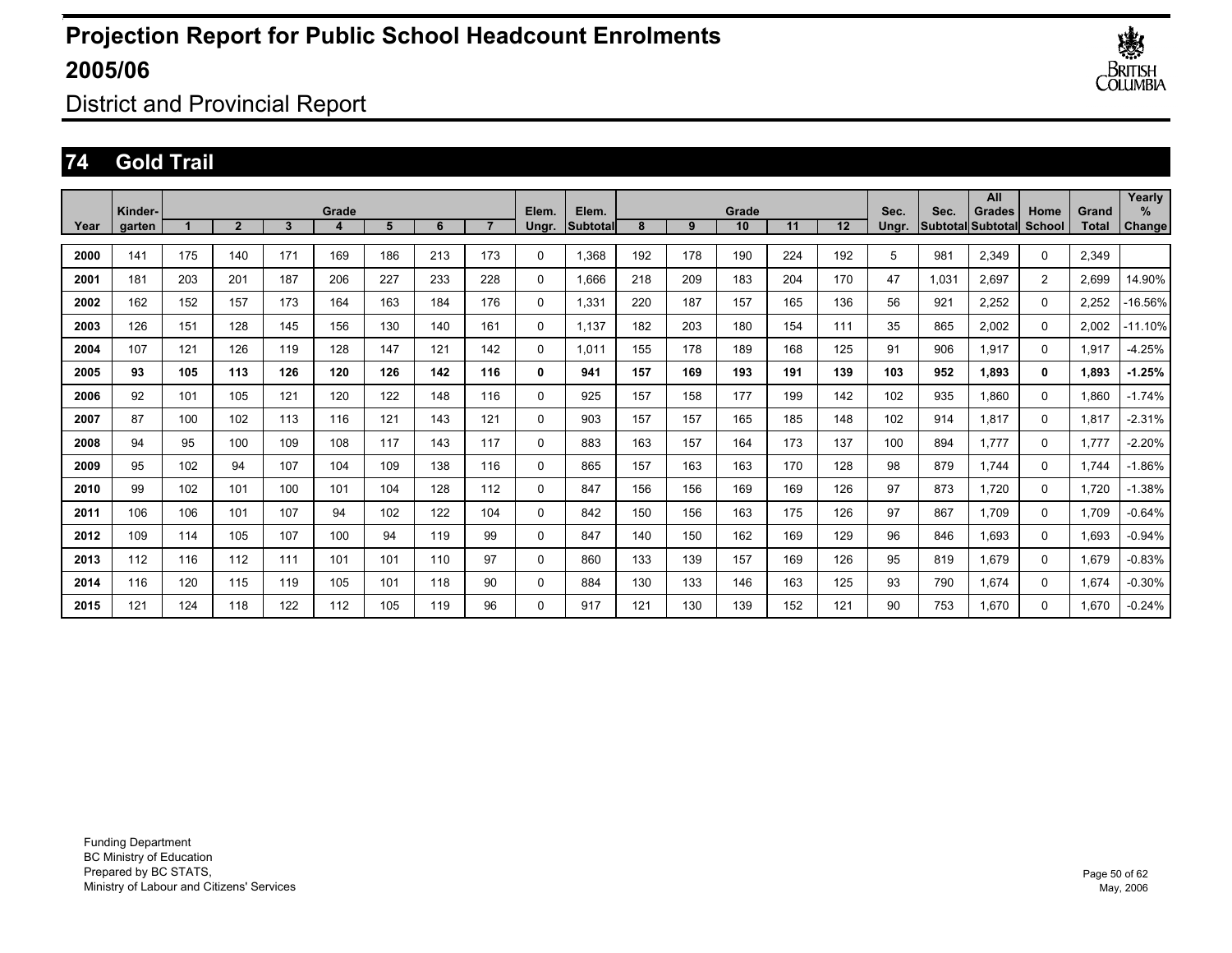

District and Provincial Report

### **75 Mission**

|      | Kinder- |     |                |     | Grade |     |     |     |                | Elem.    |     |     | Grade |     |     | Sec.           | Sec.  | All<br>Grades            |                       | Grand        | Yearly<br>$\frac{9}{6}$ |
|------|---------|-----|----------------|-----|-------|-----|-----|-----|----------------|----------|-----|-----|-------|-----|-----|----------------|-------|--------------------------|-----------------------|--------------|-------------------------|
| Year | garten  |     | $\overline{2}$ | 3   | 4     | 5   | 6   |     | Elem.<br>Ungr. | Subtotal | 8   | 9   | 10    | 11  | 12  | Unar.          |       | <b>Subtotal Subtotal</b> | Home<br><b>School</b> | <b>Total</b> | Change                  |
| 2000 | 482     | 517 | 530            | 597 | 599   | 589 | 575 | 594 | 0              | 4.483    | 603 | 642 | 589   | 566 | 407 | 12             | 2.819 | 7,302                    | 6                     | 7,308        |                         |
| 2001 | 504     | 502 | 510            | 545 | 620   | 594 | 576 | 582 | 0              | 4.433    | 618 | 621 | 628   | 574 | 429 | 11             | 2.881 | 7,314                    | $\overline{7}$        | 7,321        | 0.18%                   |
| 2002 | 458     | 533 | 517            | 530 | 557   | 633 | 608 | 600 | 0              | 4,436    | 605 | 602 | 608   | 645 | 470 | 15             | 2,945 | 7,381                    | 6                     | 7,387        | 0.90%                   |
| 2003 | 450     | 496 | 540            | 512 | 543   | 563 | 636 | 637 | $\Omega$       | 4,377    | 651 | 626 | 600   | 615 | 716 | 19             | 3,227 | 7,604                    | 5                     | 7,609        | 3.01%                   |
| 2004 | 492     | 472 | 502            | 530 | 517   | 554 | 549 | 631 | $\Omega$       | 4.247    | 637 | 633 | 590   | 600 | 566 | $\overline{7}$ | 3,033 | 7.280                    | $\overline{7}$        | 7,287        | $-4.23%$                |
| 2005 | 420     | 518 | 497            | 532 | 527   | 551 | 581 | 550 | 0              | 4,176    | 643 | 662 | 648   | 571 | 573 | 5              | 3,102 | 7,278                    | 4                     | 7,282        | $-0.07%$                |
| 2006 | 408     | 489 | 515            | 557 | 484   | 538 | 575 | 518 | $\Omega$       | 4,084    | 634 | 655 | 634   | 579 | 568 | 5              | 3,075 | 7,159                    | 4                     | 7,163        | $-1.63%$                |
| 2007 | 430     | 477 | 489            | 579 | 508   | 496 | 563 | 513 | 0              | 4,055    | 599 | 647 | 627   | 568 | 576 | 5              | 3,022 | 7,077                    | 4                     | 7,081        | $-1.14%$                |
| 2008 | 460     | 504 | 479            | 551 | 528   | 521 | 520 | 503 | 0              | 4.066    | 594 | 612 | 620   | 562 | 566 | 5              | 2,959 | 7,025                    | 4                     | 7,029        | $-0.73%$                |
| 2009 | 464     | 539 | 505            | 540 | 504   | 542 | 545 | 466 | 0              | 4.105    | 582 | 607 | 589   | 556 | 560 | 5              | 2,899 | 7.004                    | 4                     | 7,008        | $-0.30%$                |
| 2010 | 491     | 541 | 537            | 568 | 493   | 517 | 566 | 488 | 0              | 4.201    | 542 | 597 | 585   | 533 | 557 | 5              | 2,819 | 7.020                    | 4                     | 7.024        | 0.23%                   |
| 2011 | 507     | 572 | 540            | 603 | 518   | 507 | 542 | 506 | 0              | 4.295    | 566 | 558 | 577   | 529 | 535 | 5              | 2.770 | 7.065                    | 4                     | 7.069        | 0.64%                   |
| 2012 | 523     | 588 | 567            | 604 | 548   | 530 | 531 | 485 | 0              | 4.376    | 588 | 582 | 543   | 524 | 535 | 5              | 2.777 | 7.153                    | 4                     | 7.157        | .24%                    |
| 2013 | 538     | 605 | 582            | 634 | 548   | 560 | 554 | 475 | 0              | 4.496    | 565 | 603 | 563   | 496 | 529 | 5              | 2.761 | 7.257                    | 4                     | 7.261        | .45%                    |
| 2014 | 551     | 623 | 599            | 651 | 575   | 560 | 585 | 496 | $\Omega$       | 4,640    | 553 | 581 | 583   | 512 | 502 | 5              | 2,736 | 7,376                    | 4                     | 7,380        | .64%                    |
| 2015 | 561     | 637 | 617            | 669 | 590   | 587 | 586 | 523 | 0              | 4.770    | 575 | 568 | 564   | 529 | 517 | 5              | 2.758 | 7,528                    | 4                     | 7,532        | 2.06%                   |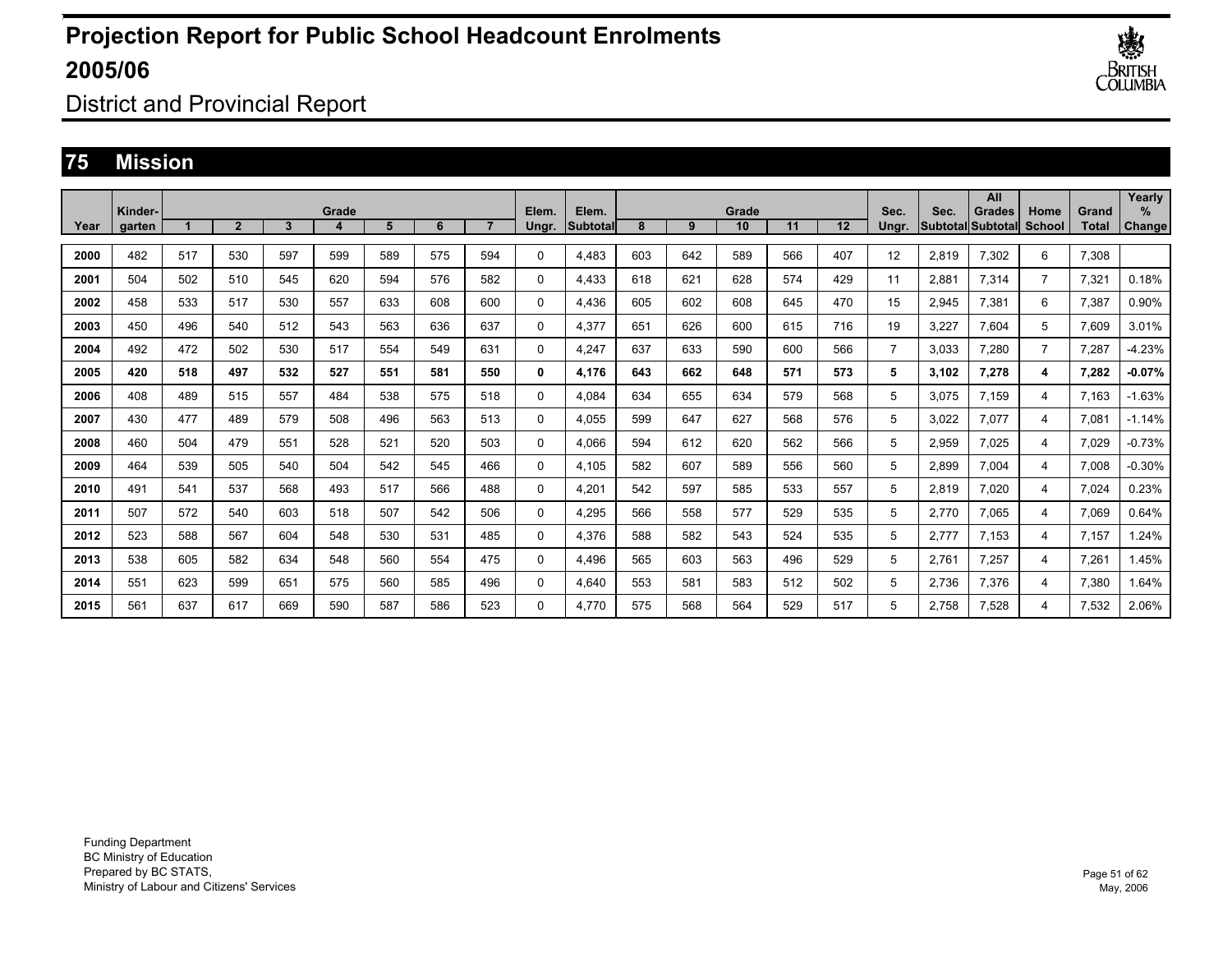

District and Provincial Report

#### **78 Fraser - Cascade**

|      | Kinder- |     |                |     | Grade |     |     |     | Elem.    | Elem.     |     |     | Grade |     |     | Sec.     | Sec.  | All<br>Grades             | Home   | Grand | Yearly<br>$\%$ |
|------|---------|-----|----------------|-----|-------|-----|-----|-----|----------|-----------|-----|-----|-------|-----|-----|----------|-------|---------------------------|--------|-------|----------------|
| Year | garten  |     | $\overline{2}$ | 3   |       | 5   | 6   |     | Ungr.    | lSubtotal | 8   | 9   | 10    | 11  | 12  | Unar.    |       | <b>SubtotallSubtotall</b> | School | Total | Change         |
| 2000 | 149     | 163 | 164            | 195 | 160   | 208 | 166 | 200 | 0        | 1,405     | 184 | 189 | 230   | 228 | 188 | 13       | 1.032 | 2,437                     | 6      | 2,443 |                |
| 2001 | 139     | 150 | 163            | 158 | 196   | 164 | 216 | 182 | 0        | 1,368     | 221 | 195 | 172   | 220 | 220 | 0        | 1,028 | 2,396                     |        | 2,397 | $-1.88%$       |
| 2002 | 119     | 155 | 152            | 159 | 158   | 207 | 169 | 225 | 0        | 1,344     | 204 | 208 | 181   | 186 | 210 | 0        | 989   | 2,333                     |        | 2,334 | $-2.63%$       |
| 2003 | 122     | 144 | 162            | 172 | 172   | 171 | 211 | 186 | 0        | 1,340     | 231 | 202 | 201   | 184 | 167 | 0        | 985   | 2,325                     | 0      | 2,325 | $-0.39%$       |
| 2004 | 114     | 161 | 146            | 167 | 172   | 172 | 167 | 210 | 0        | 1,309     | 213 | 234 | 173   | 225 | 142 | 0        | 987   | 2,296                     | 0      | 2,296 | -1.25%         |
| 2005 | 119     | 124 | 166            | 140 | 172   | 175 | 165 | 180 | 0        | 1.241     | 223 | 199 | 217   | 196 | 179 | 0        | 1,014 | 2,255                     | 0      | 2,255 | $-1.79%$       |
| 2006 | 118     | 122 | 167            | 139 | 167   | 169 | 166 | 166 | 0        | 1.214     | 217 | 192 | 236   | 195 | 175 | $\Omega$ | 1,015 | 2,229                     | 0      | 2,229 | $-1.15%$       |
| 2007 | 115     | 121 | 165            | 140 | 165   | 164 | 160 | 167 | 0        | 1.197     | 202 | 188 | 230   | 210 | 174 | $\Omega$ | 1,004 | 2,201                     | 0      | 2,201 | -1.26%         |
| 2008 | 122     | 118 | 164            | 139 | 167   | 163 | 156 | 162 | 0        | 1.191     | 201 | 174 | 225   | 206 | 187 | 0        | 993   | 2,184                     | 0      | 2,184 | $-0.77%$       |
| 2009 | 126     | 125 | 160            | 138 | 165   | 164 | 154 | 157 | 0        | 1,189     | 195 | 174 | 208   | 201 | 184 | 0        | 962   | 2,151                     | 0      | 2,151 | $-1.51%$       |
| 2010 | 122     | 129 | 170            | 135 | 164   | 162 | 154 | 155 | 0        | 1,191     | 189 | 168 | 207   | 187 | 179 | 0        | 930   | 2,121                     | 0      | 2,121 | $-1.39%$       |
| 2011 | 121     | 125 | 175            | 143 | 161   | 162 | 153 | 156 | 0        | 1.196     | 187 | 163 | 201   | 185 | 166 | 0        | 902   | 2,098                     | 0      | 2,098 | $-1.08%$       |
| 2012 | 123     | 124 | 170            | 147 | 170   | 159 | 153 | 155 | 0        | 1,201     | 187 | 161 | 195   | 180 | 165 | 0        | 888   | 2,089                     | 0      | 2,089 | $-0.43%$       |
| 2013 | 124     | 126 | 169            | 143 | 176   | 167 | 150 | 155 | 0        | 1.210     | 185 | 161 | 192   | 175 | 160 | 0        | 873   | 2,083                     | 0      | 2,083 | $-0.29%$       |
| 2014 | 126     | 127 | 171            | 143 | 171   | 173 | 158 | 152 | 0        | 1,221     | 186 | 160 | 192   | 173 | 156 | 0        | 867   | 2,088                     | 0      | 2,088 | 0.24%          |
| 2015 | 128     | 129 | 172            | 144 | 170   | 168 | 163 | 160 | $\Omega$ | 1.234     | 182 | 160 | 190   | 172 | 154 | 0        | 858   | 2.092                     | 0      | 2,092 | 0.19%          |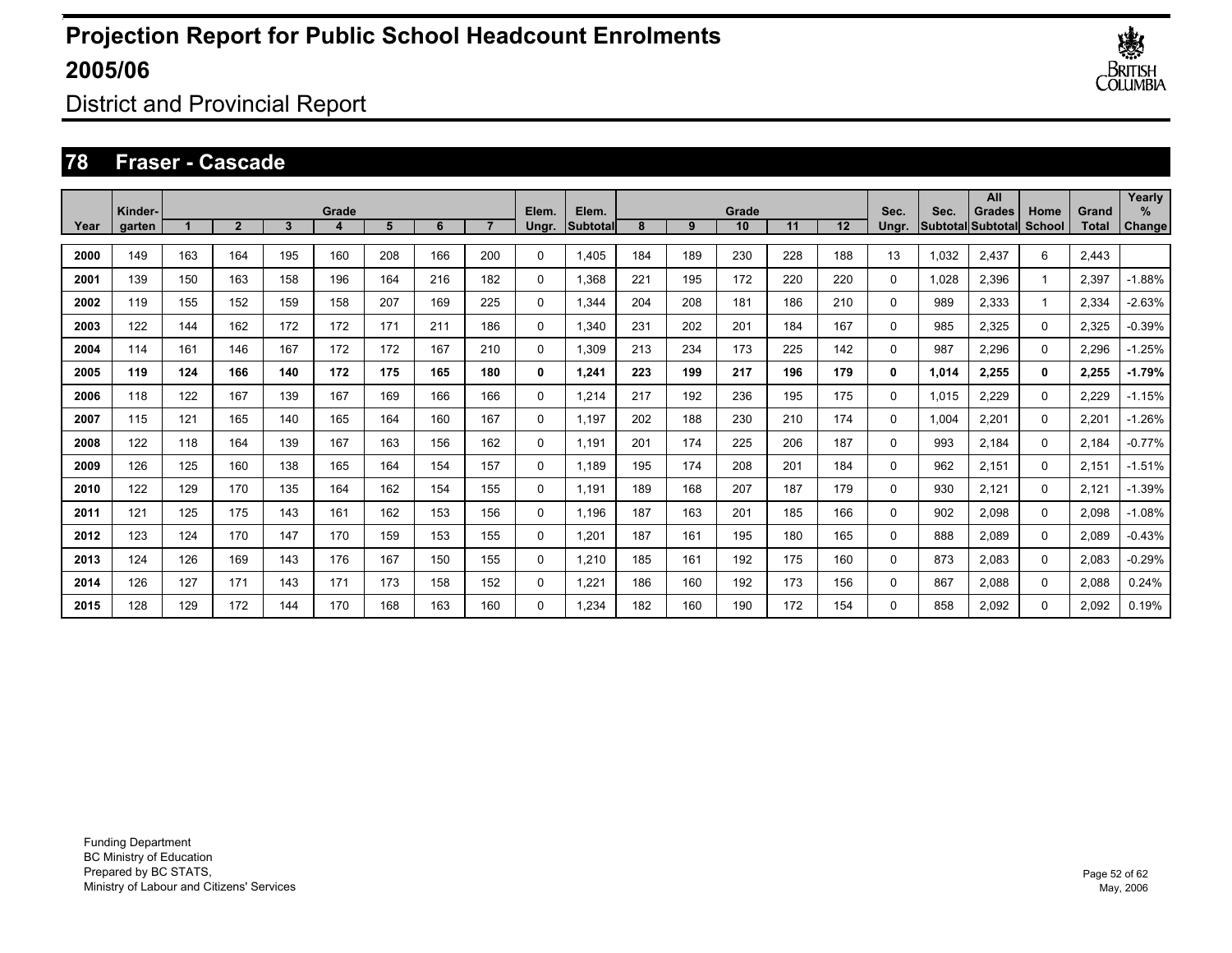

District and Provincial Report

## **79 Cowichan Valley**

|      |                   |     |                |     |       |     |     |     |                |                    |     |     |             |       |     |               |       | All                                       |                |                       | Yearly      |
|------|-------------------|-----|----------------|-----|-------|-----|-----|-----|----------------|--------------------|-----|-----|-------------|-------|-----|---------------|-------|-------------------------------------------|----------------|-----------------------|-------------|
| Year | Kinder-<br>garten |     | $\overline{2}$ | 3   | Grade | 5   | 6   |     | Elem.<br>Ungr. | Elem.<br>Subtotall | 8   | 9   | Grade<br>10 | 11    | 12  | Sec.<br>Ungr. | Sec.  | <b>Grades</b><br><b>Subtotal Subtotal</b> | Home<br>School | Grand<br><b>Total</b> | %<br>Change |
|      |                   |     |                |     |       |     |     |     |                |                    |     |     |             |       |     |               |       |                                           |                |                       |             |
| 2000 | 608               | 644 | 694            | 713 | 793   | 848 | 814 | 829 | 18             | 5,961              | 813 | 866 | 909         | 957   | 667 | 133           | 4,345 | 10,306                                    | 5              | 10,311                |             |
| 2001 | 550               | 660 | 654            | 719 | 709   | 817 | 862 | 840 | 6              | 5,817              | 853 | 862 | 915         | 837   | 669 | 146           | 4,282 | 10,099                                    | 9              | 10,108                | $-1.97%$    |
| 2002 | 563               | 588 | 660            | 670 | 718   | 711 | 816 | 868 | 3              | 5,597              | 853 | 873 | 912         | 891   | 628 | 110           | 4,267 | 9,864                                     | $\overline{7}$ | 9,871                 | $-2.34%$    |
| 2003 | 553               | 598 | 614            | 675 | 695   | 744 | 718 | 835 | 3              | 5,435              | 889 | 946 | 1,029       | 829   | 662 | 11            | 4,366 | 9,801                                     | 1              | 9,802                 | $-0.70%$    |
| 2004 | 525               | 589 | 615            | 628 | 672   | 718 | 756 | 730 | 5              | 5,238              | 861 | 936 | 887         | 1,021 | 622 | 126           | 4,453 | 9,691                                     | $\overline{2}$ | 9,693                 | $-1.11%$    |
| 2005 | 539               | 551 | 603            | 636 | 645   | 689 | 736 | 762 | 8              | 5.169              | 741 | 844 | 968         | 935   | 761 | 113           | 4,362 | 9,531                                     | 1              | 9,532                 | $-1.66%$    |
| 2006 | 516               | 540 | 591            | 619 | 628   | 650 | 723 | 754 | 8              | 5.029              | 729 | 800 | 914         | 929   | 785 | 113           | 4,270 | 9,299                                     | 1              | 9,300                 | $-2.43%$    |
| 2007 | 502               | 518 | 580            | 607 | 612   | 634 | 684 | 743 | 8              | 4,888              | 721 | 785 | 867         | 882   | 780 | 111           | 4,146 | 9,034                                     | 1              | 9,035                 | $-2.85%$    |
| 2008 | 505               | 506 | 558            | 597 | 601   | 618 | 668 | 703 | $\overline{7}$ | 4.763              | 711 | 777 | 850         | 838   | 740 | 109           | 4,025 | 8.788                                     | 1              | 8,789                 | $-2.72%$    |
| 2009 | 519               | 509 | 546            | 575 | 592   | 609 | 652 | 687 | $\overline{7}$ | 4.696              | 675 | 766 | 841         | 820   | 702 | 107           | 3,911 | 8.607                                     | 1              | 8,608                 | $-2.06%$    |
| 2010 | 544               | 524 | 549            | 563 | 571   | 600 | 642 | 671 | $\overline{7}$ | 4,671              | 659 | 728 | 829         | 811   | 688 | 104           | 3,819 | 8.490                                     | 1              | 8,491                 | $-1.36%$    |
| 2011 | 572               | 549 | 566            | 568 | 561   | 580 | 634 | 660 | $\overline{7}$ | 4,697              | 644 | 712 | 790         | 800   | 680 | 103           | 3,729 | 8,426                                     | 1              | 8,427                 | $-0.75%$    |
| 2012 | 589               | 577 | 592            | 585 | 565   | 570 | 614 | 651 | $\overline{7}$ | 4,750              | 633 | 695 | 772         | 765   | 672 | 101           | 3,638 | 8,388                                     | 1              | 8,389                 | $-0.45%$    |
| 2013 | 607               | 593 | 622            | 612 | 582   | 574 | 603 | 631 | $\overline{7}$ | 4,831              | 625 | 684 | 754         | 747   | 643 | 100           | 3,553 | 8,384                                     | 1              | 8,385                 | $-0.05%$    |
| 2014 | 624               | 611 | 640            | 642 | 608   | 591 | 607 | 621 | $\overline{7}$ | 4,951              | 606 | 675 | 742         | 730   | 628 | 98            | 3,479 | 8,430                                     | 1              | 8,431                 | 0.55%       |
| 2015 | 640               | 629 | 659            | 659 | 637   | 617 | 626 | 625 | $\overline{7}$ | 5.099              | 596 | 654 | 732         | 718   | 613 | 96            | 3,409 | 8,508                                     |                | 8,509                 | 0.93%       |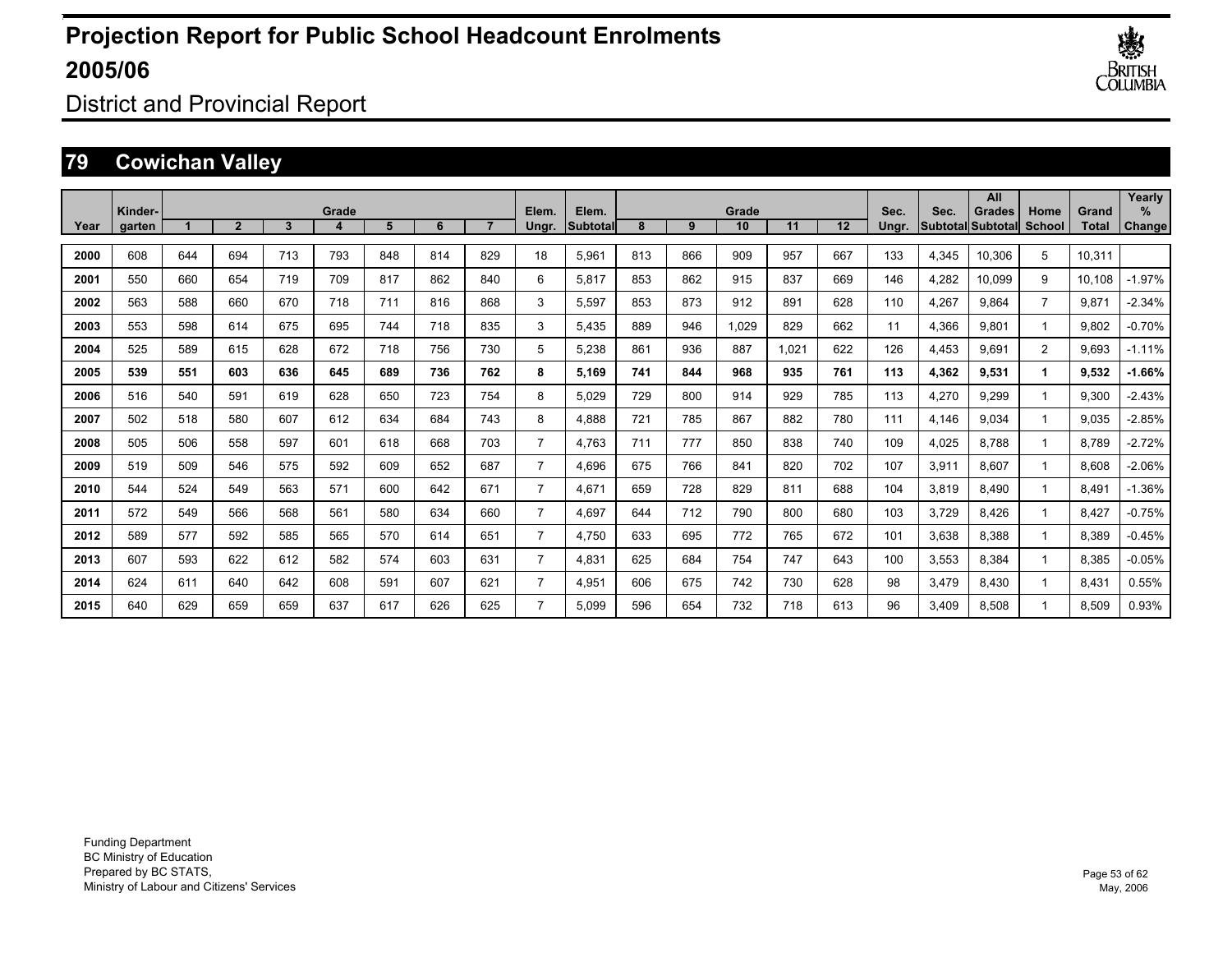

District and Provincial Report

### **81 Fort Nelson**

|      |                   |     |              |     |       |     |     |     | Elem.        |                          |     |     |             |     |         |               |      | All                         |                       |                | Yearly<br>$\%$ |
|------|-------------------|-----|--------------|-----|-------|-----|-----|-----|--------------|--------------------------|-----|-----|-------------|-----|---------|---------------|------|-----------------------------|-----------------------|----------------|----------------|
| Year | Kinder-<br>garten |     | $\mathbf{2}$ | 3   | Grade | 5   | 6   |     | Ungr.        | Elem.<br><b>Subtotal</b> | 8   | 9   | Grade<br>10 | 11  | $12 \,$ | Sec.<br>Ungr. | Sec. | Grades<br>Subtotal Subtotal | Home<br><b>School</b> | Grand<br>Total | Change         |
| 2000 | 94                | 100 | 90           | 109 | 76    | 87  | 103 | 78  | 0            | 737                      | 102 | 100 | 105         | 98  | 87      | 18            | 510  | 1.247                       | 9                     | 1,256          |                |
| 2001 | 78                | 91  | 108          | 92  | 113   | 77  | 89  | 103 | 0            | 751                      | 96  | 101 | 92          | 95  | 91      | 19            | 494  | 1.245                       | 5                     | 1,250          | $-0.48%$       |
| 2002 | 87                | 68  | 90           | 103 | 86    | 105 | 78  | 86  | 0            | 703                      | 109 | 93  | 98          | 99  | 79      | 19            | 497  | 1,200                       | $\overline{7}$        | 1,207          | $-3.44%$       |
| 2003 | 74                | 82  | 74           | 90  | 110   | 85  | 104 | 77  | 0            | 696                      | 101 | 113 | 86          | 114 | 79      | 21            | 514  | 1,210                       | 6                     | 1,216          | 0.75%          |
| 2004 | 78                | 82  | 82           | 78  | 89    | 109 | 89  | 99  | 0            | 706                      | 79  | 87  | 103         | 94  | 81      | 6             | 450  | 1,156                       | 6                     | 1,162          | $-4.44%$       |
| 2005 | 88                | 75  | 79           | 86  | 79    | 94  | 99  | 91  | 0            | 691                      | 88  | 70  | 79          | 96  | 73      | 1             | 407  | 1.098                       | 5                     | 1,103          | $-5.08%$       |
| 2006 | 85                | 75  | 73           | 79  | 71    | 93  | 98  | 102 | 0            | 676                      | 101 | 72  | 73          | 92  | 77      | $\mathbf{1}$  | 416  | 1.092                       | 5                     | 1,097          | $-0.54%$       |
| 2007 | 99                | 72  | 73           | 73  | 65    | 84  | 97  | 101 | 0            | 664                      | 114 | 83  | 75          | 86  | 74      | $\mathbf{1}$  | 433  | 1.097                       | 5                     | 1,102          | 0.46%          |
| 2008 | 110               | 84  | 70           | 73  | 60    | 77  | 87  | 100 | 0            | 661                      | 113 | 93  | 86          | 88  | 70      | 1             | 451  | 1.112                       | 5                     | 1,117          | 1.36%          |
| 2009 | 115               | 94  | 82           | 70  | 60    | 71  | 80  | 90  | 0            | 662                      | 112 | 93  | 97          | 100 | 71      | 1             | 474  | 1,136                       | 5                     | 1,141          | 2.15%          |
| 2010 | 109               | 97  | 91           | 82  | 58    | 71  | 74  | 83  | 0            | 665                      | 101 | 92  | 97          | 112 | 81      | 1             | 484  | 1.149                       | 5                     | 1,154          | 1.14%          |
| 2011 | 103               | 92  | 94           | 91  | 67    | 68  | 74  | 77  | 0            | 666                      | 93  | 83  | 96          | 113 | 90      | 1             | 476  | 1,142                       | 5                     | 1,147          | $-0.61%$       |
| 2012 | 101               | 86  | 90           | 94  | 75    | 79  | 71  | 76  | 0            | 672                      | 86  | 77  | 87          | 113 | 91      | 1             | 455  | 1,127                       | 5                     | 1,132          | $-1.31%$       |
| 2013 | 99                | 85  | 84           | 90  | 78    | 88  | 83  | 74  | 0            | 681                      | 85  | 71  | 80          | 103 | 90      | 1             | 430  | 1.111                       | 5                     | 1,116          | $-1.41%$       |
| 2014 | 98                | 84  | 83           | 84  | 74    | 92  | 92  | 85  | 0            | 692                      | 82  | 70  | 74          | 95  | 83      | 1             | 405  | 1,097                       | 5                     | 1,102          | $-1.25%$       |
| 2015 | 97                | 83  | 82           | 83  | 70    | 87  | 96  | 95  | $\mathbf{0}$ | 693                      | 95  | 68  | 74          | 88  | 76      | 1             | 402  | 1.095                       | 5                     | 1.100          | $-0.18%$       |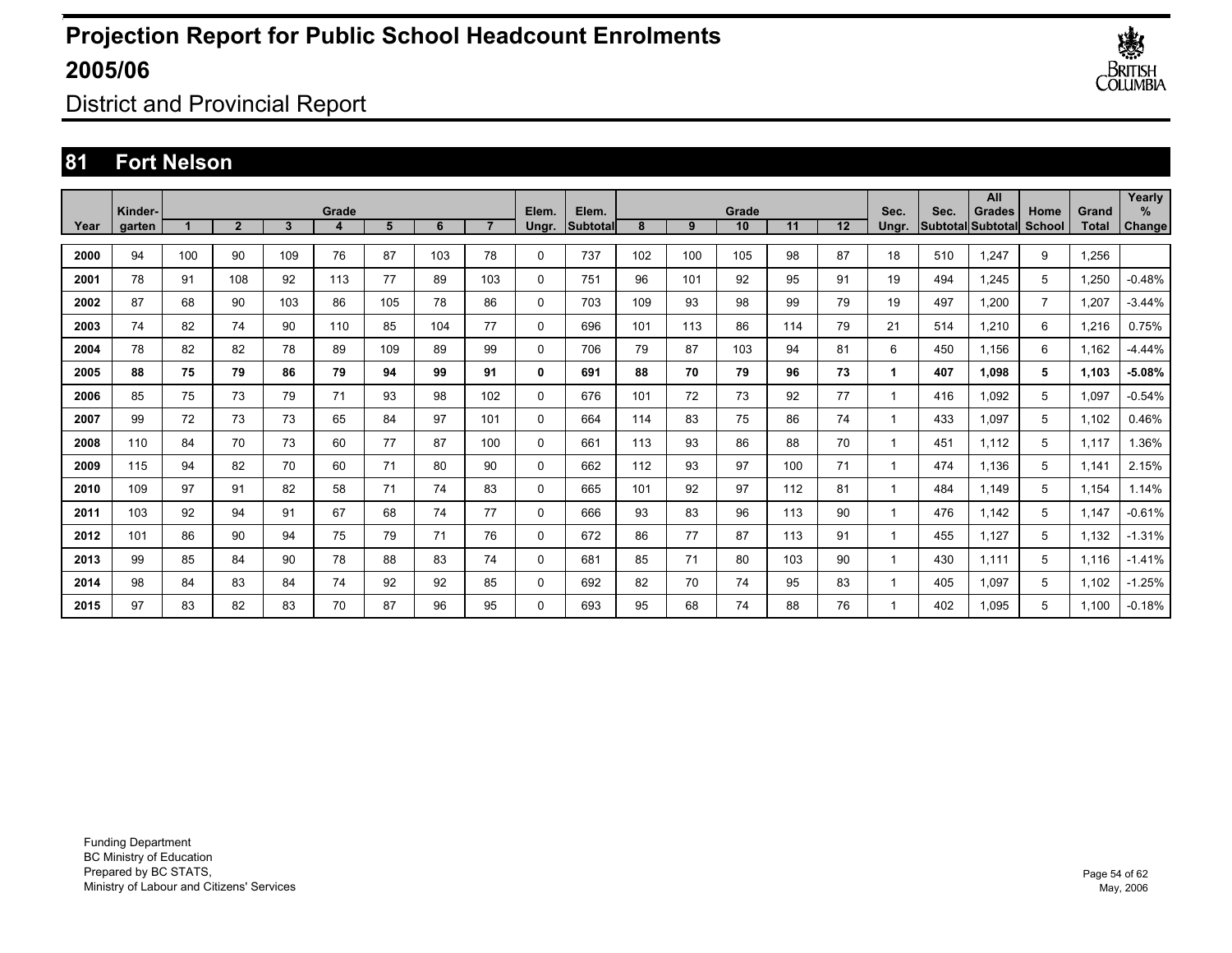

District and Provincial Report

#### **82 Coast Mountains**

|      | Kinder- |     |                |     | Grade |     |     |     | Elem.    | Elem.    |     |     | Grade |     |     | Sec.  | Sec.  | All<br>Grades             | Home           | Grand | Yearly<br>$\%$ |
|------|---------|-----|----------------|-----|-------|-----|-----|-----|----------|----------|-----|-----|-------|-----|-----|-------|-------|---------------------------|----------------|-------|----------------|
| Year | garten  |     | $\overline{2}$ | 3   |       | 5   | 6   |     | Unar.    | Subtotal | 8   | 9   | 10    | 11  | 12  | Unar. |       | <b>SubtotallSubtotall</b> | School         | Total | Change         |
| 2000 | 432     | 507 | 464            | 518 | 560   | 512 | 549 | 506 | $\Omega$ | 4,048    | 613 | 624 | 644   | 642 | 678 | 100   | 3,301 | 7,349                     | $\overline{7}$ | 7,356 |                |
| 2001 | 442     | 439 | 492            | 454 | 487   | 554 | 499 | 562 | $\Omega$ | 3,929    | 592 | 599 | 590   | 620 | 648 | 107   | 3,156 | 7,085                     | 4              | 7,089 | $-3.63%$       |
| 2002 | 390     | 441 | 416            | 468 | 438   | 473 | 511 | 479 | $\Omega$ | 3,616    | 619 | 557 | 561   | 591 | 641 | 139   | 3,108 | 6,724                     | 9              | 6,733 | $-5.02%$       |
| 2003 | 346     | 371 | 425            | 396 | 461   | 428 | 460 | 506 | $\Omega$ | 3,393    | 591 | 633 | 595   | 529 | 596 | 42    | 2,986 | 6,379                     | 4              | 6,383 | $-5.20%$       |
| 2004 | 329     | 357 | 362            | 407 | 389   | 445 | 421 | 447 | 0        | 3.157    | 585 | 579 | 601   | 552 | 546 | 31    | 2,894 | 6,051                     | 4              | 6,055 | $-5.14%$       |
| 2005 | 316     | 325 | 362            | 349 | 418   | 377 | 459 | 422 | 0        | 3,028    | 522 | 588 | 604   | 531 | 523 | 83    | 2,851 | 5,879                     | $\mathbf{2}$   | 5,881 | $-2.87%$       |
| 2006 | 297     | 314 | 348            | 342 | 377   | 367 | 463 | 429 | 0        | 2,937    | 486 | 565 | 608   | 553 | 550 | 83    | 2,845 | 5,782                     | $\overline{2}$ | 5,784 | $-1.65%$       |
| 2007 | 290     | 296 | 337            | 328 | 369   | 331 | 451 | 434 | 0        | 2,836    | 494 | 527 | 587   | 558 | 574 | 84    | 2,824 | 5,660                     | $\overline{2}$ | 5,662 | $-2.11%$       |
| 2008 | 273     | 288 | 317            | 318 | 355   | 324 | 407 | 421 | 0        | 2,703    | 499 | 535 | 549   | 540 | 579 | 84    | 2,786 | 5,489                     | $\overline{2}$ | 5,491 | $-3.02%$       |
| 2009 | 256     | 272 | 309            | 300 | 344   | 311 | 398 | 381 | 0        | 2,571    | 485 | 540 | 554   | 507 | 560 | 84    | 2,730 | 5,301                     | $\overline{2}$ | 5,303 | $-3.42%$       |
| 2010 | 283     | 255 | 291            | 292 | 324   | 301 | 383 | 373 | 0        | 2,502    | 439 | 525 | 558   | 510 | 525 | 82    | 2,639 | 5.141                     | $\overline{2}$ | 5,143 | $-3.02%$       |
| 2011 | 297     | 281 | 273            | 275 | 315   | 284 | 370 | 358 | 0        | 2,453    | 429 | 476 | 544   | 514 | 527 | 81    | 2,571 | 5,024                     | $\overline{2}$ | 5,026 | $-2.27%$       |
| 2012 | 301     | 296 | 300            | 257 | 297   | 277 | 349 | 346 | $\Omega$ | 2,423    | 412 | 465 | 495   | 501 | 532 | 79    | 2,484 | 4,907                     | $\overline{2}$ | 4,909 | $-2.33%$       |
| 2013 | 305     | 299 | 316            | 283 | 278   | 261 | 340 | 327 | $\Omega$ | 2,409    | 399 | 446 | 482   | 459 | 519 | 77    | 2,382 | 4,791                     | $\overline{2}$ | 4,793 | $-2.36%$       |
| 2014 | 311     | 304 | 320            | 298 | 305   | 244 | 320 | 318 | $\Omega$ | 2,420    | 376 | 431 | 462   | 446 | 476 | 75    | 2,266 | 4,686                     | $\overline{2}$ | 4,688 | $-2.19%$       |
| 2015 | 316     | 309 | 324            | 302 | 321   | 268 | 299 | 299 | $\Omega$ | 2,438    | 367 | 407 | 448   | 428 | 461 | 72    | 2.183 | 4,621                     | $\overline{2}$ | 4,623 | $-1.39%$       |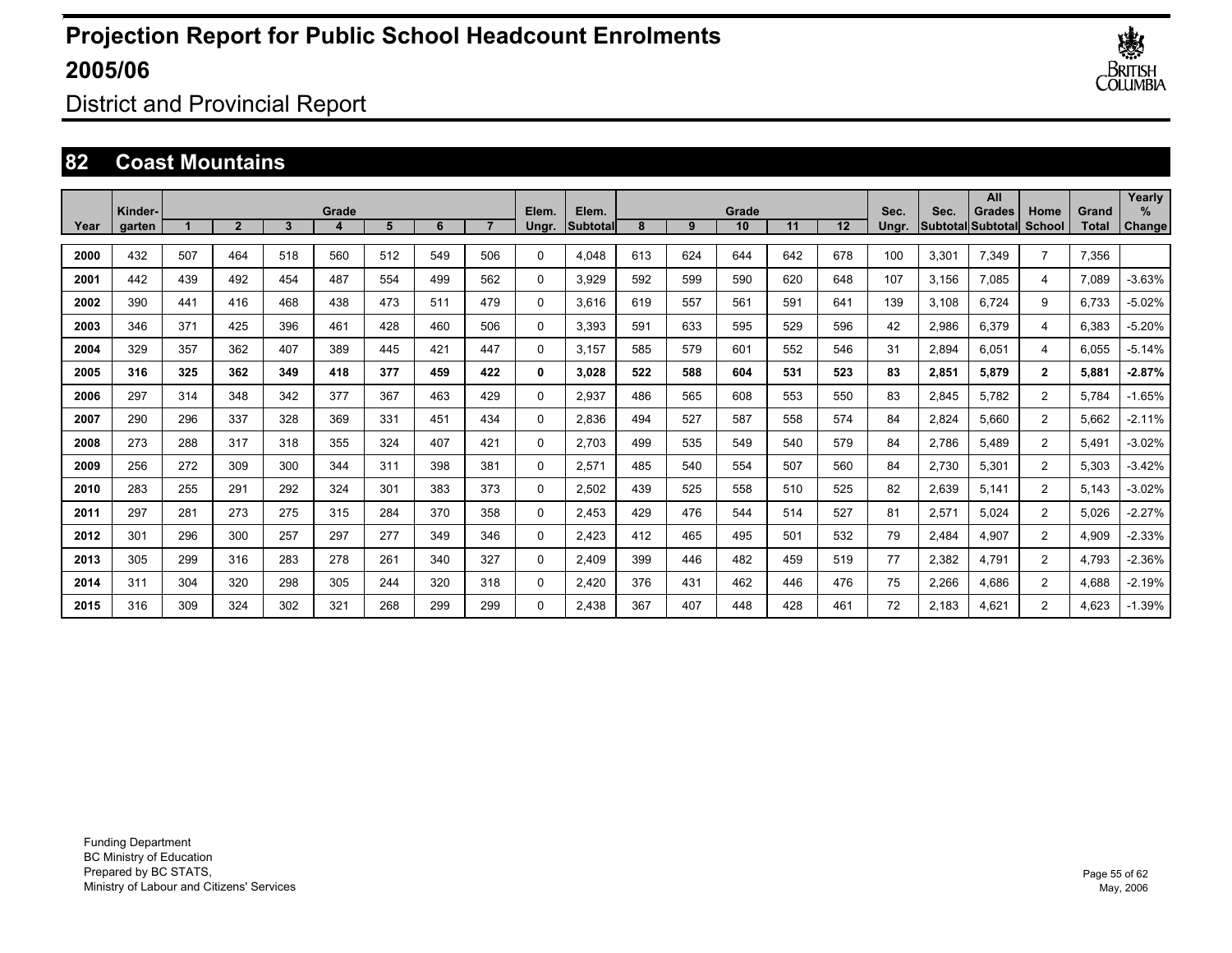

District and Provincial Report

### **83 Okanagan - Shuswap**

|      | Kinder- |     |                |     | Grade |     |     |     | Elem.       | Elem.    |     |     | Grade |     |     | Sec.  | Sec.  | All<br><b>Grades</b>     | Home           | Grand | Yearly<br>℅ |
|------|---------|-----|----------------|-----|-------|-----|-----|-----|-------------|----------|-----|-----|-------|-----|-----|-------|-------|--------------------------|----------------|-------|-------------|
| Year | garten  |     | $\overline{2}$ | 3   |       | 5   | 6   |     | Ungr.       | Subtotal | 8   | 9   | 10    | 11  | 12  | Ungr. |       | <b>SubtotallSubtotal</b> | School         | Total | Change      |
| 2000 | 498     | 558 | 556            | 604 | 660   | 655 | 655 | 670 | $\Omega$    | 4,856    | 670 | 688 | 801   | 785 | 720 | 207   | 3,871 | 8,727                    | 1              | 8,728 |             |
| 2001 | 467     | 514 | 551            | 577 | 600   | 672 | 664 | 668 | $\Omega$    | 4,713    | 688 | 681 | 719   | 792 | 836 | 118   | 3,834 | 8,547                    | $\overline{2}$ | 8,549 | $-2.05%$    |
| 2002 | 438     | 466 | 525            | 565 | 598   | 605 | 675 | 677 | $\Omega$    | 4,549    | 681 | 708 | 709   | 694 | 886 | 59    | 3,737 | 8,286                    | 5              | 8,291 | $-3.02%$    |
| 2003 | 447     | 465 | 491            | 533 | 590   | 582 | 615 | 706 | $\Omega$    | 4,429    | 693 | 672 | 727   | 737 | 817 | 18    | 3,664 | 8,093                    | 5              | 8,098 | $-2.33%$    |
| 2004 | 414     | 450 | 466            | 514 | 545   | 616 | 603 | 615 | $\mathbf 0$ | 4,223    | 707 | 697 | 693   | 743 | 850 | 8     | 3,698 | 7,921                    | 4              | 7,925 | $-2.14%$    |
| 2005 | 424     | 440 | 454            | 479 | 517   | 548 | 623 | 593 | 0           | 4,078    | 646 | 704 | 718   | 663 | 946 | 5     | 3,682 | 7,760                    | 0              | 7,760 | $-2.08%$    |
| 2006 | 419     | 424 | 447            | 453 | 502   | 539 | 590 | 569 | 0           | 3,943    | 628 | 702 | 700   | 662 | 954 | 5     | 3,651 | 7,594                    | 0              | 7,594 | $-2.14%$    |
| 2007 | 408     | 420 | 431            | 445 | 476   | 524 | 581 | 541 | $\Omega$    | 3,826    | 604 | 684 | 699   | 648 | 954 | 5     | 3,594 | 7,420                    | 0              | 7,420 | $-2.29%$    |
| 2008 | 422     | 409 | 426            | 430 | 470   | 499 | 566 | 533 | $\Omega$    | 3,755    | 574 | 658 | 682   | 645 | 932 | 5     | 3,496 | 7,251                    | 0              | 7,251 | $-2.28%$    |
| 2009 | 435     | 422 | 416            | 426 | 454   | 490 | 538 | 519 | $\mathbf 0$ | 3.700    | 564 | 625 | 656   | 630 | 928 | 5     | 3,408 | 7.108                    | 0              | 7,108 | $-1.97%$    |
| 2010 | 448     | 435 | 429            | 416 | 449   | 473 | 528 | 493 | $\mathbf 0$ | 3,671    | 549 | 614 | 624   | 608 | 907 | 5     | 3,307 | 6,978                    | 0              | 6,978 | $-1.83%$    |
| 2011 | 491     | 447 | 441            | 428 | 438   | 469 | 511 | 484 | 0           | 3.709    | 523 | 599 | 612   | 581 | 877 | 5     | 3,197 | 6,906                    | 0              | 6,906 | $-1.03%$    |
| 2012 | 511     | 490 | 454            | 440 | 451   | 458 | 506 | 469 | $\Omega$    | 3.779    | 514 | 571 | 597   | 569 | 837 | 5     | 3,093 | 6,872                    | 0              | 6,872 | $-0.49%$    |
| 2013 | 532     | 509 | 496            | 453 | 462   | 470 | 495 | 464 | $\Omega$    | 3,881    | 499 | 561 | 571   | 554 | 819 | 4     | 3,008 | 6,889                    | 0              | 6,889 | 0.25%       |
| 2014 | 546     | 530 | 515            | 493 | 476   | 482 | 507 | 453 | $\Omega$    | 4,002    | 493 | 544 | 560   | 532 | 800 | 4     | 2,933 | 6,935                    | 0              | 6,935 | 0.67%       |
| 2015 | 558     | 543 | 535            | 513 | 517   | 497 | 522 | 465 | $\Omega$    | 4.150    | 482 | 538 | 544   | 522 | 768 | 4     | 2,858 | 7.008                    | 0              | 7.008 | 1.05%       |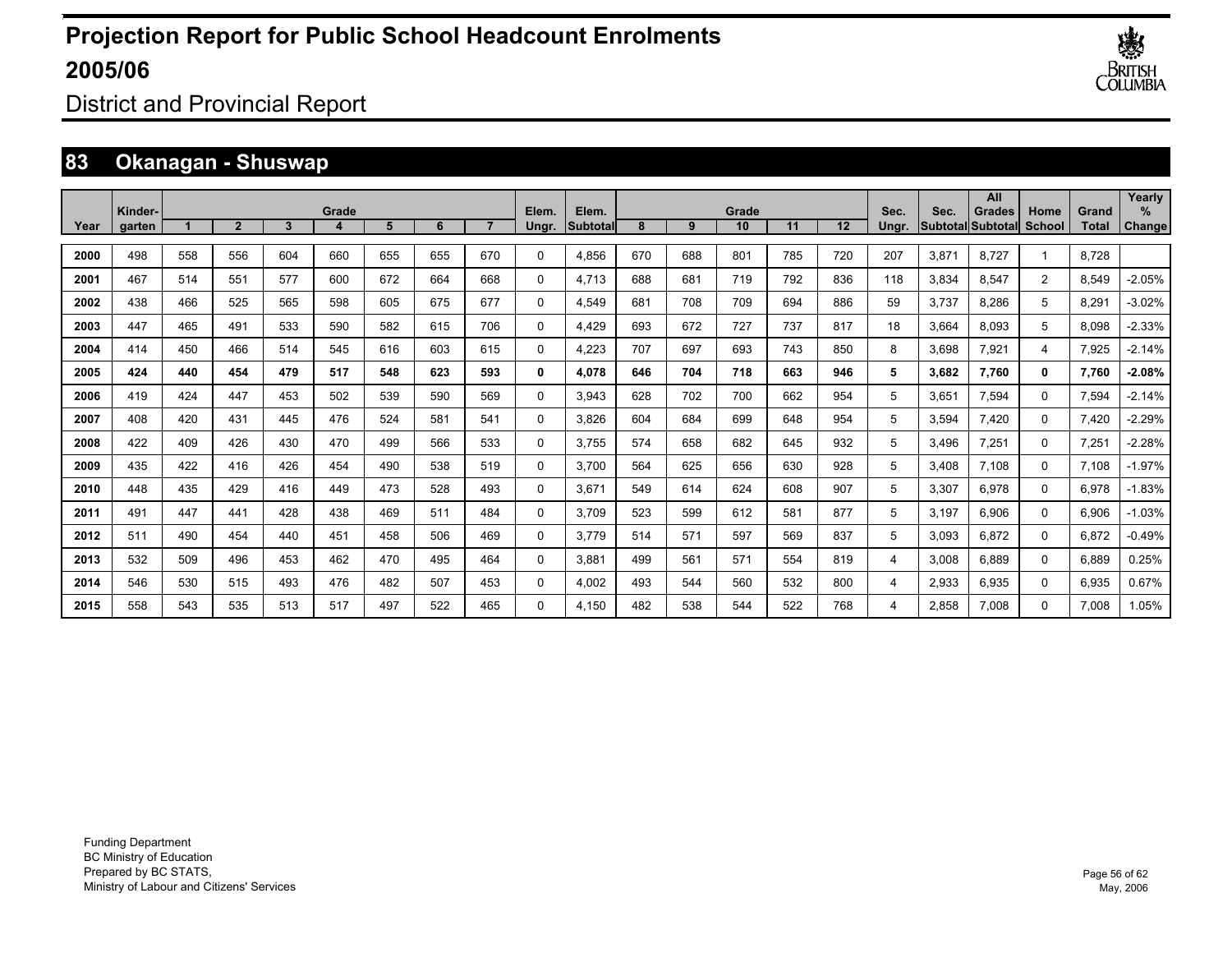

District and Provincial Report

### **84 Vancouver Island West**

|      |                   |    |                |              |            |    |    |    |                |                   |    |    |             |    |    |               |      | All                                       |          |                       | Yearly         |
|------|-------------------|----|----------------|--------------|------------|----|----|----|----------------|-------------------|----|----|-------------|----|----|---------------|------|-------------------------------------------|----------|-----------------------|----------------|
| Year | Kinder-<br>garten | 1  | $\overline{2}$ | $\mathbf{3}$ | Grade<br>4 | 5  | 6  |    | Elem.<br>Ungr. | Elem.<br>Subtotal | 8  | 9  | Grade<br>10 | 11 | 12 | Sec.<br>Ungr. | Sec. | <b>Grades</b><br>Subtotal Subtotal School | Home     | Grand<br><b>Total</b> | $\%$<br>Change |
|      |                   |    |                |              |            |    |    |    |                |                   |    |    |             |    |    |               |      |                                           |          |                       |                |
| 2000 | 36                | 38 | 31             | 53           | 58         | 69 | 52 | 50 | $\mathbf 0$    | 387               | 58 | 42 | 60          | 48 | 40 | $\Omega$      | 248  | 635                                       | -1       | 636                   |                |
| 2001 | 26                | 37 | 35             | 31           | 45         | 49 | 60 | 48 | $\mathbf{0}$   | 331               | 44 | 53 | 45          | 54 | 43 | $\Omega$      | 239  | 570                                       | $\Omega$ | 570                   | -10.38%        |
| 2002 | 32                | 29 | 41             | 37           | 33         | 47 | 48 | 57 | $\mathbf 0$    | 324               | 45 | 46 | 51          | 33 | 35 | $\Omega$      | 210  | 534                                       | -1       | 535                   | $-6.14%$       |
| 2003 | 33                | 40 | 30             | 41           | 37         | 30 | 50 | 48 | $\mathbf 0$    | 309               | 56 | 41 | 37          | 52 | 33 | $\Omega$      | 219  | 528                                       | $\Omega$ | 528                   | $-1.31%$       |
| 2004 | 24                | 38 | 39             | 27           | 42         | 30 | 25 | 47 | $\mathbf 0$    | 272               | 41 | 56 | 38          | 36 | 63 | $\Omega$      | 234  | 506                                       | $\Omega$ | 506                   | $-4.17%$       |
| 2005 | 22                | 35 | 34             | 35           | 22         | 39 | 36 | 23 | $\mathbf 0$    | 246               | 48 | 42 | 50          | 32 | 48 | 0             | 220  | 466                                       | 4        | 470                   | $-7.11%$       |
| 2006 | 24                | 33 | 35             | 32           | 24         | 40 | 40 | 22 | $\mathbf 0$    | 250               | 48 | 42 | 41          | 32 | 46 | 0             | 209  | 459                                       | 4        | 463                   | $-1.49%$       |
| 2007 | 22                | 36 | 32             | 33           | 23         | 45 | 42 | 25 | $\mathbf 0$    | 258               | 46 | 41 | 41          | 27 | 46 | 0             | 201  | 459                                       | 4        | 463                   | 0.00%          |
| 2008 | 21                | 32 | 36             | 31           | 23         | 42 | 47 | 26 | $\mathbf 0$    | 258               | 51 | 40 | 40          | 26 | 39 | 0             | 196  | 454                                       | 4        | 458                   | $-1.08%$       |
| 2009 | 20                | 32 | 32             | 34           | 22         | 43 | 43 | 29 | $\mathbf 0$    | 255               | 53 | 44 | 38          | 25 | 37 | $\Omega$      | 197  | 452                                       | 4        | 456                   | $-0.44%$       |
| 2010 | 19                | 29 | 31             | 30           | 24         | 40 | 44 | 27 | $\mathbf 0$    | 244               | 59 | 46 | 42          | 24 | 36 | $\Omega$      | 207  | 451                                       | 4        | 455                   | $-0.22%$       |
| 2011 | 20                | 27 | 29             | 30           | 21         | 44 | 41 | 27 | $\mathbf 0$    | 239               | 55 | 51 | 44          | 27 | 34 | $\Omega$      | 211  | 450                                       | 4        | 454                   | $-0.22%$       |
| 2012 | 21                | 30 | 27             | 27           | 21         | 38 | 45 | 25 | $\mathbf 0$    | 234               | 57 | 48 | 49          | 28 | 39 | $\Omega$      | 221  | 455                                       | 4        | 459                   | 1.10%          |
| 2013 | 21                | 31 | 29             | 26           | 19         | 38 | 40 | 28 | $\mathbf 0$    | 232               | 52 | 49 | 47          | 31 | 41 | $\Omega$      | 220  | 452                                       | 4        | 456                   | $-0.65%$       |
| 2014 | 19                | 31 | 30             | 28           | 18         | 35 | 40 | 24 | $\mathbf 0$    | 225               | 57 | 46 | 48          | 30 | 44 | 0             | 225  | 450                                       | 4        | 454                   | $-0.44%$       |
| 2015 | 20                | 29 | 31             | 29           | 20         | 33 | 37 | 24 | $\Omega$       | 223               | 51 | 50 | 45          | 30 | 42 | $\Omega$      | 218  | 441                                       | 4        | 445                   | $-1.98%$       |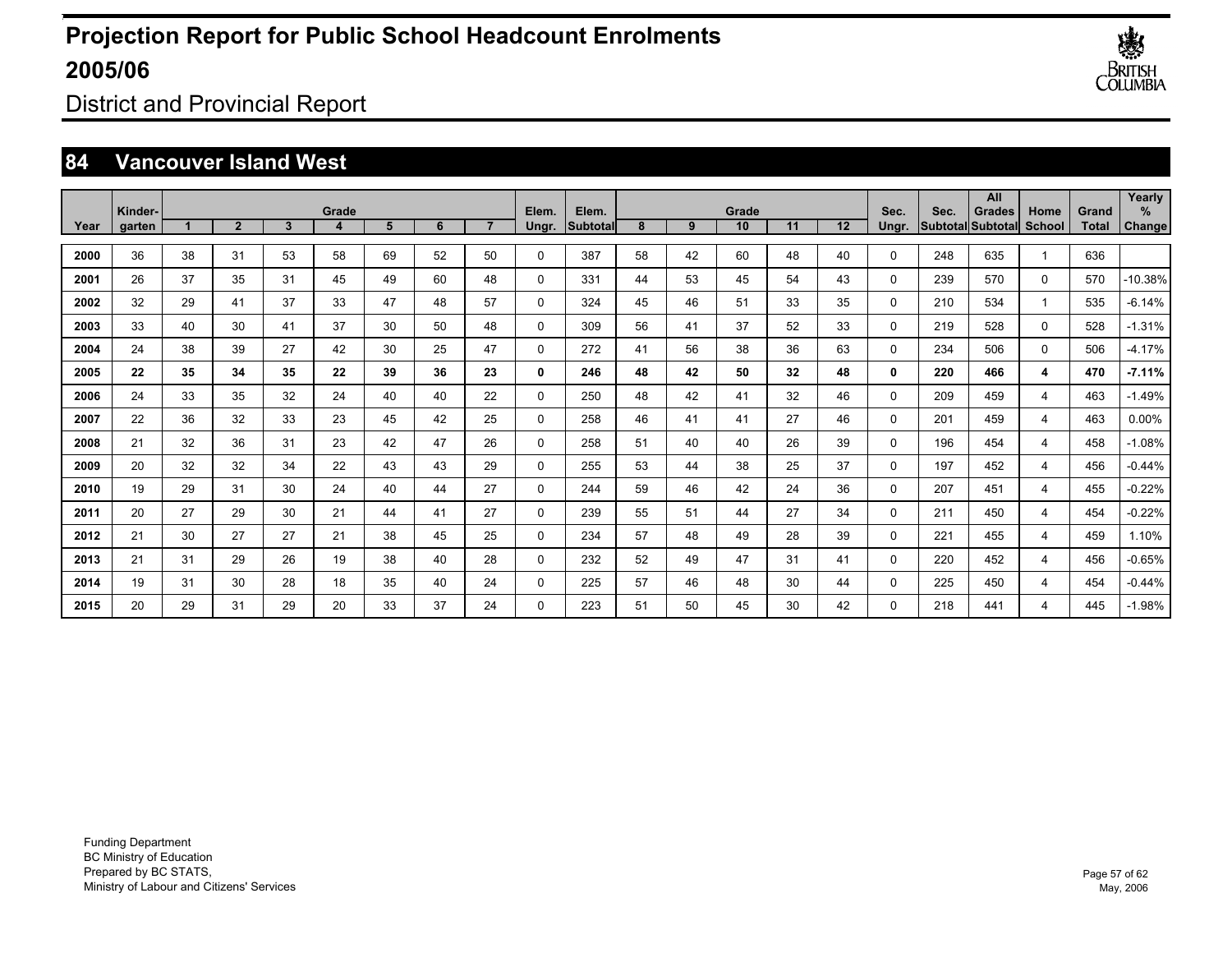

District and Provincial Report

### **85 Vancouver Island North**

|      | Kinder- |     |                |     | Grade |     |     |     | Elem.       | Elem.            |     |     | Grade |     |     | Sec.           | Sec.  | All<br><b>Grades</b>     | Home           | Grand        | Yearly<br>$\%$ |
|------|---------|-----|----------------|-----|-------|-----|-----|-----|-------------|------------------|-----|-----|-------|-----|-----|----------------|-------|--------------------------|----------------|--------------|----------------|
| Year | garten  |     | $\overline{2}$ | 3   |       | 5   | 6   |     | Ungr.       | <b>Subtotall</b> | 8   | 9   | 10    | 11  | 12  | Unar.          |       | Subtotal Subtotal School |                | <b>Total</b> | Change         |
| 2000 | 127     | 153 | 174            | 173 | 177   | 207 | 185 | 188 | $\Omega$    | 1,384            | 213 | 253 | 223   | 217 | 192 | 3              | 1,101 | 2,485                    | 1              | 2,486        |                |
| 2001 | 151     | 141 | 161            | 174 | 168   | 178 | 201 | 169 | $\mathbf 0$ | 1,343            | 198 | 217 | 229   | 217 | 162 | $\overline{2}$ | 1,025 | 2,368                    | $\Omega$       | 2,368        | $-4.75%$       |
| 2002 | 114     | 151 | 124            | 145 | 166   | 156 | 161 | 188 | $\mathbf 0$ | 1,205            | 184 | 203 | 198   | 226 | 181 | $\Omega$       | 992   | 2,197                    | $\overline{2}$ | 2,199        | $-7.14%$       |
| 2003 | 96      | 107 | 140            | 130 | 121   | 151 | 151 | 149 | $\mathbf 0$ | 1,045            | 192 | 168 | 184   | 189 | 185 | $\Omega$       | 918   | 1,963                    | 3              | 1,966        | 10.60%         |
| 2004 | 107     | 100 | 105            | 130 | 120   | 121 | 148 | 143 | $\mathbf 0$ | 974              | 165 | 198 | 169   | 185 | 173 | $\Omega$       | 890   | 1,864                    | $\overline{2}$ | 1,866        | $-5.09%$       |
| 2005 | 95      | 111 | 101            | 110 | 126   | 120 | 118 | 143 | 0           | 924              | 157 | 181 | 206   | 158 | 157 | $\mathbf{0}$   | 859   | 1.783                    | $\mathbf{2}$   | 1.785        | $-4.34%$       |
| 2006 | 94      | 112 | 98             | 109 | 121   | 128 | 122 | 134 | $\mathbf 0$ | 918              | 157 | 169 | 204   | 154 | 155 | $\Omega$       | 839   | 1.757                    | 2              | 1,759        | $-1.46%$       |
| 2007 | 82      | 111 | 99             | 105 | 120   | 123 | 130 | 139 | 0           | 909              | 147 | 170 | 191   | 152 | 151 | $\Omega$       | 811   | 1.720                    | 2              | 1,722        | $-2.10%$       |
| 2008 | 76      | 97  | 98             | 106 | 116   | 122 | 126 | 148 | $\mathbf 0$ | 889              | 153 | 159 | 191   | 144 | 149 | $\Omega$       | 796   | 1,685                    | $\overline{2}$ | 1,687        | $-2.03%$       |
| 2009 | 76      | 89  | 86             | 105 | 117   | 117 | 124 | 143 | 0           | 857              | 163 | 164 | 180   | 143 | 140 | 0              | 790   | 1.647                    | $\overline{2}$ | 1,649        | $-2.25%$       |
| 2010 | 79      | 90  | 78             | 92  | 116   | 118 | 119 | 140 | 0           | 832              | 157 | 175 | 184   | 134 | 139 | 0              | 789   | 1.621                    | $\overline{2}$ | 1,623        | $-1.58%$       |
| 2011 | 87      | 93  | 79             | 84  | 102   | 117 | 120 | 135 | 0           | 817              | 154 | 168 | 194   | 137 | 131 | $\Omega$       | 784   | 1.601                    | $\overline{2}$ | 1,603        | $-1.23%$       |
| 2012 | 86      | 102 | 82             | 85  | 93    | 103 | 119 | 136 | 0           | 806              | 148 | 165 | 188   | 143 | 133 | 0              | 777   | 1,583                    | 2              | 1,585        | $-1.12%$       |
| 2013 | 85      | 101 | 90             | 88  | 94    | 94  | 104 | 135 | 0           | 791              | 148 | 158 | 184   | 139 | 139 | 0              | 768   | 1,559                    | $\overline{2}$ | 1,561        | $-1.51%$       |
| 2014 | 85      | 100 | 89             | 97  | 97    | 94  | 95  | 117 | 0           | 774              | 147 | 158 | 177   | 137 | 136 | 0              | 755   | 1,529                    | 2              | 1,531        | $-1.92%$       |
| 2015 | 84      | 100 | 88             | 96  | 107   | 98  | 96  | 107 | 0           | 776              | 128 | 157 | 176   | 132 | 133 | $\Omega$       | 726   | 1,502                    | $\overline{2}$ | 1,504        | $-1.76%$       |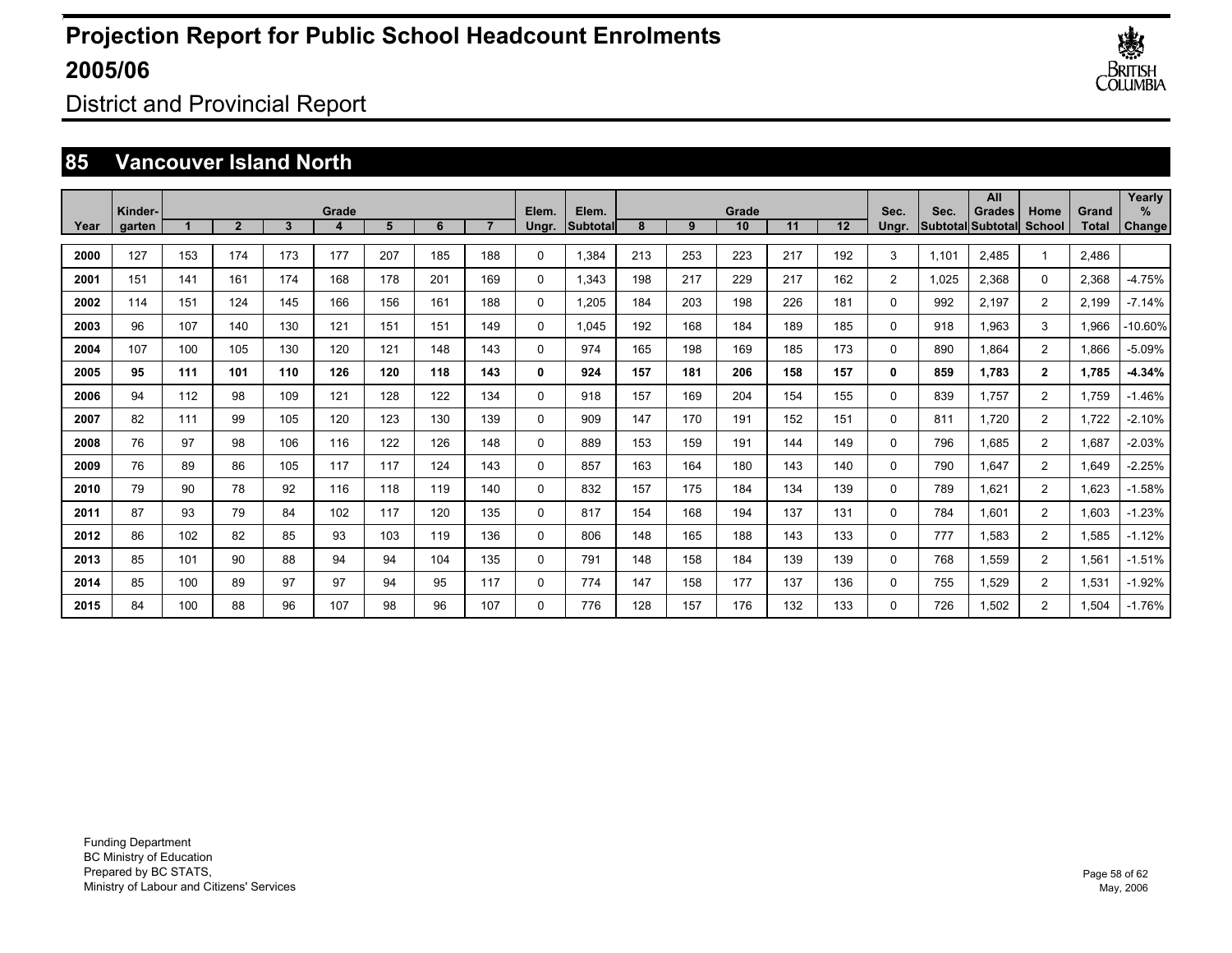

District and Provincial Report

### **87 Stikine**

|      |                   |    |                |                |            |    |                |                |                |                          |    |    |             |    |    |               |      | All                                       |                       |                | Yearly         |
|------|-------------------|----|----------------|----------------|------------|----|----------------|----------------|----------------|--------------------------|----|----|-------------|----|----|---------------|------|-------------------------------------------|-----------------------|----------------|----------------|
| Year | Kinder-<br>garten |    | $\overline{2}$ | $\overline{3}$ | Grade<br>4 | 5  | 6              | $\overline{ }$ | Elem.<br>Ungr. | Elem.<br><b>Subtotal</b> | 8  | 9  | Grade<br>10 | 11 | 12 | Sec.<br>Ungr. | Sec. | <b>Grades</b><br><b>Subtotal Subtotal</b> | Home<br><b>School</b> | Grand<br>Total | $\%$<br>Change |
|      |                   |    |                |                |            |    |                |                |                |                          |    |    |             |    |    |               |      |                                           |                       |                |                |
| 2000 | 30                | 25 | 19             | 25             | 24         | 31 | 34             | 27             | 3              | 218                      | 25 | 28 | 42          | 30 | 54 | -1            | 180  | 398                                       | $\Omega$              | 398            |                |
| 2001 | 18                | 29 | 26             | 23             | 23         | 25 | 30             | 35             | 2              | 211                      | 30 | 27 | 27          | 26 | 34 | 0             | 144  | 355                                       | $\mathbf 0$           | 355            | 10.80%         |
| 2002 | 31                | 15 | 32             | 21             | 25         | 21 | 22             | 29             | $\overline{2}$ | 198                      | 35 | 26 | 23          | 22 | 39 | 0             | 145  | 343                                       | 0                     | 343            | $-3.38%$       |
| 2003 | 21                | 23 | 16             | 32             | 19         | 20 | 24             | 20             | $\overline{2}$ | 177                      | 24 | 41 | 20          | 19 | 33 | 5             | 142  | 319                                       | 0                     | 319            | $-7.00%$       |
| 2004 | 19                | 19 | 24             | 16             | 29         | 17 | 18             | 21             | 2              | 165                      | 30 | 17 | 27          | 15 | 25 | 4             | 118  | 283                                       | 0                     | 283            | -11.29%        |
| 2005 | 30                | 20 | 26             | 22             | 16         | 30 | 19             | 18             | 1              | 182                      | 22 | 19 | 30          | 19 | 28 |               | 119  | 301                                       | 0                     | 301            | 6.36%          |
| 2006 | 29                | 20 | 23             | 24             | 15         | 25 | 14             | 21             | 1              | 172                      | 23 | 18 | 33          | 19 | 28 |               | 122  | 294                                       | $\mathbf 0$           | 294            | $-2.33%$       |
| 2007 | 22                | 19 | 23             | 21             | 16         | 24 | 12             | 16             |                | 154                      | 26 | 19 | 32          | 21 | 28 |               | 127  | 281                                       | $\mathbf 0$           | 281            | $-4.42%$       |
| 2008 | 19                | 15 | 23             | 21             | 15         | 26 | 11             | 13             | 1              | 144                      | 21 | 22 | 33          | 21 | 31 |               | 129  | 273                                       | $\mathbf 0$           | 273            | $-2.85%$       |
| 2009 | 22                | 13 | 17             | 21             | 14         | 23 | 12             | 13             | 1              | 136                      | 17 | 17 | 38          | 21 | 31 |               | 125  | 261                                       | $\mathbf 0$           | 261            | $-4.40%$       |
| 2010 | 24                | 14 | 15             | 16             | 14         | 23 | 11             | 13             | 1              | 131                      | 16 | 15 | 31          | 24 | 31 |               | 118  | 249                                       | $\mathbf 0$           | 249            | -4.60%         |
| 2011 | 31                | 16 | 17             | 13             | 11         | 23 | 11             | 12             | 1              | 135                      | 17 | 14 | 26          | 20 | 36 |               | 114  | 249                                       | $\mathbf 0$           | 249            | 0.00%          |
| 2012 | 36                | 21 | 18             | 15             | 9          | 17 | 11             | 12             | 1              | 140                      | 15 | 15 | 25          | 17 | 30 |               | 103  | 243                                       | $\mathbf 0$           | 243            | $-2.41%$       |
| 2013 | 38                | 24 | 24             | 16             | 10         | 14 | 8              | 11             | 1              | 146                      | 15 | 13 | 26          | 16 | 26 |               | 97   | 243                                       | $\mathbf 0$           | 243            | 0.00%          |
| 2014 | 40                | 26 | 27             | 22             | 11         | 16 | $\overline{7}$ | 9              |                | 159                      | 15 | 13 | 23          | 17 | 24 |               | 93   | 252                                       | 0                     | 252            | 3.70%          |
| 2015 | 38                | 26 | 30             | 25             | 15         | 18 | 8              |                |                | 168                      | 11 | 13 | 23          | 15 | 25 |               | 88   | 256                                       | 0                     | 256            | 1.59%          |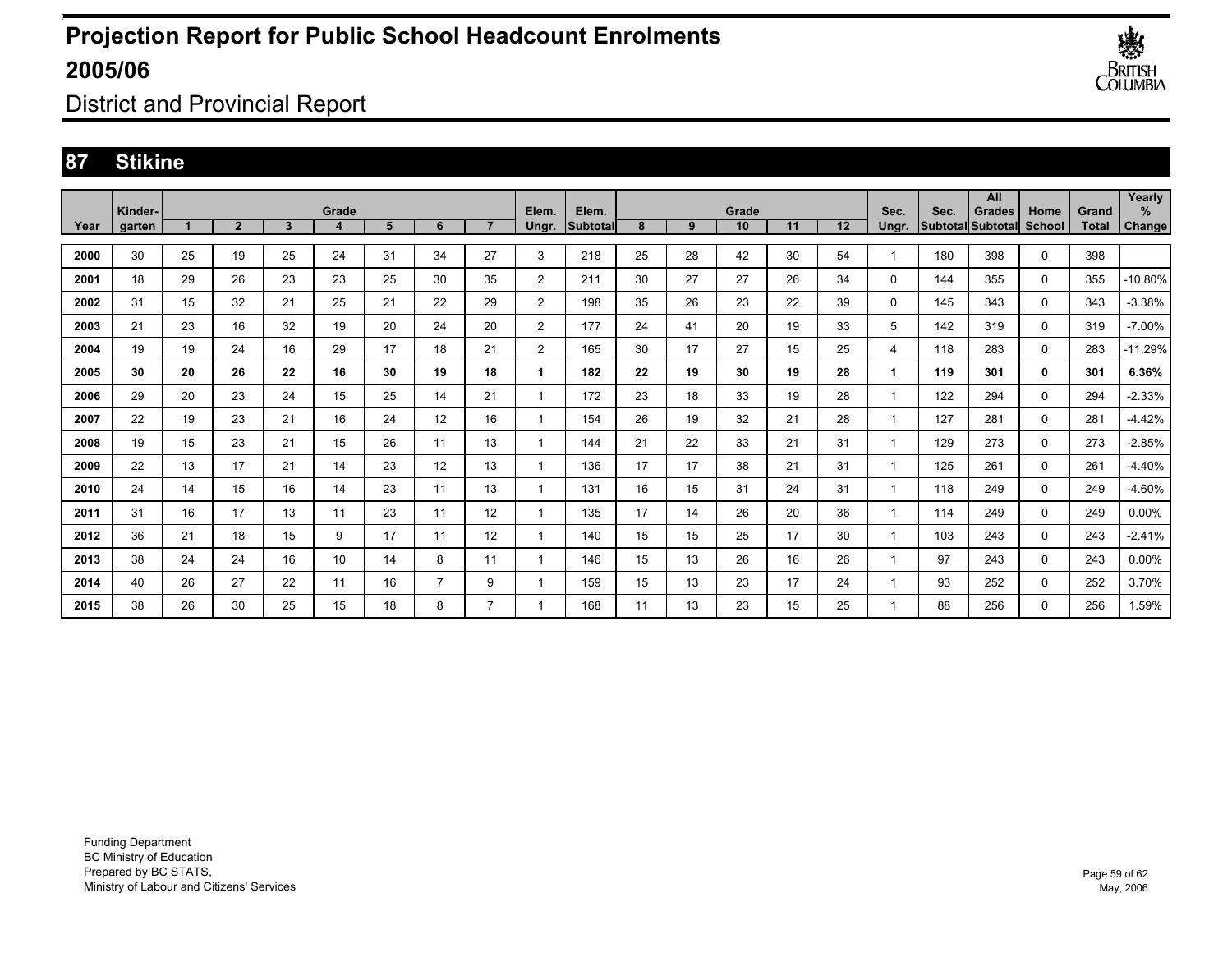

District and Provincial Report

### **91 Nechako Lakes**

|      |                   |     |                |     |       |     |     |     |                |                          |     |     |             |     |     |               |       | All                                       |                |                       | Yearly         |
|------|-------------------|-----|----------------|-----|-------|-----|-----|-----|----------------|--------------------------|-----|-----|-------------|-----|-----|---------------|-------|-------------------------------------------|----------------|-----------------------|----------------|
| Year | Kinder-<br>garten |     | $\overline{2}$ | 3   | Grade | 5   | 6   |     | Elem.<br>Ungr. | Elem.<br><b>Subtotal</b> | 8   | 9   | Grade<br>10 | 11  | 12  | Sec.<br>Unar. | Sec.  | <b>Grades</b><br><b>Subtotal Subtotal</b> | Home<br>School | Grand<br><b>Total</b> | $\%$<br>Change |
|      |                   |     |                |     |       |     |     |     |                |                          |     |     |             |     |     |               |       |                                           |                |                       |                |
| 2000 | 344               | 416 | 396            | 466 | 363   | 439 | 403 | 392 | 8              | 3,227                    | 440 | 415 | 461         | 832 | 658 | $\mathbf{0}$  | 2,806 | 6.033                                     | $\Omega$       | 6.033                 |                |
| 2001 | 351               | 376 | 421            | 390 | 447   | 374 | 424 | 402 | 0              | 3,185                    | 408 | 401 | 416         | 727 | 603 | 4             | 2,559 | 5,744                                     | $\Omega$       | 5,744                 | $-4.79%$       |
| 2002 | 367               | 393 | 342            | 393 | 379   | 394 | 371 | 399 | 0              | 3,038                    | 422 | 411 | 400         | 392 | 379 | 14            | 2,018 | 5,056                                     | 0              | 5,056                 | -11.98%        |
| 2003 | 336               | 398 | 424            | 376 | 422   | 402 | 426 | 365 | 0              | 3.149                    | 501 | 486 | 500         | 908 | 602 | 0             | 2,997 | 6,146                                     | $\Omega$       | 6.146                 | 21.56%         |
| 2004 | 333               | 385 | 411            | 429 | 386   | 417 | 410 | 411 | 0              | 3.182                    | 434 | 494 | 511         | 860 | 669 | $\mathbf{1}$  | 2,969 | 6.151                                     | $\Omega$       | 6,151                 | 0.08%          |
| 2005 | 310               | 329 | 370            | 393 | 438   | 360 | 397 | 393 | 0              | 2,990                    | 445 | 427 | 446         | 441 | 484 | 0             | 2,243 | 5,233                                     | 0              | 5,233                 | -14.92%        |
| 2006 | 312               | 307 | 344            | 377 | 432   | 366 | 397 | 392 | 0              | 2.927                    | 454 | 419 | 460         | 453 | 487 | 0             | 2,273 | 5,200                                     | $\Omega$       | 5,200                 | -0.63%         |
| 2007 | 296               | 308 | 321            | 351 | 415   | 362 | 404 | 393 | 0              | 2.850                    | 453 | 426 | 452         | 467 | 500 | 0             | 2,298 | 5,148                                     | $\Omega$       | 5.148                 | $-1.00\%$      |
| 2008 | 302               | 293 | 323            | 327 | 386   | 347 | 399 | 400 | 0              | 2,777                    | 453 | 425 | 460         | 460 | 516 | 0             | 2,314 | 5,091                                     | 0              | 5,091                 | $-1.11%$       |
| 2009 | 295               | 299 | 307            | 328 | 360   | 323 | 383 | 394 | 0              | 2,689                    | 461 | 425 | 458         | 467 | 509 | 0             | 2,320 | 5,009                                     | 0              | 5,009                 | $-1.61%$       |
| 2010 | 291               | 291 | 312            | 312 | 361   | 301 | 357 | 378 | 0              | 2,603                    | 455 | 432 | 458         | 466 | 516 | 0             | 2,327 | 4,930                                     | 0              | 4,930                 | $-1.58%$       |
| 2011 | 316               | 287 | 304            | 318 | 343   | 302 | 332 | 352 | 0              | 2,554                    | 436 | 427 | 465         | 467 | 515 | 0             | 2,310 | 4,864                                     | 0              | 4,864                 | $-1.34%$       |
| 2012 | 327               | 312 | 300            | 309 | 350   | 287 | 333 | 328 | 0              | 2,546                    | 406 | 409 | 460         | 473 | 515 | 0             | 2,263 | 4,809                                     | 0              | 4,809                 | $-1.13%$       |
| 2013 | 327               | 322 | 326            | 305 | 340   | 292 | 317 | 329 | 0              | 2,558                    | 379 | 382 | 442         | 469 | 521 | $\Omega$      | 2,193 | 4.751                                     | 0              | 4,751                 | $-1.21%$       |
| 2014 | 326               | 321 | 336            | 331 | 336   | 285 | 323 | 313 | 0              | 2,571                    | 380 | 356 | 413         | 451 | 518 | $\Omega$      | 2,118 | 4.689                                     | $\Omega$       | 4,689                 | $-1.30%$       |
| 2015 | 327               | 321 | 335            | 341 | 364   | 281 | 314 | 319 | $\Omega$       | 2.602                    | 362 | 356 | 386         | 422 | 498 | $\Omega$      | 2.024 | 4.626                                     | $\Omega$       | 4.626                 | $-1.34%$       |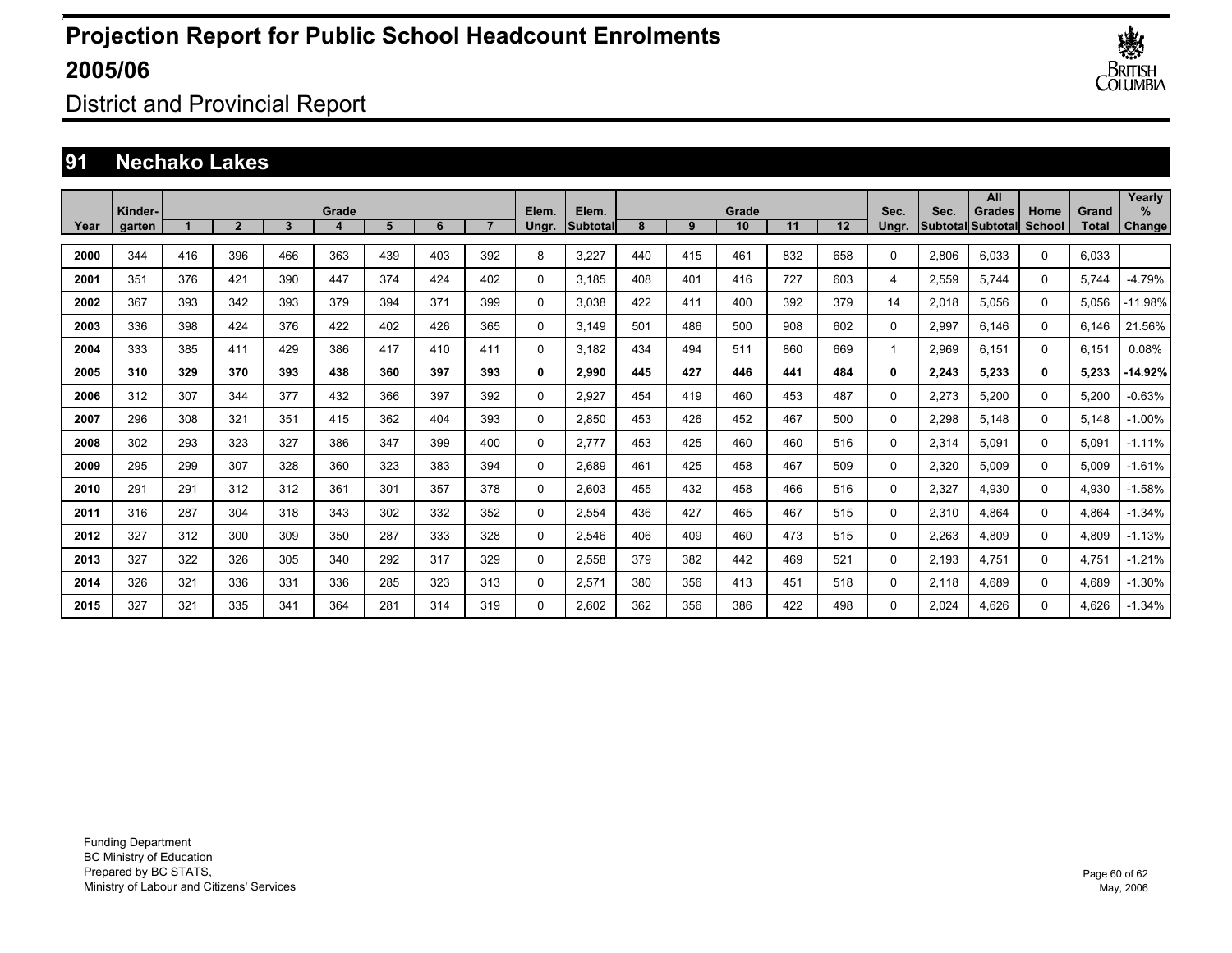

District and Provincial Report

### **92 Nisga'a**

|      | Kinder- |    |                |    | Grade |    |    |    | Elem. | Elem.    |    |    | Grade |    |    | Sec.  | Sec. | All<br><b>Grades</b>     | Home     | Grand        | Yearly<br>% |
|------|---------|----|----------------|----|-------|----|----|----|-------|----------|----|----|-------|----|----|-------|------|--------------------------|----------|--------------|-------------|
| Year | aarten  |    | $\overline{2}$ | 3  | 4     | 5  | 6  |    | Ungr. | Subtotal | 8  | 9  | 10    | 11 | 12 | Ungr. |      | <b>Subtotal Subtotal</b> | School   | <b>Total</b> | Change      |
| 2000 | 32      | 41 | 38             | 53 | 41    | 40 | 42 | 47 | 0     | 334      | 47 | 30 | 43    | 53 | 34 | 0     | 207  | 541                      | $\Omega$ | 541          |             |
| 2001 | 31      | 31 | 33             | 41 | 43    | 39 | 41 | 36 |       | 296      | 40 | 40 | 35    | 34 | 45 | 11    | 205  | 501                      | 0        | 501          | $-7.39%$    |
| 2002 | 34      | 29 | 36             | 29 | 36    | 40 | 43 | 40 | 9     | 296      | 33 | 40 | 36    | 29 | 20 | 30    | 188  | 484                      | 0        | 484          | $-3.39%$    |
| 2003 | 27      | 34 | 28             | 34 | 41    | 38 | 40 | 37 |       | 280      | 39 | 32 | 46    | 43 | 25 | 108   | 293  | 573                      | 0        | 573          | 18.39%      |
| 2004 | 25      | 26 | 31             | 29 | 32    | 44 | 38 | 48 | 0     | 273      | 37 | 43 | 34    | 43 | 39 | 130   | 326  | 599                      | 0        | 599          | 4.54%       |
| 2005 | 28      | 21 | 19             | 33 | 27    | 33 | 36 | 33 | 0     | 230      | 43 | 48 | 41    | 39 | 61 | 166   | 398  | 628                      | 1        | 629          | 5.01%       |
| 2006 | 29      | 26 | 16             | 30 | 27    | 37 | 37 | 28 | 0     | 230      | 40 | 48 | 48    | 39 | 58 | 172   | 405  | 635                      | 1        | 636          | 1.11%       |
| 2007 | 26      | 26 | 19             | 25 | 25    | 38 | 42 | 29 | 0     | 230      | 33 | 45 | 48    | 44 | 57 | 174   | 401  | 631                      | 1        | 632          | $-0.63%$    |
| 2008 | 23      | 24 | 19             | 30 | 21    | 35 | 43 | 33 | 0     | 228      | 35 | 38 | 45    | 45 | 65 | 175   | 403  | 631                      | 1        | 632          | 0.00%       |
| 2009 | 24      | 21 | 18             | 31 | 25    | 29 | 40 | 33 | 0     | 221      | 39 | 39 | 38    | 42 | 66 | 177   | 401  | 622                      | 1        | 623          | $-1.42%$    |
| 2010 | 26      | 22 | 15             | 28 | 26    | 35 | 32 | 30 | 0     | 214      | 39 | 44 | 39    | 36 | 62 | 175   | 395  | 609                      | 1        | 610          | $-2.09%$    |
| 2011 | 25      | 23 | 16             | 25 | 23    | 35 | 39 | 25 | 0     | 211      | 37 | 44 | 44    | 37 | 54 | 172   | 388  | 599                      | 1        | 600          | $-1.64%$    |
| 2012 | 26      | 23 | 17             | 26 | 21    | 32 | 40 | 30 | 0     | 215      | 30 | 41 | 44    | 41 | 54 | 171   | 381  | 596                      | 1        | 597          | $-0.50%$    |
| 2013 | 26      | 24 | 17             | 28 | 21    | 28 | 37 | 31 | 0     | 212      | 36 | 34 | 42    | 42 | 60 | 172   | 386  | 598                      | 1        | 599          | 0.34%       |
| 2014 | 27      | 24 | 18             | 27 | 23    | 29 | 32 | 28 | 0     | 208      | 37 | 41 | 35    | 39 | 62 | 174   | 388  | 596                      | 1        | 597          | $-0.33%$    |
| 2015 | 29      | 25 | 18             | 28 | 22    | 32 | 33 | 25 | 0     | 212      | 34 | 42 | 41    | 33 | 58 | 173   | 381  | 593                      |          | 594          | $-0.50%$    |